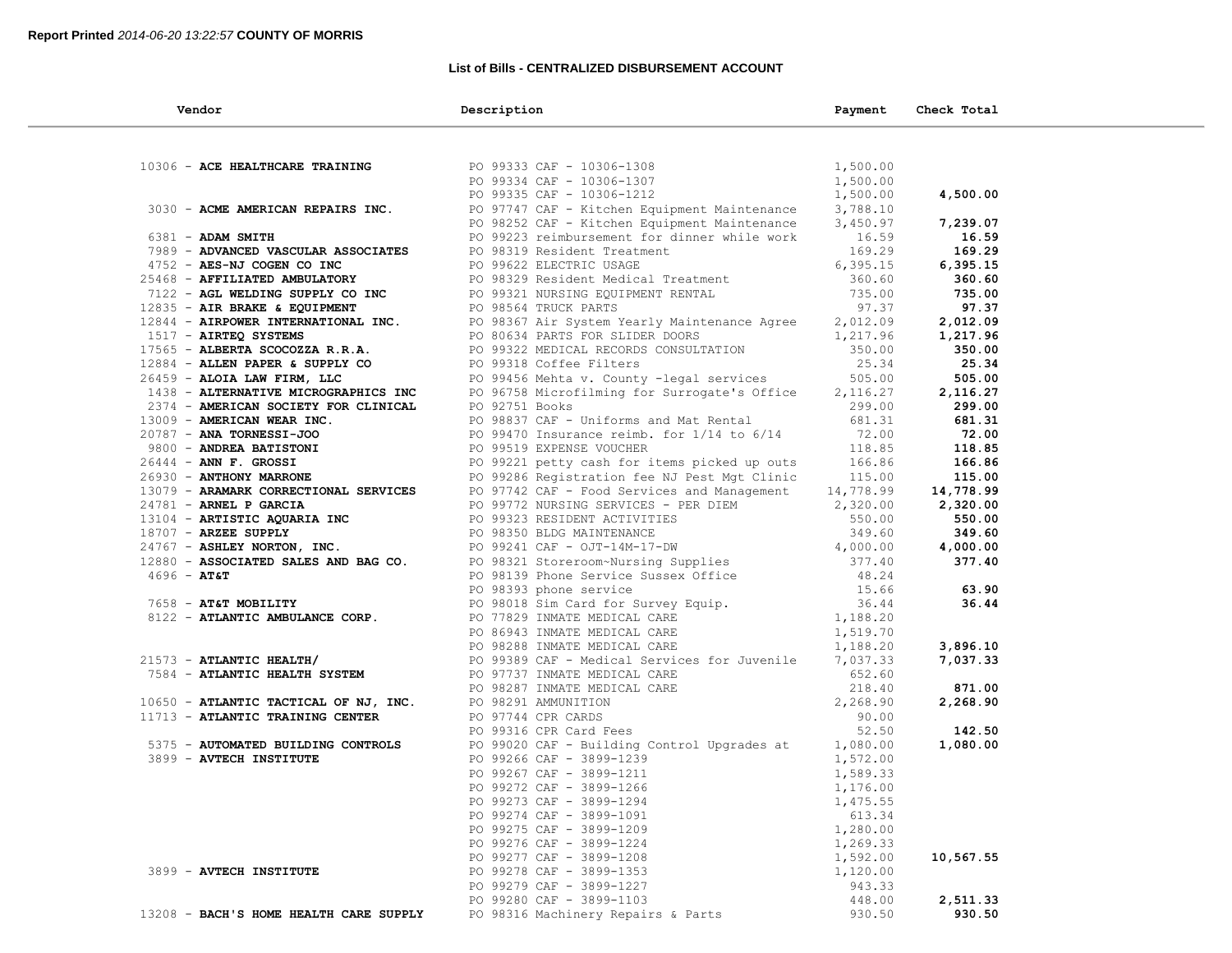|                                        | 1991 - BRANCHON ART (PTORT 200 - 200 - 200 - 200 - 200 - 200 - 200 - 200 - 200 - 200 - 200 - 200 - 200 - 200 - 200 - 200 - 200 - 200 - 200 - 200 - 200 - 200 - 200 - 200 - 200 - 200 - 200 - 200 - 200 - 200 - 200 - 200 - 2 |                |            |
|----------------------------------------|------------------------------------------------------------------------------------------------------------------------------------------------------------------------------------------------------------------------------|----------------|------------|
|                                        |                                                                                                                                                                                                                              |                |            |
|                                        |                                                                                                                                                                                                                              |                |            |
|                                        |                                                                                                                                                                                                                              |                |            |
|                                        |                                                                                                                                                                                                                              |                |            |
|                                        |                                                                                                                                                                                                                              |                |            |
|                                        |                                                                                                                                                                                                                              |                |            |
|                                        |                                                                                                                                                                                                                              |                |            |
|                                        |                                                                                                                                                                                                                              |                |            |
|                                        |                                                                                                                                                                                                                              |                |            |
|                                        |                                                                                                                                                                                                                              |                |            |
|                                        |                                                                                                                                                                                                                              |                |            |
|                                        |                                                                                                                                                                                                                              |                |            |
|                                        |                                                                                                                                                                                                                              |                |            |
|                                        |                                                                                                                                                                                                                              |                |            |
|                                        |                                                                                                                                                                                                                              |                |            |
|                                        |                                                                                                                                                                                                                              |                |            |
|                                        |                                                                                                                                                                                                                              |                |            |
|                                        |                                                                                                                                                                                                                              |                |            |
|                                        |                                                                                                                                                                                                                              |                |            |
|                                        |                                                                                                                                                                                                                              |                |            |
|                                        |                                                                                                                                                                                                                              |                |            |
|                                        |                                                                                                                                                                                                                              |                |            |
|                                        |                                                                                                                                                                                                                              |                |            |
|                                        |                                                                                                                                                                                                                              |                |            |
|                                        |                                                                                                                                                                                                                              |                |            |
|                                        |                                                                                                                                                                                                                              |                |            |
|                                        |                                                                                                                                                                                                                              |                |            |
|                                        |                                                                                                                                                                                                                              |                |            |
|                                        |                                                                                                                                                                                                                              |                |            |
|                                        |                                                                                                                                                                                                                              |                |            |
|                                        |                                                                                                                                                                                                                              |                |            |
|                                        |                                                                                                                                                                                                                              |                |            |
|                                        |                                                                                                                                                                                                                              |                |            |
|                                        |                                                                                                                                                                                                                              |                |            |
|                                        |                                                                                                                                                                                                                              |                |            |
|                                        |                                                                                                                                                                                                                              |                |            |
|                                        |                                                                                                                                                                                                                              |                |            |
|                                        |                                                                                                                                                                                                                              |                |            |
|                                        |                                                                                                                                                                                                                              |                |            |
|                                        |                                                                                                                                                                                                                              |                |            |
|                                        |                                                                                                                                                                                                                              |                |            |
|                                        |                                                                                                                                                                                                                              |                |            |
|                                        |                                                                                                                                                                                                                              |                |            |
|                                        |                                                                                                                                                                                                                              |                |            |
| 9486 - COMPLETE SECURITY SYSTEMS, INC. | PO 98147 CAF - Expansion of Various Security                                                                                                                                                                                 | 3,625.00       |            |
|                                        | PO 98305 Repair of Window Alarm                                                                                                                                                                                              | 174.00         |            |
|                                        | PO 98458 SECURITY EQUIP                                                                                                                                                                                                      | 353.75         |            |
|                                        | PO 98428 Repair of Bosch Dibos Recording Deb                                                                                                                                                                                 | 2,935.00       |            |
|                                        | PO 98525 Service calls                                                                                                                                                                                                       | 700.00         | 7,787.75   |
| 13937 - COMPUTER CABLE & CONNECTOR CO  | PO 98690 Misc Cables                                                                                                                                                                                                         | 308.91         | 308.91     |
| 13976 - CONSOLIDATED STEEL             | PO 98076 RPL FENCING                                                                                                                                                                                                         | 1,200.00       | 1,200.00   |
| 8043 - CONTRACT PHARMACY SERVICES INC  | PO 97774 CAF - Pharmaceutical and Related Se                                                                                                                                                                                 | 12,832.32      | 12,832.32  |
| 21326 - COOL THREADS SCREEN PRINTNG    | PO 98057 Service Award Gift Order                                                                                                                                                                                            | 2,735.00       | 2,735.00   |
| 12612 - COPPER SERVICES                | PO 87561 Telephone Conferencing Service                                                                                                                                                                                      | 128.58         |            |
|                                        | PO 89663 Telephone Conferencing Service<br>PO 89674 Telephone Conferencing Service                                                                                                                                           | 74.96<br>15.92 | 219.46     |
| 14027 - COUNTY COLLEGE OF MORRIS       | PO 99561 Expenditures in connection with maj                                                                                                                                                                                 | 296,040.90     | 296,040.90 |
| 14022 - COUNTY COLLEGE OF MORRIS       | PO 99745 2ND HALF 6/14 OPERATING BUDGET COU                                                                                                                                                                                  | 568,256.75     | 568,256.75 |
|                                        |                                                                                                                                                                                                                              |                |            |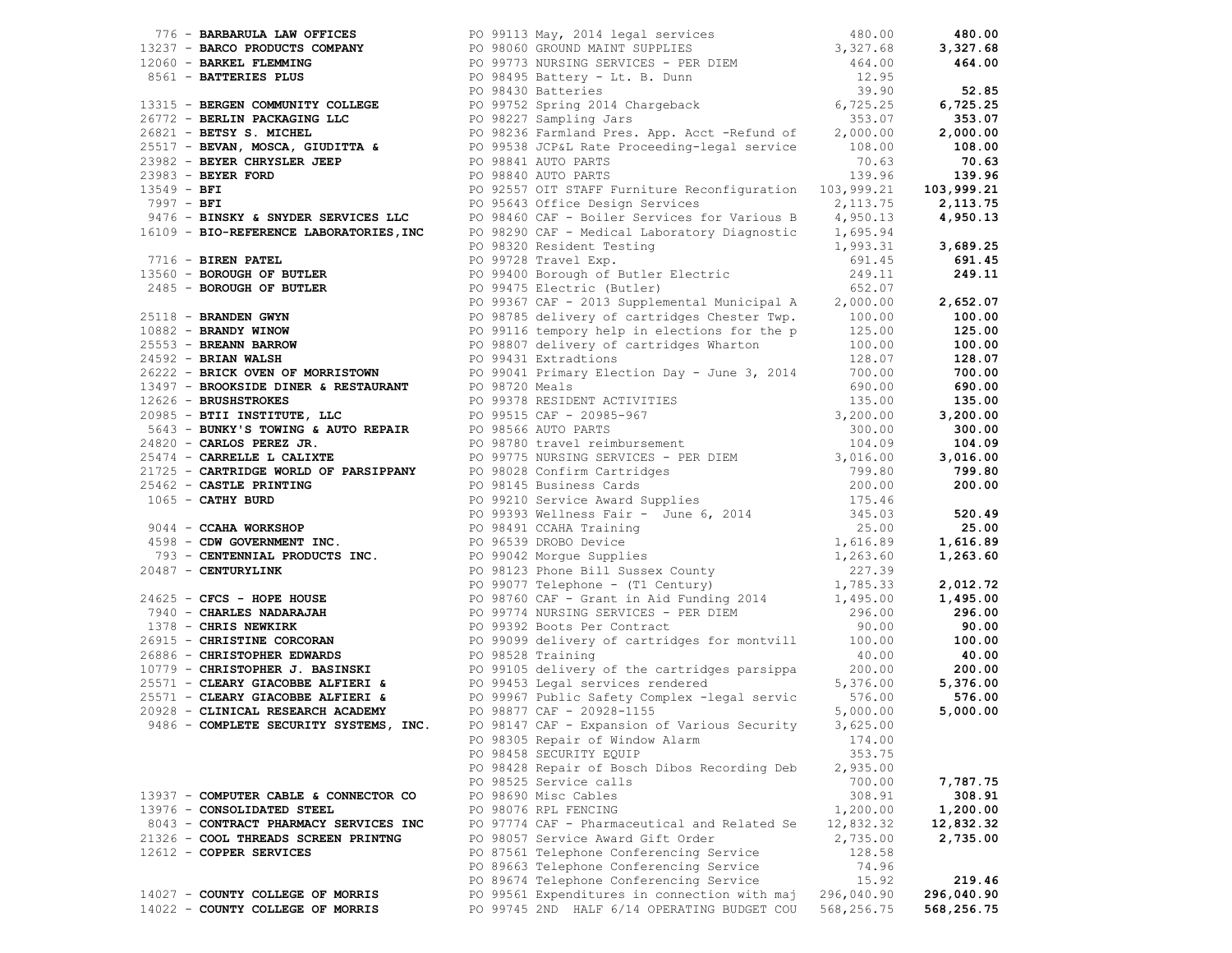|                          |                                   |               | 14111 - Compare Concess on the second space of the second of the second of the second of the second of the second of the second of the second of the second of the second of the second of the second of the second of the se |             |               |
|--------------------------|-----------------------------------|---------------|-------------------------------------------------------------------------------------------------------------------------------------------------------------------------------------------------------------------------------|-------------|---------------|
|                          |                                   |               |                                                                                                                                                                                                                               |             |               |
|                          |                                   |               |                                                                                                                                                                                                                               |             |               |
|                          |                                   |               |                                                                                                                                                                                                                               |             |               |
|                          |                                   |               |                                                                                                                                                                                                                               |             |               |
|                          |                                   |               |                                                                                                                                                                                                                               |             |               |
|                          |                                   |               |                                                                                                                                                                                                                               |             |               |
|                          |                                   |               |                                                                                                                                                                                                                               |             |               |
|                          |                                   |               |                                                                                                                                                                                                                               |             |               |
|                          |                                   |               |                                                                                                                                                                                                                               |             |               |
|                          |                                   |               |                                                                                                                                                                                                                               |             |               |
|                          |                                   |               |                                                                                                                                                                                                                               |             |               |
|                          |                                   |               |                                                                                                                                                                                                                               |             |               |
|                          |                                   |               |                                                                                                                                                                                                                               |             |               |
|                          |                                   |               |                                                                                                                                                                                                                               |             |               |
|                          |                                   |               |                                                                                                                                                                                                                               |             |               |
|                          |                                   |               |                                                                                                                                                                                                                               |             |               |
|                          |                                   |               |                                                                                                                                                                                                                               |             |               |
|                          |                                   |               |                                                                                                                                                                                                                               |             |               |
|                          |                                   |               |                                                                                                                                                                                                                               |             |               |
|                          |                                   |               |                                                                                                                                                                                                                               |             |               |
|                          |                                   |               |                                                                                                                                                                                                                               |             |               |
|                          |                                   |               |                                                                                                                                                                                                                               |             |               |
|                          |                                   |               |                                                                                                                                                                                                                               |             |               |
|                          |                                   |               |                                                                                                                                                                                                                               |             |               |
|                          |                                   |               |                                                                                                                                                                                                                               |             |               |
|                          |                                   |               |                                                                                                                                                                                                                               |             |               |
|                          |                                   |               |                                                                                                                                                                                                                               |             |               |
|                          |                                   |               |                                                                                                                                                                                                                               |             |               |
|                          |                                   |               |                                                                                                                                                                                                                               |             |               |
|                          |                                   |               |                                                                                                                                                                                                                               |             |               |
|                          |                                   |               |                                                                                                                                                                                                                               |             |               |
|                          |                                   |               |                                                                                                                                                                                                                               |             |               |
|                          |                                   |               |                                                                                                                                                                                                                               |             |               |
|                          |                                   |               |                                                                                                                                                                                                                               |             |               |
|                          |                                   |               |                                                                                                                                                                                                                               |             |               |
|                          |                                   |               |                                                                                                                                                                                                                               |             |               |
|                          |                                   |               |                                                                                                                                                                                                                               |             |               |
|                          |                                   |               |                                                                                                                                                                                                                               |             |               |
|                          |                                   |               |                                                                                                                                                                                                                               |             |               |
|                          |                                   |               |                                                                                                                                                                                                                               |             |               |
|                          |                                   |               |                                                                                                                                                                                                                               |             |               |
|                          |                                   |               |                                                                                                                                                                                                                               |             |               |
|                          |                                   |               |                                                                                                                                                                                                                               |             |               |
|                          |                                   |               |                                                                                                                                                                                                                               |             |               |
|                          |                                   |               |                                                                                                                                                                                                                               |             |               |
|                          |                                   |               | 24335 - DISCOVERY BENEFITS INC.<br>24335 - DISCOVERY BENEFITS INC. PO 98369 COBRA Benefits - Main County and Mo 877.50 877.50<br>24438 - DOUGLAS W. SHINNICK PO 98787 courier for the delivery of cartrid 100.00 100.00       |             |               |
|                          |                                   |               |                                                                                                                                                                                                                               |             |               |
|                          |                                   |               |                                                                                                                                                                                                                               |             |               |
|                          |                                   |               | 14379 - DOVER BRAKE & CLUTCH CO INC PO 98570 TRUCK PARTS                                                                                                                                                                      |             | 278.00 278.00 |
|                          | 14384 - DOVER HOUSING AUTHORITY   |               | PO 99081 CAF - Grant in Aid Funding 2014 Fam                                                                                                                                                                                  | 10,017.18   | 10,017.18     |
| 1707 - DREW PAOLELLA     |                                   |               | PO 98784 courier for the delivery cartridges                                                                                                                                                                                  | 100.00      | 100.00        |
|                          | $14438$ - E.A. MORSE & CO. INC.   |               | PO 98293 JANITORIAL SUPPLIES                                                                                                                                                                                                  | 1,130.28    |               |
|                          |                                   | PO 98255 SOAP |                                                                                                                                                                                                                               | 104.74      | 1,235.02      |
| $12467$ - EDITHA MARQUEZ |                                   |               | PO 99779 NURSING SERVICES - PER DIEM                                                                                                                                                                                          | 586.45      | 586.45        |
|                          | $14491$ - EL PRIMER PASO, LTD.    |               | PO 99390 CAF - Grant in Aid Funding 2014 GIA                                                                                                                                                                                  | 7,362.00    | 7,362.00      |
| $20862$ - ELEANOR JAICK  |                                   |               | PO 99237 Reimbursement                                                                                                                                                                                                        | 22.16       | 22.16         |
|                          | 336 - ELECTION GRAPHICS, INC.     |               | PO 99046 CAF - Ballot Design & Printing and                                                                                                                                                                                   | 59, 334.50  |               |
|                          |                                   |               | PO 99218 CAF - Ballot Design & Printing and                                                                                                                                                                                   | 9,640.83    |               |
|                          |                                   |               | PO 99219 CAF - Ballot Design & Printing and                                                                                                                                                                                   | 173, 412.21 | 242,387.54    |
|                          | 14501 - ELEVATOR MAINTENANCE CORP |               | PO 98599 CAF - Elevator Maintenance and Insp                                                                                                                                                                                  | 3,200.00    | 3,200.00      |
|                          | 14505 - ELIZABETHTOWN GAS COMPANY |               | PO 99352 NATURAL GAS - LONG VALLEY                                                                                                                                                                                            | 180.63      | 180.63        |
|                          | 14508 - ELLIOTT'S FLORIST SHOPPE  |               | PO 99382 MEMORIAL DAY CEREMONY                                                                                                                                                                                                | 185.00      | 185.00        |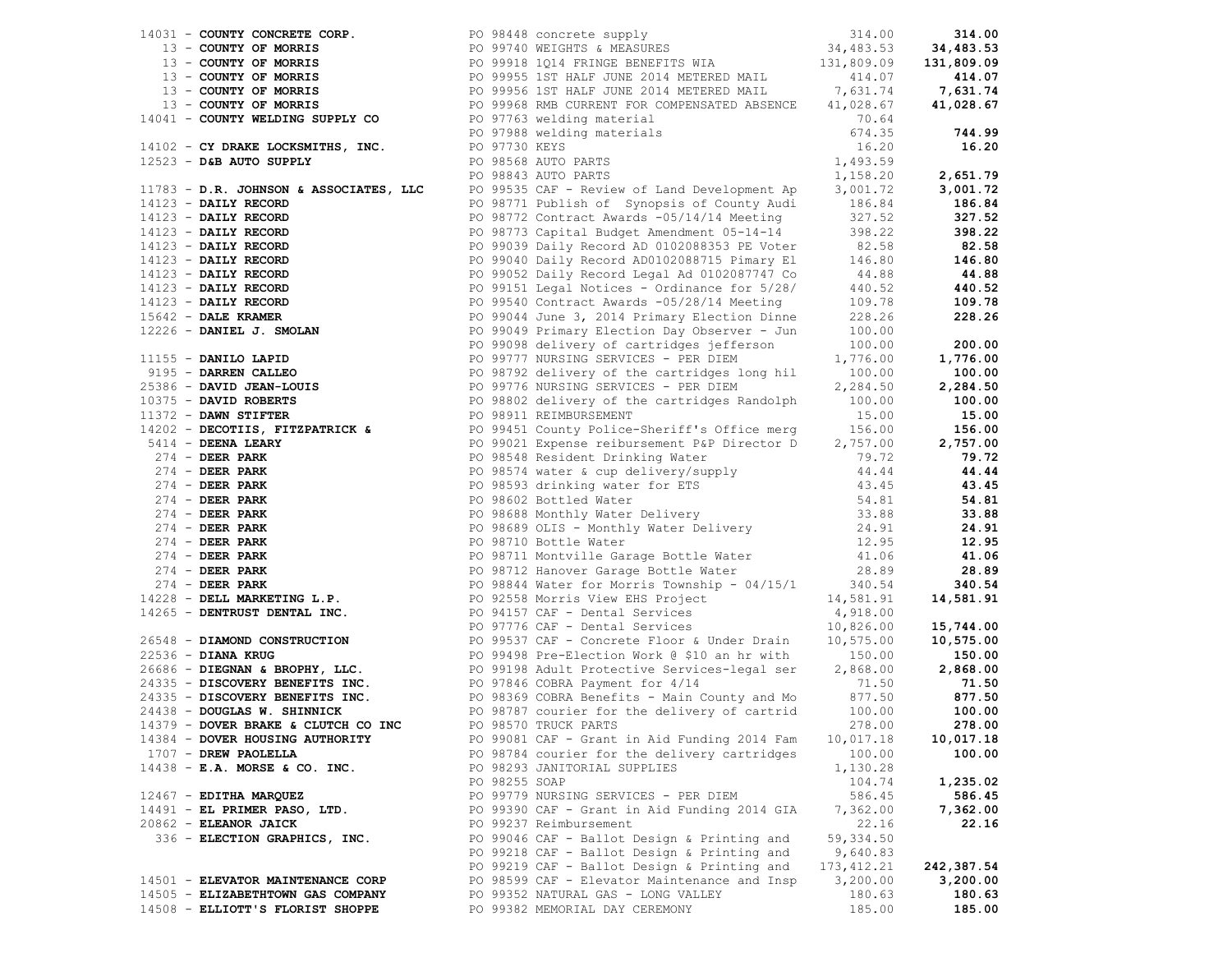|                                        | 26681 - EMMA L. STANSKI<br>296.00<br>296.00<br>296.00<br>296.00<br>296.00<br>296.00<br>296.00<br>296.00<br>296.00<br>296.00<br>296.00<br>296.00<br>296.00<br>296.00<br>296.00<br>296.00<br>296.00<br>296.00<br>296.00<br>296.00<br>296.00<br>296.00<br>296.00<br>296.00<br>296.0                                                                                                                                                                                                            |                             |               |
|----------------------------------------|---------------------------------------------------------------------------------------------------------------------------------------------------------------------------------------------------------------------------------------------------------------------------------------------------------------------------------------------------------------------------------------------------------------------------------------------------------------------------------------------|-----------------------------|---------------|
|                                        |                                                                                                                                                                                                                                                                                                                                                                                                                                                                                             |                             |               |
|                                        |                                                                                                                                                                                                                                                                                                                                                                                                                                                                                             |                             |               |
|                                        |                                                                                                                                                                                                                                                                                                                                                                                                                                                                                             |                             |               |
|                                        |                                                                                                                                                                                                                                                                                                                                                                                                                                                                                             |                             |               |
|                                        |                                                                                                                                                                                                                                                                                                                                                                                                                                                                                             |                             |               |
|                                        |                                                                                                                                                                                                                                                                                                                                                                                                                                                                                             |                             |               |
|                                        |                                                                                                                                                                                                                                                                                                                                                                                                                                                                                             |                             |               |
|                                        |                                                                                                                                                                                                                                                                                                                                                                                                                                                                                             |                             | 4,458.50      |
|                                        |                                                                                                                                                                                                                                                                                                                                                                                                                                                                                             |                             |               |
|                                        |                                                                                                                                                                                                                                                                                                                                                                                                                                                                                             |                             |               |
|                                        |                                                                                                                                                                                                                                                                                                                                                                                                                                                                                             |                             | 1,333.05      |
|                                        |                                                                                                                                                                                                                                                                                                                                                                                                                                                                                             |                             | 295.00        |
|                                        |                                                                                                                                                                                                                                                                                                                                                                                                                                                                                             |                             |               |
|                                        |                                                                                                                                                                                                                                                                                                                                                                                                                                                                                             |                             | 9,800.00      |
|                                        |                                                                                                                                                                                                                                                                                                                                                                                                                                                                                             |                             | 72.00         |
|                                        |                                                                                                                                                                                                                                                                                                                                                                                                                                                                                             |                             | 24, 414.47    |
|                                        |                                                                                                                                                                                                                                                                                                                                                                                                                                                                                             |                             |               |
|                                        |                                                                                                                                                                                                                                                                                                                                                                                                                                                                                             |                             | 1,222.09      |
|                                        |                                                                                                                                                                                                                                                                                                                                                                                                                                                                                             |                             |               |
|                                        |                                                                                                                                                                                                                                                                                                                                                                                                                                                                                             |                             |               |
|                                        |                                                                                                                                                                                                                                                                                                                                                                                                                                                                                             |                             |               |
|                                        |                                                                                                                                                                                                                                                                                                                                                                                                                                                                                             |                             | 2,147.91      |
|                                        |                                                                                                                                                                                                                                                                                                                                                                                                                                                                                             |                             | 398.00        |
|                                        |                                                                                                                                                                                                                                                                                                                                                                                                                                                                                             |                             | 100.00        |
|                                        |                                                                                                                                                                                                                                                                                                                                                                                                                                                                                             |                             | 119.58        |
|                                        |                                                                                                                                                                                                                                                                                                                                                                                                                                                                                             |                             | 1,488.95      |
|                                        |                                                                                                                                                                                                                                                                                                                                                                                                                                                                                             |                             | 586.60        |
|                                        |                                                                                                                                                                                                                                                                                                                                                                                                                                                                                             |                             |               |
|                                        |                                                                                                                                                                                                                                                                                                                                                                                                                                                                                             |                             | 1,537.00      |
|                                        |                                                                                                                                                                                                                                                                                                                                                                                                                                                                                             |                             | 29.85         |
|                                        |                                                                                                                                                                                                                                                                                                                                                                                                                                                                                             |                             | 892.62        |
|                                        |                                                                                                                                                                                                                                                                                                                                                                                                                                                                                             |                             |               |
|                                        |                                                                                                                                                                                                                                                                                                                                                                                                                                                                                             |                             | 929.00        |
|                                        |                                                                                                                                                                                                                                                                                                                                                                                                                                                                                             |                             | 410.39        |
|                                        |                                                                                                                                                                                                                                                                                                                                                                                                                                                                                             |                             |               |
|                                        |                                                                                                                                                                                                                                                                                                                                                                                                                                                                                             |                             |               |
|                                        |                                                                                                                                                                                                                                                                                                                                                                                                                                                                                             |                             |               |
|                                        |                                                                                                                                                                                                                                                                                                                                                                                                                                                                                             |                             |               |
|                                        |                                                                                                                                                                                                                                                                                                                                                                                                                                                                                             |                             |               |
|                                        |                                                                                                                                                                                                                                                                                                                                                                                                                                                                                             |                             |               |
|                                        | 14985 - FRAD FRONTENS EXPERIMENT DE DISPUBLIQUE (1915 - 1911-1918 - 1913)<br>14995 - <b>FRAD FRONTENS EQUIPMENT CONG.</b> 1920-2011 Consideration: The Training (1913)<br>14996 - <b>FRAD FRONTENTS EQUIPMENT</b> CONG. 1920-2011 SERIES (1<br>14984 - GRAINGER<br>14984 - GRAINGER<br>15007 - GREENMAN PEDERSEN INC<br>15007 - GREENMAN PEDERSEN INC<br>15007 - GREENMAN PEDERSEN INC<br>15007 - GREENMAN PEDERSEN INC<br>15007 - GREENMAN PEDERSEN INC<br>1599999999999999999999999999999 |                             |               |
|                                        |                                                                                                                                                                                                                                                                                                                                                                                                                                                                                             |                             |               |
|                                        |                                                                                                                                                                                                                                                                                                                                                                                                                                                                                             |                             |               |
|                                        |                                                                                                                                                                                                                                                                                                                                                                                                                                                                                             |                             |               |
|                                        |                                                                                                                                                                                                                                                                                                                                                                                                                                                                                             |                             |               |
| 24108 - HANOVER TWP.                   | PO 97706 DRE Reimbursement                                                                                                                                                                                                                                                                                                                                                                                                                                                                  |                             | 440.00 440.00 |
| 9728 - HARRIET VALLECER RN             | PO 99783 NURSING SERVICES - PER DIEM                                                                                                                                                                                                                                                                                                                                                                                                                                                        | 1,184.00                    | 1,184.00      |
| $21697$ - HARRY L SCHWARZ & CO         | PO 99458 Appraisal services-Ridgedale Avenue                                                                                                                                                                                                                                                                                                                                                                                                                                                | 652.50                      | 652.50        |
| 10752 - HATCH MOTT MACDONALD           | PO 99539 CAF - Design Services for Drainage                                                                                                                                                                                                                                                                                                                                                                                                                                                 | 4,628.00                    | 4,628.00      |
| 24349 - HESS CORPORATION               | PO 99346 GAS - HESS SUPPLY - LONG VALLEY                                                                                                                                                                                                                                                                                                                                                                                                                                                    | 176.51                      | 176.51        |
| 24349 - HESS CORPORATION               | PO 99355 GAS - HESS SUPPLY - 1317                                                                                                                                                                                                                                                                                                                                                                                                                                                           | 1,072.96                    | 1,072.96      |
| 11538 - HEWLETT-PACKARD COMPANY        | PO 95121 Sheriff's Office Capital Project                                                                                                                                                                                                                                                                                                                                                                                                                                                   | 3,132.40                    |               |
|                                        | PO 95448 HP Officejet Printer                                                                                                                                                                                                                                                                                                                                                                                                                                                               | 490.00                      | 3,622.40      |
| 26365 - HIRSCH ELECTRONICS, LLC        | PO 89661 Two Factor ID Security Pilot Projec                                                                                                                                                                                                                                                                                                                                                                                                                                                | 4,560.00                    | 4,560.00      |
| 21043 - HOME ENERGY MATTERS INC        | PO 99560 CAF - OJT-14M-20-Adult                                                                                                                                                                                                                                                                                                                                                                                                                                                             | 3,300.00                    | 3,300.00      |
| 15241 - HORIZON BLUE CROSS BLUE SHIELD | PO 98618 June 2014 Freeholders Medical                                                                                                                                                                                                                                                                                                                                                                                                                                                      | $1,004,607.40$ 1,004,607.40 |               |
| 15241 - HORIZON BLUE CROSS BLUE SHIELD | PO 98619 June 2014 Horizon PBA 151 Medical                                                                                                                                                                                                                                                                                                                                                                                                                                                  | 197,109.25                  | 197,109.25    |
| 15241 - HORIZON BLUE CROSS BLUE SHIELD | PO 98697 June 2014 Mosquito Dental                                                                                                                                                                                                                                                                                                                                                                                                                                                          | 640.40                      | 640.40        |
| 15241 - HORIZON BLUE CROSS BLUE SHIELD | PO 99086 HMO premium bill for 6/14                                                                                                                                                                                                                                                                                                                                                                                                                                                          | 145, 163.02                 | 145, 163.02   |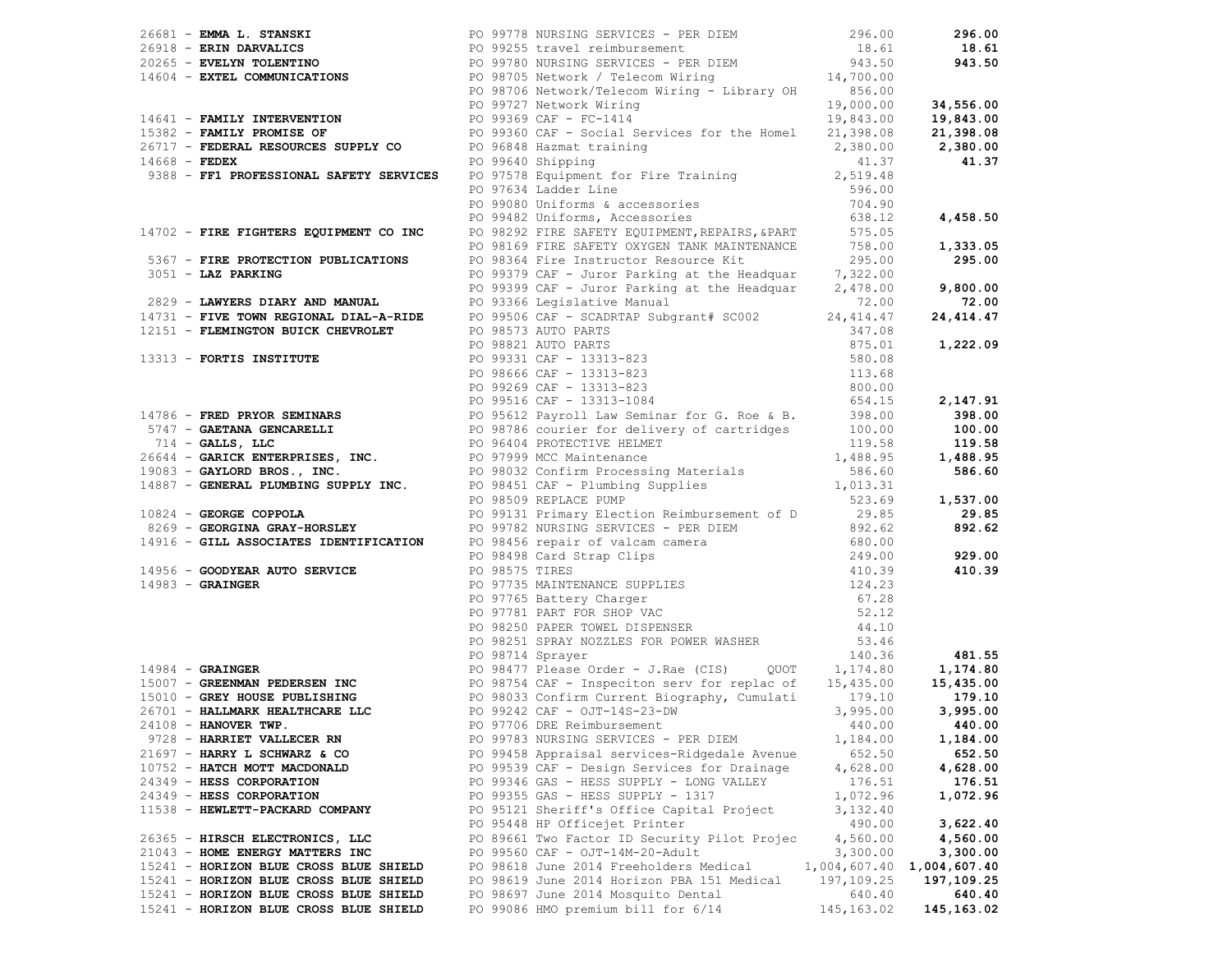| 20545 - HUDSON COUNTY MEADOWVIEW<br>2016 - HOUSSAN CORPINEATE (1997) 199741 - 1997-1992<br>2016 - HOUSSAN CORPINEATE (1997-1992) 19974 - 1997-1992<br>2016 - THIRP-ROBATEDO TOWARDS, INN (1997-1992) 19974 - 1997-1992<br>2019 - THIRP-ROBATEDO TOWARDS, INN (1997-1992 | PO 99708 Court Ordered Payments Various Pati 73,096.92                                                    |          | 73,096.92     |
|-------------------------------------------------------------------------------------------------------------------------------------------------------------------------------------------------------------------------------------------------------------------------|-----------------------------------------------------------------------------------------------------------|----------|---------------|
| 20545 - HUDSON COUNTY MEADOWVIEW PO 99708 Court Ordered Payments Various Pati 108,263.09<br>20545 - HUDSON COUNTY MEADOWVIEW PO 99708 Court Ordered Payments Various Pati 107,528.15                                                                                    |                                                                                                           |          | 108,263.09    |
|                                                                                                                                                                                                                                                                         |                                                                                                           |          |               |
|                                                                                                                                                                                                                                                                         |                                                                                                           |          |               |
|                                                                                                                                                                                                                                                                         |                                                                                                           |          |               |
|                                                                                                                                                                                                                                                                         |                                                                                                           |          |               |
|                                                                                                                                                                                                                                                                         |                                                                                                           |          |               |
|                                                                                                                                                                                                                                                                         |                                                                                                           |          |               |
|                                                                                                                                                                                                                                                                         |                                                                                                           |          |               |
|                                                                                                                                                                                                                                                                         |                                                                                                           |          |               |
|                                                                                                                                                                                                                                                                         |                                                                                                           |          |               |
|                                                                                                                                                                                                                                                                         |                                                                                                           |          |               |
|                                                                                                                                                                                                                                                                         |                                                                                                           |          |               |
|                                                                                                                                                                                                                                                                         |                                                                                                           |          |               |
|                                                                                                                                                                                                                                                                         |                                                                                                           |          |               |
|                                                                                                                                                                                                                                                                         |                                                                                                           |          |               |
|                                                                                                                                                                                                                                                                         |                                                                                                           |          |               |
|                                                                                                                                                                                                                                                                         |                                                                                                           |          |               |
|                                                                                                                                                                                                                                                                         |                                                                                                           |          |               |
|                                                                                                                                                                                                                                                                         |                                                                                                           |          |               |
|                                                                                                                                                                                                                                                                         |                                                                                                           |          |               |
|                                                                                                                                                                                                                                                                         |                                                                                                           |          |               |
|                                                                                                                                                                                                                                                                         |                                                                                                           |          |               |
|                                                                                                                                                                                                                                                                         |                                                                                                           |          |               |
|                                                                                                                                                                                                                                                                         |                                                                                                           |          |               |
|                                                                                                                                                                                                                                                                         |                                                                                                           |          |               |
|                                                                                                                                                                                                                                                                         |                                                                                                           |          |               |
|                                                                                                                                                                                                                                                                         |                                                                                                           |          |               |
|                                                                                                                                                                                                                                                                         |                                                                                                           |          |               |
|                                                                                                                                                                                                                                                                         |                                                                                                           |          |               |
|                                                                                                                                                                                                                                                                         |                                                                                                           |          |               |
|                                                                                                                                                                                                                                                                         |                                                                                                           |          |               |
|                                                                                                                                                                                                                                                                         |                                                                                                           |          |               |
|                                                                                                                                                                                                                                                                         |                                                                                                           |          |               |
|                                                                                                                                                                                                                                                                         |                                                                                                           |          |               |
|                                                                                                                                                                                                                                                                         |                                                                                                           |          |               |
|                                                                                                                                                                                                                                                                         |                                                                                                           |          |               |
|                                                                                                                                                                                                                                                                         |                                                                                                           |          |               |
|                                                                                                                                                                                                                                                                         |                                                                                                           |          | 28.15         |
| 99265 CAF - 1622-1328<br>PO 99265 CAF - 1622-1328<br>PO 99514 CAF - 1622-1269<br>PO 99514 CAF - 1622-1269<br>PO 99514 CAF - 1622-1269<br>PO 99514 CAF - 1622-1269<br>PO 99389 delivery of the catridges Hanover<br>PO 99389 delivery of the                             |                                                                                                           |          | 100.00        |
|                                                                                                                                                                                                                                                                         |                                                                                                           |          | 337.70        |
|                                                                                                                                                                                                                                                                         |                                                                                                           |          | 11,882.47     |
|                                                                                                                                                                                                                                                                         |                                                                                                           |          | 10.15         |
|                                                                                                                                                                                                                                                                         |                                                                                                           |          |               |
|                                                                                                                                                                                                                                                                         |                                                                                                           |          | 9,193.38      |
| 21661 - JOURNEYWORKS PUBLISHING INC. PO 96582 Educational handouts                                                                                                                                                                                                      | PO 99129 June 3, 2014 Primary Election - Ons 387.50<br>PO 96582 Educational handouts 790.00               |          | 387.50        |
|                                                                                                                                                                                                                                                                         |                                                                                                           |          | 790.00        |
|                                                                                                                                                                                                                                                                         |                                                                                                           |          | 100.00        |
| 25119 - <b>JOYCE A. BROWN</b><br>24384 - <b>JUDITH WOOP</b><br>7432 - <b>JUNE WITTY</b><br>20384 - KAITLYN HELLYER                                                                                                                                                      | PO 98794 delivery of the cartridges Mendham 100.00<br>PO 99051 Primary Election Day Observer - Jun 100.00 |          | 100.00        |
|                                                                                                                                                                                                                                                                         | PO 99435 Supplemetntal Pay<br>PO 99083 Mileage reimb. for 4/14 & 5/14                                     | 95.00    | 95.00         |
|                                                                                                                                                                                                                                                                         |                                                                                                           | 50.75    | 50.75         |
| 11912 - KAIZEN TECHNOLOGIES INC                                                                                                                                                                                                                                         | PO 99332 CAF - 11912-1250                                                                                 | 1,567.34 | 1,567.34      |
| 24864 - KELLY DZIAK                                                                                                                                                                                                                                                     | PO 99525 4/14 & 5/14 expenses                                                                             |          | 172.59 172.59 |
| 15574 - KENVIL POWER EQUIPMENT, INC.                                                                                                                                                                                                                                    | PO 97990 Orange Hearing Protection, X Line                                                                | 468.35   |               |
|                                                                                                                                                                                                                                                                         | PO 98326 Spark Plugs                                                                                      | 34.34    |               |
|                                                                                                                                                                                                                                                                         | PO 98534 engine oil                                                                                       | 39.56    | 542.25        |
| $26559$ – KERRY KUBER                                                                                                                                                                                                                                                   | PO 99396 RESIDENT ACTIVITIES                                                                              | 300.00   | 300.00        |
| 7434 - LABORATORY CORPORATION OF                                                                                                                                                                                                                                        | PO 98502 DNA testing from 3/29/14 thru 5/3/1                                                              | 354.75   | 354.75        |
| 15694 - LASHEN ELECTRONICS INC                                                                                                                                                                                                                                          | PO 99481 Equipment                                                                                        | 40.66    | 40.66         |
| 25486 - LASZLO CSENGETO                                                                                                                                                                                                                                                 | PO 99084 Mileage reimb. for 5/14                                                                          | 8.40     | 8.40          |
| 7821 - LAURA ROBERTS                                                                                                                                                                                                                                                    | PO 99225 reimbursement for dinner while work                                                              | 40.00    | 40.00         |
|                                                                                                                                                                                                                                                                         |                                                                                                           |          |               |
| 21125 - LAUREN LAVISTA                                                                                                                                                                                                                                                  | PO 99107 tempory help in the election dept                                                                | 125.00   | 125.00        |
| 25383 - LAW OFFICE OF ROBERT J. GREENBAUM                                                                                                                                                                                                                               | PO 99164 Legal services rendered                                                                          | 2,060.00 | 2,060.00      |
| $26914$ - LEE BICZAK                                                                                                                                                                                                                                                    | PO 99101 delivery of the cartridges for Mt O                                                              | 100.00   | 100.00        |
| 2242 - LEHIGH CAREER & TECHNICAL INST                                                                                                                                                                                                                                   | PO 99249 CAF - 2242-1293                                                                                  | 3,200.00 | 3,200.00      |
| 11936 - LEXISNEXIS RISK DATA                                                                                                                                                                                                                                            | PO 98146 Statement - $4/1/14$ - $4/30/14$                                                                 | 155.00   | 155.00        |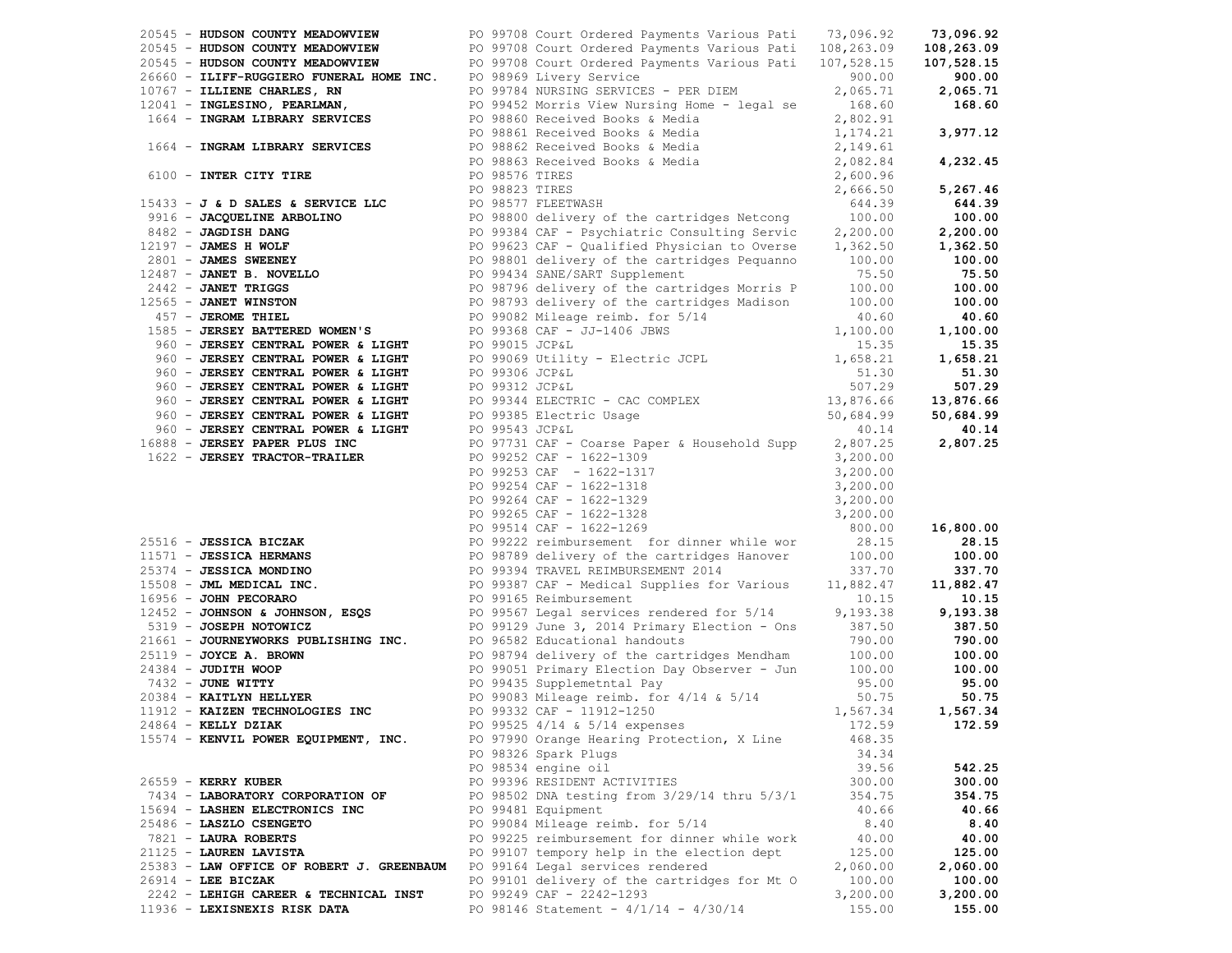|                                       | 277. A LINEARCH MARK (1971) (1971) (1971) (1971) (1971) (1971) (1971) (1971) (1972) (1972) (1972) (1972) (1972) (1972) (1972) (1972) (1972) (1972) (1972) (1972) (1972) (1972) (1972) (1972) (1972) (1972) (1972) (1972) (197 |          |          |
|---------------------------------------|-------------------------------------------------------------------------------------------------------------------------------------------------------------------------------------------------------------------------------|----------|----------|
|                                       |                                                                                                                                                                                                                               |          |          |
|                                       |                                                                                                                                                                                                                               |          |          |
|                                       |                                                                                                                                                                                                                               |          |          |
|                                       |                                                                                                                                                                                                                               |          |          |
|                                       |                                                                                                                                                                                                                               |          |          |
|                                       |                                                                                                                                                                                                                               |          |          |
|                                       |                                                                                                                                                                                                                               |          |          |
|                                       |                                                                                                                                                                                                                               |          |          |
|                                       |                                                                                                                                                                                                                               |          |          |
|                                       |                                                                                                                                                                                                                               |          |          |
|                                       |                                                                                                                                                                                                                               |          |          |
|                                       |                                                                                                                                                                                                                               |          |          |
|                                       |                                                                                                                                                                                                                               |          |          |
|                                       |                                                                                                                                                                                                                               |          |          |
|                                       |                                                                                                                                                                                                                               |          |          |
|                                       |                                                                                                                                                                                                                               |          |          |
|                                       |                                                                                                                                                                                                                               |          |          |
|                                       |                                                                                                                                                                                                                               |          |          |
|                                       |                                                                                                                                                                                                                               |          |          |
|                                       |                                                                                                                                                                                                                               |          |          |
| 19478 - MORRIS COUNTY CHAMBER OF      | PO 98162 registration for 5/2/14                                                                                                                                                                                              | 60.00    | 60.00    |
| 6213 - MORRIS COUNTY ENGRAVING LLC    | PO 99315 Awards for 82nd Basic Police Class                                                                                                                                                                                   | 184.14   | 184.14   |
| 12819 - MORRIS COUNTY M.U.A           | PO 97903 FACILITY GARBAGE COMPACTOR PULL AND                                                                                                                                                                                  | 1,298.86 | 1,298.86 |
| $19483 - M.C. MUA$                    | PO 97845 Tipping Fees                                                                                                                                                                                                         | 351.66   | 351.66   |
| $19483 - M.C. MUA$                    | PO 97878 CAF - Solid Waste Collection Servic                                                                                                                                                                                  | 7,472.03 | 7,472.03 |
| $19483 - M.C. MUA$                    | PO 97879 REFUSE REMOVAL                                                                                                                                                                                                       | 518.88   | 518.88   |
| $19483 - M.C. MUA$                    | PO 99302 DUMPSTER SERVICE: MAY 2014                                                                                                                                                                                           | 350.00   | 350.00   |
| 10495 - MORRIS COUNTY PARK POLICE     | PO 97707 DRE Reimbursement                                                                                                                                                                                                    | 220.00   | 220.00   |
| 4096 - MORRIS PLAINS SMALL ENGINE INC | PO 97750 SLAP EQUIPMENT PARTS/MAINTENANCE                                                                                                                                                                                     | 879.84   | 879.84   |
| 16316 - MORRISTOWN AUTO BODY INC      | PO 97828 AUTO PARTS                                                                                                                                                                                                           | 347.00   | 347.00   |
| 16321 - MORRISTOWN LUMBER &           | PO 98131 Obstacle Course Repair                                                                                                                                                                                               | 272.29   |          |
|                                       | PO 98037 Supplies for Exhibit Display                                                                                                                                                                                         | 6.16     |          |
|                                       | PO 98604 Weed & Pest control supplies                                                                                                                                                                                         | 205.78   |          |
|                                       | PO 98614 Plywood and screws for Fire Props                                                                                                                                                                                    | 143.81   |          |
|                                       |                                                                                                                                                                                                                               |          |          |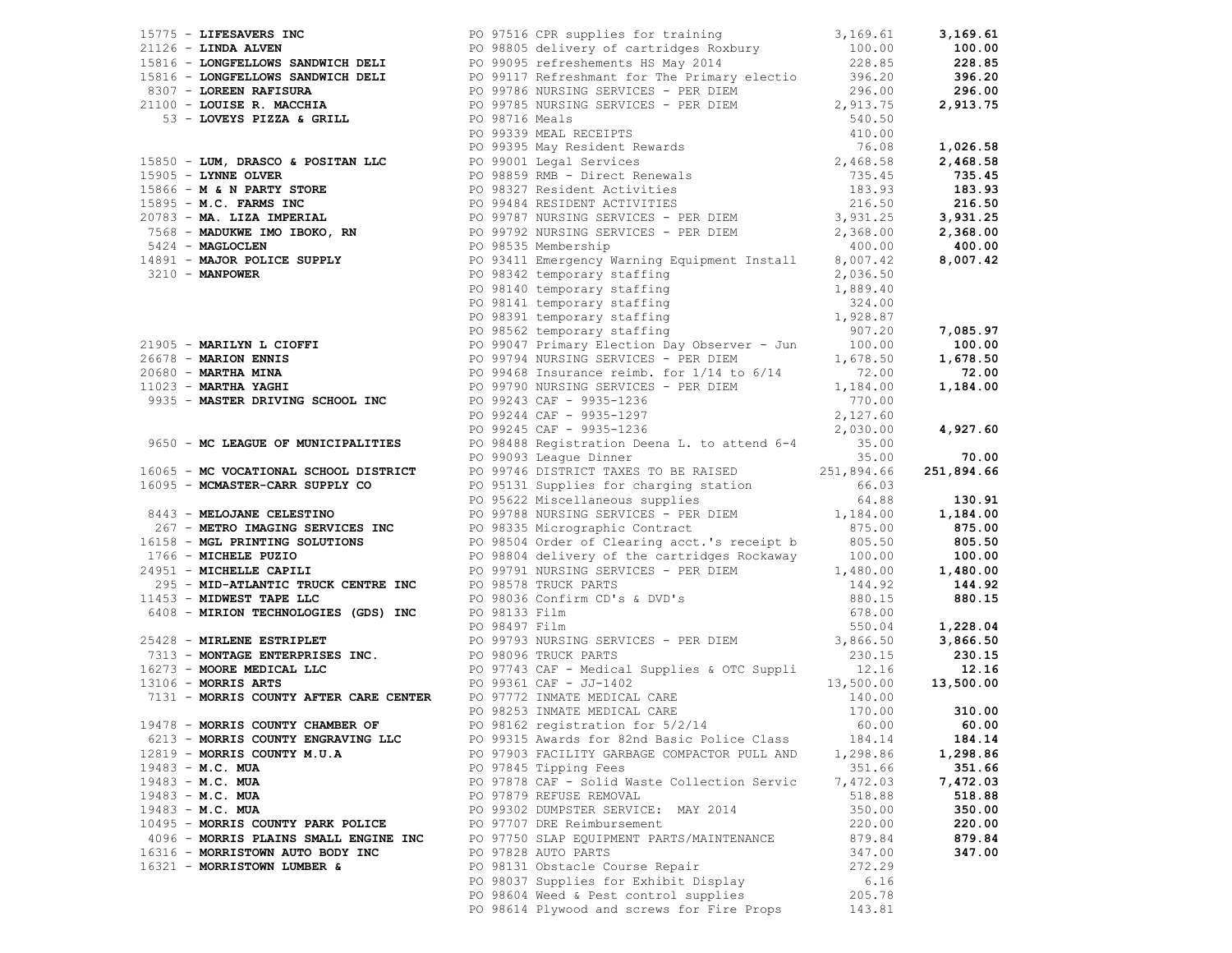|                                    | PO 98640 Misc parts for Spray and Survailanc 123.22                                                                                                                                                                           |          |          |
|------------------------------------|-------------------------------------------------------------------------------------------------------------------------------------------------------------------------------------------------------------------------------|----------|----------|
|                                    |                                                                                                                                                                                                                               |          |          |
|                                    |                                                                                                                                                                                                                               |          |          |
|                                    |                                                                                                                                                                                                                               |          |          |
|                                    |                                                                                                                                                                                                                               |          |          |
|                                    |                                                                                                                                                                                                                               |          |          |
|                                    |                                                                                                                                                                                                                               |          |          |
|                                    |                                                                                                                                                                                                                               |          |          |
|                                    |                                                                                                                                                                                                                               |          |          |
|                                    |                                                                                                                                                                                                                               |          |          |
|                                    |                                                                                                                                                                                                                               |          |          |
|                                    |                                                                                                                                                                                                                               |          |          |
|                                    |                                                                                                                                                                                                                               |          |          |
|                                    |                                                                                                                                                                                                                               |          |          |
|                                    |                                                                                                                                                                                                                               |          |          |
|                                    |                                                                                                                                                                                                                               |          |          |
|                                    |                                                                                                                                                                                                                               |          |          |
|                                    |                                                                                                                                                                                                                               |          |          |
|                                    |                                                                                                                                                                                                                               |          |          |
|                                    |                                                                                                                                                                                                                               |          |          |
|                                    |                                                                                                                                                                                                                               |          |          |
|                                    |                                                                                                                                                                                                                               |          |          |
|                                    |                                                                                                                                                                                                                               |          |          |
|                                    |                                                                                                                                                                                                                               |          |          |
|                                    |                                                                                                                                                                                                                               |          |          |
|                                    |                                                                                                                                                                                                                               |          |          |
|                                    |                                                                                                                                                                                                                               |          |          |
|                                    |                                                                                                                                                                                                                               |          |          |
|                                    |                                                                                                                                                                                                                               |          |          |
|                                    |                                                                                                                                                                                                                               |          |          |
|                                    |                                                                                                                                                                                                                               |          |          |
|                                    |                                                                                                                                                                                                                               |          |          |
|                                    |                                                                                                                                                                                                                               |          |          |
|                                    |                                                                                                                                                                                                                               |          |          |
|                                    |                                                                                                                                                                                                                               |          |          |
|                                    |                                                                                                                                                                                                                               |          |          |
|                                    |                                                                                                                                                                                                                               |          |          |
|                                    |                                                                                                                                                                                                                               |          |          |
|                                    |                                                                                                                                                                                                                               |          |          |
|                                    |                                                                                                                                                                                                                               |          |          |
|                                    |                                                                                                                                                                                                                               |          |          |
|                                    |                                                                                                                                                                                                                               |          |          |
|                                    |                                                                                                                                                                                                                               |          |          |
|                                    |                                                                                                                                                                                                                               |          |          |
|                                    |                                                                                                                                                                                                                               |          |          |
|                                    |                                                                                                                                                                                                                               |          |          |
|                                    |                                                                                                                                                                                                                               |          |          |
|                                    | 17.14 - Montmann are communications of the vertex and the state of the state of the state of the state of the state of the state of the state of the state of the state of the state of the state of the state of the state o |          |          |
|                                    |                                                                                                                                                                                                                               |          |          |
|                                    |                                                                                                                                                                                                                               |          |          |
|                                    |                                                                                                                                                                                                                               |          |          |
| 4920 - OPTUMINSIGHT, INC.          | PO 94963 Medical Publications for Patient Ac                                                                                                                                                                                  | 566.70   | 566.70   |
| $15457$ - PAMELA JAMES             | PO 99220 reimbursement for picking up refres                                                                                                                                                                                  | 222.17   | 222.17   |
| 10287 - PANCIELLO CONSTRUCTION LLC | PO 99019 CAF - Labor Rates Concrete Replacem                                                                                                                                                                                  | 1,580.00 | 1,580.00 |
| 16887 - PAPER MART INC             | PO 98040 Received - One Pallet of Paper                                                                                                                                                                                       | 1,160.00 | 1,160.00 |
| 16899 - PARK UNION BUILDING        | PO 97786 box Bostich 8D Nails                                                                                                                                                                                                 | 49.99    | 49.99    |
| 9101 - PATRICIA MARSH              | PO 99326 Educational Seminars                                                                                                                                                                                                 | 1,008.81 | 1,008.81 |
| 25760 - PATRICK J. SAARLOOS        | PO 98790 delivery of the cartridges Harding                                                                                                                                                                                   | 100.00   | 100.00   |
| 9584 - PAUL CERAN OD               | PO 98254 INMATE MEDICAL CARE                                                                                                                                                                                                  | 95.00    | 95.00    |
|                                    |                                                                                                                                                                                                                               | 3,200.00 |          |
| $2245 - PC AGE$                    | PO 99513 CAF - 2245-1275                                                                                                                                                                                                      |          | 3,200.00 |
| 7569 - PELICAN SPORT CENTER INC    | PO 97512 Plant Operations                                                                                                                                                                                                     | 261.99   | 261.99   |
| 2163 - PENN STATE UNIVERSITY       | PO 98127 Training                                                                                                                                                                                                             | 780.00   | 780.00   |
| 16966 - PENN-JERSEY PAPER CO.      | PO 99488 STOREROOM - NURSING SUPPLIES                                                                                                                                                                                         | 2,967.89 | 2,967.89 |
| 25554 - PETER STROISZ              | PO 98806 delivery of the cartridges Washingt                                                                                                                                                                                  | 100.00   | 100.00   |
| 17005 - PHARMA CARE INC            | PO 99624 CAF - Pharmaceutical Consulting Ser                                                                                                                                                                                  | 3,833.72 | 3,833.72 |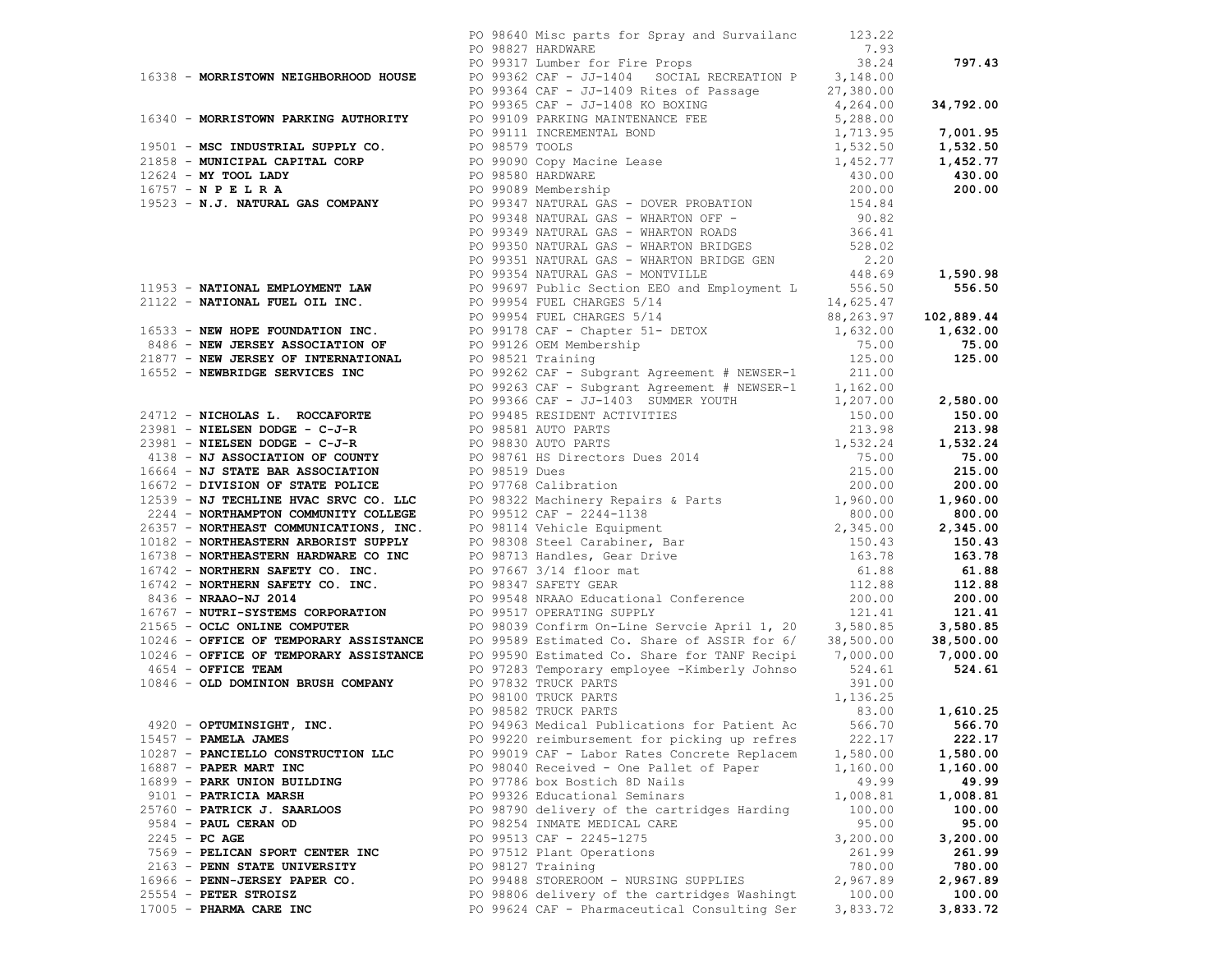|                                      |                | 1795: ALANEHAM MATO MATHA (1971-1975) (1971-1975) (1972-1975) (1972-1975) (1972-1975) (1972-1975) (1972-1975) (1972-1975) (1972-1975) (1973-1975) (1973-1975) (1973-1975) (1973-1975) (1973-1975) (1973-1975) (1973-1975) (19 |           |              |
|--------------------------------------|----------------|-------------------------------------------------------------------------------------------------------------------------------------------------------------------------------------------------------------------------------|-----------|--------------|
|                                      |                |                                                                                                                                                                                                                               |           |              |
|                                      |                |                                                                                                                                                                                                                               |           |              |
|                                      |                |                                                                                                                                                                                                                               |           |              |
|                                      |                | PO 95081 AUTO PARTS                                                                                                                                                                                                           | 78.93     |              |
| 11831 - SAFELITE AUTOGLASS           |                | PO 96894 AUTO PARTS                                                                                                                                                                                                           |           | 78.93 157.86 |
| 12304 - SALEM COMMUNITY COLLEGE      |                | PO 99721 Spring 2014 Chargeback - M. Schiaff                                                                                                                                                                                  | 1,150.00  | 1,150.00     |
| 1723 - SALVATORE F. PAOLELLA         |                | PO 98803 delivery of the cartridges Riverda                                                                                                                                                                                   | 100.00    | 100.00       |
| 17546 - SCHIFANO CONSTRUCTION CORP.  |                | PO 99677 CAF - Milling and Resurfacing of Fa                                                                                                                                                                                  | 28,501.77 |              |
|                                      |                | PO 99677 CAF - Milling and Resurfacing of Fa                                                                                                                                                                                  | 1,720.00  | 30,221.77    |
| 3032 - SCIENTIFIC WATER CONDITIONING |                | PO 97734 WATER GUARD SERVICE                                                                                                                                                                                                  | 232.00    | 232.00       |
| 26895 - SEAN FRASER                  |                | PO 98770 Training                                                                                                                                                                                                             | 40.00     | 40.00        |
| 26405 - SECAP FINANCE                |                | PO 92372 CAF - NJSC#A74237 - Mailroom Postag                                                                                                                                                                                  | 2,097.00  | 2,097.00     |
| 26405 - SECAP FINANCE                |                | PO 97336 CAF - NJSC#A74237 CAF - 90243                                                                                                                                                                                        | 2,097.00  | 2,097.00     |
| 21685 - SENIOR SALON SERVICES LLC    |                | PO 99492 CAF - Cosmetology Services                                                                                                                                                                                           | 5,750.00  | 5,750.00     |
| 11835 - SENIOR SERVICES OF           |                | PO 99508 CAF - SCADRTAP Subgrant# SC001                                                                                                                                                                                       | 1,350.00  | 1,350.00     |
| 26823 - SGT. GRIT INC.               |                | PO 98476 Please Order - Flag Lapel Pin/W.Raw                                                                                                                                                                                  | 60.95     | 60.95        |
| 17636 - SHERWIN-WILLIAMS             | PO 98616 PAINT |                                                                                                                                                                                                                               | 542.50    | 542.50       |
| 17726 - SHI INTERNATIONAL CORP       |                | PO 93472 Workstation Upgrades                                                                                                                                                                                                 | 88,718.00 |              |
|                                      |                |                                                                                                                                                                                                                               |           |              |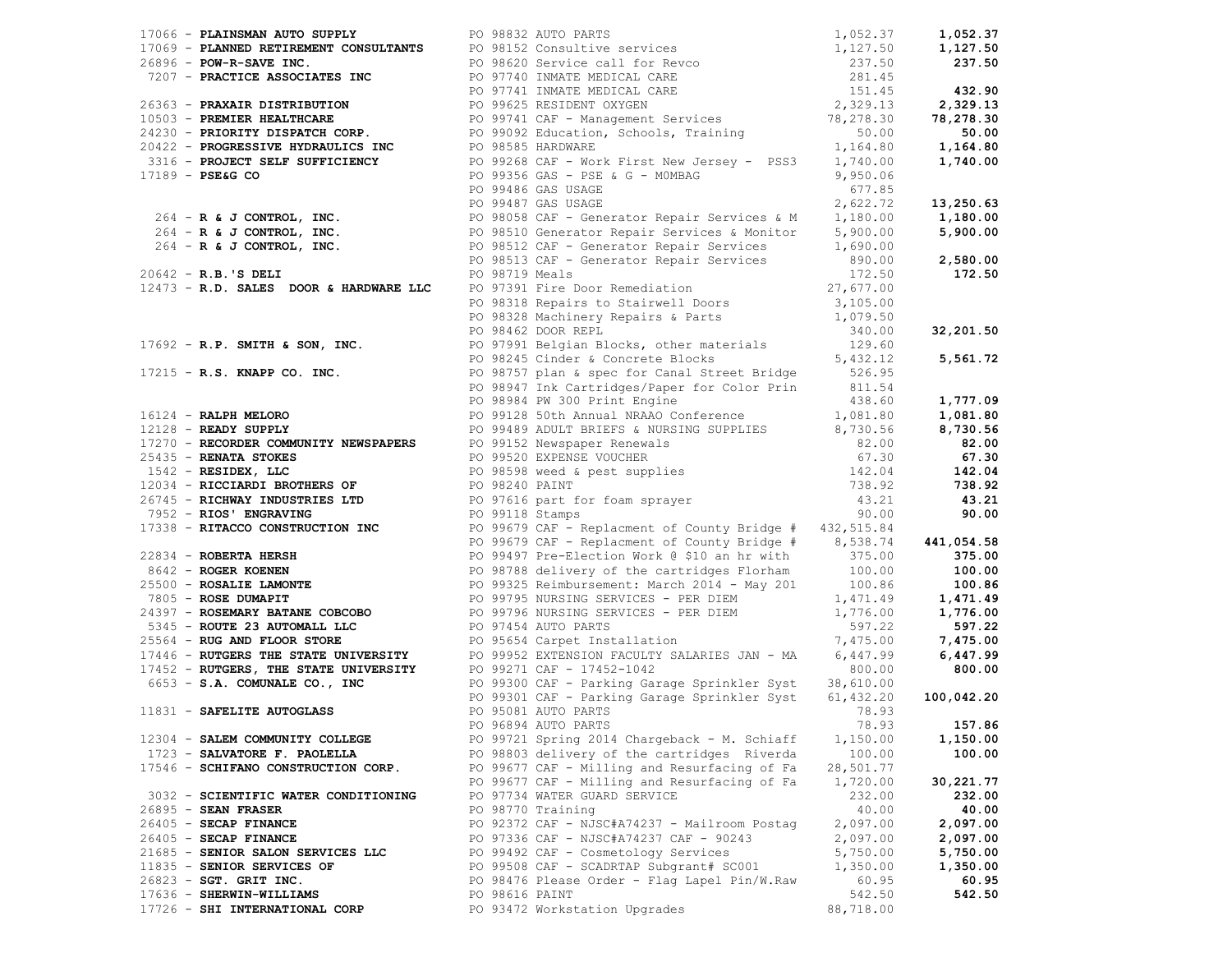| 1757 - Samma Son, 180, 1911 - 1757 - 1757 - 1757 - 1757 - 1757 - 1757 - 1757 - 1757 - 1757 - 1757 - 1757 - 1757 - 1757 - 1757 - 1757 - 1757 - 1757 - 1757 - 1757 - 1757 - 1757 - 1757 - 1757 - 1757 - 1757 - 1757 - 1757 - 17 |                  |                                              |          |           |
|-------------------------------------------------------------------------------------------------------------------------------------------------------------------------------------------------------------------------------|------------------|----------------------------------------------|----------|-----------|
|                                                                                                                                                                                                                               |                  |                                              |          |           |
|                                                                                                                                                                                                                               |                  |                                              |          |           |
|                                                                                                                                                                                                                               |                  |                                              |          |           |
|                                                                                                                                                                                                                               |                  |                                              |          |           |
|                                                                                                                                                                                                                               |                  |                                              |          |           |
|                                                                                                                                                                                                                               |                  |                                              |          |           |
|                                                                                                                                                                                                                               |                  |                                              |          |           |
|                                                                                                                                                                                                                               |                  |                                              |          |           |
|                                                                                                                                                                                                                               |                  |                                              |          |           |
|                                                                                                                                                                                                                               |                  |                                              |          |           |
|                                                                                                                                                                                                                               |                  |                                              |          |           |
|                                                                                                                                                                                                                               |                  |                                              |          |           |
|                                                                                                                                                                                                                               |                  |                                              |          |           |
|                                                                                                                                                                                                                               |                  |                                              |          |           |
|                                                                                                                                                                                                                               |                  |                                              |          |           |
|                                                                                                                                                                                                                               |                  |                                              |          |           |
|                                                                                                                                                                                                                               |                  |                                              |          |           |
|                                                                                                                                                                                                                               |                  |                                              |          |           |
|                                                                                                                                                                                                                               |                  |                                              |          |           |
|                                                                                                                                                                                                                               |                  |                                              |          |           |
|                                                                                                                                                                                                                               |                  |                                              |          |           |
|                                                                                                                                                                                                                               |                  |                                              |          |           |
|                                                                                                                                                                                                                               |                  |                                              |          |           |
|                                                                                                                                                                                                                               |                  |                                              |          |           |
|                                                                                                                                                                                                                               |                  |                                              |          |           |
|                                                                                                                                                                                                                               |                  |                                              |          |           |
|                                                                                                                                                                                                                               |                  |                                              |          |           |
|                                                                                                                                                                                                                               |                  |                                              |          |           |
|                                                                                                                                                                                                                               |                  |                                              |          |           |
|                                                                                                                                                                                                                               |                  |                                              |          |           |
|                                                                                                                                                                                                                               |                  |                                              |          |           |
|                                                                                                                                                                                                                               |                  |                                              |          |           |
|                                                                                                                                                                                                                               |                  |                                              |          |           |
|                                                                                                                                                                                                                               |                  |                                              |          |           |
|                                                                                                                                                                                                                               |                  |                                              |          |           |
|                                                                                                                                                                                                                               |                  |                                              |          |           |
|                                                                                                                                                                                                                               |                  |                                              |          |           |
|                                                                                                                                                                                                                               |                  |                                              |          |           |
|                                                                                                                                                                                                                               |                  |                                              |          |           |
|                                                                                                                                                                                                                               |                  |                                              |          |           |
|                                                                                                                                                                                                                               |                  |                                              |          |           |
|                                                                                                                                                                                                                               |                  |                                              |          |           |
|                                                                                                                                                                                                                               |                  |                                              |          |           |
|                                                                                                                                                                                                                               |                  |                                              |          |           |
|                                                                                                                                                                                                                               |                  |                                              |          |           |
|                                                                                                                                                                                                                               |                  |                                              |          |           |
|                                                                                                                                                                                                                               |                  |                                              |          |           |
|                                                                                                                                                                                                                               |                  |                                              |          |           |
|                                                                                                                                                                                                                               |                  |                                              |          |           |
| 17990 - TELESEARCH INC                                                                                                                                                                                                        |                  | PO 98138 temporary staffing                  | 2,634.34 |           |
|                                                                                                                                                                                                                               |                  | PO 98423 temporary staffing                  | 2,481.48 |           |
|                                                                                                                                                                                                                               |                  | PO 98589 temporary staffing                  | 2,486.61 |           |
|                                                                                                                                                                                                                               |                  | PO 98701 BRENDA SCOTT                        | 1,289.08 |           |
|                                                                                                                                                                                                                               |                  | PO 98702 BRENDA SCOTT                        | 2,251.08 |           |
|                                                                                                                                                                                                                               |                  | PO 98703 BRENDA SCOTT                        | 673.40   |           |
|                                                                                                                                                                                                                               |                  | PO 99119 tempory help weekend 5/25/14        | 770.00   |           |
|                                                                                                                                                                                                                               |                  | PO 99238 tempory help in Registry            | 691.00   | 13,276.99 |
| 26677 - TEODORA O. DELEON                                                                                                                                                                                                     |                  | PO 99800 NURSING SERVICES - PER DIEM         | 888.00   | 888.00    |
| 26679 - TERESA DE OCAMPO                                                                                                                                                                                                      |                  | PO 99798 NURSING SERVICES - PER DIEM         | 296.00   | 296.00    |
| 11311 - TERRI MCINERNEY                                                                                                                                                                                                       |                  | PO 98799 delivery of the cartridges Mt Lakes | 100.00   | 100.00    |
| 4859 - THE INSTITUTE FOR FORENSIC                                                                                                                                                                                             | PO 95457 Medical |                                              | 2,275.00 |           |
|                                                                                                                                                                                                                               |                  | PO 98551 Evaluation                          | 3,575.00 | 5,850.00  |
| 10412 - THE NEUROSCIENCE CENTER OF                                                                                                                                                                                            |                  | PO 98289 INMATE MEDICAL CARE                 | 669.00   | 669.00    |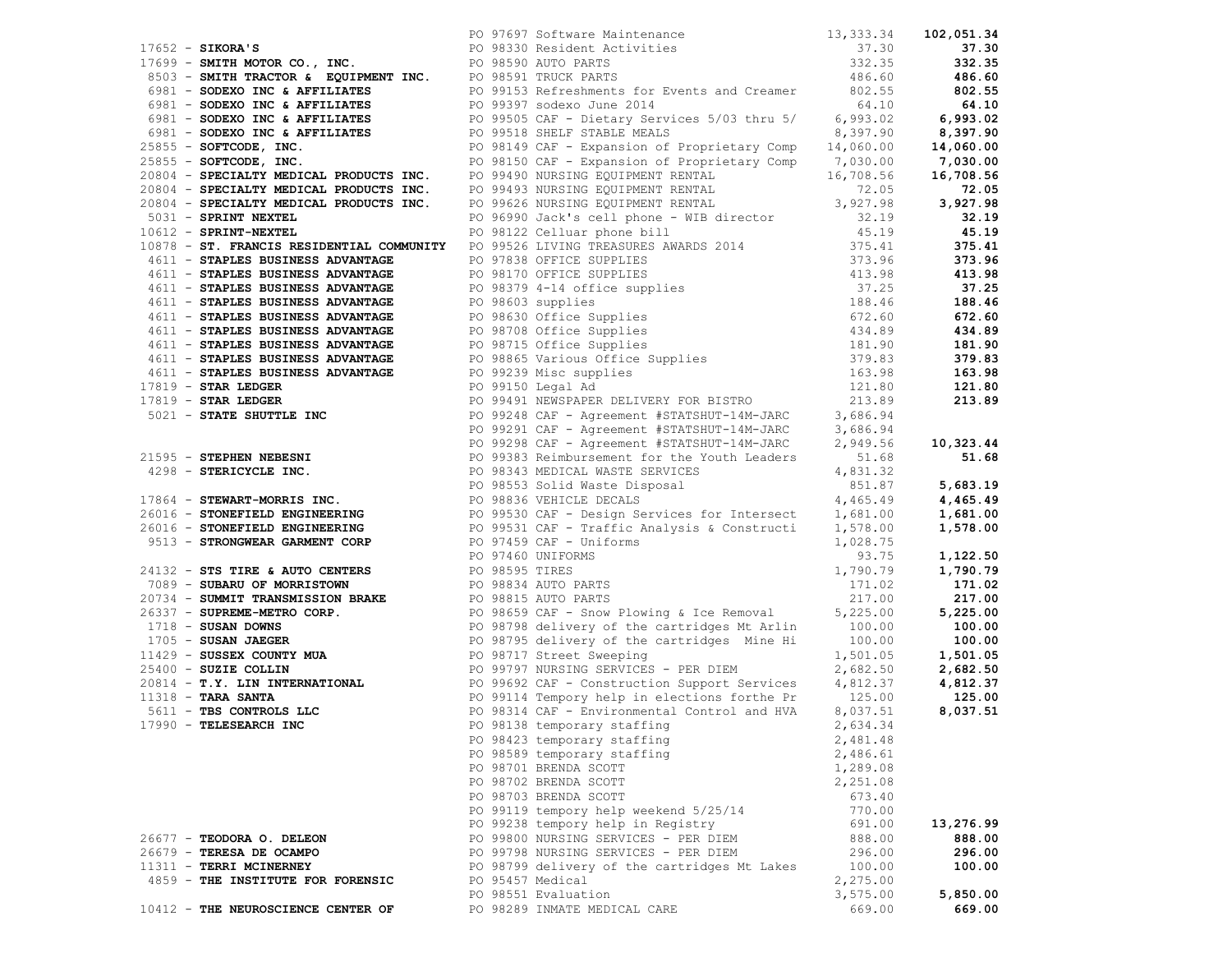|                |                                                                                                                                               |                 | PO 99529 CAF - Intersection Analysis & Const 750.00                                                                                                                                                                                                                                                |                      | 750.00     |
|----------------|-----------------------------------------------------------------------------------------------------------------------------------------------|-----------------|----------------------------------------------------------------------------------------------------------------------------------------------------------------------------------------------------------------------------------------------------------------------------------------------------|----------------------|------------|
|                |                                                                                                                                               |                 |                                                                                                                                                                                                                                                                                                    | 89.95                | 89.95      |
|                |                                                                                                                                               |                 |                                                                                                                                                                                                                                                                                                    |                      |            |
|                |                                                                                                                                               |                 |                                                                                                                                                                                                                                                                                                    | 1,400.71<br>2,321.94 | 3,722.65   |
|                |                                                                                                                                               |                 |                                                                                                                                                                                                                                                                                                    | 369.35               | 369.35     |
|                |                                                                                                                                               |                 | 19739 - THE RBA GROUP INC.<br>24842 - THOMAS J. MASTRANGELO<br>122 - TILCON NEW YORK INC.<br>20098317 Bituminous Concrete<br>20098718 Bituminous Concrete<br>20098718 Bituminous Concrete<br>20098718 Bituminous Concrete<br>20098596 JANITO<br>PO 99115 tempory hepl in the election dept. 125.00 |                      | 125.00     |
|                | 20802 - TONI SINNER<br>20788 - TOP LINE CONSTRUCTION CORP                                                                                     |                 |                                                                                                                                                                                                                                                                                                    |                      |            |
|                |                                                                                                                                               |                 | PO 99678 CAF - Milling & Resurfacing of Suss 383,561.58                                                                                                                                                                                                                                            |                      | 383,561.58 |
|                | 7555 - TOSHIBA BUSINESS SOLUTIONS USA                                                                                                         |                 | PO 98996 Credentialing Equipment                                                                                                                                                                                                                                                                   | 338.00               | 338.00     |
|                | 9055 - TOTAL ADMINISTRATIVE SERVICES                                                                                                          |                 |                                                                                                                                                                                                                                                                                                    |                      |            |
|                |                                                                                                                                               |                 | PO 95871 1/1/2014-3/31/2014 TASC Main Cty F1 2,543.92<br>PO 95873 4/1/2014-6/30/2014 TASC Main Cty F1 2,516.58                                                                                                                                                                                     |                      | 5,060.50   |
|                |                                                                                                                                               |                 |                                                                                                                                                                                                                                                                                                    |                      | 14,342.84  |
|                | 1227 - <b>TOWN OF DOVER</b><br>2484 - <b>TOWNSHIP OF BOONTON</b><br>2513 - <b>TOWNSHIP OF LONG HILL</b><br>11837 - <b>TOWNSHIP OF ROXBURY</b> |                 | PO 98657 Communication Rental Fees 14,342.84<br>PO 98658 Communication Rental Fees 31,108.22                                                                                                                                                                                                       |                      | 31,108.22  |
|                |                                                                                                                                               |                 | PO 98660 CAF- Salting, Sanding and/or Plowi 4,850.10                                                                                                                                                                                                                                               |                      |            |
|                |                                                                                                                                               |                 |                                                                                                                                                                                                                                                                                                    |                      | 4,850.10   |
|                | 11837 - TOWNSHIP OF ROXBURY                                                                                                                   |                 |                                                                                                                                                                                                                                                                                                    |                      | 1,527.75   |
| $3049$ - TRANE |                                                                                                                                               |                 |                                                                                                                                                                                                                                                                                                    |                      | 3,229.00   |
|                |                                                                                                                                               |                 |                                                                                                                                                                                                                                                                                                    |                      | 3,200.75   |
|                | 3049 - <b>TRANE<br/>11264 - TREASURER STATE OF NEW JERSEY</b><br>11781 - <b>TREASURER. ST OF NJ</b><br>11781 - TREASURER. ST OF NJ            |                 | PO 99507 CAF - SCADRTAP Subgrant# SC005 1,527.75<br>PO 97882 SERVICE AGREEMENT 3,229.00<br>PO 99649 PASP PAYMENT 3,200.75<br>PO 98505 CSP Collection Intercent Bellevine 15<br>PO 98505 CSP Collection Intercept Fees ) Pre- 199.00                                                                |                      |            |
|                |                                                                                                                                               |                 | PO 98506 CSP Collection Intercept Fees - 1st 4,881.70                                                                                                                                                                                                                                              |                      | 5,080.70   |
|                | 3486 - TREASURER, STATE OF NEW JERSEY                                                                                                         |                 | PO 97439 Hazordous Waste Compiance Monitorin 30.00                                                                                                                                                                                                                                                 |                      | 30.00      |
|                |                                                                                                                                               |                 |                                                                                                                                                                                                                                                                                                    |                      |            |
|                | 3486 - TREASURER, STATE OF NEW JERSEY                                                                                                         | PO 97876 NJ-DEP |                                                                                                                                                                                                                                                                                                    | 900.00               | 900.00     |
|                | 11758 - TREASURER-STATE OF NJ                                                                                                                 |                 | PO 97632 Hazardous Waste Site Compliance Mon 970.00                                                                                                                                                                                                                                                |                      | 970.00     |
|                | 785 - TRIANGLE COMMUNICATIONS LLC                                                                                                             |                 | PO 98479 Equipment for Emergency Response Ve                                                                                                                                                                                                                                                       | 549.00               | 549.00     |
|                | 8758 - TRICO EQUIPMENT SERVICES LLC                                                                                                           |                 | PO 98249 CAF - NJPA 11312-FRM *** PLEASE                                                                                                                                                                                                                                                           | 47,421.95            | 47, 421.95 |
|                | 12333 - TRIMBOLI & PRUSINOWSKI, LLC                                                                                                           |                 | PO 99112 Labor legal services 2,844.82                                                                                                                                                                                                                                                             |                      |            |
|                |                                                                                                                                               |                 | PO 99182 Sheriff's Office legal services ren 772.44                                                                                                                                                                                                                                                |                      | 3,617.26   |
|                |                                                                                                                                               |                 | PO 99527 TRANSPORTATION CONFERENCE & EXPO                                                                                                                                                                                                                                                          | 300.00               | 300.00     |
|                | 21352 - TROPICANA CASINO & RESORT<br>21577 - TRUSCHA QUATRONE<br>2101 - TURNING POINT, INC                                                    |                 |                                                                                                                                                                                                                                                                                                    |                      |            |
|                |                                                                                                                                               |                 | PO 99050 Primary Election Day Observer - Jun 100.00                                                                                                                                                                                                                                                |                      | 100.00     |
|                |                                                                                                                                               |                 | PO 98621 CAF - Chapter 51 Turning point CH51 2,333.00                                                                                                                                                                                                                                              |                      | 2,333.00   |
|                | 12739 - TURTLE & HUGHES, INC.                                                                                                                 |                 | PO 98636 ELECTRICAL/ SMALL TOOLS                                                                                                                                                                                                                                                                   | 1,439.48             | 1,439.48   |
|                | 4144 - U-LINE SHIPPING SUPPLY                                                                                                                 |                 | PO 93905 Please order - Supplies - (CIS) QUO                                                                                                                                                                                                                                                       | 988.63               |            |
|                |                                                                                                                                               |                 | PO 95456 Please Order Tape for Evidence/P. D                                                                                                                                                                                                                                                       | 206.38               | 1,195.01   |
|                | 9285 - U.S. SECURITY ASSOCIATES, INC.                                                                                                         |                 |                                                                                                                                                                                                                                                                                                    |                      |            |
|                |                                                                                                                                               |                 | PO 98144 CAF - Unarmed Security Guards 6,085.15<br>PO 98496 CAF - Unarmed Security Guards 2,382.80                                                                                                                                                                                                 |                      |            |
|                |                                                                                                                                               |                 |                                                                                                                                                                                                                                                                                                    |                      |            |
|                |                                                                                                                                               |                 |                                                                                                                                                                                                                                                                                                    |                      |            |
|                |                                                                                                                                               |                 | For the security officer<br>Po 99085 Security Officer<br>Po 99469 Security Officer<br>Fo 99469 Security Officer<br>Fo 99494 CAF - Unarmed Security Guards<br>Po 97753 CAF - Custom Fitted Uniforms<br>Po 97753 CAF - Custom Fitted Uniform                                                         |                      |            |
|                |                                                                                                                                               |                 |                                                                                                                                                                                                                                                                                                    |                      | 30,037.52  |
|                | 18233 - UNITED PARCEL SERVICE                                                                                                                 |                 |                                                                                                                                                                                                                                                                                                    |                      | 31.62      |
|                | 20034 - UNIVERSAL SUPPLY GROUP INC.                                                                                                           |                 |                                                                                                                                                                                                                                                                                                    |                      | 115.43     |
|                | 15732 - UNIVERSAL UNIFORM SALES CO INC                                                                                                        |                 |                                                                                                                                                                                                                                                                                                    |                      | 609.00     |
|                |                                                                                                                                               |                 | PO 97753 CAF - Custom Fitted Uniforms<br>PO 97753 CAF - Custom Fitted Uniforms<br>PO 97904 CAF - Custom Fitted Uniforms<br>PO 97905 CAF - Custom Fitted Uniforms<br>PO 97906 CAF - Custom Fitted Uniforms<br>PO 97906 CAF - Custom Fitte                                                           |                      | 5,991.13   |
|                | 15732 - UNIVERSAL UNIFORM SALES CO INC<br>15732 - UNIVERSAL UNIFORM SALES CO INC                                                              |                 |                                                                                                                                                                                                                                                                                                    |                      |            |
|                |                                                                                                                                               |                 |                                                                                                                                                                                                                                                                                                    |                      | 3,200.50   |
|                | 15732 - UNIVERSAL UNIFORM SALES CO INC                                                                                                        |                 |                                                                                                                                                                                                                                                                                                    |                      | 3,726.50   |
|                | 15732 - UNIVERSAL UNIFORM SALES CO INC                                                                                                        |                 |                                                                                                                                                                                                                                                                                                    |                      | 2,791.50   |
|                | 15732 - UNIVERSAL UNIFORM SALES CO INC                                                                                                        |                 |                                                                                                                                                                                                                                                                                                    |                      | 3,024.50   |
|                | 15732 - UNIVERSAL UNIFORM SALES CO INC                                                                                                        |                 |                                                                                                                                                                                                                                                                                                    |                      | 3,613.00   |
|                | 15732 - UNIVERSAL UNIFORM SALES CO INC                                                                                                        |                 |                                                                                                                                                                                                                                                                                                    |                      | 1,268.00   |
|                | 15732 - UNIVERSAL UNIFORM SALES CO INC                                                                                                        |                 |                                                                                                                                                                                                                                                                                                    |                      | 826.00     |
|                | 3489 - US MUNICIPAL SUPPLY, INC                                                                                                               |                 | PO 98111 TRUCK PARTS                                                                                                                                                                                                                                                                               | 304.25               | 304.25     |
|                | 18285 - VAN CLEEF ENGINEERING ASSOC                                                                                                           |                 | PO 99281 old Ref# CF05001150000                                                                                                                                                                                                                                                                    |                      |            |
|                |                                                                                                                                               |                 |                                                                                                                                                                                                                                                                                                    | 1,992.00             |            |
|                |                                                                                                                                               |                 | PO 99283 old Ref# CF05001150000                                                                                                                                                                                                                                                                    | 2,135.44             | 4,127.44   |
|                | 1855 - VERA BLOSSOM                                                                                                                           |                 | PO 99521 EXPENSE VOUCHER                                                                                                                                                                                                                                                                           | 180.50               | 180.50     |
|                | $1286 - VERIZON$                                                                                                                              |                 | PO 98592 May phone bill                                                                                                                                                                                                                                                                            | 29.10                | 29.10      |
|                | 1286 - VERIZON                                                                                                                                |                 | PO 98722 MORRIS COUNTY SHERIFF'S OFC & INST                                                                                                                                                                                                                                                        | 37.07                | 37.07      |
|                | $10158 - VERIZON$                                                                                                                             |                 | PO 99094 Morris County Bridge Dept. Phone bi                                                                                                                                                                                                                                                       | 397.77               | 397.77     |
|                | 1286 - VERIZON                                                                                                                                |                 | PO 99345 PENTHOUSE- A & R BLDG                                                                                                                                                                                                                                                                     | 65.85                | 65.85      |
|                |                                                                                                                                               |                 |                                                                                                                                                                                                                                                                                                    |                      |            |
|                | $1286$ - VERIZON                                                                                                                              |                 | PO 99495 CAF - Telephone Services                                                                                                                                                                                                                                                                  | 27.86                | 27.86      |
|                | $1286 - VERIZON$                                                                                                                              |                 | PO 99544 Wharton Garage Office                                                                                                                                                                                                                                                                     | 220.83               | 220.83     |
|                | 10502 - VERIZON BUSINESS                                                                                                                      |                 | PO 98020 Telephone - Mgt Network                                                                                                                                                                                                                                                                   | 1,518.60             | 1,518.60   |
|                | 1348 - VERIZON WIRELESS                                                                                                                       |                 | PO 97769 GPS TRACKING SERVICE                                                                                                                                                                                                                                                                      | 90.25                |            |
|                |                                                                                                                                               |                 | PO 97771 CELL PHONES                                                                                                                                                                                                                                                                               | 290.88               |            |
|                |                                                                                                                                               |                 | PO 98132 Statement -                                                                                                                                                                                                                                                                               | 1,105.13             |            |
|                |                                                                                                                                               |                 | PO 98148 Statement $-$                                                                                                                                                                                                                                                                             | 1,443.65             |            |
|                |                                                                                                                                               |                 | PO 98524 Cell phones                                                                                                                                                                                                                                                                               | 847.03               |            |
|                |                                                                                                                                               |                 |                                                                                                                                                                                                                                                                                                    |                      |            |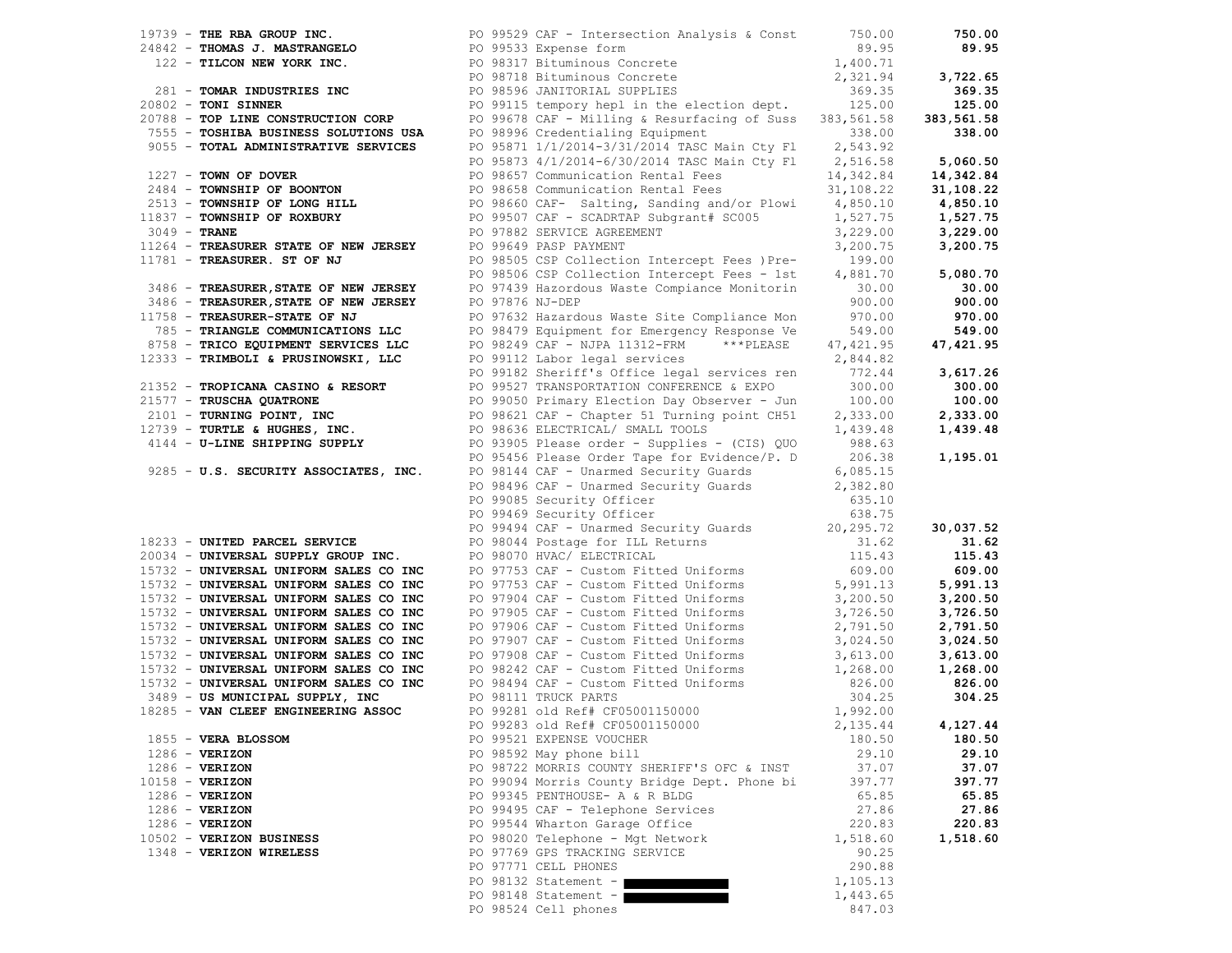|                                              | PO 98526 Cell Phones                                                                                                                                                                                                                                                           | 59.41    | 3,836.35      |
|----------------------------------------------|--------------------------------------------------------------------------------------------------------------------------------------------------------------------------------------------------------------------------------------------------------------------------------|----------|---------------|
|                                              | 11605 - VICTOR FOMCHENKO <b>DEPARTEM PO 99130</b> June 3, 2014 Primary Election - Ons 387.50                                                                                                                                                                                   |          | 387.50        |
|                                              |                                                                                                                                                                                                                                                                                |          |               |
|                                              |                                                                                                                                                                                                                                                                                |          |               |
|                                              |                                                                                                                                                                                                                                                                                |          |               |
|                                              | 14173 - VIRGINIA DAVIS<br>18331 - VIRTU WATER METER SERVICES INC<br>22.40<br>22.40<br>23.40<br>23.40<br>23.40<br>23.40<br>23.40<br>23.40<br>23.40<br>23.40<br>23.40<br>23.40<br>23.40<br>23.40<br>23.40<br>23.40<br>23.40<br>23.40<br>23.40<br>23.40<br>23.40<br>23.40<br>23.4 |          |               |
|                                              |                                                                                                                                                                                                                                                                                |          |               |
| $4061$ - WALTER RAWA                         | PO 99215 Reimbursement - K-9 Event 155.89                                                                                                                                                                                                                                      |          | 155.89        |
| 24231 - WATERS, MCPHERSON, MCNEILL, P.C.     | PO 99459 Canal Street Bridge project legal s                                                                                                                                                                                                                                   | 3,396.23 | 3,396.23      |
| 24231 - WATERS, MCPHERSON, MCNEILL, P.C.     | PO 99460 Washington Bridge project legal ser                                                                                                                                                                                                                                   | 2,496.00 | 2,496.00      |
| 24231 - WATERS, MCPHERSON, MCNEILL, P.C.     | PO 99462 Montville Intersection improvement                                                                                                                                                                                                                                    | 2,287.25 | 2,287.25      |
| 24231 - WATERS, MCPHERSON, MCNEILL, P.C.     | PO 99463 Sussex Turnpike Improvement Project                                                                                                                                                                                                                                   | 1,625.85 | 1,625.85      |
| 24231 - WATERS, MCPHERSON, MCNEILL, P.C.     | PO 99464 Ridgedale Avenue Bridge project-leg                                                                                                                                                                                                                                   | 2,493.88 | 2,493.88      |
| 11776 - WAYNE ARVIDSON                       | PO 98791 delivery of the cartridges Lincoln 100.00                                                                                                                                                                                                                             |          | 100.00        |
|                                              | 13392 - WEBSTER PLUMBING & PO 99023 CAF - Labor Rates Plumbing 1,774.02<br>PO 99023 CAF - Labor Rates Plumbing 2,962.80                                                                                                                                                        |          |               |
|                                              |                                                                                                                                                                                                                                                                                |          | 4,736.82      |
|                                              |                                                                                                                                                                                                                                                                                |          | 384.73        |
|                                              |                                                                                                                                                                                                                                                                                |          | 3, 110.41     |
|                                              |                                                                                                                                                                                                                                                                                |          | 288.00        |
|                                              | 10812 - WEST PAYMENT CENTER<br>19812 - WEST PAYMENT CENTER (288.00)<br>1984 - The MEST PAYMENT CENTER (2013 SUBSCRIPTION: NJ STATUTE UPDATES TI 432.00<br>18452 - WHARTON BORO MUNICIPAL (2013 Supplemental Municipal A 1,978.41)                                              |          | 432.00        |
|                                              |                                                                                                                                                                                                                                                                                |          |               |
|                                              | PO 99074 CAF - 2013 Municipal Alliance Funds                                                                                                                                                                                                                                   | 2,247.36 |               |
|                                              | PO 99075 CAF - 2013 Municipal Alliance Funds 4,987.64                                                                                                                                                                                                                          |          | 9,213.41      |
| 4677 - WHITEMARSH CORPORATION                | PO 98597 GAS PUMP REPAIRS                                                                                                                                                                                                                                                      |          | 170.00 170.00 |
| 10826 - WHITES HEALTHCARE                    | PO 99409 Reident Medicine co-pays April 2014 636.89                                                                                                                                                                                                                            |          | 636.89        |
|                                              | 26841 - WHITEWATER CHALLENGERS INC. PO 98427 Resident Activity-<br><sub>26841</sub> - WHITEWATER CHALLENGERS INC.                                                                                                                                                              |          | 600.00        |
| 13246 - WILLIAM F. BARNISH                   | PO 99106 CAF - Use of Property located at 91 $7,087.72$                                                                                                                                                                                                                        |          | 7,087.72      |
| 5851 - WILLIAM KERSEY                        | PO 99133 NJACTB Conference Meeting/NRAAO Con 1, 109.50                                                                                                                                                                                                                         |          | 1,109.50      |
| 8335 - WILLIAM PATERSON UNIVERSITY           | PO 99251 CAF - 8335-1126                                                                                                                                                                                                                                                       | 1,533.75 |               |
|                                              | PO 99270 CAF - 8335-1229<br>PO 99496 CAS VOIST                                                                                                                                                                                                                                 | 1,599.60 | 3,133.35      |
| 3793 - WOODRUFF ENERGY<br>PO 99496 GAS USAGE | PO 99496 GAS USAGE 18, 124.85<br>PO 96533 Safety Supplies 39.50                                                                                                                                                                                                                |          | 18,124.85     |
| 20132 - ZEE MEDICAL INC.                     |                                                                                                                                                                                                                                                                                |          | 39.50         |
| TOTAL                                        |                                                                                                                                                                                                                                                                                |          | 5,828,449.58  |

|  |  |  |  | Total to be paid from Fund 01 Current Fund    | 3,719,365.43 |
|--|--|--|--|-----------------------------------------------|--------------|
|  |  |  |  | Total to be paid from Fund 02 Grant Fund      | 883,067.37   |
|  |  |  |  | Total to be paid from Fund 04 County Capital  | 778,957.74   |
|  |  |  |  | Total to be paid from Fund 13 Dedicated Trust | 447,059.04   |
|  |  |  |  |                                               |              |
|  |  |  |  |                                               | 5,828,449.58 |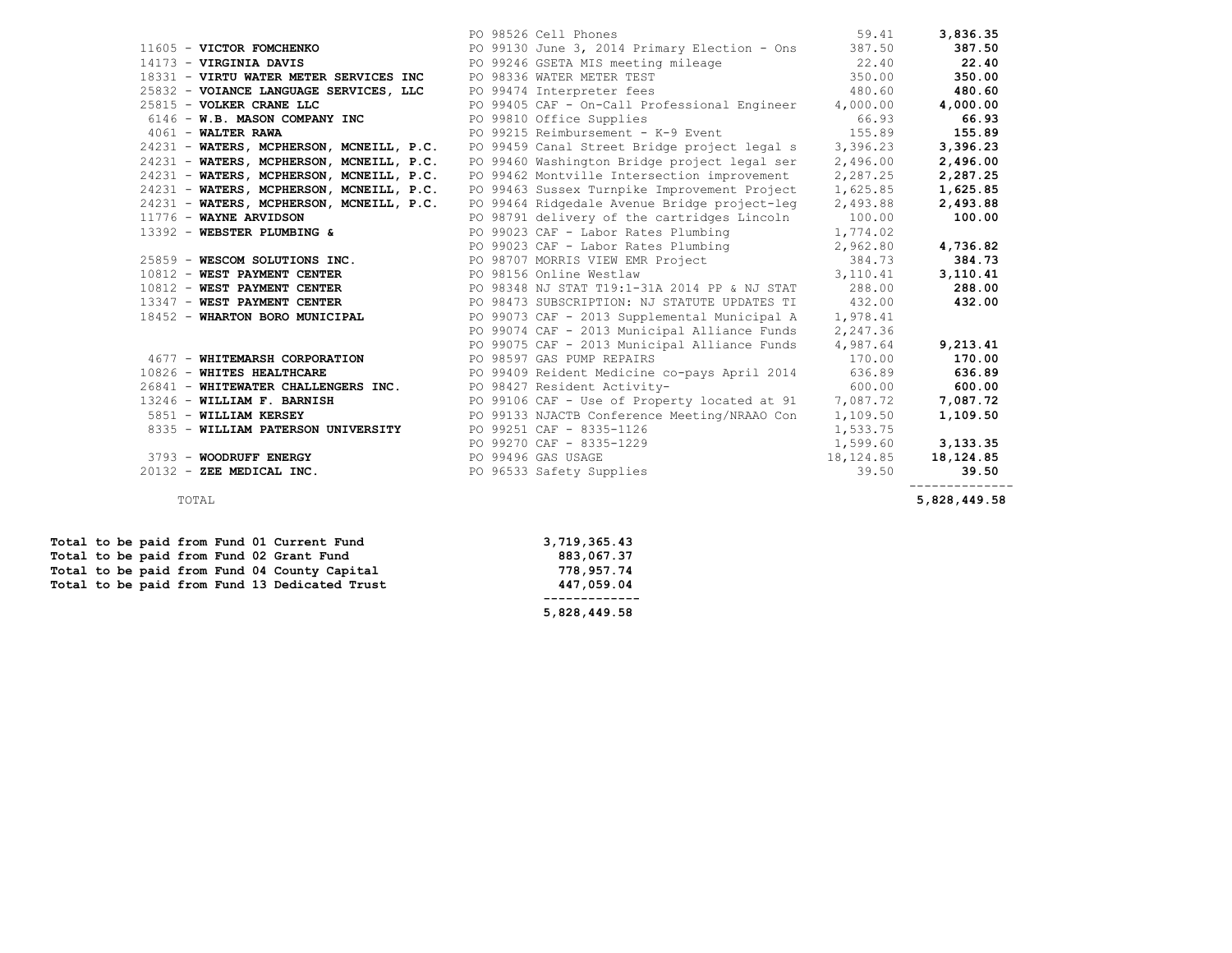## **List of Bills (Department/Account Detail) - CENTRALIZED DISBURSEMENT ACCOUNT**

| Account                            | P0 #                        | Vendor                                                                 | Description                                                   | Payment   | Account Total                            |
|------------------------------------|-----------------------------|------------------------------------------------------------------------|---------------------------------------------------------------|-----------|------------------------------------------|
|                                    |                             |                                                                        | <b>Current Fund</b>                                           |           |                                          |
| <b>DEPARTMENT 040835</b>           |                             |                                                                        |                                                               |           |                                          |
|                                    | 98657 TOWN OF DOVER         |                                                                        | Shared Radio Communication Rentals for 2                      | 14,342.84 |                                          |
| 01-160-05-040835-888               |                             | 98658 TOWNSHIP OF BOONTON<br>DUE TO BOONTON                            | Shared Radio Communication Rentals for 2<br>TOTAL FOR ACCOUNT | 31,108.22 | 45, 451.06                               |
|                                    |                             |                                                                        |                                                               |           |                                          |
|                                    | TOTAL for DEPARTMENT 040835 |                                                                        |                                                               |           | $=$ = = = = = = = = = = = =<br>45,451.06 |
| <b>County Administrator</b>        |                             |                                                                        |                                                               |           |                                          |
|                                    | 99089 N P E L R A           |                                                                        | 2014 Annual Membership NPELRA & NJPELRA,                      | 200.00    |                                          |
| 01-201-20-100100-023               |                             | ASSOCIATIONS AND MEMBERSHIPS                                           | TOTAL FOR ACCOUNT                                             |           | 200.00                                   |
|                                    |                             | 98865 STAPLES BUSINESS ADVANTAGE                                       | Staples 10pk correction roller, HP 78A T                      | 379.83    |                                          |
| 01-201-20-100100-059               |                             | OTHER GENERAL EXPENSES                                                 | TOTAL FOR ACCOUNT                                             |           | 379.83                                   |
|                                    |                             | 99956 COUNTY OF MORRIS                                                 | 1ST HALF JUNE 2014 METERED MAIL                               | 25.12     |                                          |
|                                    |                             | 99956 COUNTY OF MORRIS                                                 | 1ST HALF JUNE 2014 METERED MAIL                               | 13.09     |                                          |
| 01-201-20-100100-068               |                             | POSTAGE & METERED MAIL                                                 | TOTAL FOR ACCOUNT                                             |           | 38.21                                    |
|                                    |                             |                                                                        |                                                               |           |                                          |
| 01-201-20-100100-167               |                             | 98114 NORTHEAST COMMUNICATIONS, INC.<br><b>TRANSPORTATION VEHICLES</b> | Light package for Administrator Vehicle<br>TOTAL FOR ACCOUNT  | 2,345.00  | 2,345.00                                 |
|                                    |                             |                                                                        |                                                               |           | ------------                             |
|                                    |                             | TOTAL for County Administrator                                         |                                                               |           | 2,963.04                                 |
| <b>Personnel</b>                   |                             |                                                                        |                                                               |           |                                          |
|                                    |                             | 99093 MC LEAGUE OF MUNICIPALITIES                                      | Cathy Burd attendance at June 4, 2014 MC                      | 35.00     |                                          |
| 01-201-20-105100-039               |                             | EDUCATION SCHOOLS & TRAINING                                           | TOTAL FOR ACCOUNT                                             |           | 35.00                                    |
|                                    |                             | 98057 COOL THREADS SCREEN PRINTNG                                      | Tote Bags w/ Embroidered Seal                                 | 420.00    |                                          |
|                                    |                             | 98057 COOL THREADS SCREEN PRINTNG                                      | Duffle Bag w/Embroidered Seal                                 | 960.00    |                                          |
|                                    |                             | 98057 COOL THREADS SCREEN PRINTNG                                      | Fleece blankets w/Embroidered Seal                            | 1,275.00  |                                          |
|                                    |                             | 98057 COOL THREADS SCREEN PRINTNG                                      | Ultra Club Jackets w/Embroidered Seal                         | 80.00     |                                          |
|                                    | 99210 CATHY BURD            |                                                                        | Service Award Supplies                                        | 175.46    |                                          |
| 01-201-20-105100-042               |                             | EMPLOYEE SERVICE AWARDS                                                | TOTAL FOR ACCOUNT                                             |           | 2,910.46                                 |
|                                    |                             | 99956 COUNTY OF MORRIS                                                 | 1ST HALF JUNE 2014 METERED MAIL                               | 154.00    |                                          |
| 01-201-20-105100-068               |                             | POSTAGE & METERED MAIL                                                 | TOTAL FOR ACCOUNT                                             |           | 154.00                                   |
|                                    | TOTAL for Personnel         |                                                                        |                                                               |           | ------------<br>3,099.46                 |
|                                    |                             |                                                                        |                                                               |           |                                          |
| <b>Board of Chosen Freeholders</b> |                             |                                                                        |                                                               |           |                                          |
|                                    |                             | 99152 RECORDER COMMUNITY NEWSPAPERS                                    | Madison Eagle Acct 68435                                      | 41.00     |                                          |
|                                    |                             | 99152 RECORDER COMMUNITY NEWSPAPERS                                    | Chatham Courier Acct 70358                                    | 41.00     |                                          |
|                                    |                             | 93366 LAWYERS DIARY AND MANUAL                                         | 2014 Legislative Manual                                       | 72.00     |                                          |
| 01-201-20-110100-028               |                             | <b>BOOKS &amp; PERIODICALS</b>                                         | TOTAL FOR ACCOUNT                                             |           | 154.00                                   |
|                                    |                             | 99956 COUNTY OF MORRIS                                                 | 1ST HALF JUNE 2014 METERED MAIL                               | 69.23     |                                          |
|                                    | 99956 COUNTY OF MORRIS      |                                                                        | 1ST HALF JUNE 2014 METERED MAIL                               | 313.68    |                                          |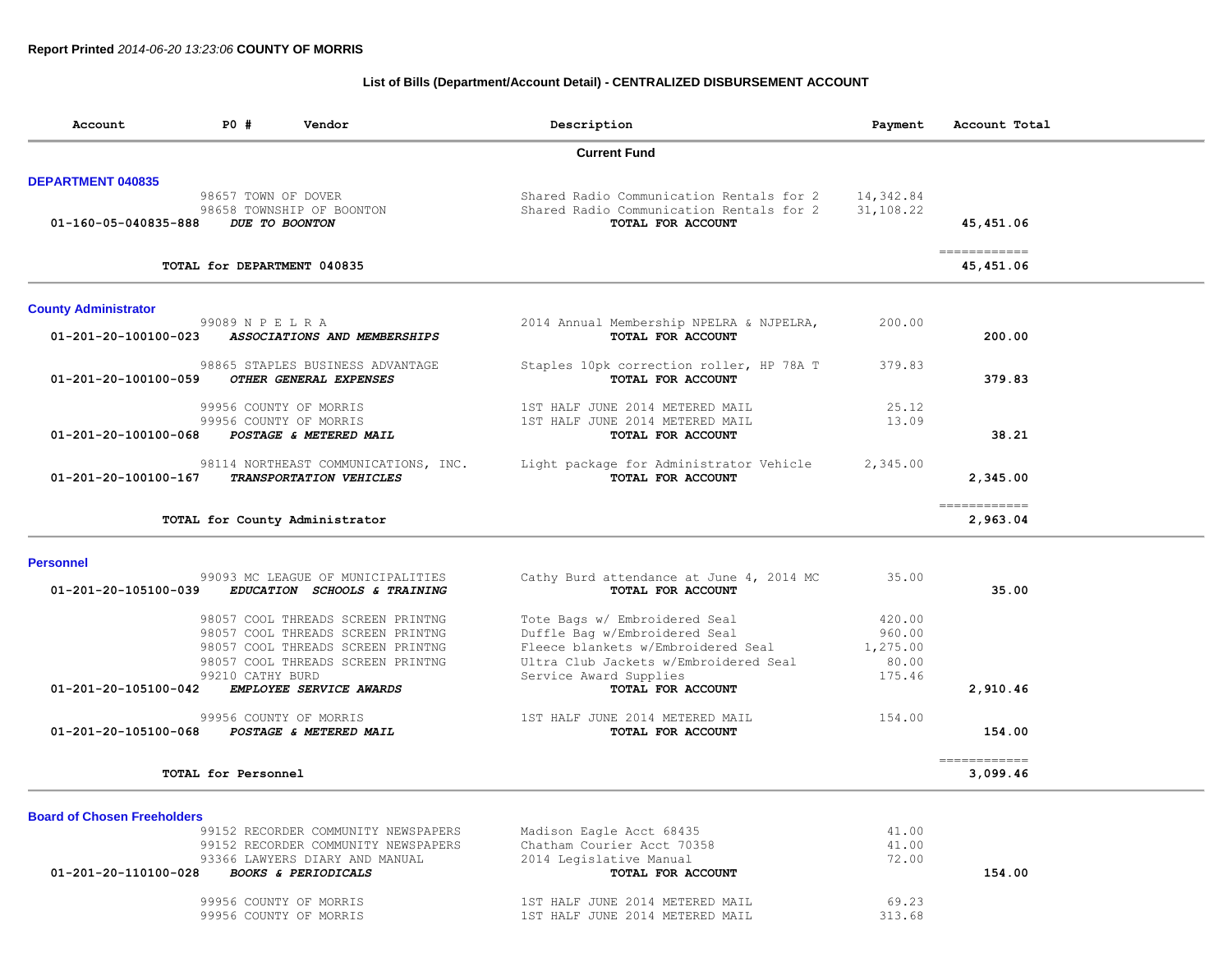| <b>County Board of Elections</b> |                    |                                         |       |
|----------------------------------|--------------------|-----------------------------------------|-------|
|                                  |                    |                                         |       |
|                                  | 99052 DAILY RECORD | AD0102087747 Notice of Board of Electio | 9.88  |
|                                  | 99052 DAILY RECORD | Affidavit of Publication Charge         | 35.00 |

|                                | 99238 TELESEARCH INC<br>99119 TELESEARCH INC                         | tempory help weekend 6/1/14 sharon king                       | 691.00<br>770.00 |          |
|--------------------------------|----------------------------------------------------------------------|---------------------------------------------------------------|------------------|----------|
| $01 - 201 - 20 - 120100 - 016$ | OUTSIDE SALARIES & WAGES                                             | tempory services weekend 5/25/14 Sharon<br>TOTAL FOR ACCOUNT  |                  | 1,461.00 |
| $01 - 201 - 20 - 120100 - 044$ | 98456 GILL ASSOCIATES IDENTIFICATION<br>EQUIPMENT SERVICE AGREEMENTS | repair of valcam camera and new camera f<br>TOTAL FOR ACCOUNT | 680.00           | 680.00   |
| 01-201-20-120100-058           | 99221 ANN F. GROSSI<br>OFFICE SUPPLIES & STATIONERY                  | petty cash staples cable that was needed<br>TOTAL FOR ACCOUNT | 35.62            | 35.62    |
| $01 - 201 - 20 - 120100 - 068$ | 99956 COUNTY OF MORRIS<br>POSTAGE & METERED MAIL                     | 1ST HALF JUNE 2014 METERED MAIL<br>TOTAL FOR ACCOUNT          | 1,268.79         | 1,268.79 |
| 01-201-20-120100-185           | 98162 MORRIS COUNTY CHAMBER OF<br>FOOD                               | member registration for women in busines<br>TOTAL FOR ACCOUNT | 60.00            | 60.00    |
|                                | TOTAL for County Clerk                                               |                                                               |                  | 3,505.41 |

# **County Clerk**

| TOTAL for Clerk of the Board               |                                             |       | 1,462.88 |
|--------------------------------------------|---------------------------------------------|-------|----------|
| 01-201-20-110105-022<br><i>ADVERTISING</i> | TOTAL FOR ACCOUNT                           |       | 1,462.88 |
| 99151 DAILY RECORD                         | \$142,000 CAPITAL IMPROVEMENT K-9/Emergen   | 59.18 |          |
| 99151 DAILY RECORD                         | \$1,195,000 BOND ORDINANCE VARIOUS SECURI   | 64.90 |          |
| 99151 DAILY RECORD                         | \$121,000 BOND ORDINANCE SHERIFF'S CAMERA   | 67.24 |          |
| 99151 DAILY RECORD                         | \$1,665,000 BOND ORDINANCE BRIDGE UPGRADE   | 64.90 |          |
| 99151 DAILY RECORD                         | \$380,000 BOND ORDINANCE CULVERTS AND DRA   | 62.56 |          |
| 99151 DAILY RECORD                         | \$2,600,000 BOND ORDINANCE PAVING ROADWAY   | 64.12 |          |
|                                            | VIIVIVVV VIIIIII UVIIIUVU UIIVIIII U TVIIIV | ----  |          |

| <b>Clerk of the Board</b> |                    |                                              |        |
|---------------------------|--------------------|----------------------------------------------|--------|
|                           | 99540 DAILY RECORD | Acct #70021774 TEW Funeral Services (p/d     | 54.50  |
|                           | 99540 DAILY RECORD | Acct #70021774 Iliff-Ruggiero Funeral Ho     | 55.28  |
|                           | 98772 DAILY RECORD | IPC (p/d 5/20), Acct#70021774                | 52.68  |
|                           | 98772 DAILY RECORD | Atlantic Health (p/d 5/20)                   | 54.50  |
|                           | 98772 DAILY RECORD | T & M (p/d 5/20)                             | 57.62  |
|                           | 98772 DAILY RECORD | Garden State (p/c 5/20)                      | 55.28  |
|                           | 98772 DAILY RECORD | FastER Urgent Care (p/d 5/20)                | 53.72  |
|                           | 98772 DAILY RECORD | Keller & Kirkpatrick (p/d 5/20)              | 53.72  |
|                           | 98771 DAILY RECORD | Synopsis of Audit for $2013(p/d\ 5/21)$ , Ac | 186.84 |
|                           | 98773 DAILY RECORD | Capital Budget Amendment (p/d 5/20), Acc     | 398.22 |
|                           | 99151 DAILY RECORD | \$116,000 CAPITAL SURPLUS Sheriff's Vehic    | 57.62  |
|                           | 99151 DAILY RECORD | \$2,600,000 BOND ORDINANCE PAVING ROADWAY    | 64.12  |
|                           | 99151 DAILY RECORD | \$380,000 BOND ORDINANCE CULVERTS AND DRA    | 62.56  |
|                           | 99151 DAILY RECORD | \$1,665,000 BOND ORDINANCE BRIDGE UPGRADE    | 64.90  |
|                           | 99151 DAILY RECORD | \$121,000 BOND ORDINANCE SHERIFF'S CAMERA    | 67.24  |
|                           | 99151 DAILY RECORD | \$1,195,000 BOND ORDINANCE VARIOUS SECURI    | 64.90  |
|                           | 99151 DATLY RECORD | \$142,000 CAPITAL IMPROVEMENT K-9/Emergen    | 59.18  |

| 01-201-20-110100-068<br>POSTAGE & METERED MAIL  | TOTAL FOR ACCOUNT                        |        | 382.91   |
|-------------------------------------------------|------------------------------------------|--------|----------|
| 99153 SODEXO INC & AFFILIATES                   | Refreshments for the Memorial Day ceremo | 403.58 |          |
| 99153 SODEXO INC & AFFILIATES                   | Beverages                                | 236.68 |          |
| 99153 SODEXO INC & AFFILIATES                   | Volunteer Reception Refreshments         | 133.55 |          |
| 99153 SODEXO INC & AFFILIATES                   | Creamers                                 | 28.74  |          |
| 01-201-20-110100-079<br><i>SPECIAL PROJECTS</i> | TOTAL FOR ACCOUNT                        |        | 802.55   |
| 99533 THOMAS J. MASTRANGELO                     | Travel Expense to and from Atlantic City | 89.95  |          |
| 01-201-20-110100-082<br><b>TRAVEL EXPENSE</b>   | TOTAL FOR ACCOUNT                        |        | 89.95    |
|                                                 |                                          |        |          |
| TOTAL for Board of Chosen Freeholders           |                                          |        | 1,429.41 |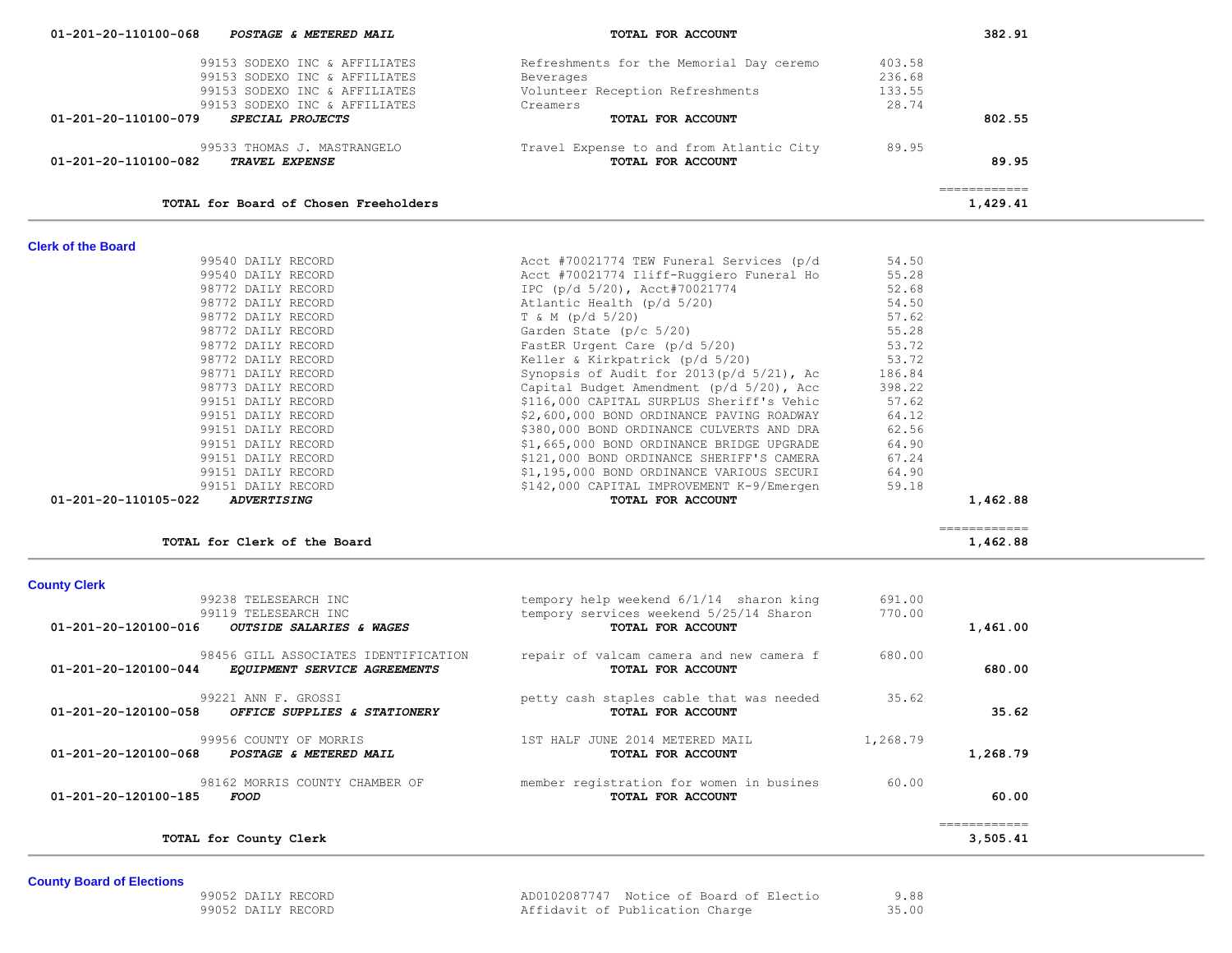| 99051 JUDITH WOOP                                                  | Primary Election - June 3, 2014Election           | 100.00    |              |
|--------------------------------------------------------------------|---------------------------------------------------|-----------|--------------|
| 99049 DANIEL J. SMOLAN                                             | June 3, 2014 Primary Election Day Observ          | 100.00    |              |
| 01-201-20-121105-016<br><i><b>OUTSIDE SALARIES &amp; WAGES</b></i> | TOTAL FOR ACCOUNT                                 |           | 1,175.00     |
| 99039 DAILY RECORD                                                 | AD 0102088353 Primary Election Voter's R          | 47.58     |              |
| 99039 DAILY RECORD                                                 | Affidavit of Publication Charge                   | 35.00     |              |
| 01-201-20-121105-022<br><b>ADVERTISING</b>                         | TOTAL FOR ACCOUNT                                 |           | 82.58        |
| 99131 GEORGE COPPOLA                                               | Primary Election, June 3, 2014 -Hunan Wo          | 29.85     |              |
| 98348 WEST PAYMENT CENTER                                          | Account #1000401985 - Morris County Boar          | 252.00    |              |
| 98348 WEST PAYMENT CENTER                                          | Account #1000105671 - Morris County Supe          | 36.00     |              |
| 99044 DALE KRAMER                                                  | Spinach/Potato Pies                               | 34.50     |              |
| 99044 DALE KRAMER                                                  | Veggie Pies                                       | 37.00     |              |
| 99044 DALE KRAMER                                                  | Pepperoni Pie                                     | 13.50     |              |
| 99044 DALE KRAMER                                                  | Sausage Pie                                       | 13.50     |              |
| 99044 DALE KRAMER                                                  | Plain Pies                                        | 23.50     |              |
| 99044 DALE KRAMER                                                  | Ham Calzones                                      | 14.50     |              |
| 99044 DALE KRAMER                                                  | Sausage Calzones                                  | 14.50     |              |
| 99044 DALE KRAMER                                                  | Stromboli #2                                      | 14.50     |              |
| 99044 DALE KRAMER                                                  | Tax                                               | 11.59     |              |
| 99044 DALE KRAMER                                                  | Delivery Charge                                   | 7.92      |              |
| 99044 DALE KRAMER                                                  | Shoprite Salad Items and Breakfast Dress          | 43.25     |              |
| 99041 BRICK OVEN OF MORRISTOWN                                     | Brick Oven of Morristown - June 3, 2014           | 215.00    |              |
| 99041 BRICK OVEN OF MORRISTOWN                                     | Bick Oven of Morristown- June 3, 2014 Pr          | 465.00    |              |
| 99041 BRICK OVEN OF MORRISTOWN                                     | Delivery Charge                                   | 20.00     |              |
| 01-201-20-121105-057<br>NATIONAL VOTER REGISTRATION                | TOTAL FOR ACCOUNT                                 |           | 1,246.11     |
| 99956 COUNTY OF MORRIS                                             | 1ST HALF JUNE 2014 METERED MAIL                   | 534.15    |              |
| 01-201-20-121105-068<br>POSTAGE & METERED MAIL                     | TOTAL FOR ACCOUNT                                 |           | 534.15       |
| 99046 ELECTION GRAPHICS, INC.                                      | June 3, 2014 Primary Election Setup & Ce          | 36,874.50 |              |
| 99046 ELECTION GRAPHICS, INC.                                      | Supervising Technician                            | 1,000.00  |              |
| 99046 ELECTION GRAPHICS, INC.                                      | Field Technicians                                 | 5,600.00  |              |
| 99046 ELECTION GRAPHICS, INC.                                      | NEW Additional Procedure (One Two Vote) 15,860.00 |           |              |
| 01-201-20-121105-084<br>OTHER OUTSIDE SERVICES                     | TOTAL FOR ACCOUNT                                 |           | 59,334.50    |
|                                                                    |                                                   |           | ------------ |

# **Superintendent of Elections**<br>99050 TRUSCHA QUATRONE

 $\overline{\phantom{a}}$ 

| Ad 0102088715 Primary Election Offices,<br>Affidavit of Publication Charge<br>TOTAL FOR ACCOUNT | 111.80<br>35.00   | 191.68                                                                                                                             |                       |
|-------------------------------------------------------------------------------------------------|-------------------|------------------------------------------------------------------------------------------------------------------------------------|-----------------------|
| 1ST HALF JUNE 2014 METERED MAIL                                                                 | 63.33             |                                                                                                                                    |                       |
|                                                                                                 |                   |                                                                                                                                    |                       |
| Monday, June 2, 2014 8:30AM-4:30PM (1/2                                                         | 75.00             |                                                                                                                                    |                       |
| Tuesday, June 3, 2014 Primary Election D                                                        | 35.00             |                                                                                                                                    |                       |
| Tuesday, June 3, 2014 Primary Election D                                                        | 40.00             |                                                                                                                                    |                       |
|                                                                                                 | 75.00             |                                                                                                                                    |                       |
| Thursday, June 5, 2014 8:30AM-4:30PM (1/                                                        | 75.00             |                                                                                                                                    |                       |
| Friday, June 6, 2014 8:30AM-4:30PM (1/2                                                         | 75.00             |                                                                                                                                    |                       |
|                                                                                                 | 75.00             |                                                                                                                                    |                       |
|                                                                                                 | 75.00             |                                                                                                                                    |                       |
| TOTAL FOR ACCOUNT                                                                               |                   | 525.00                                                                                                                             |                       |
|                                                                                                 |                   | 780.01                                                                                                                             |                       |
|                                                                                                 | TOTAL FOR ACCOUNT | Wednesday, June 4, 2014 8:30AM-4:30PM (1<br>Monday, June 2, 2014 8:30AM - 4:30PM (1/<br>Friday, June 6, 2014 8:30AM - 4:30PM $(1/$ | 63.33<br>============ |

Primary Election - June 3, 2014On-Site T

 99050 TRUSCHA QUATRONE Primary Election - June 3, 2014 Election 100.00 99130 VICTOR FOMCHENKO Primary Election - June 3, 2014On-Site T 387.50 99047 MARILYN L CIOFFI June 3, 2014 Primary Election Day Observ 100.00<br>99129 JOSEPH NOTOWICZ Primary Election - June 3, 2014 On-Site T 387.50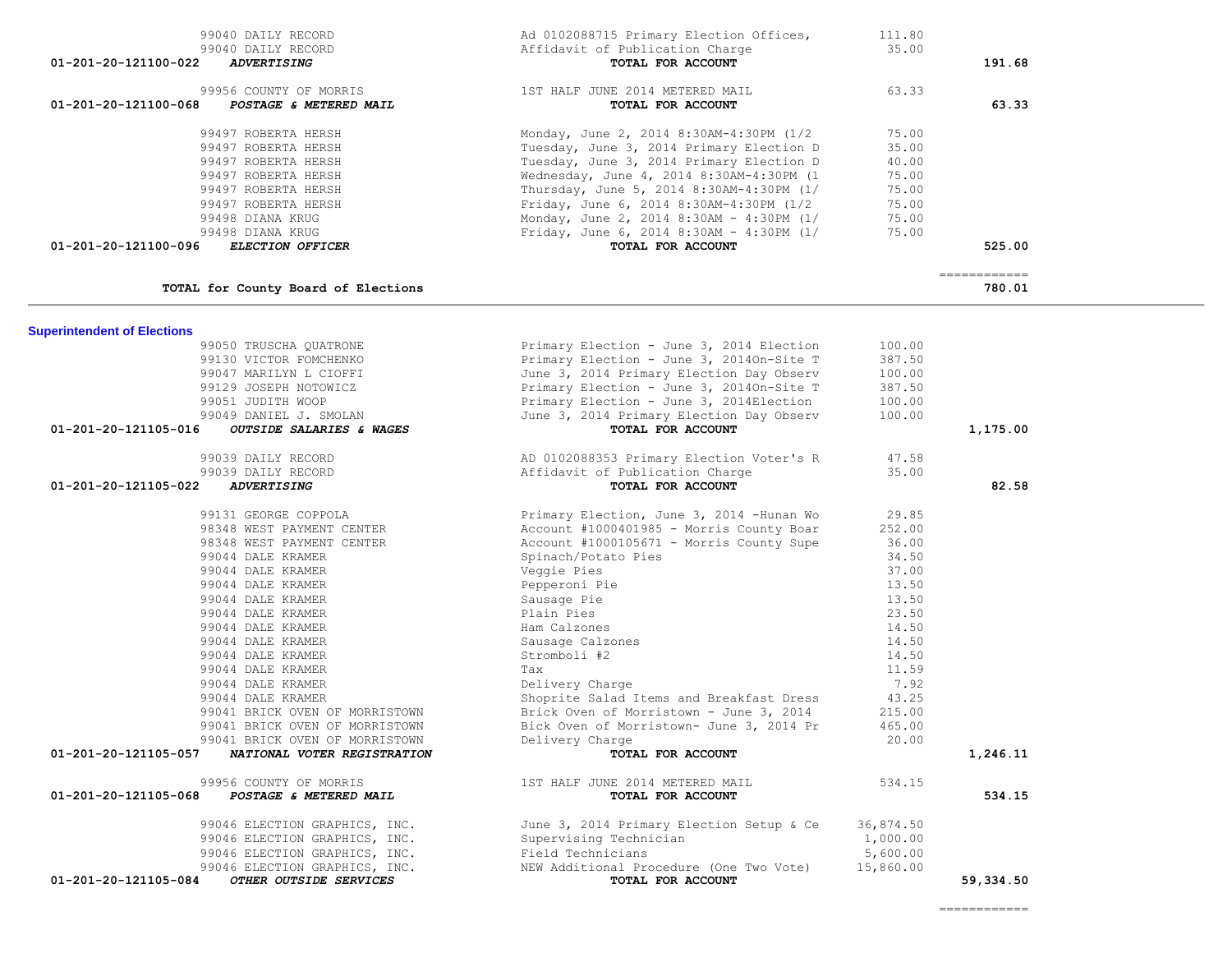95612 FRED PRYOR SEMINARS Payroll Law Seminar 5/8/2014 Attendee: 199.00<br>**01-201-20-130100-039** *EDUCATION SCHOOLS &* **TRAINING TOTAL FOR ACCOUNT** 

 **01-201-20-130100-039** *EDUCATION SCHOOLS & TRAINING* **TOTAL FOR ACCOUNT 398.00**

delivery of the cartridges to the MCCO. 100.00<br>delivery of the cartridges to the MCCO R 100.00

delivery of the cartridges to the MCCO W

**County Elections (Cty Clerk)**

| 99099 CHRISTINE CORCORAN                             | delivery of cartridges to montville       | 100.00      |                            |
|------------------------------------------------------|-------------------------------------------|-------------|----------------------------|
| 99105 CHRISTOPHER J. BASINSKI                        | delivery of the cartridges to the MCCO P  | 200.00      |                            |
| 98792 DARREN CALLEO                                  | delivery of the cartridges to the MCCO.   | 100.00      |                            |
| 98802 DAVID ROBERTS                                  | delivery of the cartridges to the MCCO R  | 100.00      |                            |
| 99098 DANIEL J. SMOLAN                               | delivery of the cartridges for jefferson  | 100.00      |                            |
| 98787 DOUGLAS W. SHINNICK                            | courier for the delivery of the cartridg  | 100.00      |                            |
| 98784 DREW PAOLELLA                                  | delivery of the cartridges to the MCCO.   | 100.00      |                            |
| 98803 SALVATORE F. PAOLELLA                          | delivery of the cartridges to the MCCO R  | 100.00      |                            |
| 01-201-20-121110-030<br><b>CARTAGE</b>               | TOTAL FOR ACCOUNT                         |             | 3,300.00                   |
| 99956 COUNTY OF MORRIS                               | 1ST HALF JUNE 2014 METERED MAIL           | 32.62       |                            |
| 01-201-20-121110-068<br>POSTAGE & METERED MAIL       | TOTAL FOR ACCOUNT                         |             | 32.62                      |
| 99218 ELECTION GRAPHICS, INC.                        | printing of the sequoia machine faces, m  | 9,640.83    |                            |
| 01-201-20-121110-076<br>SCHOOL BOARD ELECTIONS       | <b>TOTAL FOR ACCOUNT</b>                  |             | 9,640.83                   |
| 99219 ELECTION GRAPHICS, INC.                        | printing of the sample ballots, machine   | 173, 412.21 |                            |
| 01-201-20-121110-097<br>PRINTING - BALLOTS           | TOTAL FOR ACCOUNT                         |             | 173, 412.21                |
| 99220 PAMELA JAMES                                   | reimbursement for picking up refreshment  | 222.17      |                            |
| 99117 LONGFELLOWS SANDWICH DELI                      | refreshments for the JUne 3,2014 Primary  | 396.20      |                            |
| 99225 LAURA ROBERTS                                  | dinner reimbursement for working overti   | 40.00       |                            |
| 99222 JESSICA BICZAK                                 | reimbursement for dinner while working o  | 28.15       |                            |
| 99223 ADAM SMITH                                     | dinner money while working elections ove  | 16.59       |                            |
| 99221 ANN F. GROSSI                                  | petty cash for things picked up for elec  | 131.24      |                            |
| 01-201-20-121110-185<br><i>FOOD</i>                  | TOTAL FOR ACCOUNT                         |             | 834.35                     |
| TOTAL for County Elections (Cty Clerk)               |                                           |             | ------------<br>187,220.01 |
|                                                      |                                           |             |                            |
| <b>County Treasurer</b><br>95612 FRED PRYOR SEMINARS | Payroll Law Seminar 5/8/2014 Attendee:    | 199.00      |                            |
| AEC10 FRED BRYOD CEMINIDO                            | Decorall Text Continue E/O/0014 Bittenden | 10000       |                            |

98801 JAMES SWEENEY 100.00<br>98789 JESSICA HERMANS (absolute the cartridges to the MCCO. 100.00

99101 LEE BICZAK delivery of the cartridges for Mt Olive 100.00<br>98807 BREANN BARROW delivery of the cartridges to the MCCO W 100.00

 98785 BRANDEN GWYN delivery of cartridges to the MCCO Chest 100.00 99116 BRANDY WINOW tempory help in the elections for the ju 125.00

98805 LINDA ALVEN delivery of the cartridges to the MCCO R

| 98798 SUSAN DOWNS         | delivery of the cartridges to the MCCO M | 100.00 |
|---------------------------|------------------------------------------|--------|
| 98795 SUSAN JAEGER        | delivery of the cartridge to the MCCO. M | 100.00 |
| 98799 TERRI MCINERNEY     | delivery of the cartridges to the MCCO M | 100.00 |
| 99114 TARA SANTA          | tempory help for the june Primary Electi | 125.00 |
| 99115 TONI SINNER         | tempory help for the june Primary electi | 125.00 |
| 98791 WAYNE ARVIDSON      | delivery of the cartridges to the MCCO.  | 100.00 |
| 98804 MICHELE PUZIO       | delivery of the cartridges to the MCCO R | 100.00 |
| 98806 PETER STROISZ       | delivery of the cartridges to the MCCO W | 100.00 |
| 98790 PATRICK J. SAARLOOS | delivery of the cartridges to the MCCO.  | 100.00 |
| 98788 ROGER KOENEN        | delivery of the cartridges to the MCCO.  | 100.00 |
| 99107 LAUREN LAVISTA      | tempory help in the election dept. Prima | 125.00 |
| 98786 GAETANA GENCARELLI  | courier for the delivery of the cartridg | 100.00 |
| 98796 JANET TRIGGS        | delivery of the cartridges to the MCCO M | 100.00 |
| 98793 JANET WINSTON       | delivery of the cartridges to the MCCO.  | 100.00 |
| 98794 JOYCE A. BROWN      | delivery of the cartridges to the MCCO.  | 100.00 |
| 98800 JACOUELINE ARBOLINO | delivery of the cartridges to the MCCO N | 100.00 |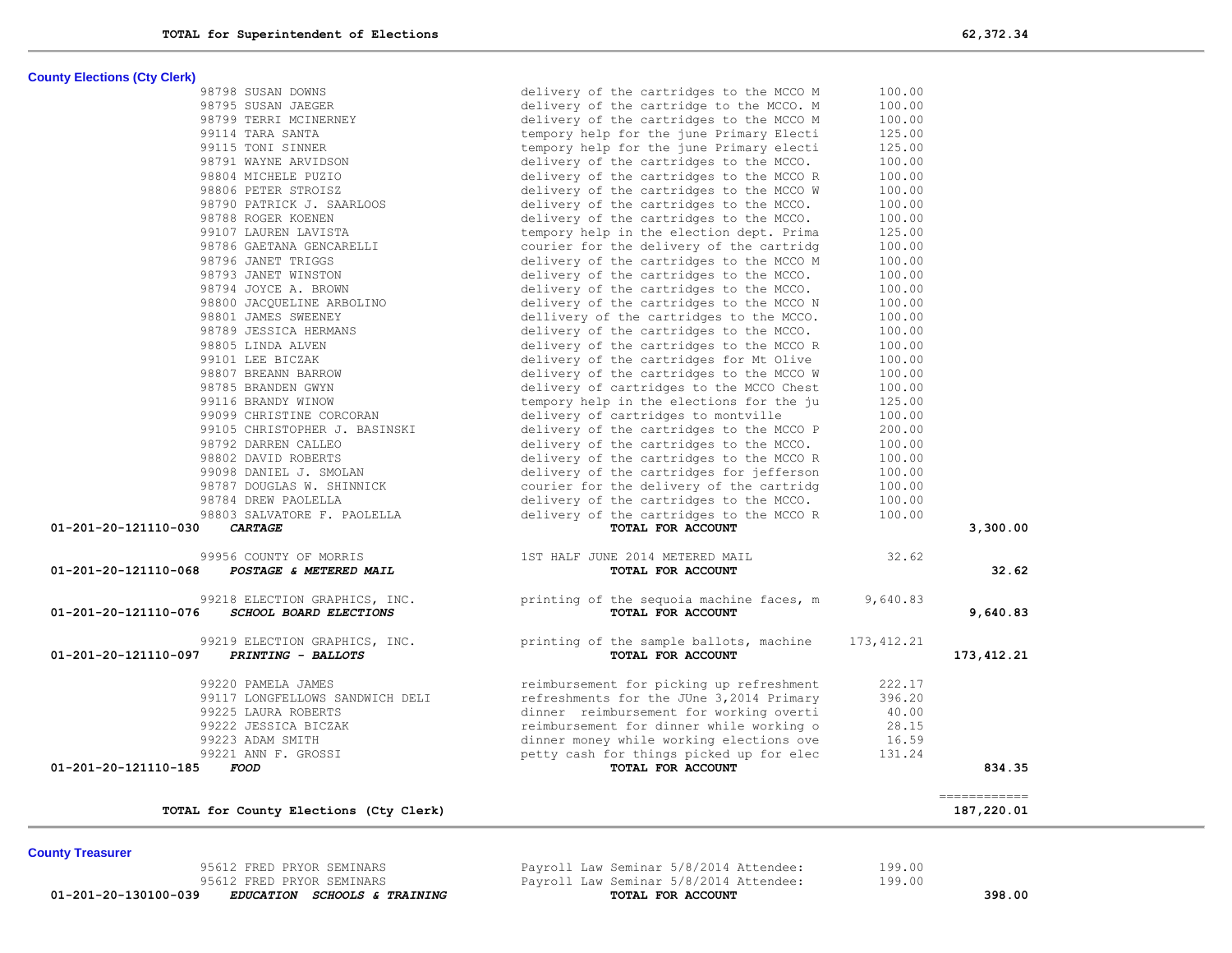| 01-201-20-130100-068              | 99956 COUNTY OF MORRIS<br>POSTAGE & METERED MAIL                           | 1ST HALF JUNE 2014 METERED MAIL<br>TOTAL FOR ACCOUNT          | 420.39          | 420.39                                |  |
|-----------------------------------|----------------------------------------------------------------------------|---------------------------------------------------------------|-----------------|---------------------------------------|--|
|                                   | TOTAL for County Treasurer                                                 |                                                               |                 | -------------<br>818.39               |  |
| <b>Purchasing Division</b>        |                                                                            |                                                               |                 |                                       |  |
| 01-201-20-130105-068              | 99956 COUNTY OF MORRIS<br>POSTAGE & METERED MAIL                           | 1ST HALF JUNE 2014 METERED MAIL<br>TOTAL FOR ACCOUNT          | 135.86          | 135.86                                |  |
|                                   | TOTAL for Purchasing Division                                              |                                                               |                 | $=$ = = = = = = = = = = = =<br>135.86 |  |
| <b>Office Services</b>            |                                                                            |                                                               |                 |                                       |  |
| 01-201-20-130110-164              | 97336 SECAP FINANCE<br>OFFICE MACHINES - RENTAL                            | Mailroom Postage Equipment for service p<br>TOTAL FOR ACCOUNT | 2,097.00        | 2,097.00                              |  |
| 01-203-20-130110-164              | 92372 SECAP FINANCE<br>(2013) OFFICE MACHINES - RENTAL                     | New Postage equipment lease for October,<br>TOTAL FOR ACCOUNT | 2,097.00        | 2,097.00                              |  |
|                                   | TOTAL for Office Services                                                  |                                                               |                 | -------------<br>4,194.00             |  |
| <b>Information Technology Div</b> |                                                                            |                                                               |                 |                                       |  |
| 01-201-20-140100-054              | 96758 ALTERNATIVE MICROGRAPHICS INC<br><i><b>MICROFILMING</b></i>          | Microfilming as per invoice<br>TOTAL FOR ACCOUNT              | 2,116.27        | 2,116.27                              |  |
|                                   | 98688 DEER PARK<br>98708 STAPLES BUSINESS ADVANTAGE                        | Account 0419423314<br>Office Supplies                         | 33.88<br>23.86  |                                       |  |
|                                   | 98708 STAPLES BUSINESS ADVANTAGE                                           | Office Supplies                                               | 389.04          |                                       |  |
| 01-201-20-140100-058              | 98708 STAPLES BUSINESS ADVANTAGE<br>OFFICE SUPPLIES & STATIONERY           | Office Supplies<br>TOTAL FOR ACCOUNT                          | 21.99           | 468.77                                |  |
|                                   | 99956 COUNTY OF MORRIS                                                     | 1ST HALF JUNE 2014 METERED MAIL                               | 9.02            |                                       |  |
| 01-201-20-140100-068              | POSTAGE & METERED MAIL                                                     | TOTAL FOR ACCOUNT                                             |                 | 9.02                                  |  |
|                                   | 98690 COMPUTER CABLE & CONNECTOR CO                                        | CAT5E 3ft                                                     | 43.20           |                                       |  |
|                                   | 98690 COMPUTER CABLE & CONNECTOR CO<br>98690 COMPUTER CABLE & CONNECTOR CO | CAT5E 4ft<br>CAT5E 5ft                                        | 94.08<br>102.96 |                                       |  |
|                                   | 98690 COMPUTER CABLE & CONNECTOR CO                                        | HDMI M-M 1M                                                   | 14.85           |                                       |  |
| 01-201-20-140100-098              | 98690 COMPUTER CABLE & CONNECTOR CO<br>OTHER OPERATING&REPAIR SUPPLY       | DP to HDMI Adapter<br>TOTAL FOR ACCOUNT                       | 53.82           | 308.91                                |  |
|                                   | 89661 HIRSCH ELECTRONICS, LLC                                              | Smart-ID Credentials                                          | 3,720.00        |                                       |  |
| 01-203-20-140100-098              | 89661 HIRSCH ELECTRONICS, LLC<br>(2013) OTHER OPERATING&REPAIR SUPPLY      | USB Smart Card Readers<br>TOTAL FOR ACCOUNT                   | 840.00          | 4,560.00                              |  |
|                                   | TOTAL for Information Technology Div                                       |                                                               |                 | ------------<br>7,462.97              |  |
| <b>O.L.I.S.</b>                   |                                                                            |                                                               |                 |                                       |  |
| 01-201-20-140105-058              | 98689 DEER PARK<br>OFFICE SUPPLIES & STATIONERY                            | Account 0438862047<br>TOTAL FOR ACCOUNT                       | 24.91           | 24.91                                 |  |
|                                   | TOTAL for O.L.I.S.                                                         |                                                               |                 | $=$ = = = = = = = = = = = =<br>24.91  |  |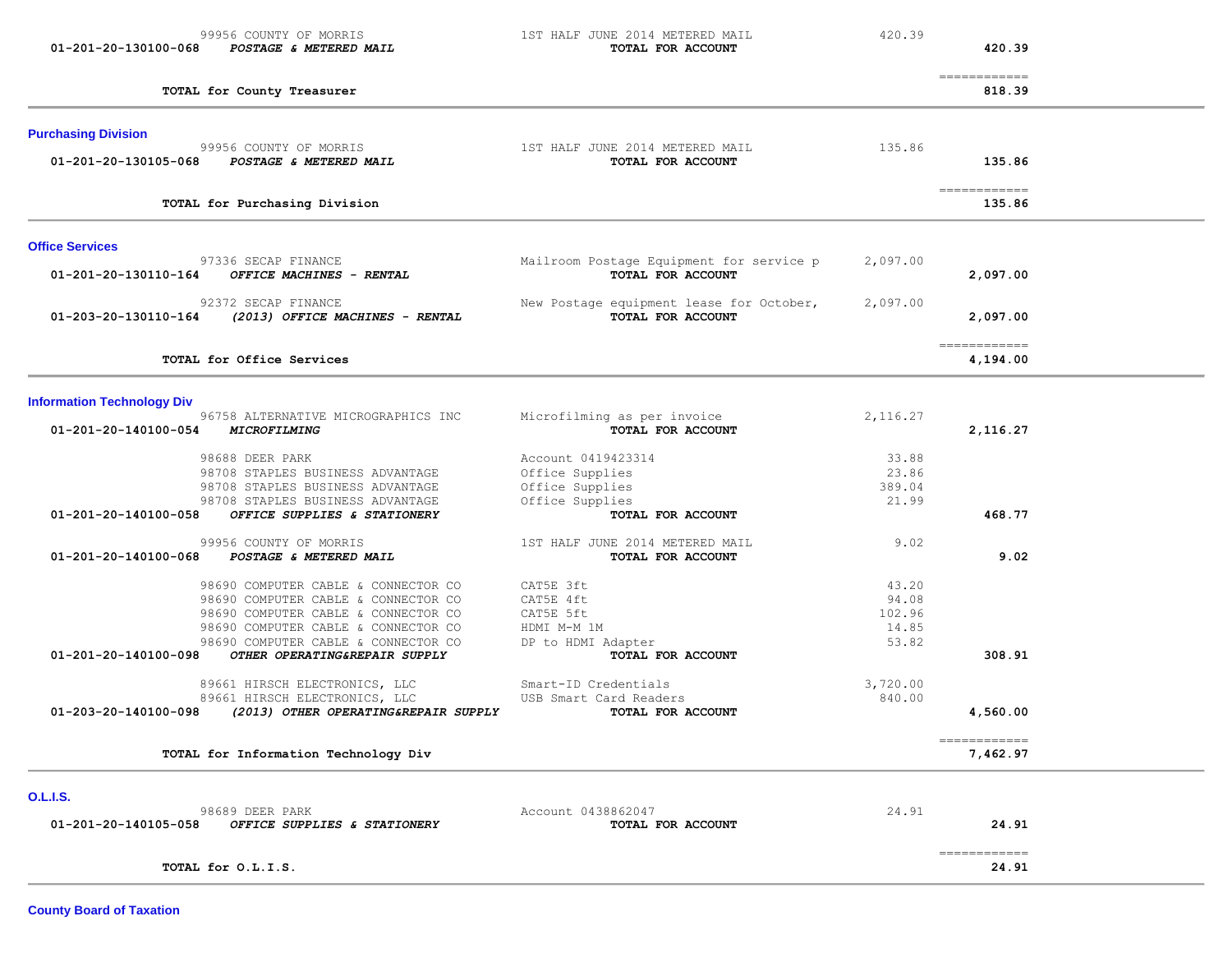99956 COUNTY OF MORRIS 1ST HALF JUNE 2014 METERED MAIL 682.94<br>3 POSTAGE & METERED MAIL 1ST HALF JUNE 2014 **FOR ACCOUNT 01-201-20-150100-068** *POSTAGE & METERED MAIL* **TOTAL FOR ACCOUNT 682.94**

============

**TOTAL for County Board of Taxation 682.94**

# **County Counsel**

| 01-201-20-155100-039<br>EDUCATION SCHOOLS & TRAINING<br>99182 TRIMBOLI & PRUSINOWSKI, LLC<br>99182 TRIMBOLI & PRUSINOWSKI, LLC<br>99182 TRIMBOLI & PRUSINOWSKI, LLC<br>99182 TRIMBOLI & PRUSINOWSKI, LLC<br>99112 TRIMBOLI & PRUSINOWSKI, LLC | TOTAL FOR ACCOUNT<br>PBA 298-2011 contr.neg<br>Melissa Fratella                                                                                                       | 388.44   | 556.50                    |
|-----------------------------------------------------------------------------------------------------------------------------------------------------------------------------------------------------------------------------------------------|-----------------------------------------------------------------------------------------------------------------------------------------------------------------------|----------|---------------------------|
|                                                                                                                                                                                                                                               |                                                                                                                                                                       |          |                           |
|                                                                                                                                                                                                                                               |                                                                                                                                                                       |          |                           |
|                                                                                                                                                                                                                                               |                                                                                                                                                                       |          |                           |
|                                                                                                                                                                                                                                               |                                                                                                                                                                       | 72.00    |                           |
|                                                                                                                                                                                                                                               | Jeanne Spinosa                                                                                                                                                        | 156.00   |                           |
|                                                                                                                                                                                                                                               | Wilman Diaz                                                                                                                                                           | 156.00   |                           |
|                                                                                                                                                                                                                                               | Nemeth, Charles                                                                                                                                                       | 768.82   |                           |
| 99112 TRIMBOLI & PRUSINOWSKI, LLC                                                                                                                                                                                                             | Mosquito Cmsn.                                                                                                                                                        | 24.00    |                           |
| 99112 TRIMBOLI & PRUSINOWSKI, LLC                                                                                                                                                                                                             | AnnMarie Jeudy                                                                                                                                                        | 444.00   |                           |
| 99112 TRIMBOLI & PRUSINOWSKI, LLC                                                                                                                                                                                                             | SART/SANE Nurse                                                                                                                                                       | 60.00    |                           |
| 99112 TRIMBOLI & PRUSINOWSKI, LLC                                                                                                                                                                                                             | Benitez, Francisco                                                                                                                                                    | 240.00   |                           |
| 99112 TRIMBOLI & PRUSINOWSKI, LLC                                                                                                                                                                                                             | General                                                                                                                                                               | 1,308.00 |                           |
| 99452 INGLESINO, PEARLMAN,                                                                                                                                                                                                                    | legal services                                                                                                                                                        | 168.60   |                           |
| 99164 LAW OFFICE OF ROBERT J. GREENBAUM                                                                                                                                                                                                       | Correctional Facility                                                                                                                                                 | 468.00   |                           |
| 99164 LAW OFFICE OF ROBERT J. GREENBAUM                                                                                                                                                                                                       | Grunow v. Nat'l Investment                                                                                                                                            | 336.00   |                           |
| 99164 LAW OFFICE OF ROBERT J. GREENBAUM                                                                                                                                                                                                       | Wichot v. Billard                                                                                                                                                     | 288.00   |                           |
| 99164 LAW OFFICE OF ROBERT J. GREENBAUM                                                                                                                                                                                                       | Paszkowski v. Roxbury                                                                                                                                                 | 176.00   |                           |
| 99164 LAW OFFICE OF ROBERT J. GREENBAUM                                                                                                                                                                                                       | MC v. Roa                                                                                                                                                             | 792.00   |                           |
| 99456 ALOIA LAW FIRM, LLC                                                                                                                                                                                                                     | legal svcs.                                                                                                                                                           | 505.00   |                           |
| 99453 CLEARY GIACOBBE ALFIERI &                                                                                                                                                                                                               | JG Drywall                                                                                                                                                            | 168.00   |                           |
| 99453 CLEARY GIACOBBE ALFIERI &                                                                                                                                                                                                               | John St./Highviewproperty                                                                                                                                             | 780.00   |                           |
| 99453 CLEARY GIACOBBE ALFIERI &                                                                                                                                                                                                               | County general                                                                                                                                                        | 1,668.00 |                           |
| 99453 CLEARY GIACOBBE ALFIERI &                                                                                                                                                                                                               | Construction Bd. of App.                                                                                                                                              | 2,244.00 |                           |
| 99453 CLEARY GIACOBBE ALFIERI &                                                                                                                                                                                                               | COPS                                                                                                                                                                  | 516.00   |                           |
| 99451 DECOTIIS, FITZPATRICK &                                                                                                                                                                                                                 | Legal services                                                                                                                                                        | 156.00   |                           |
| 99113 BARBARULA LAW OFFICES                                                                                                                                                                                                                   | Civil Commitment Hrgs.                                                                                                                                                | 240.00   |                           |
| 99113 BARBARULA LAW OFFICES                                                                                                                                                                                                                   | Marrow Discipline                                                                                                                                                     | 240.00   |                           |
| 99538 BEVAN, MOSCA, GIUDITTA &                                                                                                                                                                                                                |                                                                                                                                                                       | 108.00   |                           |
| 99198 DIEGNAN & BROPHY, LLC.                                                                                                                                                                                                                  |                                                                                                                                                                       | 336.00   |                           |
| 99198 DIEGNAN & BROPHY, LLC.                                                                                                                                                                                                                  |                                                                                                                                                                       | 924.00   |                           |
| 99198 DIEGNAN & BROPHY, LLC.                                                                                                                                                                                                                  |                                                                                                                                                                       | 408.00   |                           |
| 99198 DIEGNAN & BROPHY, LLC.                                                                                                                                                                                                                  |                                                                                                                                                                       | 336.00   |                           |
| 99198 DIEGNAN & BROPHY, LLC.                                                                                                                                                                                                                  |                                                                                                                                                                       | 312.00   |                           |
| 99198 DIEGNAN & BROPHY, LLC.                                                                                                                                                                                                                  |                                                                                                                                                                       | 552.00   |                           |
| 01-201-20-155100-051<br><b>LEGAL</b>                                                                                                                                                                                                          | ---<br>legal services<br>Alexander Dancsak<br>Helena Piotrowski<br>Anna Marie Beach<br>Neil Friedman<br>Hedy Chundak<br>Brian Rotchford<br>TOTAI<br>TOTAL FOR ACCOUNT |          | 15,338.86                 |
| 99956 COUNTY OF MORRIS                                                                                                                                                                                                                        | 1ST HALF JUNE 2014 METERED MAIL                                                                                                                                       | 10.36    |                           |
| 01-201-20-155100-068<br>POSTAGE & METERED MAIL                                                                                                                                                                                                | TOTAL FOR ACCOUNT                                                                                                                                                     |          | 10.36                     |
| TOTAL for County Counsel                                                                                                                                                                                                                      |                                                                                                                                                                       |          | ------------<br>15,905.72 |

99956 COUNTY OF MORRIS 1ST HALF JUNE 2014 METERED MAIL 338.78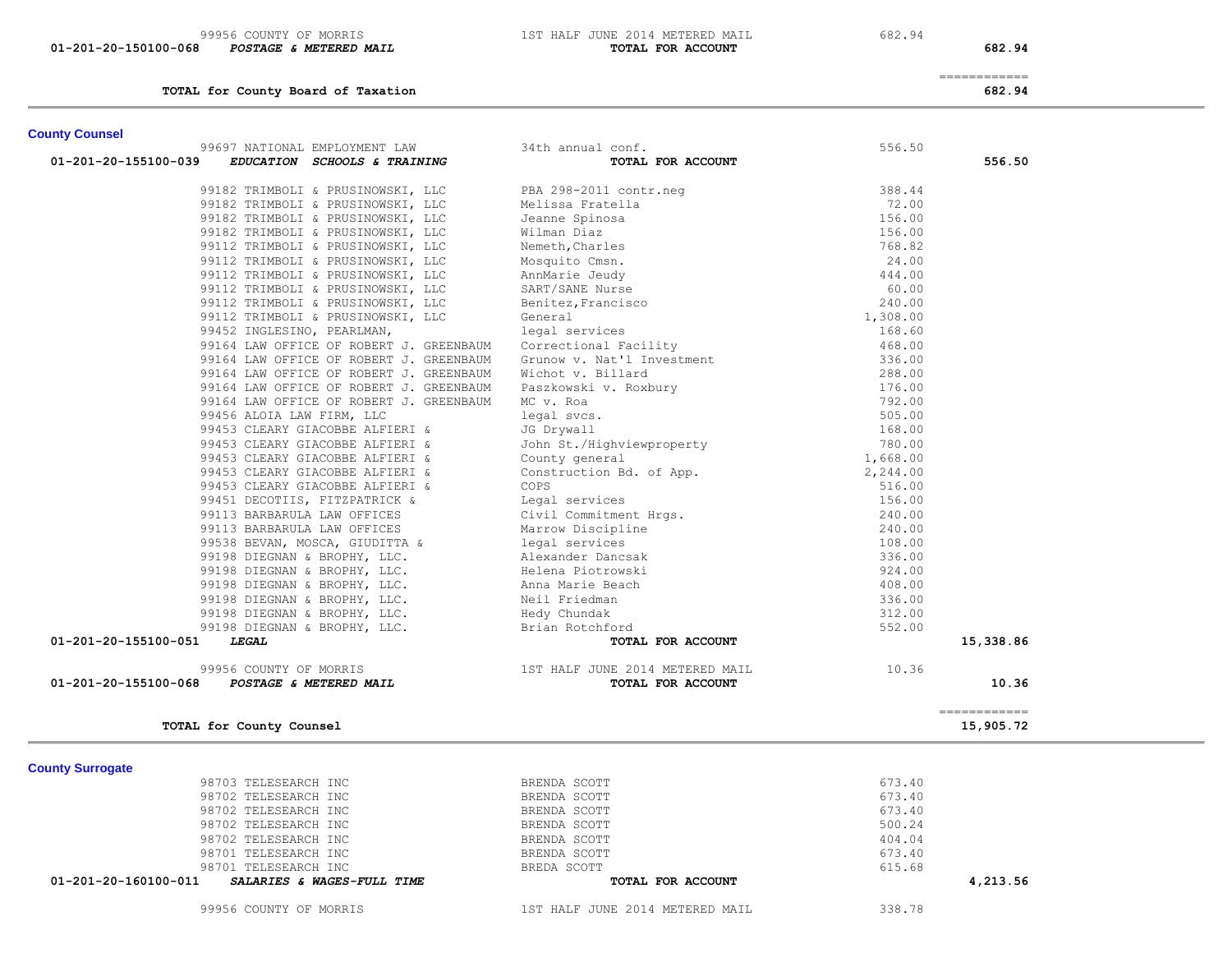| <b>Engineering</b>                                   |                                          |          |                                       |
|------------------------------------------------------|------------------------------------------|----------|---------------------------------------|
| 98947 R.S. KNAPP CO. INC.                            | Paper & Ink Cartridges (Colored ) for ne | 811.54   |                                       |
| 98574 DEER PARK                                      | Water & Cup Delivery for the Engineering | 44.44    |                                       |
| 01-201-20-165100-058<br>OFFICE SUPPLIES & STATIONERY | TOTAL FOR ACCOUNT                        |          | 855.98                                |
|                                                      | 1ST HALF JUNE 2014 METERED MAIL          | 3.57     |                                       |
| 99956 COUNTY OF MORRIS                               |                                          |          |                                       |
| 99956 COUNTY OF MORRIS                               | 1ST HALF JUNE 2014 METERED MAIL          | 79.00    |                                       |
| 99956 COUNTY OF MORRIS                               | 1ST HALF JUNE 2014 METERED MAIL          | 7.12     |                                       |
| 01-201-20-165100-068<br>POSTAGE & METERED MAIL       | TOTAL FOR ACCOUNT                        |          | 89.69                                 |
| 98984 R.S. KNAPP CO. INC.                            | PW300 Print Engine, Monthly Base Chg Nap | 438.60   |                                       |
| 01-201-20-165100-164<br>OFFICE MACHINES - RENTAL     | TOTAL FOR ACCOUNT                        |          | 438.60                                |
| 97616 RICHWAY INDUSTRIES LTD                         | MIS-MK-PTS - Air Pump for Foam Sprayer*W | 43.21    |                                       |
| 98604 MORRISTOWN LUMBER &                            |                                          | 46.06    |                                       |
|                                                      | 8210 Part. Respirator PK20, 6720WHT 1.88 |          |                                       |
| 98604 MORRISTOWN LUMBER &                            | 70011 1 1/2 DWV SCH40 Pipe, 71115 11/2 D | 31.67    |                                       |
| 98604 MORRISTOWN LUMBER &                            | 3057011DS Drive Guide Set 7 PC, 316015 C | 69.06    |                                       |
| 98604 MORRISTOWN LUMBER &                            | 9650600 Wet/Dry Vac 6 Gal 3 HP           | 58.99    |                                       |
| 98598 RESIDEX, LLC                                   | Speckoz Bird Spike 2001, 3" W SS 2FT/EA  | 131.97   |                                       |
| 98598 RESIDEX, LLC                                   | Freight Charge                           | 10.07    |                                       |
| CHEMICALS & SPRAYS<br>01-201-20-165100-225           | TOTAL FOR ACCOUNT                        |          | 391.03                                |
| 98018 AT&T MOBILITY                                  | Sim Card for Survey EquipmentBill Cycle: | 36.44    |                                       |
| 01-201-20-165100-258<br><b>EQUIPMENT</b>             | TOTAL FOR ACCOUNT                        |          | 36.44                                 |
|                                                      |                                          |          |                                       |
| TOTAL for Engineering                                |                                          |          | ============<br>1,811.74              |
| <b>Heritage Commission</b>                           |                                          |          |                                       |
| 98491 CCAHA WORKSHOP                                 | Financial Planning & Tools for Archive C | 25.00    |                                       |
| 01-201-20-175100-039<br>EDUCATION SCHOOLS & TRAINING | TOTAL FOR ACCOUNT                        |          | 25.00                                 |
| 98335 METRO IMAGING SERVICES INC                     | Microfil Reader/Printer Service Contract | 875.00   |                                       |
| 01-201-20-175100-044<br>EQUIPMENT SERVICE AGREEMENTS | TOTAL FOR ACCOUNT                        |          | 875.00                                |
| 99956 COUNTY OF MORRIS                               | 1ST HALF JUNE 2014 METERED MAIL          | 3.64     |                                       |
| POSTAGE & METERED MAIL<br>01-201-20-175100-068       | TOTAL FOR ACCOUNT                        |          | 3.64                                  |
|                                                      |                                          |          |                                       |
|                                                      |                                          |          | $=$ = = = = = = = = = = = =<br>903.64 |
| TOTAL for Heritage Commission                        |                                          |          |                                       |
| <b>Planning Board</b>                                |                                          |          |                                       |
| 98488 MC LEAGUE OF MUNICIPALITIES                    | Registration for Director Deena Leary to | 35.00    |                                       |
| 99021 DEENA LEARY                                    | Spring 2014 Semester at Rutgers Universi | 2,757.00 |                                       |
| 01-201-20-180100-039<br>EDUCATION SCHOOLS & TRAINING | TOTAL FOR ACCOUNT                        |          | 2,792.00                              |
| 99956 COUNTY OF MORRIS                               | 1ST HALF JUNE 2014 METERED MAIL          | 61.36    |                                       |
| 01-201-20-180100-068<br>POSTAGE & METERED MAIL       | TOTAL FOR ACCOUNT                        |          | 61.36                                 |
|                                                      |                                          |          |                                       |
|                                                      |                                          |          | ============                          |
| TOTAL for Planning Board                             |                                          |          | 2,853.36                              |

#### **01-201-20-160100-068** *POSTAGE & METERED MAIL* **TOTAL FOR ACCOUNT 338.78**

 99165 JOHN PECORARO MILEAGE FOR SURROGATE PRESENTATION IN RA 10.15  **01-201-20-160100-082** *TRAVEL EXPENSE* **TOTAL FOR ACCOUNT 10.15**

**TOTAL for County Surrogate 4,562.49**

============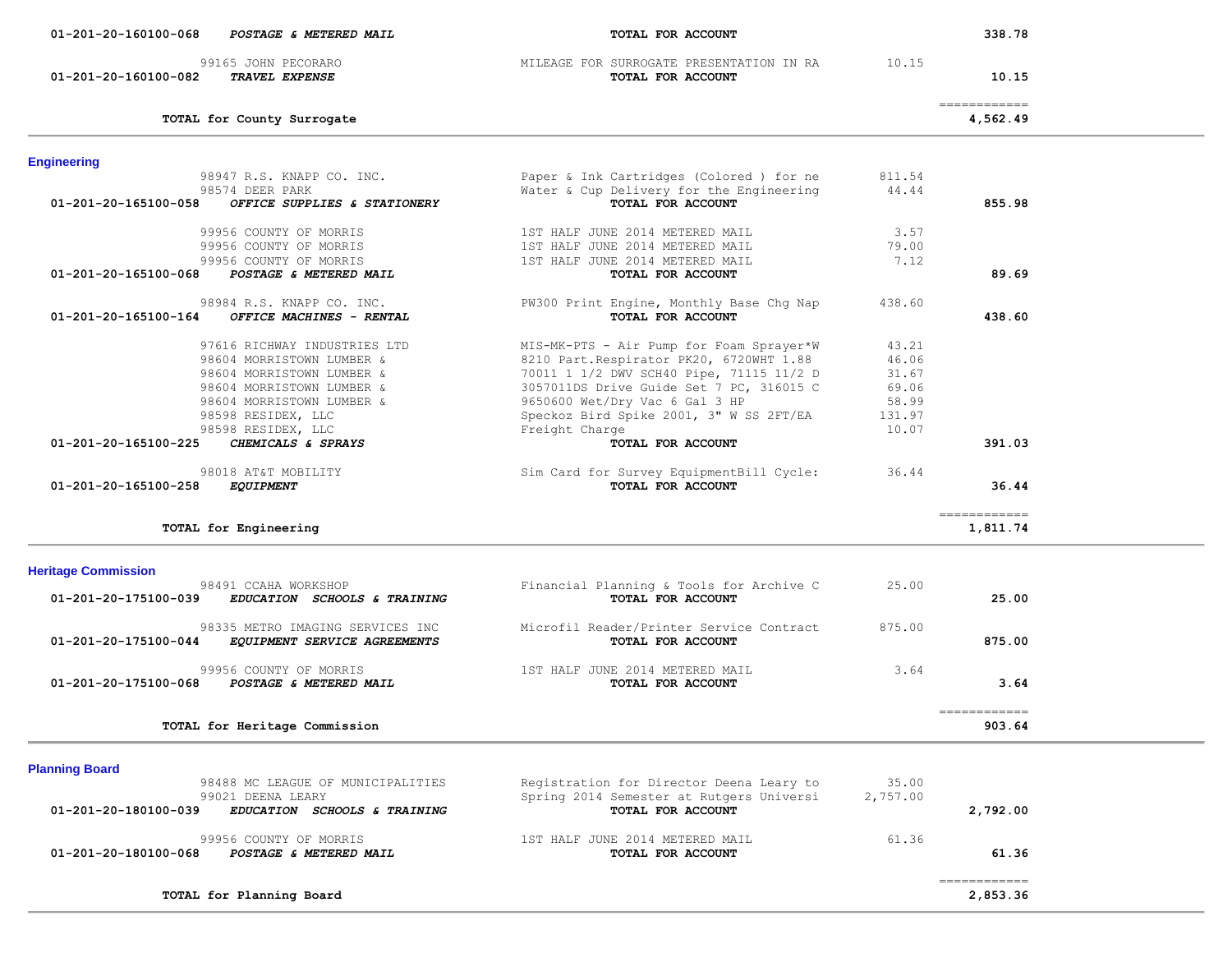| <b>County Weights &amp; Measures</b>                                                                   |                                                               |           |                           |
|--------------------------------------------------------------------------------------------------------|---------------------------------------------------------------|-----------|---------------------------|
| 98473 WEST PAYMENT CENTER<br>01-201-22-201100-039<br><i>EDUCATION</i><br><i>SCHOOLS &amp; TRAINING</i> | BILL ACT# 1000059792 POST# 6093089102<br>TOTAL FOR ACCOUNT    | 432.00    | 432.00                    |
| 99956 COUNTY OF MORRIS<br>01-201-22-201100-068<br>POSTAGE & METERED MAIL                               | 1ST HALF JUNE 2014 METERED MAIL<br>TOTAL FOR ACCOUNT          | 4.53      | 4.53                      |
| 99302 M.C. MUA<br>01-201-22-201100-084<br>OTHER OUTSIDE SERVICES                                       | CUSTOMER# WEIGHTSM<br>TOTAL FOR ACCOUNT                       | 350.00    | 350.00                    |
| 99954 NATIONAL FUEL OIL INC.<br>01-201-22-201100-140<br><i>GAS PURCHASES</i>                           | FUEL CHARGES 5/14<br>TOTAL FOR ACCOUNT                        | 1,400.17  | 1,400.17                  |
| 99356 PSE&G CO<br>01-201-22-201100-141<br><b>NATURAL GAS</b>                                           | REF # MOMBAG/ 65-513-961-00 W & M<br>TOTAL FOR ACCOUNT        | 198.98    | 198.98                    |
| 99740 COUNTY OF MORRIS<br>$01 - 201 - 22 - 201100 - 329$<br>HOSPITAL INSURANCE PREMIUMS                | MEDICAL & DENTAL COSTS - 1ST QUARTER 201<br>TOTAL FOR ACCOUNT | 34,483.53 | 34,483.53                 |
| TOTAL for County Weights & Measures                                                                    |                                                               |           | ------------<br>36,869.21 |

**Employee Group Insurance** 

| 95871 TOTAL ADMINISTRATIVE SERVICES<br>95873 TOTAL ADMINISTRATIVE SERVICES<br>98619 HORIZON BLUE CROSS BLUE SHIELD<br>98618 HORIZON BLUE CROSS BLUE SHIELD<br>98697 HORIZON BLUE CROSS BLUE SHIELD<br>99393 CATHY BURD<br>98369 DISCOVERY BENEFITS INC.<br>01-201-23-220100-090<br>EMPLOYEE GROUP INSURANCE EXPENDITURES | 1/1/2014-3/31/2014 TASC Main County Flex 2,543.92<br>4/1/2014-6/30/2014 TASC Main County Flex 2,516.58<br>June 2014 PBA 151 Medical #048290437 197,109.25<br>June 2014 Freeholder List Medical #04829 1,004,607.40<br>June 2014 Mosquito Dental #048319139<br>Wellness Fair $6-6-14$ - Purchase of mater 345.03<br>INV#0000457618-IN COBRA 4/2014 Main Coun<br>TOTAL FOR ACCOUNT | 640.40<br>877.50          | 1,208,640.08                 |
|--------------------------------------------------------------------------------------------------------------------------------------------------------------------------------------------------------------------------------------------------------------------------------------------------------------------------|----------------------------------------------------------------------------------------------------------------------------------------------------------------------------------------------------------------------------------------------------------------------------------------------------------------------------------------------------------------------------------|---------------------------|------------------------------|
| TOTAL for Employee Group Insurance                                                                                                                                                                                                                                                                                       |                                                                                                                                                                                                                                                                                                                                                                                  |                           | ------------<br>1,208,640.08 |
| <b>Office of Emergency Management</b>                                                                                                                                                                                                                                                                                    |                                                                                                                                                                                                                                                                                                                                                                                  |                           |                              |
| 99126 NEW JERSEY ASSOCIATION OF<br>01-201-25-252100-023 ASSOCIATIONS AND MEMBERSHIPS                                                                                                                                                                                                                                     | 2014 Annual County OEM Membership<br>TOTAL FOR ACCOUNT                                                                                                                                                                                                                                                                                                                           | 75.00                     | 75.00                        |
| 99118 RIOS' ENGRAVING<br>$01 - 201 - 25 - 252100 - 058$<br>OFFICE SUPPLIES & STATIONERY                                                                                                                                                                                                                                  | Date 6/2/14 Two signature stamps<br><b>TOTAL FOR ACCOUNT</b>                                                                                                                                                                                                                                                                                                                     | 90.00                     | 90.00                        |
| 97999 GARICK ENTERPRISES, INC.<br>97999 GARICK ENTERPRISES, INC.<br>99640 FEDEX                                                                                                                                                                                                                                          | Repairs per Work Order #21584, Date In 5<br>Repairs per Work Order #21585, Date In 5<br>AC#164215938, 6/9/14                                                                                                                                                                                                                                                                     | 735.45<br>753.50<br>14.95 |                              |
| 01-201-25-252100-059<br>OTHER GENERAL EXPENSES                                                                                                                                                                                                                                                                           | TOTAL FOR ACCOUNT                                                                                                                                                                                                                                                                                                                                                                |                           | 1,503.90                     |
| 99956 COUNTY OF MORRIS<br>99956 COUNTY OF MORRIS<br>01-201-25-252100-068<br>POSTAGE & METERED MAIL                                                                                                                                                                                                                       | 1ST HALF JUNE 2014 METERED MAIL<br>1ST HALF JUNE 2014 METERED MAIL<br>TOTAL FOR ACCOUNT                                                                                                                                                                                                                                                                                          | 0.48<br>3.84              | 4.32                         |
| 98996 TOSHIBA BUSINESS SOLUTIONS USA<br>01-203-25-252100-258<br>(2013) EQUIPMENT                                                                                                                                                                                                                                         | Ribbons for credentialing system<br>TOTAL FOR ACCOUNT                                                                                                                                                                                                                                                                                                                            | 338.00                    | 338.00                       |
| TOTAL for Office of Emergency Management                                                                                                                                                                                                                                                                                 |                                                                                                                                                                                                                                                                                                                                                                                  |                           | ------------<br>2,011.22     |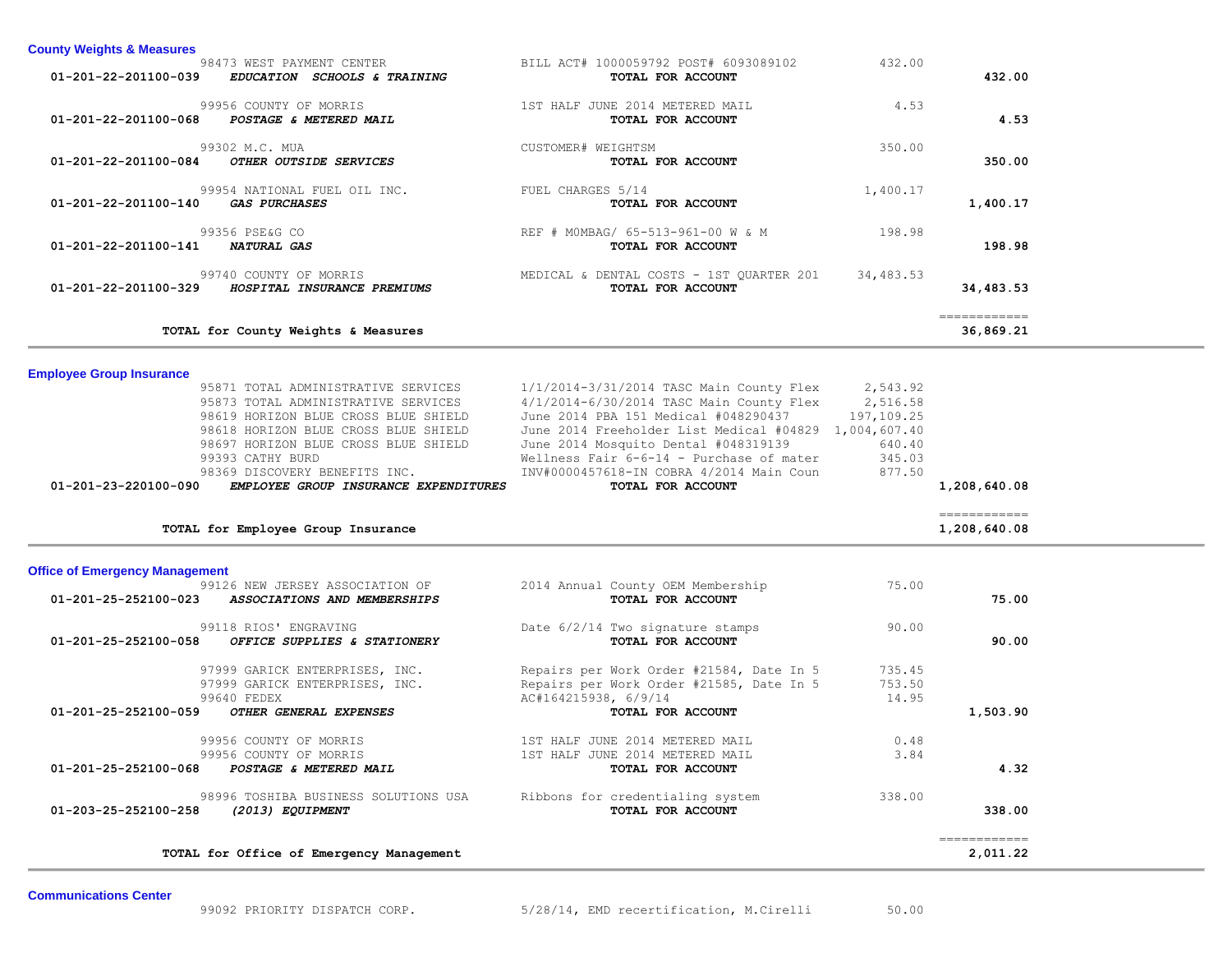| 01-201-25-252105-039 | EDUCATION SCHOOLS & TRAINING                                         | TOTAL FOR ACCOUNT                                                                    |                      | 50.00                                                                                                                                                                                                                                                                                                                                                                                                                                                                                               |
|----------------------|----------------------------------------------------------------------|--------------------------------------------------------------------------------------|----------------------|-----------------------------------------------------------------------------------------------------------------------------------------------------------------------------------------------------------------------------------------------------------------------------------------------------------------------------------------------------------------------------------------------------------------------------------------------------------------------------------------------------|
| 01-201-25-252105-068 | 99956 COUNTY OF MORRIS<br>POSTAGE & METERED MAIL                     | 1ST HALF JUNE 2014 METERED MAIL<br>TOTAL FOR ACCOUNT                                 | 15.36                | 15.36                                                                                                                                                                                                                                                                                                                                                                                                                                                                                               |
| 01-201-25-252105-117 | 99474 VOIANCE LANGUAGE SERVICES, LLC<br><b>INTERPRETOR FEES</b>      | 5/31/14, Interpreter fees 5/1/2014-5/31/<br>TOTAL FOR ACCOUNT                        | 480.60               | 480.60                                                                                                                                                                                                                                                                                                                                                                                                                                                                                              |
|                      | 99069 JERSEY CENTRAL POWER & LIGHT                                   | 100 078 770 714, 5/27/14, Conkling Rd Fl                                             | 638.77               |                                                                                                                                                                                                                                                                                                                                                                                                                                                                                                     |
|                      | 99069 JERSEY CENTRAL POWER & LIGHT                                   | 100 078 774 427, 5/27/14, Ross Dr Boonto                                             | 571.90               |                                                                                                                                                                                                                                                                                                                                                                                                                                                                                                     |
|                      | 99069 JERSEY CENTRAL POWER & LIGHT                                   | 100 082 995 745, 5/29/14, Conkling Rd An                                             | 3.43                 |                                                                                                                                                                                                                                                                                                                                                                                                                                                                                                     |
|                      | 99069 JERSEY CENTRAL POWER & LIGHT                                   | 100 078 772 546, 5/29/14, Weldon Rd Oak                                              | 444.11               |                                                                                                                                                                                                                                                                                                                                                                                                                                                                                                     |
| 01-201-25-252105-137 | 99475 BOROUGH OF BUTLER<br><b>ELECTRICITY</b>                        | 3680-0, 6/4/14, Denise Drive cell tower<br>TOTAL FOR ACCOUNT                         | 652.07               | 2,310.28                                                                                                                                                                                                                                                                                                                                                                                                                                                                                            |
|                      |                                                                      |                                                                                      |                      |                                                                                                                                                                                                                                                                                                                                                                                                                                                                                                     |
|                      | 95457 THE INSTITUTE FOR FORENSIC                                     | $3/1/14$ , Pre-employment evaluation on $2/2$                                        | 975.00               |                                                                                                                                                                                                                                                                                                                                                                                                                                                                                                     |
|                      | 95457 THE INSTITUTE FOR FORENSIC<br>98551 THE INSTITUTE FOR FORENSIC | 3/3/14, Pre-employment evaluation on 2/2<br>3/5/14, Psychological Examinations and R | 1,300.00<br>1,950.00 |                                                                                                                                                                                                                                                                                                                                                                                                                                                                                                     |
|                      | 98551 THE INSTITUTE FOR FORENSIC                                     | 3/7/14, Psychological Examinations and R                                             | 1,625.00             |                                                                                                                                                                                                                                                                                                                                                                                                                                                                                                     |
| 01-201-25-252105-189 | <b>MEDICAL</b>                                                       | TOTAL FOR ACCOUNT                                                                    |                      | 5,850.00                                                                                                                                                                                                                                                                                                                                                                                                                                                                                            |
|                      | 99482 FF1 PROFESSIONAL SAFETY SERVICES                               | 6/9/14, shirts/pants, R.DePasquale                                                   | 638.12               |                                                                                                                                                                                                                                                                                                                                                                                                                                                                                                     |
|                      | 99080 FF1 PROFESSIONAL SAFETY SERVICES                               | 5/30/14, Uniform, M.Naughton                                                         | 370.45               |                                                                                                                                                                                                                                                                                                                                                                                                                                                                                                     |
|                      | 99080 FF1 PROFESSIONAL SAFETY SERVICES                               | $6/3/14$ , Uniform, J.Zaragoza                                                       | 334.45               |                                                                                                                                                                                                                                                                                                                                                                                                                                                                                                     |
| 01-201-25-252105-202 | UNIFORM AND ACCESSORIES                                              | TOTAL FOR ACCOUNT                                                                    |                      | 1,343.02                                                                                                                                                                                                                                                                                                                                                                                                                                                                                            |
|                      | 99481 LASHEN ELECTRONICS INC                                         | $6/6/14$ , cables/parts for C.James                                                  | 40.66                |                                                                                                                                                                                                                                                                                                                                                                                                                                                                                                     |
| 01-201-25-252105-258 | <b>EQUIPMENT</b>                                                     | TOTAL FOR ACCOUNT                                                                    |                      | 40.66                                                                                                                                                                                                                                                                                                                                                                                                                                                                                               |
|                      | TOTAL for Communications Center                                      |                                                                                      |                      | $\begin{array}{cccccccccc} \multicolumn{2}{c}{} & \multicolumn{2}{c}{} & \multicolumn{2}{c}{} & \multicolumn{2}{c}{} & \multicolumn{2}{c}{} & \multicolumn{2}{c}{} & \multicolumn{2}{c}{} & \multicolumn{2}{c}{} & \multicolumn{2}{c}{} & \multicolumn{2}{c}{} & \multicolumn{2}{c}{} & \multicolumn{2}{c}{} & \multicolumn{2}{c}{} & \multicolumn{2}{c}{} & \multicolumn{2}{c}{} & \multicolumn{2}{c}{} & \multicolumn{2}{c}{} & \multicolumn{2}{c}{} & \multicolumn{2}{c}{} & \mult$<br>10,089.92 |

| 66.93  | 66.93  | Cust#C1033751, 5/29/14<br>TOTAL FOR ACCOUNT | 99810 W.B. MASON COMPANY INC<br>01-201-25-254100-058<br>OFFICE SUPPLIES & STATIONERY |
|--------|--------|---------------------------------------------|--------------------------------------------------------------------------------------|
|        | 300.00 | 5/3/14 Case 19-14-0107                      | 98969 ILIFF-RUGGIERO FUNERAL HOME INC.                                               |
|        | 300.00 | 5/28/14 Case 19-14-0120                     | 98969 ILIFF-RUGGIERO FUNERAL HOME INC.                                               |
|        | 300.00 | 5/31/14 Case 19-14-0121                     | 98969 ILIFF-RUGGIERO FUNERAL HOME INC.                                               |
|        | 26.42  | AC#164215938, 6/9/14                        | 99640 FEDEX                                                                          |
| 926.42 |        | TOTAL FOR ACCOUNT                           | $01 - 201 - 25 - 254100 - 059$<br>OTHER GENERAL EXPENSES                             |
|        | 20.36  | 1ST HALF JUNE 2014 METERED MAIL             | 99956 COUNTY OF MORRIS                                                               |
| 20.36  |        | TOTAL FOR ACCOUNT                           | $01 - 201 - 25 - 254100 - 068$<br>POSTAGE & METERED MAIL                             |
|        | 814.32 | Body Bags, 5/30/14                          | 99042 CENTENNIAL PRODUCTS INC.                                                       |
|        | 271.44 | Body Bags, $4/28/14$                        | 99042 CENTENNIAL PRODUCTS INC.                                                       |
|        | 177.84 | Freight                                     | 99042 CENTENNIAL PRODUCTS INC.                                                       |
|        |        |                                             |                                                                                      |

**County Sheriff's Department**

| 93905 U-LINE SHIPPING SUPPLY | Item #S-4160, 16x12x10 Box 25/250   | 180.00 |
|------------------------------|-------------------------------------|--------|
| 93905 U-LINE SHIPPING SUPPLY | Item #S-4690, 7x7x4 Box 25/1200     | 34.00  |
| 93905 U-LINE SHIPPING SUPPLY | Item #S-4728 18x16x12 Box 25/250    | 282.00 |
| 93905 U-LINE SHIPPING SUPPLY | Item #S4535 16x16x4 Flat Box 25/250 | 92.00  |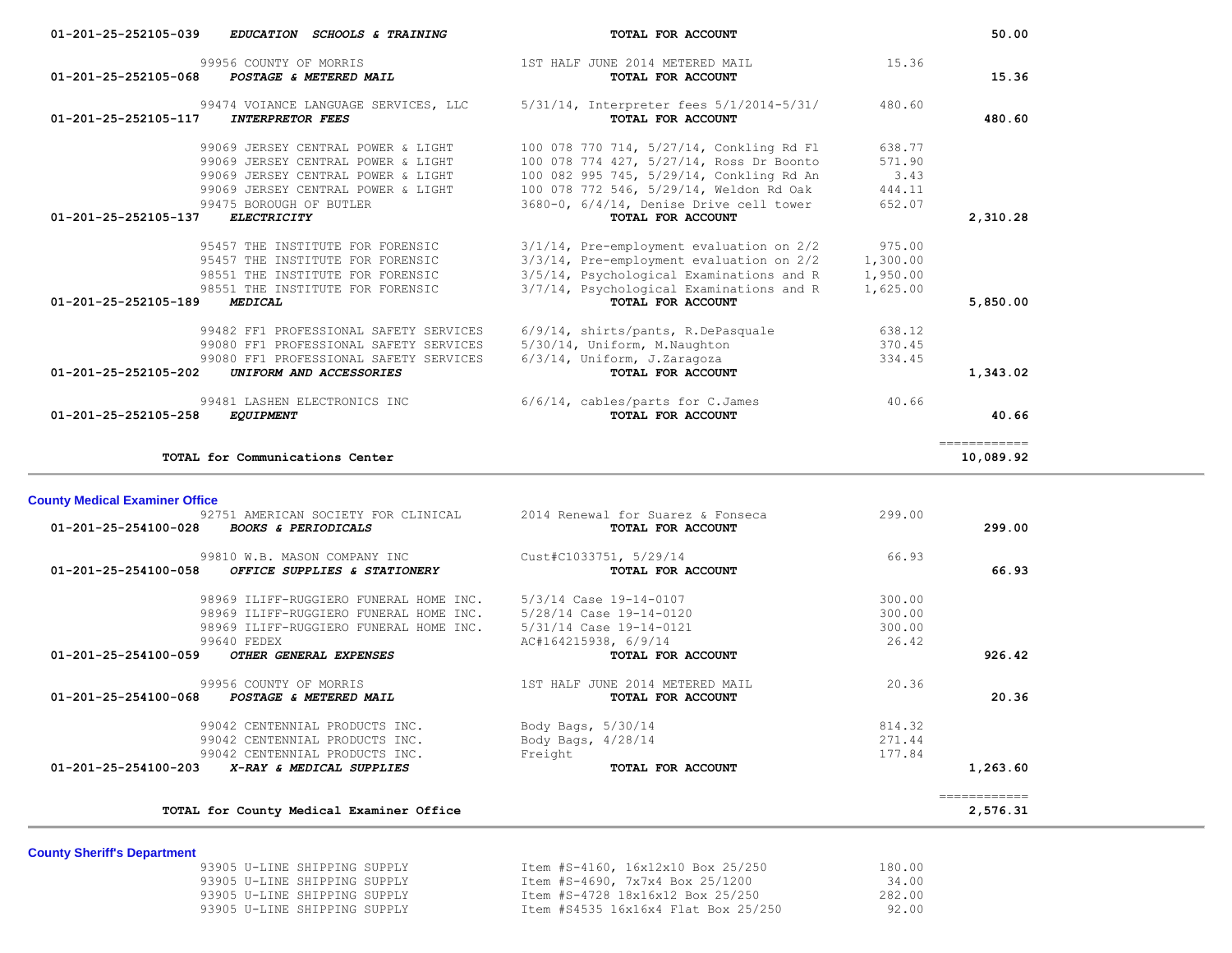| 93905 U-LINE SHIPPING SUPPLY                          | Item# H-304 3M H122 2" Tape Dispenser                                                                                | 68.00     |           |
|-------------------------------------------------------|----------------------------------------------------------------------------------------------------------------------|-----------|-----------|
| 93905 U-LINE SHIPPING SUPPLY                          | Item# 3M371 2x110 Clear Tape 36RL/CS                                                                                 | 82.44     |           |
| 93905 U-LINE SHIPPING SUPPLY                          | Item# 4552 24x5x18 FOL Box 25/250                                                                                    | 126.00    |           |
| 93905 U-LINE SHIPPING SUPPLY                          | Item# 3M371 2x110 Clear Tape 36RL/CS (5/                                                                             | $-82.44$  |           |
| 93905 U-LINE SHIPPING SUPPLY                          | Shipping and Handling                                                                                                | 127.79    |           |
| 93905 U-LINE SHIPPING SUPPLY                          | Item# 3M371 2x110 Clear Tape 36RL/CS                                                                                 | 78.84     |           |
| 95456 U-LINE SHIPPING SUPPLY                          | Item#S-9926, 2X110 2.5MIL "Tamper Eviden                                                                             | 192.60    |           |
| 95456 U-LINE SHIPPING SUPPLY                          | Shipping and Handling                                                                                                | 13.78     |           |
| 01-201-25-270100-047<br>IDENTIFICATION EQUIP&SUPPLIES | TOTAL FOR ACCOUNT                                                                                                    |           | 1,195.01  |
|                                                       |                                                                                                                      |           |           |
| 98145 CASTLE PRINTING                                 | (500) - 4 Lots of Business Cards/K-9 Uni                                                                             | 165.00    |           |
| 98145 CASTLE PRINTING                                 | (500) - Business Cards 1-sided: W. Stitt                                                                             | 35.00     |           |
| 01-201-25-270100-058<br>OFFICE SUPPLIES & STATIONERY  | TOTAL FOR ACCOUNT                                                                                                    |           | 200.00    |
|                                                       |                                                                                                                      |           |           |
| 98131 MORRISTOWN LUMBER &                             | Supplies to Repair: (5) Item#34BCPT, (1)                                                                             | 272.29    |           |
| 98476 SGT. GRIT INC.                                  |                                                                                                                      | 50.00     |           |
| 98476 SGT. GRIT INC.                                  | Folded Flag Lapel pin Item#14096<br>Shipping Charge                                                                  | 10.95     |           |
| OTHER GENERAL EXPENSES<br>01-201-25-270100-059        | TOTAL FOR ACCOUNT                                                                                                    |           | 333.24    |
|                                                       |                                                                                                                      |           |           |
| 99956 COUNTY OF MORRIS                                | 1ST HALF JUNE 2014 METERED MAIL                                                                                      | 492.63    |           |
| 01-201-25-270100-068 POSTAGE & METERED MAIL           | TOTAL FOR ACCOUNT                                                                                                    |           | 492.63    |
|                                                       |                                                                                                                      |           |           |
| 98150 SOFTCODE, INC.                                  | CivilServe & CivilMobile Annual Support                                                                              | 7,030.00  |           |
| 98146 LEXISNEXIS RISK DATA                            | Inv dtd 4/30/14<br><b>TOTAL FOR ACCOUNT</b>                                                                          | 155.00    |           |
| 01-201-25-270100-078<br>SOFTWARE MAINTENANCE          | TOTAL FOR ACCOUNT                                                                                                    |           | 7,185.00  |
|                                                       |                                                                                                                      |           |           |
| 99215 WALTER RAWA                                     | Refreshments for Capital K-9 Event (Sam' 155.89                                                                      |           |           |
| 01-201-25-270100-082<br><b>TRAVEL EXPENSE</b>         | TOTAL FOR ACCOUNT                                                                                                    |           | 155.89    |
|                                                       |                                                                                                                      |           |           |
| 98144 U.S. SECURITY ASSOCIATES, INC.                  | GUARDS - $4/4/14$ - $4/10/14$ , Inv dtd $4/10/$ 2,143.36<br>GUARDS - $4/11/14$ - $4/17/14$ , Inv dtd $4/17$ 2,049.44 |           |           |
| 98144 U.S. SECURITY ASSOCIATES, INC.                  |                                                                                                                      |           |           |
| 98144 U.S. SECURITY ASSOCIATES, INC.                  | GUARDS - $4/18/14$ - $4/24/14$ , Inv dtd $4/24$                                                                      | 1,892.35  |           |
| 98496 U.S. SECURITY ASSOCIATES, INC.                  | GUARDS - 4/25/14-5/1/14, Inv dtd 5/1/14                                                                              | 2,382.80  |           |
| OTHER OUTSIDE SERVICES<br>01-201-25-270100-084        | TOTAL FOR ACCOUNT                                                                                                    |           | 8,467.95  |
|                                                       |                                                                                                                      |           |           |
| 98498 GILL ASSOCIATES IDENTIFICATION                  | Strap Clips, Inv dtd 5/6/14                                                                                          | 125.00    |           |
| 98498 GILL ASSOCIATES IDENTIFICATION                  | #5710-3050 Black Griper 30 Card Holder f                                                                             | 112.50    |           |
| 98498 GILL ASSOCIATES IDENTIFICATION                  | Freight Charge                                                                                                       | 11.50     |           |
| 01-201-25-270100-095<br>OTHER ADMINISTRATIVE SUPPLIES | TOTAL FOR ACCOUNT                                                                                                    |           | 249.00    |
|                                                       |                                                                                                                      |           |           |
| 98132 VERIZON WIRELESS                                | $442002049 - 00001$ $3/24/14 - 4/23/14$ , Inv 1,105.13                                                               |           |           |
| 98148 VERIZON WIRELESS                                | $482559481-00001$ $4/20/14$ - $5/1/14$ , Inv d 1,443.65                                                              |           |           |
| 01-201-25-270100-161<br>COMMUNICATIONS EQUIPMENT      | TOTAL FOR ACCOUNT                                                                                                    |           | 2,548.78  |
|                                                       |                                                                                                                      |           |           |
| 98494 UNIVERSAL UNIFORM SALES CO INC                  | A.Zeich - Baton holders, Inv dtd 5/2/14,                                                                             | 72.00     |           |
| 98494 UNIVERSAL UNIFORM SALES CO INC                  | $C.Brooks - (4) Shirts/Grey & (8) Trousers/$                                                                         | 105.00    |           |
| 98494 UNIVERSAL UNIFORM SALES CO INC                  | E.Zienowicz - Boots, Inv dtd 241737-01,                                                                              | 115.00    |           |
| 98494 UNIVERSAL UNIFORM SALES CO INC                  | A.Casale - Boots, Inv dtd 5/12/14, POS#1                                                                             | 115.00    |           |
| 98494 UNIVERSAL UNIFORM SALES CO INC                  | S.Chiarella - (3) Shirt/Grey, (1) NJ DOC                                                                             | 294.00    |           |
| 98494 UNIVERSAL UNIFORM SALES CO INC                  | R.Alpaugh - Badge/Det.Sgt., Inv dtd 4/24                                                                             | 75.00     |           |
| 98494 UNIVERSAL UNIFORM SALES CO INC                  | F. Benevento - $(1)$ 8 sets of cpl chevron,                                                                          | 50.00     |           |
| 01-201-25-270100-202<br>UNIFORM AND ACCESSORIES       | TOTAL FOR ACCOUNT                                                                                                    |           | 826.00    |
|                                                       |                                                                                                                      |           |           |
| 98497 MIRION TECHNOLOGIES (GDS) INC                   | Film - Inv dtd $4/30/14$ , Acct#11512S                                                                               | 550.04    |           |
| 98133 MIRION TECHNOLOGIES (GDS) INC                   | Film: Item#M0101, New Badge 1x Set-up Ch                                                                             | 678.00    |           |
| 01-201-25-270100-203<br>X-RAY & MEDICAL SUPPLIES      | TOTAL FOR ACCOUNT                                                                                                    |           | 1,228.04  |
|                                                       |                                                                                                                      |           |           |
| 98495 BATTERIES PLUS                                  | 12V LEAD Battery/Item#SLAA12-1.3F, Inv d                                                                             | 12.95     |           |
| 01-201-25-270100-258<br><i>EQUIPMENT</i>              | TOTAL FOR ACCOUNT                                                                                                    |           | 12.95     |
|                                                       |                                                                                                                      |           |           |
| 98149 SOFTCODE, INC.                                  | CivilServe & CivilMobile Annual Support                                                                              | 14,060.00 |           |
| 01-203-25-270100-078<br>(2013) SOFTWARE MAINTENANCE   | TOTAL FOR ACCOUNT                                                                                                    |           | 14,060.00 |
|                                                       |                                                                                                                      |           |           |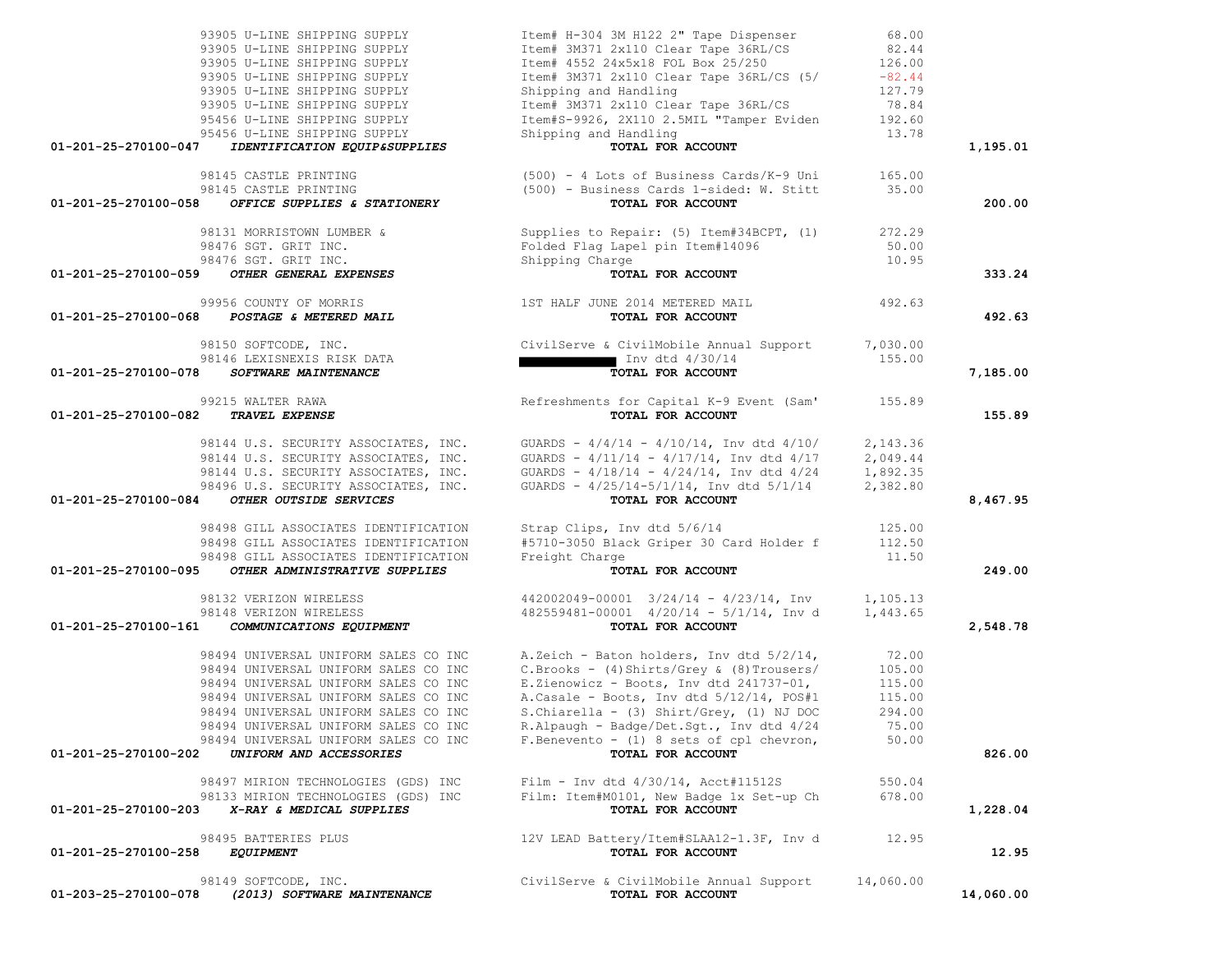| <b>County Prosecutor's Office</b>                    |                                                 |          |              |
|------------------------------------------------------|-------------------------------------------------|----------|--------------|
| 99434 JANET B. NOVELLO                               | March 2014 Supplemental SANE/SART Pay           | 3.00     |              |
| 99434 JANET B. NOVELLO                               | April 2014 Supplemental SANE/SART Pay           | 15.00    |              |
| 99434 JANET B. NOVELLO                               | May 2014 Supplemental SANE/SART Pay             | 7.50     |              |
| 99434 JANET B. NOVELLO                               | Supplemental Case Pay May 6, 2014 (Case         | 50.00    |              |
| 99435 JUNE WITTY                                     | Supplemental Reg.On Call Supplemental Pa        | 26.10    |              |
| 99435 JUNE WITTY                                     | Supplemental Req.On Call Supplemental Pa        | 18.90    |              |
| 99435 JUNE WITTY                                     | Supplemental Case Pay-May 11, 2014 (1405        | 50.00    |              |
| 01-201-25-275100-016<br>OUTSIDE SALARIES & WAGES     | TOTAL FOR ACCOUNT                               |          | 170.50       |
| 98535 MAGLOCLEN                                      | Sqt.Anthony Mauceri - July 1, 2014-June         | 400.00   |              |
| 98519 NJ STATE BAR ASSOCIATION                       | 2014-2015 Membership Dues* Acting Prosec        | 215.00   |              |
| 01-201-25-275100-023<br>ASSOCIATIONS AND MEMBERSHIPS | TOTAL FOR ACCOUNT                               |          | 615.00       |
| 98524 VERIZON WIRELESS                               | Account #982471570-00001 (4/13-5/12/14)         | 847.03   |              |
| 98526 VERIZON WIRELESS                               | Account #882249917-00001 (4/10-5/9/14)          | 59.41    |              |
| 01-201-25-275100-031<br>CELLULAR PHONES/PAGERS       | TOTAL FOR ACCOUNT                               |          | 906.44       |
| 96539 CDW GOVERNMENT INC.                            | DROBO 5N 15TB (Item 3203439)                    | 1,295.00 |              |
| 96539 CDW GOVERNMENT INC.                            | DROBO 3 YR SUP 24x7 DROBOCARE (Item #290        | 165.00   |              |
| 96539 CDW GOVERNMENT INC.                            | LINSKY'S SMART WIFIE AC 1600 RTR (Item #        | 156.89   |              |
| 01-201-25-275100-037<br>DATA PROCESSING SUPPLIES     | TOTAL FOR ACCOUNT                               |          | 1,616.89     |
|                                                      |                                                 |          |              |
| 98770 SEAN FRASER                                    | Registration Fee-"The Art of Detecting D        | 40.00    |              |
| 98521 NEW JERSEY OF INTERNATIONAL                    | Marine Fire Investigation Course May 29-        | 125.00   |              |
| 98127 PENN STATE UNIVERSITY                          | "High Impact Supervision" ** Sgt. Susan         | 390.00   |              |
| 98127 PENN STATE UNIVERSITY                          | ** Detective Evelyn Tasoules                    | 390.00   |              |
| 98528 CHRISTOPHER EDWARDS                            | HIDTA: Detecting Deception-May 21, 2014         | 40.00    |              |
| EDUCATION SCHOOLS & TRAINING<br>01-201-25-275100-039 | TOTAL FOR ACCOUNT                               |          | 985.00       |
| 98156 WEST PAYMENT CENTER                            | Account #1000176025 -April 2014 Law Libr        | 1,729.99 |              |
| 98156 WEST PAYMENT CENTER                            | Account #1003917278-April Online Westlaw        | 1,380.42 |              |
| 01-201-25-275100-050<br>LAW BOOKS                    | TOTAL FOR ACCOUNT                               |          | 3,110.41     |
| 99956 COUNTY OF MORRIS                               | 1ST HALF JUNE 2014 METERED MAIL                 | 1,331.04 |              |
| POSTAGE & METERED MAIL<br>01-201-25-275100-068       | TOTAL FOR ACCOUNT                               |          | 1,331.04     |
| 97697 SHI INTERNATIONAL CORP                         | INFOSHARE CASE & DOCUMENT MANAGEMENT SER        | 6,666.67 |              |
| 97697 SHI INTERNATIONAL CORP                         | Quote #7531325- May 2014                        | 6,666.67 |              |
| 01-201-25-275100-078<br>SOFTWARE MAINTENANCE         | TOTAL FOR ACCOUNT                               |          | 13,333.34    |
| 99728 BIREN PATEL                                    | Reimburse Biren Patel for lodging and fu 691.45 |          |              |
| 01-201-25-275100-082<br><b>TRAVEL EXPENSE</b>        | TOTAL FOR ACCOUNT                               |          | 691.45       |
| 99431 BRIAN WALSH                                    | Reimburse Det. Brian Walsh for Fuel Exp         | 128.07   |              |
| 01-201-25-275100-126 COURT EXPENSES-EXTRADITION      | TOTAL FOR ACCOUNT                               |          | 128.07       |
| 98525 COMPLETE SECURITY SYSTEMS, INC.                | 10/31/13 Repaired Service-Strike at fron        | 560.00   |              |
| 98525 COMPLETE SECURITY SYSTEMS, INC.                | 10/4/13 Reset panel for phone lines. Co         | 140.00   |              |
| 97768 DIVISION OF STATE POLICE                       | Bicron 2000 & Dos Corp Md 3700A** 2 Surv        | 80.00    |              |
| 97768 DIVISION OF STATE POLICE                       | Bicron 2000 & Dos Corp Md 3700A ** 3 Sur        | 120.00   |              |
| 01-203-25-275100-118<br>(2013) INVESTIGATION EXPENSE | TOTAL FOR ACCOUNT                               |          | 900.00       |
|                                                      |                                                 |          | ------------ |
| TOTAL for County Prosecutor's Office                 |                                                 |          | 23,788.14    |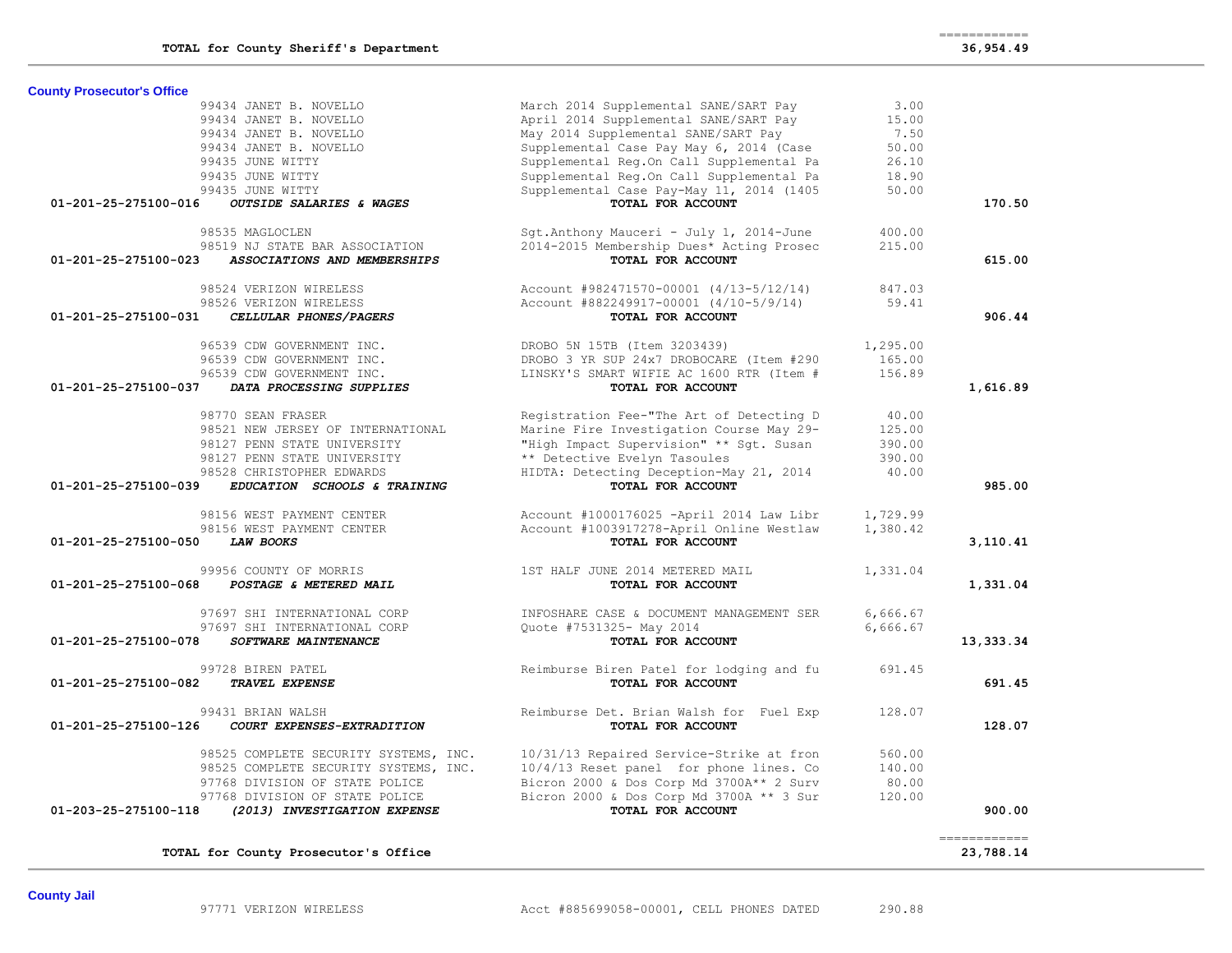| 97744 ATLANTIC TRAINING CENTER 9 CPR CARDS DATED $4.16.14$<br>01-201-25-280100-039 EDUCATION SCHOOLS & TRAINING TOTAL FOR ACCOUNT                                                                                                      | DATED 4.16.14<br><b>TOTAL FOR ACCOUNT</b>                                                                                                                                                                                            | 90.00              |           |
|----------------------------------------------------------------------------------------------------------------------------------------------------------------------------------------------------------------------------------------|--------------------------------------------------------------------------------------------------------------------------------------------------------------------------------------------------------------------------------------|--------------------|-----------|
|                                                                                                                                                                                                                                        |                                                                                                                                                                                                                                      |                    | 90.00     |
|                                                                                                                                                                                                                                        | 97734 SCIENTIFIC WATER CONDITIONING WATER GUARD SERVICE FOR MAY., JUN., & JUL 232.00                                                                                                                                                 |                    |           |
| 01-201-25-280100-044 EQUIPMENT SERVICE AGREEMENTS                                                                                                                                                                                      | TOTAL FOR ACCOUNT                                                                                                                                                                                                                    |                    | 232.00    |
|                                                                                                                                                                                                                                        |                                                                                                                                                                                                                                      |                    |           |
|                                                                                                                                                                                                                                        |                                                                                                                                                                                                                                      |                    |           |
|                                                                                                                                                                                                                                        |                                                                                                                                                                                                                                      |                    |           |
|                                                                                                                                                                                                                                        |                                                                                                                                                                                                                                      |                    |           |
|                                                                                                                                                                                                                                        | 97838 STAPLES BUSINESS ADVANTAGE OFFICE SUPPLIES DATED 4.30.14 19.82<br>97838 STAPLES BUSINESS ADVANTAGE OFFICE SUPPLIES DATED 5.1.14 57.62<br>97838 STAPLES BUSINESS ADVANTAGE OFFICE SUPPLIES DATED 5.3.14 296.52<br>98170 STAPLES |                    | 787.94    |
| 01-201-25-280100-058 OFFICE SUPPLIES & STATIONERY                                                                                                                                                                                      | TOTAL FOR ACCOUNT                                                                                                                                                                                                                    |                    |           |
|                                                                                                                                                                                                                                        |                                                                                                                                                                                                                                      |                    |           |
|                                                                                                                                                                                                                                        |                                                                                                                                                                                                                                      |                    |           |
| 97769 VERIZON WIRELESS Acct# 742028358-00001, GPS TRACKING SERV<br>98911 DAWN STIFTER PEIMBURSEMENT FOR CHANGE OF ADDRESS FOR 15.00<br><b>01-201-25-280100-059</b> OTHER GENERAL EXPENSES                                              |                                                                                                                                                                                                                                      |                    | 105.25    |
| 99956 COUNTY OF MORRIS<br>104.83 15T HALF JUNE 2014 METERED MAIL<br><b>104.83 TOTAL FOR ACCOUNT</b>                                                                                                                                    |                                                                                                                                                                                                                                      |                    |           |
|                                                                                                                                                                                                                                        |                                                                                                                                                                                                                                      |                    | 104.83    |
|                                                                                                                                                                                                                                        |                                                                                                                                                                                                                                      |                    |           |
|                                                                                                                                                                                                                                        | 98336 VIRTU WATER METER SERVICES INC WATER METER TEST DATED 5.14.14                                                                                                                                                                  | 350.00             |           |
|                                                                                                                                                                                                                                        |                                                                                                                                                                                                                                      |                    |           |
|                                                                                                                                                                                                                                        |                                                                                                                                                                                                                                      |                    |           |
|                                                                                                                                                                                                                                        |                                                                                                                                                                                                                                      |                    |           |
|                                                                                                                                                                                                                                        |                                                                                                                                                                                                                                      |                    |           |
|                                                                                                                                                                                                                                        |                                                                                                                                                                                                                                      |                    |           |
|                                                                                                                                                                                                                                        |                                                                                                                                                                                                                                      |                    |           |
|                                                                                                                                                                                                                                        |                                                                                                                                                                                                                                      |                    |           |
| 98336 VIRTU WATER METER SERVICES INCENTIFY CARBAGE COMPACTOR PULL ON 4.15. 650.00<br>97903 MORRIS COUNTY M.U.A<br>97903 MORRIS COUNTY M.U.A<br>98252 ACME AMERICAN REPAIRS INC.<br>98252 ACME AMERICAN REPAIRS INC. REPAIR/PARTS FOR K |                                                                                                                                                                                                                                      |                    | 9,645.93  |
|                                                                                                                                                                                                                                        | 98291 ATLANTIC TACTICAL OF NJ, INC. HANDGUN AMMUNITION DATED 5.6.14. NJ STAT 2,268.90                                                                                                                                                |                    |           |
| 01-201-25-280100-115 AMMUNITION                                                                                                                                                                                                        | TOTAL FOR ACCOUNT                                                                                                                                                                                                                    |                    | 2,268.90  |
|                                                                                                                                                                                                                                        |                                                                                                                                                                                                                                      |                    |           |
|                                                                                                                                                                                                                                        |                                                                                                                                                                                                                                      | 9.60               |           |
|                                                                                                                                                                                                                                        |                                                                                                                                                                                                                                      | 6.60               |           |
| 01-201-25-280100-128 SECURITY EQUIPMENT                                                                                                                                                                                                |                                                                                                                                                                                                                                      |                    | 16.20     |
| 97750 MORRIS PLAINS SMALL ENGINE INC                                                                                                                                                                                                   | SLAP EQUIPMENT PARTS/MAINTENANCE DATED 5 169.06<br>SLAP EOUIPMENT PARTS/MAINTENANCE DATED 5 125.76                                                                                                                                   |                    |           |
| 97750 MORRIS PLAINS SMALL ENGINE INC                                                                                                                                                                                                   |                                                                                                                                                                                                                                      |                    |           |
| 97750 MORRIS PLAINS SMALL ENGINE INC                                                                                                                                                                                                   | SLAP EQUIPMENT PARTS/MAINTENANCE DATED 5                                                                                                                                                                                             | 236.19             |           |
| 97750 MORRIS PLAINS SMALL ENGINE INC                                                                                                                                                                                                   | SLAP EQUIPMENT PARTS/MAINTENANCE DATED 5                                                                                                                                                                                             | 58.16              |           |
| 97750 MORRIS PLAINS SMALL ENGINE INC                                                                                                                                                                                                   | SLAP EQUIPMENT PARTS/MAINTENANCE DATED 5                                                                                                                                                                                             | 55.76              |           |
| 97750 MORRIS PLAINS SMALL ENGINE INC                                                                                                                                                                                                   | SLAP EQUIPMENT PARTS/MAINTENANCE DATED 5                                                                                                                                                                                             | 55.76              |           |
| 97750 MORRIS PLAINS SMALL ENGINE INC                                                                                                                                                                                                   |                                                                                                                                                                                                                                      |                    |           |
| 97750 MORRIS PLAINS SMALL ENGINE INC                                                                                                                                                                                                   | SLAP EQUIPMENT PARTS/MAINTENANCE DATED 5<br>SLAP EQUIPMENT PARTS/MAINTENANCE DATED 5 91.77<br>SLAP EQUIPMENT PARTS/MAINTENANCE DATED 5 87.38                                                                                         |                    |           |
| <b>SLAP</b><br>01-201-25-280100-130                                                                                                                                                                                                    | TOTAL FOR ACCOUNT                                                                                                                                                                                                                    |                    | 879.84    |
|                                                                                                                                                                                                                                        |                                                                                                                                                                                                                                      |                    |           |
| 01-201-25-280100-185 FOOD                                                                                                                                                                                                              | 97742 ARAMARK CORRECTIONAL SERVICES STAFF AND INMATE MEALS DATED 4.19.14 14,778.99<br>TOTAL FOR ACCOUNT                                                                                                                              |                    | 14,778.99 |
|                                                                                                                                                                                                                                        |                                                                                                                                                                                                                                      |                    |           |
| 98289 THE NEUROSCIENCE CENTER OF                                                                                                                                                                                                       | MEDICAL CARE FOR M.ABATO DATED 4.17.14                                                                                                                                                                                               | 669.00             |           |
|                                                                                                                                                                                                                                        | 97772 MORRIS COUNTY AFTER CARE CENTER MEDICAL CARE FOR D.HAMMOND DATED 5.2.14                                                                                                                                                        | 140.00             |           |
|                                                                                                                                                                                                                                        | 98253 MORRIS COUNTY AFTER CARE CENTER MEDICAL CARE FOR D.HAMMOND FROM 5.9.14 T                                                                                                                                                       | 170.00             |           |
| 97743 MOORE MEDICAL LLC                                                                                                                                                                                                                | MEDICAL SUPPLIES DATED 4.7.14                                                                                                                                                                                                        | 12.16              |           |
| 98254 PAUL CERAN OD                                                                                                                                                                                                                    | MEDICAL CARE FOR M.NADEAU DATED 5.12.14                                                                                                                                                                                              | 95.00              |           |
| 97741 PRACTICE ASSOCIATES INC                                                                                                                                                                                                          | MEDICAL CARE FOR T. STALTER DATED 4.4.14                                                                                                                                                                                             | 151.45             |           |
| 97776 DENTRUST DENTAL INC.                                                                                                                                                                                                             | INMATE DENTAL CARE FOR MARCH 2014 DATED                                                                                                                                                                                              | 5,854.00           |           |
| 97776 DENTRUST DENTAL INC.                                                                                                                                                                                                             | INMATE DENTAL CARE FOR APRIL 2014 DATED                                                                                                                                                                                              | 4,972.00           |           |
| 98343 STERICYCLE INC.                                                                                                                                                                                                                  | MEDICAL WASTE SERVICES FROM 4/2014 TO 3/                                                                                                                                                                                             | 4,831.32           |           |
| 98287 ATLANTIC HEALTH SYSTEM                                                                                                                                                                                                           | MEDICAL CARE FOR T. STALTER DATED 4.4.14                                                                                                                                                                                             | 218.40             |           |
| 97737 ATLANTIC HEALTH SYSTEM                                                                                                                                                                                                           |                                                                                                                                                                                                                                      |                    |           |
|                                                                                                                                                                                                                                        |                                                                                                                                                                                                                                      |                    |           |
| 98290 BIO-REFERENCE LABORATORIES, INC                                                                                                                                                                                                  | MEDICAL CARE FOR K.BERDEJ DATED 4.12.14<br>INMATE LAB WORK FOR APRIL 2014 DATED 5.1                                                                                                                                                  | 652.60<br>1,695.94 |           |

 **01-201-25-280100-031** *CELLULAR PHONES/PAGERS* **TOTAL FOR ACCOUNT 290.88**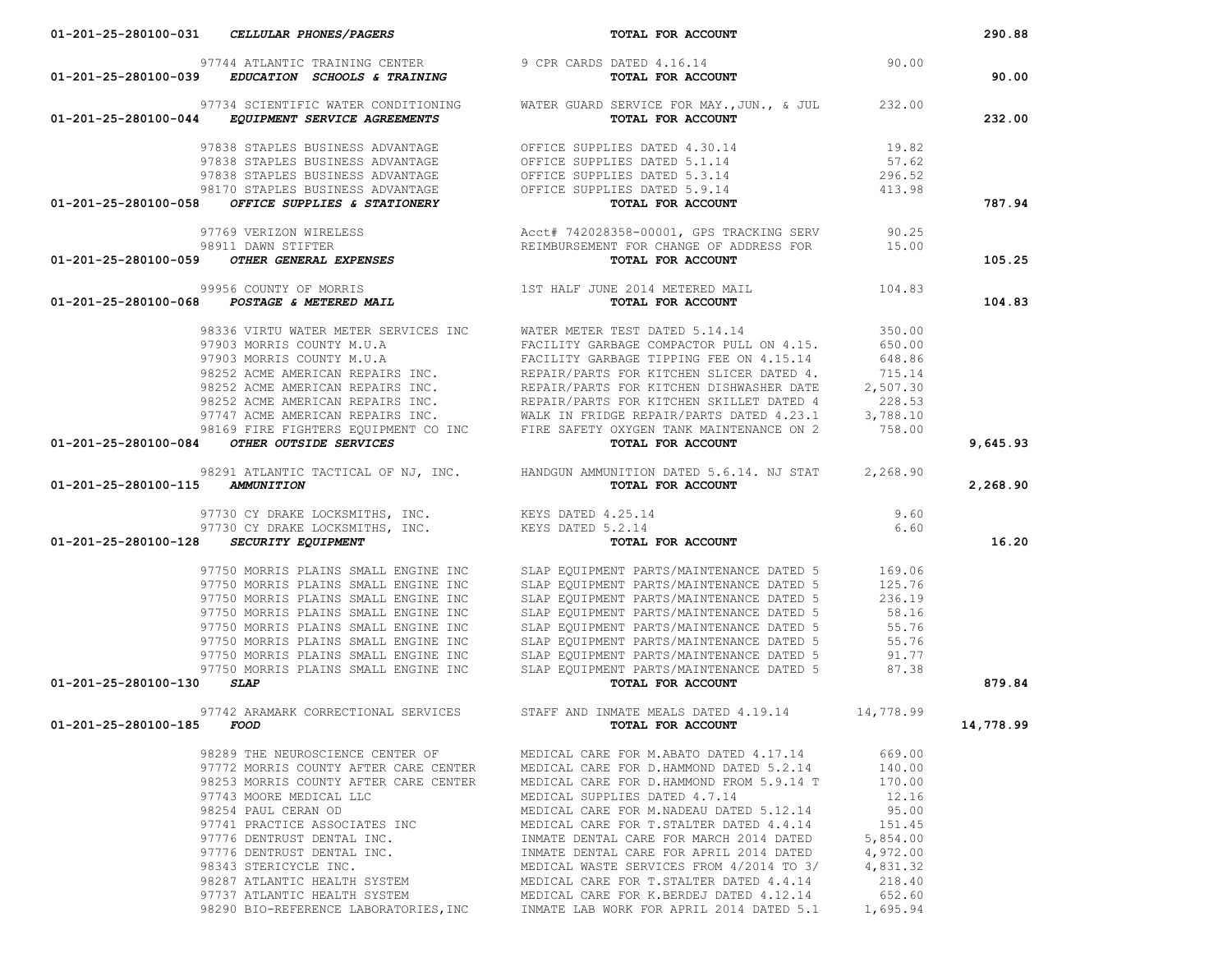| 01-201-25-280100-189 MEDICAL         | 94157 DENTRUST DENTAL INC.<br><b>MEDICAL</b> MERICAL TOTAL FOR ACCOUNT AND MEDICAL ALGEBRICAL TOTAL OR ACCOUNT<br>TOTAL FOR ACCOUNT<br>39 AMOTYCH REPAIR TWO. THE CAR IN THE CAR IN THE CAR IN THE ANIMAL COMPAIR IN THE CAR IN THE CAR IN THE CAR IN THE CAR IN THE CAR IN THE CAR IN THE CAR IN THE CAR IN THE CAR IN THE CAR IN THE CAR IN THE CAR IN THE CAR IN |        | 37,212.19 |
|--------------------------------------|---------------------------------------------------------------------------------------------------------------------------------------------------------------------------------------------------------------------------------------------------------------------------------------------------------------------------------------------------------------------|--------|-----------|
|                                      |                                                                                                                                                                                                                                                                                                                                                                     |        |           |
|                                      |                                                                                                                                                                                                                                                                                                                                                                     |        |           |
|                                      |                                                                                                                                                                                                                                                                                                                                                                     |        |           |
|                                      |                                                                                                                                                                                                                                                                                                                                                                     |        |           |
|                                      |                                                                                                                                                                                                                                                                                                                                                                     |        |           |
|                                      |                                                                                                                                                                                                                                                                                                                                                                     |        |           |
|                                      |                                                                                                                                                                                                                                                                                                                                                                     |        |           |
|                                      |                                                                                                                                                                                                                                                                                                                                                                     |        |           |
|                                      |                                                                                                                                                                                                                                                                                                                                                                     |        |           |
|                                      |                                                                                                                                                                                                                                                                                                                                                                     |        |           |
|                                      |                                                                                                                                                                                                                                                                                                                                                                     |        |           |
|                                      |                                                                                                                                                                                                                                                                                                                                                                     |        |           |
|                                      |                                                                                                                                                                                                                                                                                                                                                                     |        |           |
|                                      |                                                                                                                                                                                                                                                                                                                                                                     |        |           |
|                                      |                                                                                                                                                                                                                                                                                                                                                                     |        |           |
|                                      |                                                                                                                                                                                                                                                                                                                                                                     |        |           |
|                                      |                                                                                                                                                                                                                                                                                                                                                                     |        |           |
|                                      |                                                                                                                                                                                                                                                                                                                                                                     |        |           |
|                                      |                                                                                                                                                                                                                                                                                                                                                                     |        |           |
|                                      |                                                                                                                                                                                                                                                                                                                                                                     |        |           |
|                                      |                                                                                                                                                                                                                                                                                                                                                                     |        |           |
|                                      |                                                                                                                                                                                                                                                                                                                                                                     |        |           |
|                                      |                                                                                                                                                                                                                                                                                                                                                                     |        |           |
|                                      |                                                                                                                                                                                                                                                                                                                                                                     |        |           |
|                                      |                                                                                                                                                                                                                                                                                                                                                                     |        |           |
|                                      |                                                                                                                                                                                                                                                                                                                                                                     |        |           |
|                                      |                                                                                                                                                                                                                                                                                                                                                                     |        |           |
|                                      |                                                                                                                                                                                                                                                                                                                                                                     |        |           |
|                                      |                                                                                                                                                                                                                                                                                                                                                                     |        |           |
|                                      |                                                                                                                                                                                                                                                                                                                                                                     |        |           |
|                                      |                                                                                                                                                                                                                                                                                                                                                                     |        |           |
|                                      |                                                                                                                                                                                                                                                                                                                                                                     |        |           |
|                                      |                                                                                                                                                                                                                                                                                                                                                                     |        |           |
|                                      |                                                                                                                                                                                                                                                                                                                                                                     |        |           |
|                                      |                                                                                                                                                                                                                                                                                                                                                                     |        |           |
|                                      |                                                                                                                                                                                                                                                                                                                                                                     |        |           |
|                                      |                                                                                                                                                                                                                                                                                                                                                                     |        |           |
|                                      |                                                                                                                                                                                                                                                                                                                                                                     |        |           |
|                                      |                                                                                                                                                                                                                                                                                                                                                                     |        |           |
|                                      |                                                                                                                                                                                                                                                                                                                                                                     |        |           |
|                                      |                                                                                                                                                                                                                                                                                                                                                                     |        |           |
|                                      |                                                                                                                                                                                                                                                                                                                                                                     |        |           |
|                                      |                                                                                                                                                                                                                                                                                                                                                                     |        |           |
|                                      |                                                                                                                                                                                                                                                                                                                                                                     |        |           |
|                                      |                                                                                                                                                                                                                                                                                                                                                                     |        |           |
|                                      |                                                                                                                                                                                                                                                                                                                                                                     |        |           |
|                                      |                                                                                                                                                                                                                                                                                                                                                                     |        |           |
| 97907 UNIVERSAL UNIFORM SALES CO INC | UNIFORMS FOR BABBITT DATED 4.22.14                                                                                                                                                                                                                                                                                                                                  | 264.00 |           |
| 97907 UNIVERSAL UNIFORM SALES CO INC | UNIFORMS FOR THERIAULT DATED 4.22.14                                                                                                                                                                                                                                                                                                                                | 274.00 |           |
| 97907 UNIVERSAL UNIFORM SALES CO INC | UNIFORMS FOR CARRAVILLANO DATED 4.22.14                                                                                                                                                                                                                                                                                                                             | 252.00 |           |
| 97907 UNIVERSAL UNIFORM SALES CO INC | UNIFORMS FOR CARRAVILLANO DATED 4.22.14                                                                                                                                                                                                                                                                                                                             | 79.00  |           |
| 97907 UNIVERSAL UNIFORM SALES CO INC | UNIFORMS FOR BENEVENGA DATED 4.22.14                                                                                                                                                                                                                                                                                                                                | 252.00 |           |
| 97907 UNIVERSAL UNIFORM SALES CO INC | UNIFORMS FOR CHERECHES DATED 4.22.14                                                                                                                                                                                                                                                                                                                                | 259.00 |           |
| 97907 UNIVERSAL UNIFORM SALES CO INC | UNIFORMS FOR LANFRANK DATED 4.22.14                                                                                                                                                                                                                                                                                                                                 | 260.50 |           |
| 97753 UNIVERSAL UNIFORM SALES CO INC | UNIFORMS FOR YURIK DATED 4.8.14                                                                                                                                                                                                                                                                                                                                     | 294.00 |           |
| 97753 UNIVERSAL UNIFORM SALES CO INC | DEPARTMENT UNIFORM PATCHES DATED 4.8.14                                                                                                                                                                                                                                                                                                                             | 750.00 |           |
| 97753 UNIVERSAL UNIFORM SALES CO INC | UNIFORMS FOR CUCCI DATED 4.16.14                                                                                                                                                                                                                                                                                                                                    | 150.00 |           |
|                                      | 97753 UNIVERSAL UNIFORM SALES CO INC UNIFORMS FOR SHERBURNE DATED 4.16.14 252.00                                                                                                                                                                                                                                                                                    |        |           |
|                                      |                                                                                                                                                                                                                                                                                                                                                                     |        |           |

97774 CONTRACT PHARMACY SERVICES INC INMATE MEDICATION FOR APRIL 2014 DATED 4 12,634.27 97774 CONTRACT PHARMACY SERVICES INC MEDICATION FOR INMATE HOUSED IN SUSSEX C 198.05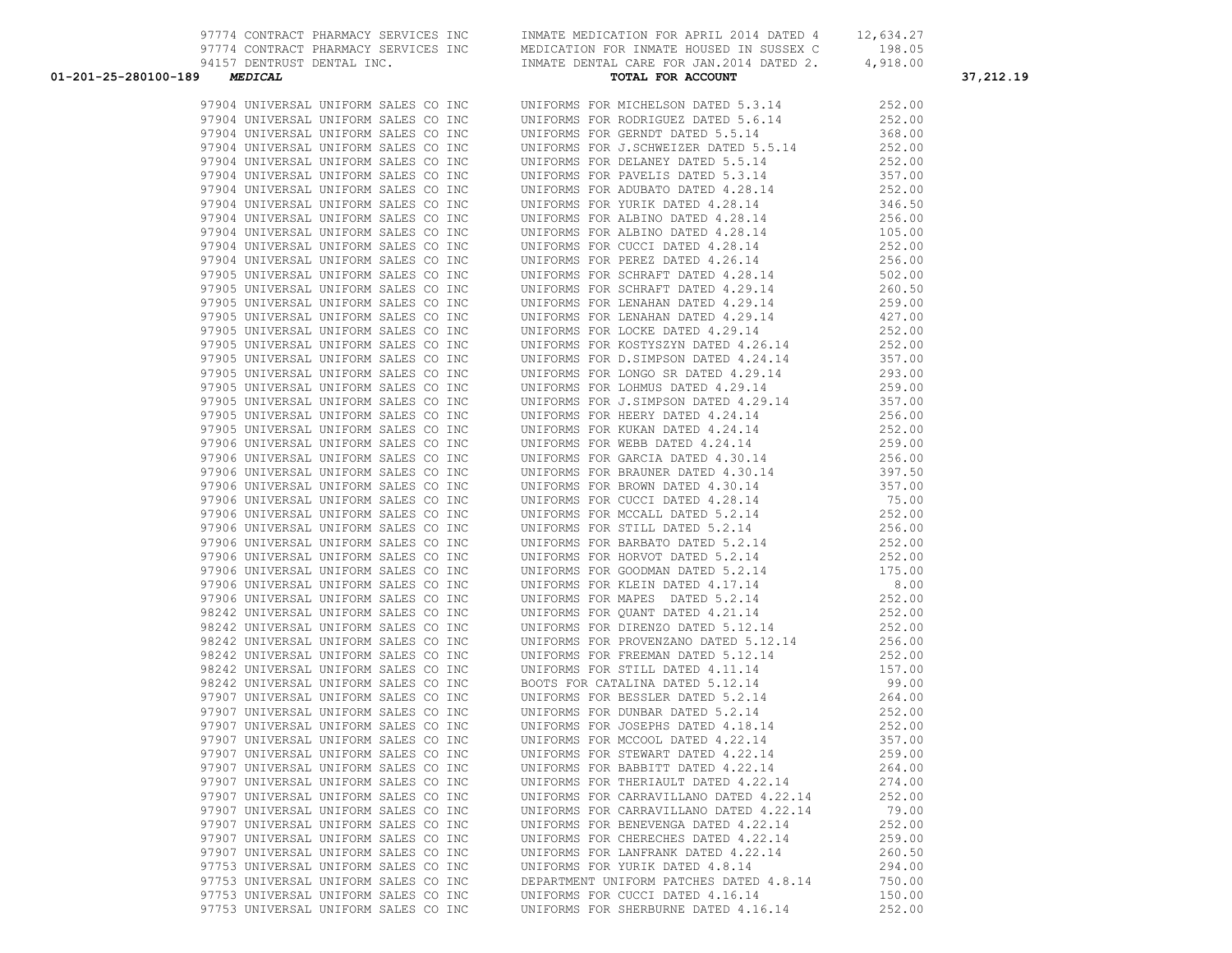|                                                                                                                                                                                                                                                                                         |                                                            |          | 24, 224. 13 |
|-----------------------------------------------------------------------------------------------------------------------------------------------------------------------------------------------------------------------------------------------------------------------------------------|------------------------------------------------------------|----------|-------------|
|                                                                                                                                                                                                                                                                                         |                                                            |          |             |
|                                                                                                                                                                                                                                                                                         |                                                            |          | 124.23      |
|                                                                                                                                                                                                                                                                                         |                                                            |          |             |
|                                                                                                                                                                                                                                                                                         |                                                            |          |             |
|                                                                                                                                                                                                                                                                                         |                                                            |          |             |
|                                                                                                                                                                                                                                                                                         |                                                            |          |             |
|                                                                                                                                                                                                                                                                                         |                                                            |          |             |
|                                                                                                                                                                                                                                                                                         |                                                            |          |             |
|                                                                                                                                                                                                                                                                                         |                                                            |          | 4,086.37    |
|                                                                                                                                                                                                                                                                                         |                                                            |          |             |
|                                                                                                                                                                                                                                                                                         |                                                            |          |             |
|                                                                                                                                                                                                                                                                                         |                                                            |          | 105.58      |
|                                                                                                                                                                                                                                                                                         |                                                            |          |             |
| 96404 GALLS, LLC                                                                                                                                                                                                                                                                        | PROTECTIVE HELMET PLUS SHIPPING DATED 4. 119.58            |          |             |
| 01-201-25-280100-202 UNIFORM AND ACCESSORIES<br>97735 GRAINGER<br>97735 GRAINGER<br>97731 JERSEY PAPER PLUS INC<br>97731 JERSEY PAPER PLUS INC<br>97731 JERSEY PAPER PLUS INC<br>97731 JERSEY PAPER PLUS INC<br>97731 JERSEY PAPER PLUS INC<br><br>98292 FIRE FIGHTERS EQUIPMENT CO INC | FIRE SAFETY EQUIPMENT, REPAIRS, & PARTS                    | 575.05   |             |
| 01-201-25-280100-266 SAFETY ITEMS                                                                                                                                                                                                                                                       | TOTAL FOR ACCOUNT                                          |          | 694.63      |
|                                                                                                                                                                                                                                                                                         |                                                            |          |             |
| 97740 PRACTICE ASSOCIATES INC                                                                                                                                                                                                                                                           | MEDICAL CARE FOR J.RAMIREZ DATED 10.12.1                   | 281.45   |             |
| 86943 ATLANTIC AMBULANCE CORP.                                                                                                                                                                                                                                                          | INMATE DALE MEDICAL CARE DATED 08/18/13                    | 331.50   |             |
| 86943 ATLANTIC AMBULANCE CORP.                                                                                                                                                                                                                                                          | INMATE PASOUOCHE MEDICAL CARE DATED 08/3                   | 1,188.20 |             |
| 77829 ATLANTIC AMBULANCE CORP.<br>01-203-25-280100-189                                                                                                                                                                                                                                  | MEDICAL CARE FOR R. PALMIERI DATED 3.1.13                  | 1,188.20 | 2,989.35    |
| 97753 MINITEERAL UUEFORM SALES CO INC UNIFIVAMS FOR MARIE BATED 414-14 220.00<br>97753 MINITEERAL UUEFORM SALES CO INC UNIFIVAMS FOR FACTOR ATA-14 220.00<br>97753 UNIFORM MARIEM CO INC UNIFIVAMS FOR ENGINEEE ATA-14 4223.00<br>9<br>(2013) MEDICAL                                   | TOTAL FOR ACCOUNT                                          |          |             |
|                                                                                                                                                                                                                                                                                         |                                                            |          |             |
| 80634 AIRTEQ SYSTEMS<br>01-203-25-280100-249<br>(2013) BLDG MAINTENANCE SUPPLIES                                                                                                                                                                                                        | PARTS FOR SLIDER DOORS DATED 05/23/13<br>TOTAL FOR ACCOUNT | 1,217.96 | 1,217.96    |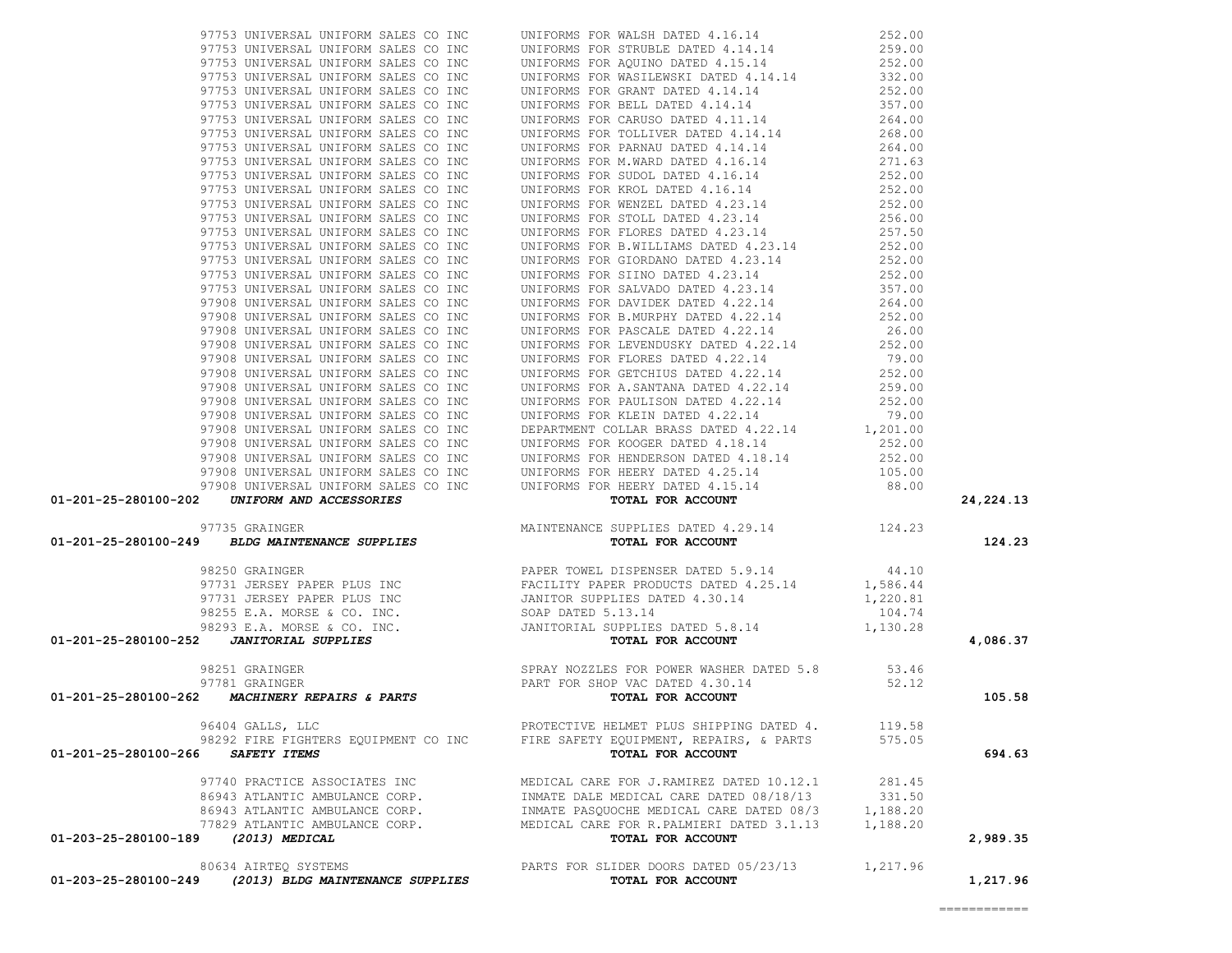| 01-201-25-281100-185 | FOOD                                                                                                                                                                           | TOTAL FOR ACCOUNT                                                                                                     |                                                       | 54.81                                                                                                                                                                                                                                                                                                                                                                                                                                                                                              |
|----------------------|--------------------------------------------------------------------------------------------------------------------------------------------------------------------------------|-----------------------------------------------------------------------------------------------------------------------|-------------------------------------------------------|----------------------------------------------------------------------------------------------------------------------------------------------------------------------------------------------------------------------------------------------------------------------------------------------------------------------------------------------------------------------------------------------------------------------------------------------------------------------------------------------------|
| 01-201-25-281100-189 | 98630 STAPLES BUSINESS ADVANTAGE<br>98630 STAPLES BUSINESS ADVANTAGE<br><b>MEDICAL</b>                                                                                         | Classification folders<br>Classification letter folders<br>TOTAL FOR ACCOUNT                                          | 241.60<br>431.00                                      | 672.60                                                                                                                                                                                                                                                                                                                                                                                                                                                                                             |
| 01-201-25-281100-258 | 99090 MUNICIPAL CAPITAL CORP<br>98430 BATTERIES PLUS<br><b>EQUIPMENT</b>                                                                                                       | (2) Ricoh Copiers billed quarterly - Apr<br>Officers two-way radio batteries<br>TOTAL FOR ACCOUNT                     | 1,452.77<br>39.90                                     | 1,492.67                                                                                                                                                                                                                                                                                                                                                                                                                                                                                           |
|                      | TOTAL for County Youth Detention Facilit                                                                                                                                       |                                                                                                                       |                                                       | $\begin{array}{cccccccccc} \multicolumn{2}{c}{} & \multicolumn{2}{c}{} & \multicolumn{2}{c}{} & \multicolumn{2}{c}{} & \multicolumn{2}{c}{} & \multicolumn{2}{c}{} & \multicolumn{2}{c}{} & \multicolumn{2}{c}{} & \multicolumn{2}{c}{} & \multicolumn{2}{c}{} & \multicolumn{2}{c}{} & \multicolumn{2}{c}{} & \multicolumn{2}{c}{} & \multicolumn{2}{c}{} & \multicolumn{2}{c}{} & \multicolumn{2}{c}{} & \multicolumn{2}{c}{} & \multicolumn{2}{c}{} & \multicolumn{2}{c}{} & \mult$<br>2,294.47 |
| <b>Road Repairs</b>  |                                                                                                                                                                                |                                                                                                                       |                                                       |                                                                                                                                                                                                                                                                                                                                                                                                                                                                                                    |
| 01-201-26-290100-058 | 98715 STAPLES BUSINESS ADVANTAGE<br>OFFICE SUPPLIES & STATIONERY                                                                                                               | pencil sharpener, monitor wipes, HP 932XL<br>TOTAL FOR ACCOUNT                                                        | 181.90                                                | 181.90                                                                                                                                                                                                                                                                                                                                                                                                                                                                                             |
| 01-201-26-290100-068 | 99956 COUNTY OF MORRIS<br>POSTAGE & METERED MAIL                                                                                                                               | 1ST HALF JUNE 2014 METERED MAIL<br>TOTAL FOR ACCOUNT                                                                  | 12.27                                                 | 12.27                                                                                                                                                                                                                                                                                                                                                                                                                                                                                              |
| 01-201-26-290100-140 | 99954 NATIONAL FUEL OIL INC.<br><b>GAS PURCHASES</b>                                                                                                                           | FUEL CHARGES 5/14<br>TOTAL FOR ACCOUNT                                                                                | 6,298.10                                              | 6,298.10                                                                                                                                                                                                                                                                                                                                                                                                                                                                                           |
| 01-201-26-290100-146 | 99544 VERIZON<br><b>TELEPHONE</b>                                                                                                                                              | 973 361-2726 132 16Y Wharton Garage 6/1/<br>TOTAL FOR ACCOUNT                                                         | 220.83                                                | 220.83                                                                                                                                                                                                                                                                                                                                                                                                                                                                                             |
|                      | 98719 R.B.'S DELI<br>98719 R.B.'S DELI<br>98716 LOVEYS PIZZA & GRILL<br>98716 LOVEYS PIZZA & GRILL<br>98720 BROOKSIDE DINER & RESTAURANT<br>98720 BROOKSIDE DINER & RESTAURANT | Meals 4/4-5/17/2014<br>15% Gratuity<br>meals $3/14-5/17/2014$<br>15% Gratuity<br>Meals 1/16-3/16/2014<br>15% Gratuity | 150.00<br>22.50<br>470.00<br>70.50<br>600.00<br>90.00 |                                                                                                                                                                                                                                                                                                                                                                                                                                                                                                    |
| 01-201-26-290100-188 | <b>MEALS</b>                                                                                                                                                                   | TOTAL FOR ACCOUNT                                                                                                     |                                                       | 1,403.00                                                                                                                                                                                                                                                                                                                                                                                                                                                                                           |
| 01-201-26-290100-207 | 99392 CHRIS NEWKIRK<br>UNIFORM & CLOTHING ALLOWANCE                                                                                                                            | boots<br>TOTAL FOR ACCOUNT                                                                                            | 90.00                                                 | 90.00                                                                                                                                                                                                                                                                                                                                                                                                                                                                                              |
|                      | 98317 TILCON NEW YORK INC.<br>98317 TILCON NEW YORK INC.<br>98718 TILCON NEW YORK INC.<br>98718 TILCON NEW YORK INC.<br>98718 TILCON NEW YORK INC.                             | $I - 5$<br>$I-5$ , $I-6$<br>$9.5M64, I-5$<br>$I-5$ , $I-6$<br>$I - 5$                                                 | 775.22<br>625.49<br>664.94<br>1,457.95<br>199.05      |                                                                                                                                                                                                                                                                                                                                                                                                                                                                                                    |
| 01-201-26-290100-222 | <b>BITUMINOUS CONCRETE</b>                                                                                                                                                     | TOTAL FOR ACCOUNT                                                                                                     |                                                       | 3,722.65                                                                                                                                                                                                                                                                                                                                                                                                                                                                                           |
| 01-201-26-290100-224 | 98245 R.P. SMITH & SON, INC.<br>98245 R.P. SMITH & SON, INC.<br>CATCH BASIN DRAINAGE & PIPES                                                                                   | 6x6x12 catch basin blocks, concrete, brick<br>6x6x12 catcq basin, pallet, type M masonr<br>TOTAL FOR ACCOUNT          | 3,669.72<br>1,762.40                                  | 5,432.12                                                                                                                                                                                                                                                                                                                                                                                                                                                                                           |
| 01-201-26-290100-228 | 98660 TOWNSHIP OF LONG HILL<br>CONTRACTED SNOW/ICE REMOVAL                                                                                                                     | Salting Roads in Long Hill Twsp. 1/2-2/9<br>TOTAL FOR ACCOUNT                                                         | 4,850.10                                              | 4,850.10                                                                                                                                                                                                                                                                                                                                                                                                                                                                                           |
|                      | 98717 SUSSEX COUNTY MUA<br>98717 SUSSEX COUNTY MUA<br>98717 SUSSEX COUNTY MUA                                                                                                  | CTM00001CM street sweeping 5/12/14<br>sweeping $5/12/14$<br>sweeping 5/15/14                                          | 292.65<br>224.10<br>234.60                            |                                                                                                                                                                                                                                                                                                                                                                                                                                                                                                    |

99956 COUNTY OF MORRIS 1ST HALF JUNE 2014 METERED MAIL 74.39<br>1ST HALF JUNE 2014 METERED MAIL 74.39<br>**1ST HALF ON ACCOUNT** 

99956 COUNTY OF MORRIS **1**ST HALF JUNE 2014 METERED MAIL **74.39**<br>**8** *POSTAGE & METERED MAIL* **<b>74.39** 

98602 DEER PARK Bottled Water 54.81

**County Youth Detention Facilit**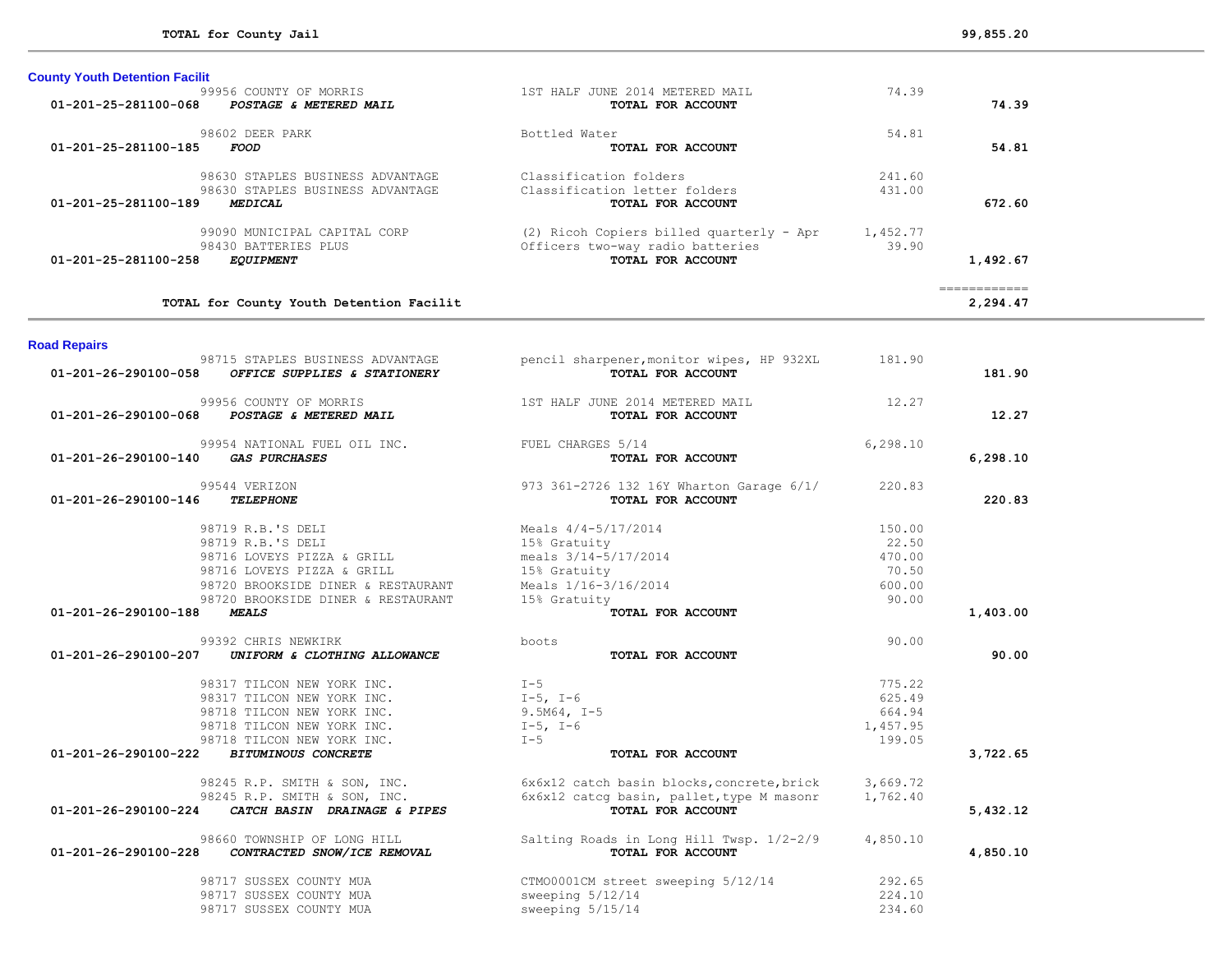| <b>Shade Tree Commission</b>                          |                           |        |        |
|-------------------------------------------------------|---------------------------|--------|--------|
| 98308 NORTHEASTERN ARBORIST SUPPLY                    | steel carabiner, bar      | 150.43 |        |
| 98326 KENVIL POWER EQUIPMENT, INC.                    | bosch spark plugs         | 34.34  |        |
| 98710 DEER PARK                                       | 0434593380 4/15-5/15/2014 | 12.95  |        |
| 01-201-26-300100-098<br>OTHER OPERATING&REPAIR SUPPLY | TOTAL FOR ACCOUNT         |        | 197.72 |
| 96533 ZEE MEDICAL INC.                                | hard hats, eyewear        | 39.50  |        |
| 01-201-26-300100-266<br><i>SAFETY ITEMS</i>           | TOTAL FOR ACCOUNT         |        | 39.50  |
|                                                       |                           |        |        |
| TOTAL for Shade Tree Commission                       |                           |        | 237.22 |

**TOTAL for Bridges and Culverts 2,211.54**

| 99094 VERIZON<br>01-201-26-292100-146<br><b>TELEPHONE</b> | Morris County Bridge Dept. Phone Bill. Bil<br>TOTAL FOR ACCOUNT | 397.77   | 397.77 |
|-----------------------------------------------------------|-----------------------------------------------------------------|----------|--------|
| 98448 COUNTY CONCRETE CORP.                               | NJDOT Class B                                                   | 99.00    |        |
| 98448 COUNTY CONCRETE CORP.                               | Mon-Fri Delivery                                                | 215.00   |        |
| 01-201-26-292100-227<br><b>CONCRETE</b>                   | TOTAL FOR ACCOUNT                                               |          | 314.00 |
| 97991 R.P. SMITH & SON, INC.                              | Belgian Blocks - Jumbo                                          | 93.60    |        |
| 97991 R.P. SMITH & SON, INC.                              | Gallon Thorobond                                                | 25.00    |        |
| 97991 R.P. SMITH & SON, INC.                              | #341 Marshalltown Mason Line                                    | 11.00    |        |
| 01-201-26-292100-236<br>SAND & GRAVEL                     | TOTAL FOR ACCOUNT                                               |          | 129.60 |
| 98534 KENVIL POWER EQUIPMENT, INC.                        | Engine Oil 1 Gallon J                                           | 39.56    |        |
| 97765 GRAINGER                                            | Battery Charger, 4 Step, 12V                                    | 67.28    |        |
| 01-201-26-292100-239<br><i>SMALL TOOLS</i>                | TOTAL FOR ACCOUNT                                               |          | 106.84 |
| 97786 PARK UNION BUILDING                                 | Bostich 8 D Nails                                               | 49.99    |        |
| 01-201-26-292100-246<br>TOOLS - OTHERS                    | TOTAL FOR ACCOUNT                                               |          | 49.99  |
| 97763 COUNTY WELDING SUPPLY CO                            | UN1001 Acetylene, Dissolved 2.1CWS Mediu                        | 70.64    |        |
| 97988 COUNTY WELDING SUPPLY CO                            | CWS 125 CF Argon, CWS 125 AR/CO2 75/25,                         | 35.40    |        |
| 97988 COUNTY WELDING SUPPLY CO                            | 50' Twin Hose Reel 1/4 OXY/Fuel                                 | 499.00   |        |
| 97988 COUNTY WELDING SUPPLY CO                            | Hobart 335A 6011 3/16 Electrodes 50#, DC                        | 139.95   |        |
| 01-201-26-292100-248<br>WELDING-OXYGEN-ACETYLENE ETC      | TOTAL FOR ACCOUNT                                               |          | 744.99 |
| 97990 KENVIL POWER EOUIPMENT, INC.                        | Orange Hearing Protection                                       | 29.99    |        |
| 97990 KENVIL POWER EOUIPMENT, INC.                        | X Line                                                          | 18.39    |        |
| 97990 KENVIL POWER EQUIPMENT, INC.                        | 64.8 CC 4CYC BackPack                                           | 449.96   |        |
|                                                           | Orange Hearing Protection - returned.                           | $-29.99$ |        |
| 97990 KENVIL POWER EQUIPMENT, INC.                        |                                                                 |          |        |

| <b>Bridges and Culverts</b> |  |
|-----------------------------|--|

| TOTAL for Road Repairs                                |                              | ============<br>24,086.11 |  |
|-------------------------------------------------------|------------------------------|---------------------------|--|
| 01-201-26-290100-266<br><i>SAFETY ITEMS</i>           | <b>TOTAL FOR ACCOUNT</b>     | 69.95                     |  |
| 98711 DEER PARK                                       | 0434540175 4/15-5/14/2014    | 41.06                     |  |
| 98712 DEER PARK                                       | 0434540159 4/15-5/14/2014    | 28.89                     |  |
| 01-201-26-290100-260<br><b>CONSTRUCTION MATERIALS</b> | TOTAL FOR ACCOUNT            | 1,805.19                  |  |
| 98714 GRAINGER                                        | spot sprayer                 | 140.36                    |  |
| 98713 NORTHEASTERN HARDWARE CO INC                    | handles, shear 30"gear drive | 163.78                    |  |
| 98717 SUSSEX COUNTY MUA                               | sweeping 5/16/14             | 235.80                    |  |
| 98717 SUSSEX COUNTY MUA                               | sweeping 5/16/14             | 275.85                    |  |
| 98717 SUSSEX COUNTY MUA                               | sweeping 5/15/14             | 238.05                    |  |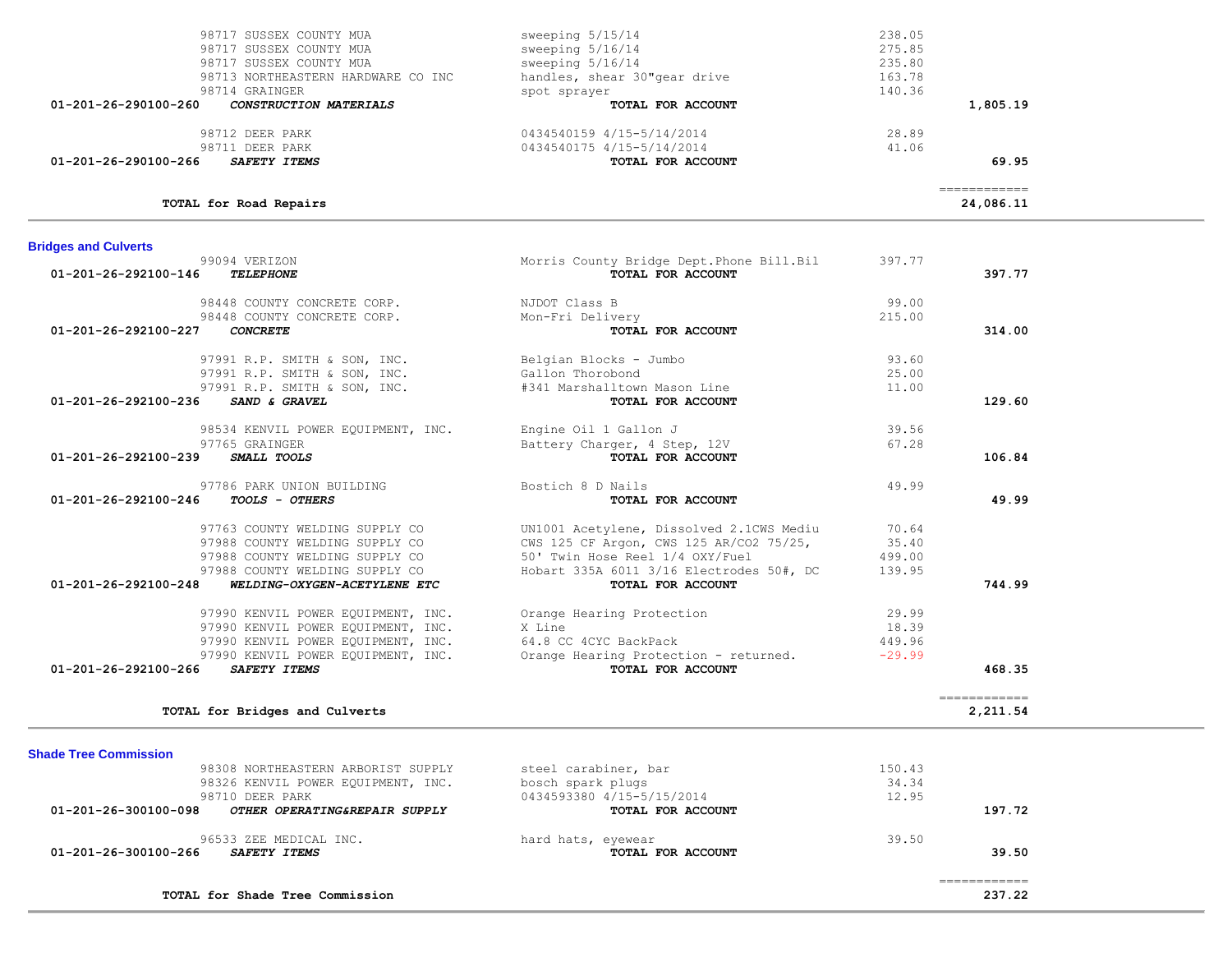|                                                                                                                                                                                                                                                            | 99106 WILLIAM F. BARNISH RENT FOR DOVER PROBATION / JULY 2014 7,087.72<br><b>BUILDING RENTAL</b><br><b>BUILDING RENTAL</b>                                                                                                                    |                           |           |
|------------------------------------------------------------------------------------------------------------------------------------------------------------------------------------------------------------------------------------------------------------|-----------------------------------------------------------------------------------------------------------------------------------------------------------------------------------------------------------------------------------------------|---------------------------|-----------|
| 01-201-26-310100-029 BUILDING RENTAL                                                                                                                                                                                                                       |                                                                                                                                                                                                                                               |                           | 7,087.72  |
|                                                                                                                                                                                                                                                            |                                                                                                                                                                                                                                               |                           |           |
|                                                                                                                                                                                                                                                            |                                                                                                                                                                                                                                               |                           |           |
|                                                                                                                                                                                                                                                            |                                                                                                                                                                                                                                               |                           |           |
| 99023 WEBSTER PLUMBING &<br>99023 WEBSTER PLUMBING &<br>99023 WEBSTER PLUMBING &<br>99023 WEBSTER PLUMBING &<br>99023 WEBSTER PLUMBING &<br>RE: CAC/ 05-15-14<br>RE: MOSQUITO/ 05/27/14<br>RE: MOSQUITO/ 05/27/14<br><b>TOTAL FOR ACCOUNT</b><br>TOT       |                                                                                                                                                                                                                                               |                           | 2,962.80  |
|                                                                                                                                                                                                                                                            |                                                                                                                                                                                                                                               |                           |           |
|                                                                                                                                                                                                                                                            |                                                                                                                                                                                                                                               |                           |           |
|                                                                                                                                                                                                                                                            |                                                                                                                                                                                                                                               |                           |           |
| 01-201-26-310100-044 EQUIPERT SERVICE AGREEMENTS<br>91299 102 PARKING AUTHORITY<br>91299 102 PARKING AUTHORITY<br>92919 102 PARKING AUTHORITY<br>92919 102 PARKING AUTHORITY<br>92919 102 PARKING AUTHORITY<br>92919 102 PARKING AUTHORIT                  |                                                                                                                                                                                                                                               |                           | 15,088.00 |
|                                                                                                                                                                                                                                                            |                                                                                                                                                                                                                                               |                           |           |
|                                                                                                                                                                                                                                                            |                                                                                                                                                                                                                                               |                           |           |
|                                                                                                                                                                                                                                                            |                                                                                                                                                                                                                                               |                           |           |
|                                                                                                                                                                                                                                                            |                                                                                                                                                                                                                                               |                           |           |
|                                                                                                                                                                                                                                                            |                                                                                                                                                                                                                                               |                           |           |
|                                                                                                                                                                                                                                                            |                                                                                                                                                                                                                                               |                           |           |
|                                                                                                                                                                                                                                                            |                                                                                                                                                                                                                                               |                           |           |
|                                                                                                                                                                                                                                                            |                                                                                                                                                                                                                                               |                           |           |
|                                                                                                                                                                                                                                                            |                                                                                                                                                                                                                                               |                           |           |
|                                                                                                                                                                                                                                                            |                                                                                                                                                                                                                                               |                           |           |
|                                                                                                                                                                                                                                                            |                                                                                                                                                                                                                                               |                           |           |
|                                                                                                                                                                                                                                                            |                                                                                                                                                                                                                                               |                           |           |
|                                                                                                                                                                                                                                                            |                                                                                                                                                                                                                                               |                           |           |
|                                                                                                                                                                                                                                                            |                                                                                                                                                                                                                                               |                           | 4,510.00  |
|                                                                                                                                                                                                                                                            |                                                                                                                                                                                                                                               | 140.00<br>95.00<br>118.75 |           |
|                                                                                                                                                                                                                                                            |                                                                                                                                                                                                                                               |                           |           |
|                                                                                                                                                                                                                                                            |                                                                                                                                                                                                                                               |                           |           |
|                                                                                                                                                                                                                                                            | 98458 COMPLETE SECURITY SYSTEMS, INC. RE: COUNTY LIBRARY/ 04-25-14<br>98458 COMPLETE SECURITY SYSTEMS, INC. RE: VOTING MACHINE WAREHOUSE/ 05-09-14<br>98458 COMPLETE SECURITY SYSTEMS, INC. RE: PSTA/ 05-09-14<br><b>62 SECURITY EQUIPMEN</b> |                           | 353.75    |
|                                                                                                                                                                                                                                                            |                                                                                                                                                                                                                                               |                           |           |
|                                                                                                                                                                                                                                                            |                                                                                                                                                                                                                                               |                           |           |
|                                                                                                                                                                                                                                                            |                                                                                                                                                                                                                                               |                           |           |
| <b>01-201-26-310100-128 SECURITY EQUIPMENT</b><br>97879 M.C. MUA<br>97878 M.C. MUA<br>97878 M.C. MUA<br>97878 M.C. MUA<br>97878 M.C. MUA<br>97878 M.C. MUA<br>97878 M.C. MUA<br>97878 M.C. MUA<br>97878 M.C. MUA<br>97878 M.C. MUA<br>97878 M.C. MUA<br>97 |                                                                                                                                                                                                                                               |                           | 7,990.91  |
|                                                                                                                                                                                                                                                            |                                                                                                                                                                                                                                               |                           |           |
|                                                                                                                                                                                                                                                            |                                                                                                                                                                                                                                               |                           |           |
|                                                                                                                                                                                                                                                            |                                                                                                                                                                                                                                               |                           | 112.88    |
|                                                                                                                                                                                                                                                            |                                                                                                                                                                                                                                               |                           |           |
|                                                                                                                                                                                                                                                            |                                                                                                                                                                                                                                               |                           |           |
|                                                                                                                                                                                                                                                            |                                                                                                                                                                                                                                               |                           |           |
|                                                                                                                                                                                                                                                            |                                                                                                                                                                                                                                               |                           |           |
|                                                                                                                                                                                                                                                            |                                                                                                                                                                                                                                               |                           |           |
|                                                                                                                                                                                                                                                            |                                                                                                                                                                                                                                               |                           |           |
|                                                                                                                                                                                                                                                            |                                                                                                                                                                                                                                               |                           |           |
| 98240 RICCIARDI BROTHERS OF                                                                                                                                                                                                                                | WO71906/ RE: PROSECUTOR/ 04-03-14                                                                                                                                                                                                             | 66.32                     |           |
| 98240 RICCIARDI BROTHERS OF                                                                                                                                                                                                                                | WO71881/ RE: CH/ 04-09-14                                                                                                                                                                                                                     | 12.99                     |           |
| 98240 RICCIARDI BROTHERS OF                                                                                                                                                                                                                                | WO71881/ RE: CH/ 04-10-14                                                                                                                                                                                                                     | 151.31                    |           |
| 98240 RICCIARDI BROTHERS OF                                                                                                                                                                                                                                | WO71881/ RE: CH/ 04-14-14                                                                                                                                                                                                                     | 36.97                     |           |
| 98240 RICCIARDI BROTHERS OF                                                                                                                                                                                                                                | WO72030/ RE: SUPERINTENDENT OF SCHOOLS/                                                                                                                                                                                                       | 129.85                    |           |
| 98240 RICCIARDI BROTHERS OF                                                                                                                                                                                                                                | WO72034/ RE: CH/ 04-24-14                                                                                                                                                                                                                     | 85.47                     |           |
| 98240 RICCIARDI BROTHERS OF                                                                                                                                                                                                                                | WO72034/ RE: CH/ 04-25-14                                                                                                                                                                                                                     | 40.45                     |           |
| 98240 RICCIARDI BROTHERS OF                                                                                                                                                                                                                                | WO71881/ RE: CH/ 04-29-14                                                                                                                                                                                                                     | 91.42                     |           |
| 98240 RICCIARDI BROTHERS OF                                                                                                                                                                                                                                | WO71881/ RE: CH/ 04-08-14                                                                                                                                                                                                                     | 82.76                     |           |
| $01-201-26-310100-234$ PAINT                                                                                                                                                                                                                               | TOTAL FOR ACCOUNT                                                                                                                                                                                                                             |                           | 1,281.42  |
| 98451 GENERAL PLUMBING SUPPLY INC. WO72139/ CH/ 04-29-14                                                                                                                                                                                                   |                                                                                                                                                                                                                                               | 772.70                    |           |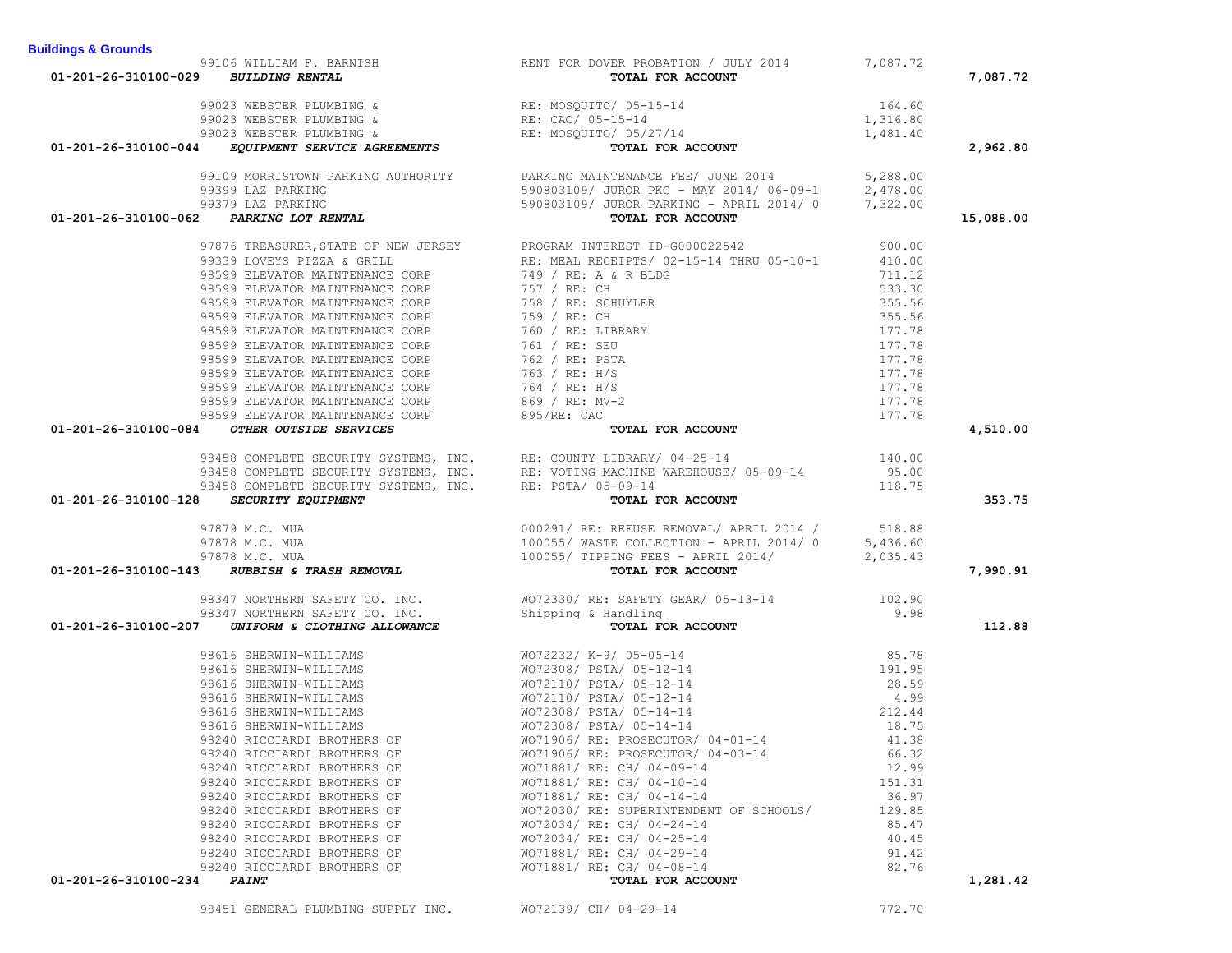|                                 |                                                        |                                                                                                                                                                                                                                                  |                  | 1,013.31 |
|---------------------------------|--------------------------------------------------------|--------------------------------------------------------------------------------------------------------------------------------------------------------------------------------------------------------------------------------------------------|------------------|----------|
|                                 |                                                        | 98451 GENERAL PLUMBING SUPPLY INC.<br>98451 GENERAL PLUMBING SUPPLY INC.<br>98451 GENERAL PLUMBING SUPPLY INC.<br>98451 GENERAL PLUMBING SUPPLY INC.<br>98636 TURTLE & HUGHES, INC.<br>98636 TURTLE & HUGHES, INC.<br>98636 TURTLE & HUGHE       |                  | 1,343.43 |
|                                 |                                                        |                                                                                                                                                                                                                                                  |                  | 349.60   |
|                                 |                                                        | 98060 BARCO PRODUCTS COMPANY WOT2016/RE: B&G/04-22-15 98060 98060 BARCO PRODUCTS COMPANY WOT2016/RE: B&G/04-22-15 3,327.68                                                                                                                       |                  | 3,327.68 |
|                                 |                                                        |                                                                                                                                                                                                                                                  |                  |          |
|                                 |                                                        |                                                                                                                                                                                                                                                  |                  |          |
|                                 |                                                        |                                                                                                                                                                                                                                                  |                  |          |
|                                 |                                                        |                                                                                                                                                                                                                                                  |                  |          |
|                                 |                                                        |                                                                                                                                                                                                                                                  |                  |          |
|                                 |                                                        |                                                                                                                                                                                                                                                  |                  |          |
|                                 |                                                        |                                                                                                                                                                                                                                                  |                  |          |
|                                 |                                                        |                                                                                                                                                                                                                                                  |                  |          |
|                                 |                                                        |                                                                                                                                                                                                                                                  |                  |          |
|                                 |                                                        |                                                                                                                                                                                                                                                  |                  |          |
|                                 |                                                        |                                                                                                                                                                                                                                                  |                  |          |
|                                 |                                                        |                                                                                                                                                                                                                                                  |                  |          |
|                                 |                                                        |                                                                                                                                                                                                                                                  |                  |          |
|                                 |                                                        |                                                                                                                                                                                                                                                  |                  |          |
|                                 |                                                        |                                                                                                                                                                                                                                                  |                  |          |
|                                 |                                                        |                                                                                                                                                                                                                                                  |                  |          |
|                                 |                                                        |                                                                                                                                                                                                                                                  |                  |          |
|                                 |                                                        |                                                                                                                                                                                                                                                  |                  |          |
|                                 |                                                        |                                                                                                                                                                                                                                                  |                  |          |
|                                 |                                                        |                                                                                                                                                                                                                                                  |                  |          |
|                                 |                                                        |                                                                                                                                                                                                                                                  |                  |          |
|                                 |                                                        | 01-201-26-310100-251 <i>GROUND MAINTENANCE SUPPLIES</i><br>9212 A & JONYSON, 1NC.<br>93512 A & JONYSON, 1NC.<br>93512 A & JONYSON, 1NC.<br>93512 A & JONYSON, 1NC.<br>93510 R & JONYSON, 1NC.<br>93510 R & JONYSON, 1NC.<br>93510 R & JONYSON, 1 |                  | 8,480.00 |
|                                 |                                                        | 98460 BINSKY & SNYDER SERVICES LLC RE: A&R/ 03-19-14<br><b>64</b> HEAT & A/C <b>COUNT</b>                                                                                                                                                        |                  |          |
|                                 |                                                        |                                                                                                                                                                                                                                                  |                  | 4,950.13 |
| 01-201-26-310100-264 HEAT & A/C |                                                        |                                                                                                                                                                                                                                                  |                  |          |
|                                 |                                                        |                                                                                                                                                                                                                                                  |                  |          |
|                                 |                                                        |                                                                                                                                                                                                                                                  |                  |          |
|                                 |                                                        |                                                                                                                                                                                                                                                  |                  |          |
| 01-201-26-310100-265 ELECTRICAL |                                                        |                                                                                                                                                                                                                                                  |                  | 96.05    |
| 01-201-26-310100-267            | INCREMENTAL BOND COSTS                                 | 99111 MORRISTOWN PARKING AUTHORITY <b>INCREMENTAL BOND / JUNE 2014</b> 1,713.95<br>TOTAL FOR ACCOUNT                                                                                                                                             |                  | 1,713.95 |
| 01-203-26-310100-044            | 97882 TRANE<br>(2013) EQUIPMENT SERVICE AGREEMENTS     | ANNUAL SERVICE AGREEMENT# 333168/ RE: BA<br>TOTAL FOR ACCOUNT                                                                                                                                                                                    | 3,229.00         |          |
|                                 |                                                        |                                                                                                                                                                                                                                                  |                  | 3,229.00 |
|                                 | 98058 R & J CONTROL, INC.                              | 003091/ ROCKAWAY                                                                                                                                                                                                                                 | 295.00           |          |
|                                 | 98058 R & J CONTROL, INC.                              | 003092/ LONG VALLEY                                                                                                                                                                                                                              | 295.00           |          |
|                                 | 98058 R & J CONTROL, INC.<br>98058 R & J CONTROL, INC. | 003093/ RANDOLPH<br>003124/ LIVINGSTON                                                                                                                                                                                                           | 295.00<br>295.00 |          |

**TOTAL for Buildings & Grounds 65,070.63**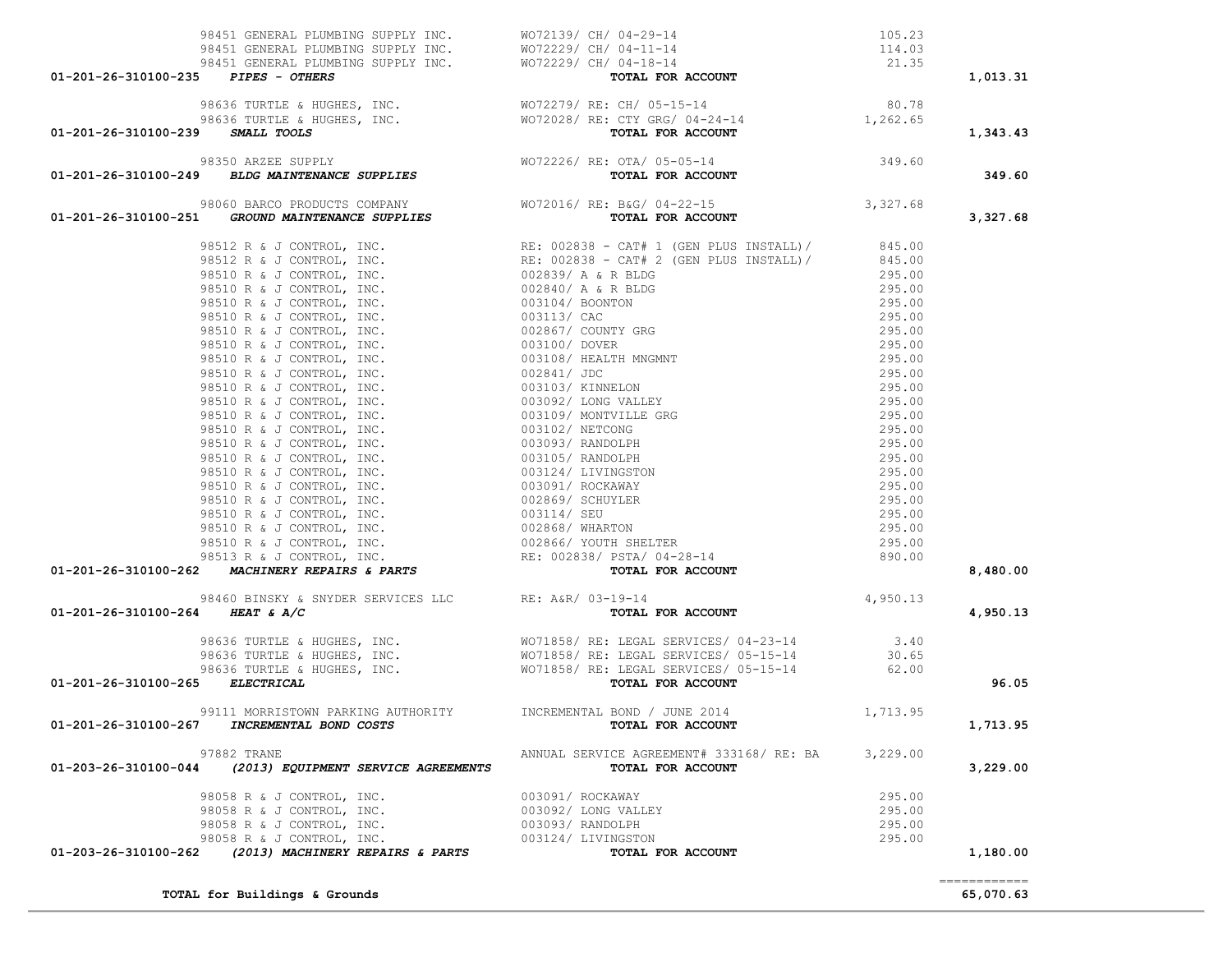| 98827 MORRISTOWN LUMBER &                                                                                                                                                                                                                                                                    | COUP                                                                                                       | 0.85     |          |
|----------------------------------------------------------------------------------------------------------------------------------------------------------------------------------------------------------------------------------------------------------------------------------------------|------------------------------------------------------------------------------------------------------------|----------|----------|
|                                                                                                                                                                                                                                                                                              |                                                                                                            | 7.08     |          |
|                                                                                                                                                                                                                                                                                              |                                                                                                            | 86.80    |          |
|                                                                                                                                                                                                                                                                                              |                                                                                                            | 537.66   |          |
|                                                                                                                                                                                                                                                                                              |                                                                                                            | 148.44   |          |
|                                                                                                                                                                                                                                                                                              |                                                                                                            | 14.80    |          |
|                                                                                                                                                                                                                                                                                              |                                                                                                            | 430.00   |          |
| 98827 MORRISTOWN LUMBER & CABLE, CLAMP<br>98579 MSC INDUSTRIAL SUPPLY CO. HAND TOWELS<br>98579 MSC INDUSTRIAL SUPPLY CO. WHEEL WEIGHT<br>98579 MSC INDUSTRIAL SUPPLY CO. TERMINAL, CONNECTOR<br>98579 MSC INDUSTRIAL SUPPLY CO. TIP CL<br>01-201-26-315100-098 OTHER OPERATING&REPAIR SUPPLY | TOTAL FOR ACCOUNT                                                                                          |          | 5,861.12 |
|                                                                                                                                                                                                                                                                                              |                                                                                                            |          |          |
|                                                                                                                                                                                                                                                                                              |                                                                                                            |          |          |
|                                                                                                                                                                                                                                                                                              |                                                                                                            |          |          |
|                                                                                                                                                                                                                                                                                              |                                                                                                            |          |          |
|                                                                                                                                                                                                                                                                                              |                                                                                                            |          |          |
|                                                                                                                                                                                                                                                                                              |                                                                                                            |          |          |
|                                                                                                                                                                                                                                                                                              |                                                                                                            |          |          |
|                                                                                                                                                                                                                                                                                              |                                                                                                            |          |          |
|                                                                                                                                                                                                                                                                                              |                                                                                                            |          |          |
|                                                                                                                                                                                                                                                                                              |                                                                                                            |          |          |
|                                                                                                                                                                                                                                                                                              |                                                                                                            |          |          |
| 01-201-26-315100-207 UNIFORM & CLOTHING ALLOWANCE                                                                                                                                                                                                                                            |                                                                                                            |          | 1,803.81 |
|                                                                                                                                                                                                                                                                                              |                                                                                                            | 395.00   |          |
| 98577 J & D SALES & SERVICE LLC<br>5 CHEMICALS & SPRAYS<br>01-201-26-315100-225 CHEMICALS & SPRAYS                                                                                                                                                                                           | TOTAL FOR ACCOUNT                                                                                          |          | 395.00   |
|                                                                                                                                                                                                                                                                                              |                                                                                                            |          |          |
| 01-201-26-315100-239 SMALL TOOLS                                                                                                                                                                                                                                                             | 98577 J & D SALES & SERVICE LLC<br>SPRAY LANCE, ADAPTER, NUT, COUPLING, STREET 249.39<br>TOTAL FOR ACCOUNT |          | 249.39   |
|                                                                                                                                                                                                                                                                                              |                                                                                                            |          |          |
| 98595 STS TIRE & AUTO CENTERS                                                                                                                                                                                                                                                                | TIRES                                                                                                      | 355.16   |          |
|                                                                                                                                                                                                                                                                                              |                                                                                                            | 445.08   |          |
|                                                                                                                                                                                                                                                                                              |                                                                                                            | 274.78   |          |
|                                                                                                                                                                                                                                                                                              |                                                                                                            | 179.66   |          |
|                                                                                                                                                                                                                                                                                              |                                                                                                            | 132.47   |          |
|                                                                                                                                                                                                                                                                                              |                                                                                                            | 403.64   |          |
|                                                                                                                                                                                                                                                                                              |                                                                                                            | 318.64   |          |
|                                                                                                                                                                                                                                                                                              |                                                                                                            | 91.75    |          |
|                                                                                                                                                                                                                                                                                              |                                                                                                            | 385.42   |          |
|                                                                                                                                                                                                                                                                                              |                                                                                                            | 57.66    |          |
|                                                                                                                                                                                                                                                                                              |                                                                                                            | 728.01   |          |
|                                                                                                                                                                                                                                                                                              |                                                                                                            | 1,429.87 |          |
| TIRES                                                                                                                                                                                                                                                                                        |                                                                                                            | 2,666.50 |          |
| 01-201-26-315100-245                                                                                                                                                                                                                                                                         | TOTAL FOR ACCOUNT                                                                                          |          | 7,468.64 |
| 98579 MSC INDUSTRIAL SUPPLY CO. INDUSTRIAL SCALE                                                                                                                                                                                                                                             |                                                                                                            | 744.80   |          |
| 01-201-26-315100-246 TOOLS - OTHERS                                                                                                                                                                                                                                                          | TOTAL FOR ACCOUNT                                                                                          |          | 744.80   |
| 98596 TOMAR INDUSTRIES INC<br>CONTINUES IN SUPPLIES                                                                                                                                                                                                                                          | GLOVE, SOAP, BAG, TOWEL, BROOM, HANDLE, BOX 369.35                                                         |          |          |
| 01-201-26-315100-252 JANITORIAL SUPPLIES                                                                                                                                                                                                                                                     | TOTAL FOR ACCOUNT                                                                                          |          | 369.35   |
| 98591 SMITH TRACTOR & EQUIPMENT INC. REMAN-CL, BEARING, DISC                                                                                                                                                                                                                                 |                                                                                                            | 486.60   |          |
| 98111 US MUNICIPAL SUPPLY, INC                                                                                                                                                                                                                                                               | HOLDER, LATCH                                                                                              | 304.25   |          |
| 98100 OLD DOMINION BRUSH COMPANY                                                                                                                                                                                                                                                             | GRT BRM, BROOM BAH, POLY WAFER                                                                             | 1,136.25 |          |
| 97832 OLD DOMINION BRUSH COMPANY                                                                                                                                                                                                                                                             | RUB CURTN, SPEED NUTS & SCR                                                                                | 391.00   |          |
| 98582 OLD DOMINION BRUSH COMPANY                                                                                                                                                                                                                                                             | MOUNTING BRACKET, WHASER, NUT, CLIP ANGLE                                                                  | 83.00    |          |
| 98585 PROGRESSIVE HYDRAULICS INC                                                                                                                                                                                                                                                             | COUPLER, NIPPLE                                                                                            | 1,164.80 |          |
| 98578 MID-ATLANTIC TRUCK CENTRE INC                                                                                                                                                                                                                                                          | BOLT                                                                                                       | 21.20    |          |
| 98578 MID-ATLANTIC TRUCK CENTRE INC                                                                                                                                                                                                                                                          | FILTER                                                                                                     | 123.72   |          |
| 98096 MONTAGE ENTERPRISES INC.                                                                                                                                                                                                                                                               | WELDMENT SKID SHOE                                                                                         | 230.15   |          |
| 98564 AIR BRAKE & EQUIPMENT                                                                                                                                                                                                                                                                  | VALVE, ARM                                                                                                 | 97.37    |          |

98836 STEWART-MORRIS INC. DECALS DECALS DECALS 4,465.49 98597 WHITEMARSH CORPORATION SERVICE CALL HILL FACILITY 170.00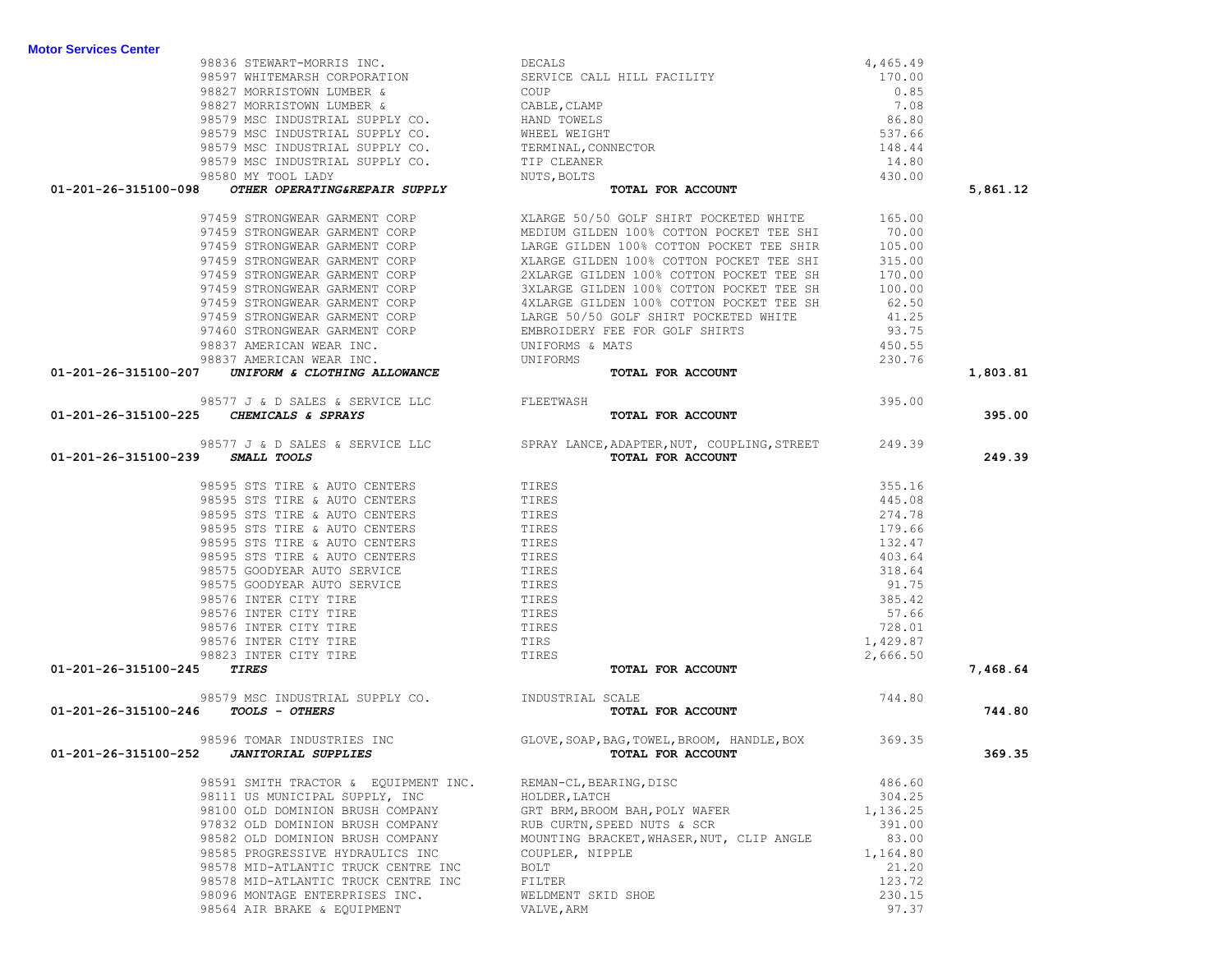| <b>MUSUURU EALEHIIIII</b> QUUI<br>99150 STAR LEDGER<br>01-201-26-320100-051<br><i><b>LEGAL</b></i> | Acct #XMORR3200900, ULV Spray Add for 5/<br>TOTAL FOR ACCOUNT | 121.80 | 121.80 |  |
|----------------------------------------------------------------------------------------------------|---------------------------------------------------------------|--------|--------|--|
| 99239 STAPLES BUSINESS ADVANTAGE<br>01-201-26-320100-058<br>OFFICE SUPPLIES & STATIONERY           | Color Ink and Gray photo ink<br>TOTAL FOR ACCOUNT             | 56.57  | 56.57  |  |

**Mosquito Extermination** 

 ============ **TOTAL for Motor Services Center 30,213.96**

| 98815 SUMMIT TRANSMISSION BRAKE    | S              |
|------------------------------------|----------------|
| 98590 SMITH MOTOR CO., INC.        | S              |
| 98834 SUBARU OF MORRISTOWN         | E              |
| 96894 SAFELITE AUTOGLASS           | F              |
| 95081 SAFELITE AUTOGLASS           | F              |
| 98832 PLAINSMAN AUTO SUPPLY        | E              |
| 98832 PLAINSMAN AUTO SUPPLY        | I              |
| 98832 PLAINSMAN AUTO SUPPLY        | Ņ              |
| 98832 PLAINSMAN AUTO SUPPLY        | V              |
| 98832 PLAINSMAN AUTO SUPPLY        | F              |
| 97828 MORRISTOWN AUTO BODY INC     | Ţ              |
| 97828 MORRISTOWN AUTO BODY INC     | I              |
| 97454 ROUTE 23 AUTOMALL LLC        | E              |
| 97454 ROUTE 23 AUTOMALL LLC        | S              |
| 97454 ROUTE 23 AUTOMALL LLC        | $\mathbb{I}%$  |
| 97454 ROUTE 23 AUTOMALL LLC        | S              |
| 97454 ROUTE 23 AUTOMALL LLC        | E              |
| 97454 ROUTE 23 AUTOMALL LLC        | F              |
| 97454 ROUTE 23 AUTOMALL LLC        | Ņ              |
| 98581 NIELSEN DODGE - C-J-R        | $\mathbb{E}$   |
| 98581 NIELSEN DODGE - C-J-R        | P              |
| 98581 NIELSEN DODGE - C-J-R        | $\subset$      |
| 98566 BUNKY'S TOWING & AUTO REPAIR | $\mathbb{I}$   |
| 98566 BUNKY'S TOWING & AUTO REPAIR | $\mathbb{I}$   |
| 98840 BEYER FORD                   | S              |
| 98840 BEYER FORD                   | F              |
| 98841 BEYER CHRYSLER JEEP          | S              |
| 98830 NIELSEN DODGE - C-J-R        | S              |
| 98830 NIELSEN DODGE - C-J-R        | P              |
| 98830 NIELSEN DODGE - C-J-R        | $\overline{P}$ |
| 98830 NIELSEN DODGE - C-J-R        | S              |
| 98843 D&B AUTO SUPPLY              | S              |
| 98843 D&B AUTO SUPPLY              | Γ              |
| 98843 D&B AUTO SUPPLY              | $\Gamma$       |
| 98843 D&B AUTO SUPPLY              | F              |
| 98843 D&B AUTO SUPPLY              | $\mathsf{C}$   |
| 98821 FLEMINGTON BUICK CHEVROLET   | S              |
| 98821 FLEMINGTON BUICK CHEVROLET   | S              |
| 98568 D&B AUTO SUPPLY              | E              |
| 98568 D&B AUTO SUPPLY              | I              |
| 98568 D&B AUTO SUPPLY              | S              |
| 98568 D&B AUTO SUPPLY              | S              |
| 98568 D&B AUTO SUPPLY              | C              |
| 98568 D&B AUTO SUPPLY              | C              |
| 98568 D&B AUTO SUPPLY              | C              |
| 98573 FLEMINGTON BUICK CHEVROLET   | F              |
| 98573 FLEMINGTON BUICK CHEVROLET   | Ņ              |

| 01-201-26-315100-261 SPARE PARTS FOR EQUIPMENT | TOTAL FOR ACCOUNT                                                                                                                                                                                                                                                                                                   |                  | 4,316.34 |
|------------------------------------------------|---------------------------------------------------------------------------------------------------------------------------------------------------------------------------------------------------------------------------------------------------------------------------------------------------------------------|------------------|----------|
|                                                | 97818 PARTIS VOR KOLONISMO<br>97813 SURELLY TRANSPORTED BRAIN (1978)<br>97813 SURELLY TRANSPORTED BRAIN (1978)<br>97834 SURELLY ROTOGRAFIC SURELLY CONTRIBUTED (1979)<br>97834 SURELLY ANTOSOLASS NOTE TRANSPORT CONTRIBUTED (1989-22                                                                               |                  |          |
|                                                |                                                                                                                                                                                                                                                                                                                     |                  |          |
|                                                |                                                                                                                                                                                                                                                                                                                     |                  |          |
|                                                |                                                                                                                                                                                                                                                                                                                     |                  |          |
|                                                |                                                                                                                                                                                                                                                                                                                     |                  |          |
|                                                |                                                                                                                                                                                                                                                                                                                     |                  |          |
|                                                |                                                                                                                                                                                                                                                                                                                     |                  |          |
|                                                |                                                                                                                                                                                                                                                                                                                     |                  |          |
|                                                |                                                                                                                                                                                                                                                                                                                     |                  |          |
|                                                |                                                                                                                                                                                                                                                                                                                     |                  |          |
|                                                |                                                                                                                                                                                                                                                                                                                     |                  |          |
|                                                |                                                                                                                                                                                                                                                                                                                     |                  |          |
|                                                |                                                                                                                                                                                                                                                                                                                     |                  |          |
|                                                |                                                                                                                                                                                                                                                                                                                     |                  |          |
|                                                |                                                                                                                                                                                                                                                                                                                     |                  |          |
|                                                |                                                                                                                                                                                                                                                                                                                     |                  |          |
|                                                |                                                                                                                                                                                                                                                                                                                     |                  |          |
|                                                |                                                                                                                                                                                                                                                                                                                     |                  |          |
|                                                |                                                                                                                                                                                                                                                                                                                     |                  |          |
|                                                |                                                                                                                                                                                                                                                                                                                     |                  |          |
|                                                |                                                                                                                                                                                                                                                                                                                     |                  |          |
|                                                |                                                                                                                                                                                                                                                                                                                     |                  |          |
|                                                |                                                                                                                                                                                                                                                                                                                     |                  |          |
|                                                |                                                                                                                                                                                                                                                                                                                     |                  |          |
|                                                |                                                                                                                                                                                                                                                                                                                     |                  |          |
|                                                |                                                                                                                                                                                                                                                                                                                     |                  |          |
|                                                |                                                                                                                                                                                                                                                                                                                     |                  |          |
|                                                |                                                                                                                                                                                                                                                                                                                     |                  |          |
|                                                |                                                                                                                                                                                                                                                                                                                     |                  |          |
|                                                |                                                                                                                                                                                                                                                                                                                     |                  |          |
|                                                |                                                                                                                                                                                                                                                                                                                     |                  |          |
|                                                |                                                                                                                                                                                                                                                                                                                     |                  |          |
|                                                |                                                                                                                                                                                                                                                                                                                     |                  |          |
|                                                |                                                                                                                                                                                                                                                                                                                     |                  |          |
|                                                |                                                                                                                                                                                                                                                                                                                     |                  |          |
|                                                |                                                                                                                                                                                                                                                                                                                     |                  |          |
|                                                | $\frac{1}{2}$ $\frac{1}{2}$ $\frac{1}{2}$ $\frac{1}{2}$ $\frac{1}{2}$ $\frac{1}{2}$ $\frac{1}{2}$ $\frac{1}{2}$ $\frac{1}{2}$ $\frac{1}{2}$ $\frac{1}{2}$ $\frac{1}{2}$ $\frac{1}{2}$ $\frac{1}{2}$ $\frac{1}{2}$ $\frac{1}{2}$ $\frac{1}{2}$ $\frac{1}{2}$ $\frac{1}{2}$ $\frac{1}{2}$ $\frac{1}{2}$ $\frac{1}{2}$ |                  |          |
|                                                |                                                                                                                                                                                                                                                                                                                     |                  |          |
|                                                |                                                                                                                                                                                                                                                                                                                     |                  |          |
|                                                |                                                                                                                                                                                                                                                                                                                     |                  |          |
|                                                |                                                                                                                                                                                                                                                                                                                     |                  |          |
|                                                | 98821 FLEMINGTON BUICK CHEVROLET<br>98568 D&B AUTO SUPELY<br>98568 D&B AUTO SUPELY<br>98568 D&B AUTO SUPELY<br>98568 D&B AUTO SUPELY<br>98568 D&B AUTO SUPELY<br>98568 D&B AUTO SUPELY<br>98568 D&B AUTO SUPELY<br>98568 D&B AUTO SUPELY<br>9856                                                                    |                  |          |
|                                                | 98568 D&B AUTO SUPPLY<br>98568 D&B AUTO SUPPLY<br>98568 D&B AUTO SUPPLY<br>98568 D&B AUTO SUPPLY<br>98573 FLEMINGTON BUICK CHEVROLET<br>PADIATOR, FITTING, THERMOSTAT                                                                                                                                               |                  |          |
|                                                |                                                                                                                                                                                                                                                                                                                     |                  |          |
|                                                |                                                                                                                                                                                                                                                                                                                     |                  |          |
|                                                |                                                                                                                                                                                                                                                                                                                     | 222.74<br>124.34 |          |
| 01-201-26-315100-291<br><b>VEHICLE REPAIRS</b> | TOTAL FOR ACCOUNT                                                                                                                                                                                                                                                                                                   |                  | 9,005.51 |
|                                                |                                                                                                                                                                                                                                                                                                                     |                  |          |

#### 98570 DOVER BRAKE & CLUTCH CO INC AUTO SLACK<br>SUPPLY BRAFIC FOR FOUTDMENT CO INC  **01-201-26-315100-261** *SPARE PARTS FOR EQUIPMENT* **TOTAL FOR ACCOUNT 4,316.34**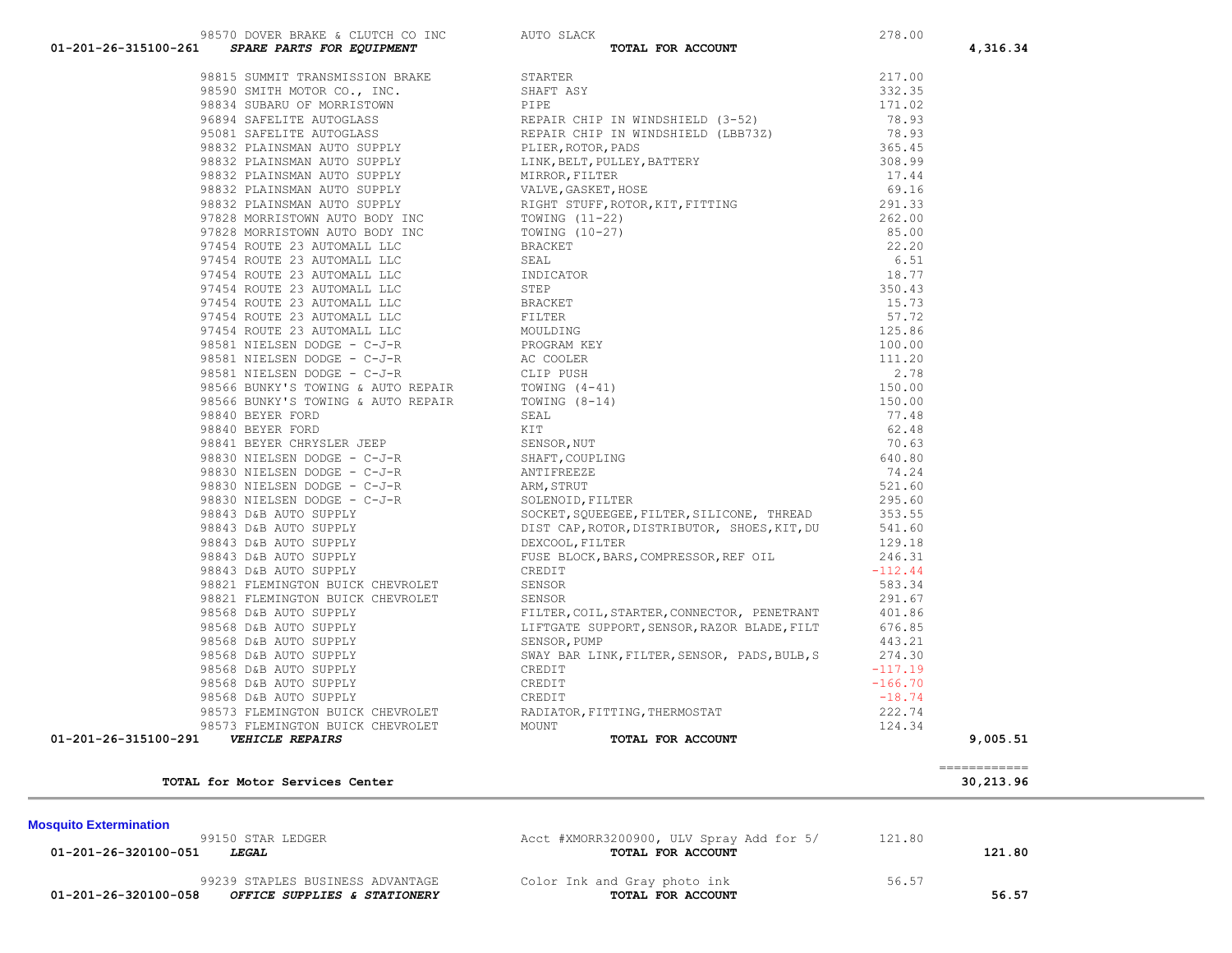| TOTAL for Mosquito Extermination                                                                                               |                                                                   |                | ___________<br>807.41    |  |
|--------------------------------------------------------------------------------------------------------------------------------|-------------------------------------------------------------------|----------------|--------------------------|--|
| <b>Health Management</b><br>99286 ANTHONY MARRONE<br>01-201-27-330100-039<br><i>EDUCATION</i><br><i>SCHOOLS &amp; TRAINING</i> | Reimbursement for registration fee for C<br>TOTAL FOR ACCOUNT     | 115.00         | 115.00                   |  |
| 98780 CARLOS PEREZ JR.<br>98780 CARLOS PEREZ JR.<br>01-201-27-330100-084<br>OTHER OUTSIDE SERVICES                             | Travel reimbursement<br>Travel reimbursement<br>TOTAL FOR ACCOUNT | 77.67<br>26.42 | 104.09                   |  |
| 96848 FEDERAL RESOURCES SUPPLY CO<br>01-201-27-330100-210<br>ENVIRONMENTAL COMPLIANCE                                          | Hazmat training 8 hr coursr 4/15/2014 12<br>TOTAL FOR ACCOUNT     | 2,380.00       | 2,380.00                 |  |
| TOTAL for Health Management                                                                                                    |                                                                   |                | ============<br>2,599.09 |  |
|                                                                                                                                |                                                                   |                |                          |  |

| 01-201-26-320100-163<br><b>OFFICE MACHINES</b>                                                         | TOTAL FOR ACCOUNT                                             |        | 237.50                                                                                                                           |
|--------------------------------------------------------------------------------------------------------|---------------------------------------------------------------|--------|----------------------------------------------------------------------------------------------------------------------------------|
| 99239 STAPLES BUSINESS ADVANTAGE<br>$01 - 201 - 26 - 320100 - 249$<br><b>BLDG MAINTENANCE SUPPLIES</b> | Insect spray, c fold towels, bath tissue<br>TOTAL FOR ACCOUNT | 107.41 | 107.41                                                                                                                           |
| 95622 MCMASTER-CARR SUPPLY CO                                                                          | PVC Work boot, safety toe 16" height, bl                      | 22.38  |                                                                                                                                  |
| 98640 MORRISTOWN LUMBER &                                                                              |                                                               | 17.99  |                                                                                                                                  |
| 98640 MORRISTOWN LUMBER &                                                                              | MN1500B16 Duracell AA 16Pk # 0111328                          | 12.99  |                                                                                                                                  |
| 98640 MORRISTOWN LUMBER &                                                                              | E95BP2 Ener D Batteries # 8374092                             | 11.37  |                                                                                                                                  |
| 98640 MORRISTOWN LUMBER &                                                                              |                                                               | 49.99  |                                                                                                                                  |
| 98640 MORRISTOWN LUMBER &                                                                              | Chain $#05$                                                   | 15.90  |                                                                                                                                  |
| 01-201-26-320100-258<br><i>EQUIPMENT</i>                                                               | TOTAL FOR ACCOUNT                                             |        | 130.62                                                                                                                           |
| 95622 MCMASTER-CARR SUPPLY CO                                                                          | General Purpose Masting Tape 3/4" width                       | 4.32   |                                                                                                                                  |
| 95622 MCMASTER-CARR SUPPLY CO                                                                          | General Purpose Masking Tape 2" width X                       | 4.45   |                                                                                                                                  |
| 95622 MCMASTER-CARR SUPPLY CO                                                                          |                                                               | 15.35  |                                                                                                                                  |
| 95622 MCMASTER-CARR SUPPLY CO                                                                          | hand brush for steel, wood handle 5/8" X                      | 10.98  |                                                                                                                                  |
| 95622 MCMASTER-CARR SUPPLY CO                                                                          | Shipping and Handling                                         | 7.40   |                                                                                                                                  |
| 98640 MORRISTOWN LUMBER &                                                                              | 17551 Dial Tire Guage # 6176184                               | 8.99   |                                                                                                                                  |
| 98640 MORRISTOWN LUMBER &                                                                              | 480-19 Drill Ham Hdle 101/2 # 6960439                         | 5.99   |                                                                                                                                  |
| 01-201-26-320100-291<br><b>VEHICLE REPAIRS</b>                                                         | TOTAL FOR ACCOUNT                                             |        | 57.48                                                                                                                            |
| TOTAL for Mosquito Extermination                                                                       |                                                               |        | ============<br>807.41                                                                                                           |
|                                                                                                        |                                                               |        | GDT-311 11 Range / 3 Function DI $#1090$<br>Post Hole Digger Pro Fiberglass # 491947<br>Extreme - Traction Abrasive Antislip Tap |

97439 TREASURER,STATE OF NEW JERSEY Hazardous Waste Compliance Monitoring Fe 30.00

 **01-201-26-320100-098** *OTHER OPERATING & REPAIR SUPPLY* **TOTAL FOR ACCOUNT 30.00**

98620 POW-R-SAVE INC. The external extended and Hvac/refrig. Service 237.50

## 95131 MCMASTER-CARR SUPPLY CO Loop-Style Hanger, Zinc-Plated for 1 1/1 12.56<br>95131 MCMASTER-CARR SUPPLY CO Pruner. 8 5/8" Overall Length, 2 1/4" Bl 45.93 95131 MCMASTER-CARR SUPPLY CO<br>95131 MCMASTER-CARR SUPPLY CO<br>95131 MCMASTER-CARR SUPPLY CO<br>95131 MCMASTER-CARR SUPPLY CO 95131 MCMASTER-CARR SUPPLY CO  **01-201-26-320100-084** *OTHER OUTSIDE SERVICES* **TOTAL FOR ACCOUNT 66.03**

| TOTAL for Health Management                                                            |                                                              |        | 2,599.09 |
|----------------------------------------------------------------------------------------|--------------------------------------------------------------|--------|----------|
| man Services                                                                           |                                                              |        |          |
| 98761 NJ ASSOCIATION OF COUNTY<br>01-201-27-331100-023<br>ASSOCIATIONS AND MEMBERSHIPS | County HS Director Association Dues for<br>TOTAL FOR ACCOUNT | 75.00  | 75.00    |
| 99956 COUNTY OF MORRIS<br>01-201-27-331100-068<br>POSTAGE & METERED MAIL               | 1ST HALF JUNE 2014 METERED MAIL<br>TOTAL FOR ACCOUNT         | 22.73  | 22.73    |
| 99397 SODEXO INC & AFFILIATES                                                          | sandwiches and beverages for attendees a                     | 64.10  |          |
| 99095 LONGFELLOWS SANDWICH DELI                                                        | SANDWICH PLATTER FOR 7 PEOPLE FOR THE MS                     | 63.00  |          |
| 99095 LONGFELLOWS SANDWICH DELI                                                        | WATER AND SODA                                               | 27.86  |          |
| 99095 LONGFELLOWS SANDWICH DELI                                                        | SANDWICH PLATTER FOR 14 PEOPLE FOR THE H                     | 126.00 |          |
| 99095 LONGFELLOWS SANDWICH DELI                                                        | SODA AND WATER                                               | 9.00   |          |
| 99095 LONGFELLOWS SANDWICH DELI                                                        | WATER                                                        | 2.99   |          |

#### **Human Services**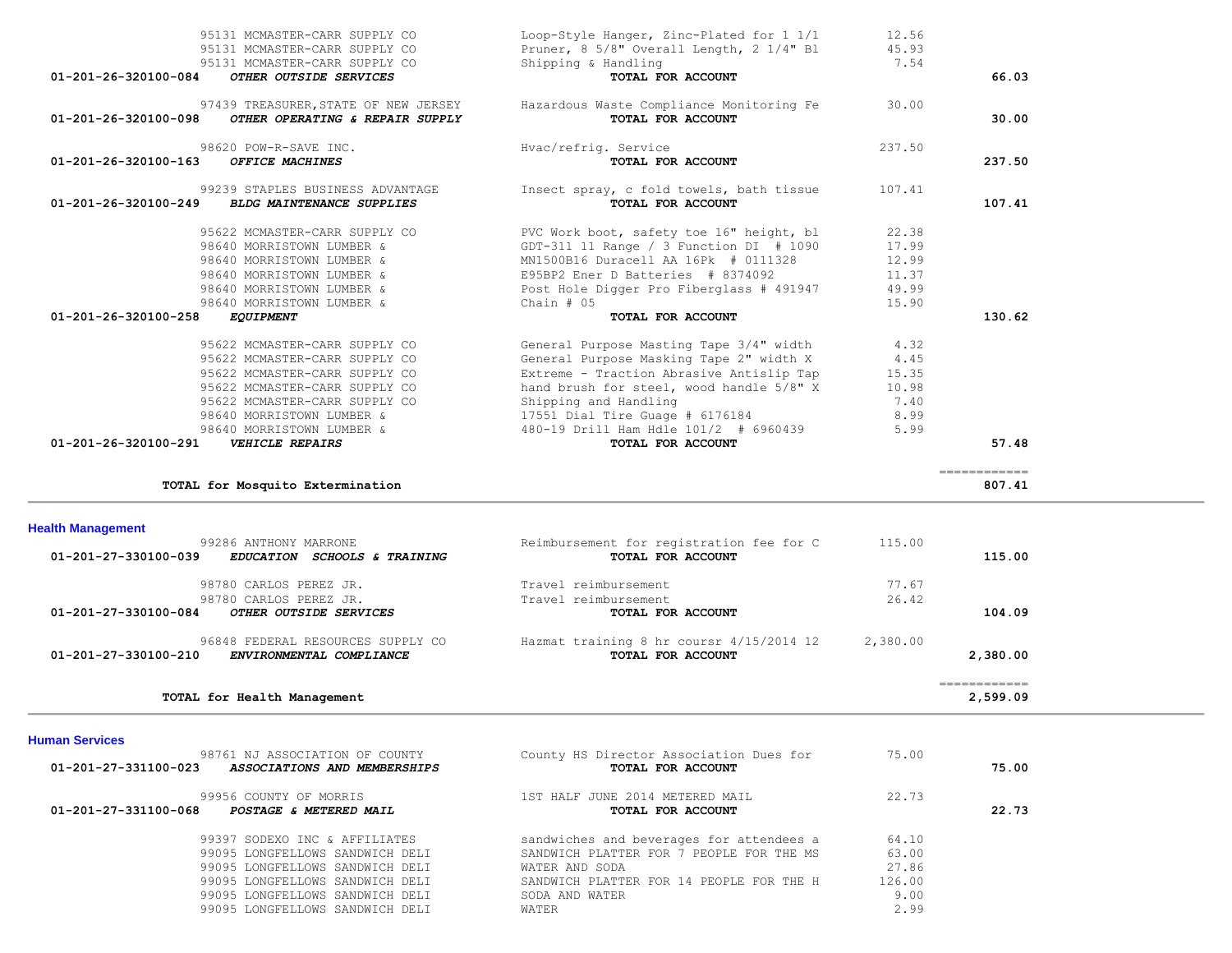| 99521 VERA BLOSSOM                                    | Car Insurance Reimbursement for April-Ma | 24.00    |          |
|-------------------------------------------------------|------------------------------------------|----------|----------|
| 99520 RENATA STOKES                                   | Car Insurance reimbursement for April 20 | 12.00    |          |
| 99519 ANDREA BATISTONI                                | Car Insurance reimbursement for April 20 | 12.00    |          |
| 99519 ANDREA BATISTONI                                | Car Insurance reimbursement for May 2014 | 12.00    |          |
| 01-201-27-333100-048<br><b>INSURANCE</b>              | TOTAL FOR ACCOUNT                        |          | 60.00    |
| 99526 ST. FRANCIS RESIDENTIAL COMMUNITY               | Living Treasures Awards 2014             | 375.41   |          |
| 01-201-27-333100-059<br>OTHER GENERAL EXPENSES        | TOTAL FOR ACCOUNT                        |          | 375.41   |
| 99956 COUNTY OF MORRIS                                | 1ST HALF JUNE 2014 METERED MAIL          | 133.69   |          |
| 01-201-27-333100-068<br>POSTAGE & METERED MAIL        | TOTAL FOR ACCOUNT                        |          | 133.69   |
| 99521 VERA BLOSSOM                                    | Miles reimbursement for April-May 2014   | 147.00   |          |
| 99521 VERA BLOSSOM                                    | Parking & Tolls                          | 9.50     |          |
| 99520 RENATA STOKES                                   | Miles reimbursement for April 2014       | 55.30    |          |
| 99519 ANDREA BATISTONI                                | Miles reimbursement for April 2014       | 52.50    |          |
| 99519 ANDREA BATISTONI                                | Miles reimbursement for May 2014         | 42.35    |          |
| 01-201-27-333100-082<br><b>TRAVEL EXPENSE</b>         | TOTAL FOR ACCOUNT                        |          | 306.65   |
| 99649 TREASURER STATE OF NEW JERSEY                   | PASP Payment                             | 3,200.75 |          |
| 01-203-27-333100-059<br>(2013) OTHER GENERAL EXPENSES | TOTAL FOR ACCOUNT                        |          | 3,200.75 |

| <b>Office on Aging</b> |  |
|------------------------|--|
|                        |  |

| <b>Youth Shelter</b>                                                                                                                                                |                                                                                                                         |                                                                                                                              |                                                             |                           |
|---------------------------------------------------------------------------------------------------------------------------------------------------------------------|-------------------------------------------------------------------------------------------------------------------------|------------------------------------------------------------------------------------------------------------------------------|-------------------------------------------------------------|---------------------------|
| 98427 WHITEWATER CHALLENGERS INC.<br>01-201-27-331110-059<br>OTHER GENERAL EXPENSES                                                                                 |                                                                                                                         | Prepaid Reservations<br>TOTAL FOR ACCOUNT                                                                                    | 600.00                                                      | 600.00                    |
| 99956 COUNTY OF MORRIS<br>$01 - 201 - 27 - 331110 - 068$<br>POSTAGE AND METERED MAIL                                                                                |                                                                                                                         | 1ST HALF JUNE 2014 METERED MAIL<br>TOTAL FOR ACCOUNT                                                                         | 6.72                                                        | 6.72                      |
| 99505 SODEXO INC & AFFILIATES<br>99505 SODEXO INC & AFFILIATES<br>99505 SODEXO INC & AFFILIATES<br>99395 LOVEYS PIZZA & GRILL<br>98548 DEER PARK<br>98548 DEER PARK |                                                                                                                         | Contract Charges<br>Congregate Meals<br>AFT & Other<br>Resident Gold Rewards<br>5 Gal Drinking Water<br>5 Gal Drinking Water | 2,846.32<br>2,170.80<br>1,975.90<br>76.08<br>36.87<br>42.85 |                           |
| 01-201-27-331110-185<br><i>FOOD</i>                                                                                                                                 |                                                                                                                         | TOTAL FOR ACCOUNT                                                                                                            |                                                             | 7,148.82                  |
| 99389 ATLANTIC HEALTH/<br>99409 WHITES HEALTHCARE<br>01-201-27-331110-189<br>MEDICAL                                                                                |                                                                                                                         | Juvenile Resident Medical Services<br>Resident Medicine Supplies<br>TOTAL FOR ACCOUNT                                        | 7,037.33<br>636.89                                          | 7,674.22                  |
| 01-201-27-331110-258<br><b>EQUIPMENT</b>                                                                                                                            | 98428 COMPLETE SECURITY SYSTEMS, INC.                                                                                   | Equipment Purchase<br>TOTAL FOR ACCOUNT                                                                                      | 1,835.00                                                    | 1,835.00                  |
| 01-201-27-331110-262<br>MACHINERY REPAIRS & PARTS                                                                                                                   | 98305 COMPLETE SECURITY SYSTEMS, INC.<br>98305 COMPLETE SECURITY SYSTEMS, INC.<br>98305 COMPLETE SECURITY SYSTEMS, INC. | Labor<br>Contacts replaced<br>Battery Replaced<br>TOTAL FOR ACCOUNT                                                          | 140.00<br>6.00<br>28.00                                     | 174.00                    |
| 01-203-27-331110-262                                                                                                                                                | 98428 COMPLETE SECURITY SYSTEMS, INC. Repair of System<br>(2013) MACHINERY REPAIRS & PARTS                              | <b>TOTAL FOR ACCOUNT</b>                                                                                                     | 1,100.00                                                    | 1,100.00                  |
| TOTAL for Youth Shelter                                                                                                                                             |                                                                                                                         |                                                                                                                              |                                                             | ------------<br>18,538.76 |

**TOTAL for Human Services 390.68**

============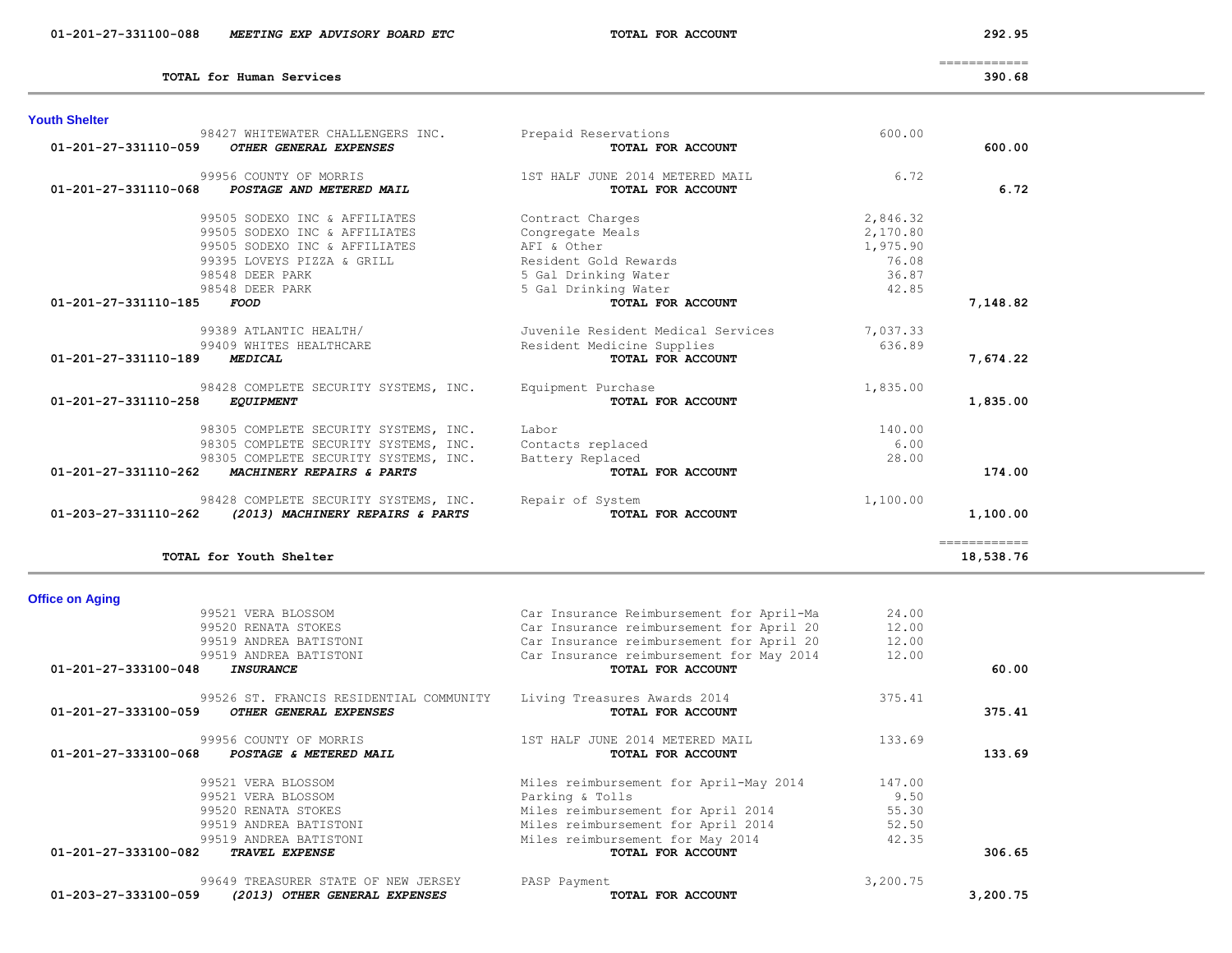**Grant in Aid** 

| 01-201-27-342000-455                    | 99081 DOVER HOUSING AUTHORITY<br>GRANT IN AID GIA: DOVER HOUSING AUTHORITY                                                                                                                                                                              | Transportation, Childcare services for c<br>TOTAL FOR ACCOUNT | 10,017.18 | 10,017.18                                                                                                                                                                                                                                                                                                                                                                                                                                                                              |
|-----------------------------------------|---------------------------------------------------------------------------------------------------------------------------------------------------------------------------------------------------------------------------------------------------------|---------------------------------------------------------------|-----------|----------------------------------------------------------------------------------------------------------------------------------------------------------------------------------------------------------------------------------------------------------------------------------------------------------------------------------------------------------------------------------------------------------------------------------------------------------------------------------------|
|                                         | 99390 EL PRIMER PASO, LTD.<br>99390 EL PRIMER PASO, LTD.<br>99390 EL PRIMER PASO, LTD.<br>99390 EL PRIMER PASO, LTD.<br>99390 EL PRIMER PASO, LTD.<br><b>GRANT IN AID GIA: HISPANIC AFFAIRS</b><br>PRESCHOOL SCHOLARSHIPS<br><b>GRANT IN AID GIA: H</b> |                                                               | 1,440.00  |                                                                                                                                                                                                                                                                                                                                                                                                                                                                                        |
|                                         |                                                                                                                                                                                                                                                         |                                                               | 2,772.00  |                                                                                                                                                                                                                                                                                                                                                                                                                                                                                        |
|                                         |                                                                                                                                                                                                                                                         |                                                               | 1,950.00  |                                                                                                                                                                                                                                                                                                                                                                                                                                                                                        |
|                                         |                                                                                                                                                                                                                                                         |                                                               | 1,200.00  |                                                                                                                                                                                                                                                                                                                                                                                                                                                                                        |
| 01-201-27-342000-459                    |                                                                                                                                                                                                                                                         | TOTAL FOR ACCOUNT                                             |           | 7,362.00                                                                                                                                                                                                                                                                                                                                                                                                                                                                               |
| 01-201-27-342000-480                    | 98760 CFCS - HOPE HOUSE<br>GRANT IN AID GIA: HOPEHOUSEOPERTNFIXIT                                                                                                                                                                                       | HOPE HOUSE SUBSTANCE ABUSE CASE MANAGER<br>TOTAL FOR ACCOUNT  | 1,495.00  | 1,495.00                                                                                                                                                                                                                                                                                                                                                                                                                                                                               |
|                                         | TOTAL for Grant in Aid                                                                                                                                                                                                                                  |                                                               |           | ============<br>18,874.18                                                                                                                                                                                                                                                                                                                                                                                                                                                              |
| <b>Seniors, Disabled &amp; Veterans</b> |                                                                                                                                                                                                                                                         |                                                               |           |                                                                                                                                                                                                                                                                                                                                                                                                                                                                                        |
|                                         | 99382 ELLIOTT'S FLORIST SHOPPE                                                                                                                                                                                                                          | Wreath, white red and blue carnations w/                      | 185.00    |                                                                                                                                                                                                                                                                                                                                                                                                                                                                                        |
| 01-201-27-343100-059                    | OTHER GENERAL EXPENSES                                                                                                                                                                                                                                  | TOTAL FOR ACCOUNT                                             |           | 185.00                                                                                                                                                                                                                                                                                                                                                                                                                                                                                 |
|                                         |                                                                                                                                                                                                                                                         |                                                               |           | $\begin{array}{cccccccccc} \multicolumn{2}{c}{} & \multicolumn{2}{c}{} & \multicolumn{2}{c}{} & \multicolumn{2}{c}{} & \multicolumn{2}{c}{} & \multicolumn{2}{c}{} & \multicolumn{2}{c}{} & \multicolumn{2}{c}{} & \multicolumn{2}{c}{} & \multicolumn{2}{c}{} & \multicolumn{2}{c}{} & \multicolumn{2}{c}{} & \multicolumn{2}{c}{} & \multicolumn{2}{c}{} & \multicolumn{2}{c}{} & \multicolumn{2}{c}{} & \multicolumn{2}{c}{} & \multicolumn{2}{c}{} & \multicolumn{2}{c}{} & \mult$ |
|                                         | TOTAL for Seniors, Disabled & Veterans                                                                                                                                                                                                                  |                                                               |           | 185.00                                                                                                                                                                                                                                                                                                                                                                                                                                                                                 |
| <b>County Board of Social Service</b>   |                                                                                                                                                                                                                                                         |                                                               |           |                                                                                                                                                                                                                                                                                                                                                                                                                                                                                        |
|                                         | 98844 DEER PARK                                                                                                                                                                                                                                         | Acct. #0434488383/04-15-14 to 05-14-14 -                      | 301.37    |                                                                                                                                                                                                                                                                                                                                                                                                                                                                                        |
|                                         | 98844 DEER PARK                                                                                                                                                                                                                                         | For 540 W. Hanover Ave.                                       | 39.17     |                                                                                                                                                                                                                                                                                                                                                                                                                                                                                        |
| 01-201-27-345100-059                    | <i><b>OTHER GENERAL EXPENSES</b></i>                                                                                                                                                                                                                    | TOTAL FOR ACCOUNT                                             |           | 340.54                                                                                                                                                                                                                                                                                                                                                                                                                                                                                 |
|                                         | 98504 MGL PRINTING SOLUTIONS                                                                                                                                                                                                                            | Clearing acct.'s receipt books - 34551 T                      | 764.50    |                                                                                                                                                                                                                                                                                                                                                                                                                                                                                        |
|                                         | 98504 MGL PRINTING SOLUTIONS                                                                                                                                                                                                                            | Shipping & Handling                                           | 41.00     |                                                                                                                                                                                                                                                                                                                                                                                                                                                                                        |
| 01-201-27-345100-069                    | PRINTING                                                                                                                                                                                                                                                | TOTAL FOR ACCOUNT                                             |           | 805.50                                                                                                                                                                                                                                                                                                                                                                                                                                                                                 |
|                                         | 99469 U.S. SECURITY ASSOCIATES, INC.                                                                                                                                                                                                                    | Payment for Security Officer/Client #573                      | 638.75    |                                                                                                                                                                                                                                                                                                                                                                                                                                                                                        |
|                                         | 99085 U.S. SECURITY ASSOCIATES, INC.                                                                                                                                                                                                                    | Payment for Security Officer - Client #5                      | 635.10    |                                                                                                                                                                                                                                                                                                                                                                                                                                                                                        |
|                                         | 99567 JOHNSON & JOHNSON, ESQS                                                                                                                                                                                                                           | Legal services rendered for the month of                      | 4,778.74  |                                                                                                                                                                                                                                                                                                                                                                                                                                                                                        |
|                                         | 99567 JOHNSON & JOHNSON, ESQS                                                                                                                                                                                                                           | Collections - Professional Service                            | 3,460.07  |                                                                                                                                                                                                                                                                                                                                                                                                                                                                                        |
|                                         | 99567 JOHNSON & JOHNSON, ESQS                                                                                                                                                                                                                           | Stackhouse v. OTA                                             | 132.00    |                                                                                                                                                                                                                                                                                                                                                                                                                                                                                        |
|                                         | 99567 JOHNSON & JOHNSON, ESQS                                                                                                                                                                                                                           | Alma Galletta v. OTA                                          | 822.57    |                                                                                                                                                                                                                                                                                                                                                                                                                                                                                        |
| 01-201-27-345100-325                    | SPECIAL SERVICES                                                                                                                                                                                                                                        | TOTAL FOR ACCOUNT                                             |           | 10,467.23                                                                                                                                                                                                                                                                                                                                                                                                                                                                              |
|                                         | 99086 HORIZON BLUE CROSS BLUE SHIELD                                                                                                                                                                                                                    | HMO premium bill for the month of June $2$ 10,233.78          |           |                                                                                                                                                                                                                                                                                                                                                                                                                                                                                        |
|                                         | 99086 HORIZON BLUE CROSS BLUE SHIELD                                                                                                                                                                                                                    | $02 - 86379$                                                  | 3,704.50  |                                                                                                                                                                                                                                                                                                                                                                                                                                                                                        |
|                                         | 99086 HORIZON BLUE CROSS BLUE SHIELD                                                                                                                                                                                                                    | 03-86379                                                      | 2,513.07  |                                                                                                                                                                                                                                                                                                                                                                                                                                                                                        |
|                                         | 99086 HORIZON BLUE CROSS BLUE SHIELD                                                                                                                                                                                                                    | 03-86379                                                      | 1,056.20  |                                                                                                                                                                                                                                                                                                                                                                                                                                                                                        |
|                                         | 99086 HORIZON BLUE CROSS BLUE SHIELD                                                                                                                                                                                                                    | 14-86379                                                      | 5,438.14  |                                                                                                                                                                                                                                                                                                                                                                                                                                                                                        |
|                                         | 99086 HORIZON BLUE CROSS BLUE SHIELD                                                                                                                                                                                                                    | 14-86379                                                      | 2,016.35  |                                                                                                                                                                                                                                                                                                                                                                                                                                                                                        |
|                                         | 99086 HORIZON BLUE CROSS BLUE SHIELD                                                                                                                                                                                                                    | 16-86379                                                      | 70,209.07 |                                                                                                                                                                                                                                                                                                                                                                                                                                                                                        |
|                                         | 99086 HORIZON BLUE CROSS BLUE SHIELD                                                                                                                                                                                                                    | 16-86379                                                      | 32,148.01 |                                                                                                                                                                                                                                                                                                                                                                                                                                                                                        |
|                                         | 99086 HORIZON BLUE CROSS BLUE SHIELD                                                                                                                                                                                                                    | 17-86379                                                      | 3,193.76  |                                                                                                                                                                                                                                                                                                                                                                                                                                                                                        |
|                                         | 99086 HORIZON BLUE CROSS BLUE SHIELD                                                                                                                                                                                                                    | 17-86379                                                      | 1,269.34  |                                                                                                                                                                                                                                                                                                                                                                                                                                                                                        |
|                                         | 99086 HORIZON BLUE CROSS BLUE SHIELD                                                                                                                                                                                                                    | $25 - 86379$                                                  | 9,545.17  |                                                                                                                                                                                                                                                                                                                                                                                                                                                                                        |
|                                         | 99086 HORIZON BLUE CROSS BLUE SHIELD                                                                                                                                                                                                                    | $25 - 86379$                                                  | 3,835.63  |                                                                                                                                                                                                                                                                                                                                                                                                                                                                                        |
|                                         | 97846 DISCOVERY BENEFITS INC.                                                                                                                                                                                                                           | COBRA Payment for the month of April 201                      | 71.50     |                                                                                                                                                                                                                                                                                                                                                                                                                                                                                        |
| 01-201-27-345100-329                    | HOSPITAL INSURANCE PREMIUMS                                                                                                                                                                                                                             | TOTAL FOR ACCOUNT                                             |           | 145,234.52                                                                                                                                                                                                                                                                                                                                                                                                                                                                             |
|                                         | 99082 JEROME THIEL                                                                                                                                                                                                                                      | SSS - Mileage reimb. for May 2014                             | 40.60     |                                                                                                                                                                                                                                                                                                                                                                                                                                                                                        |
|                                         | 99083 KAITLYN HELLYER                                                                                                                                                                                                                                   | SSS - Mileage reimb. for April & May 201                      | 50.75     |                                                                                                                                                                                                                                                                                                                                                                                                                                                                                        |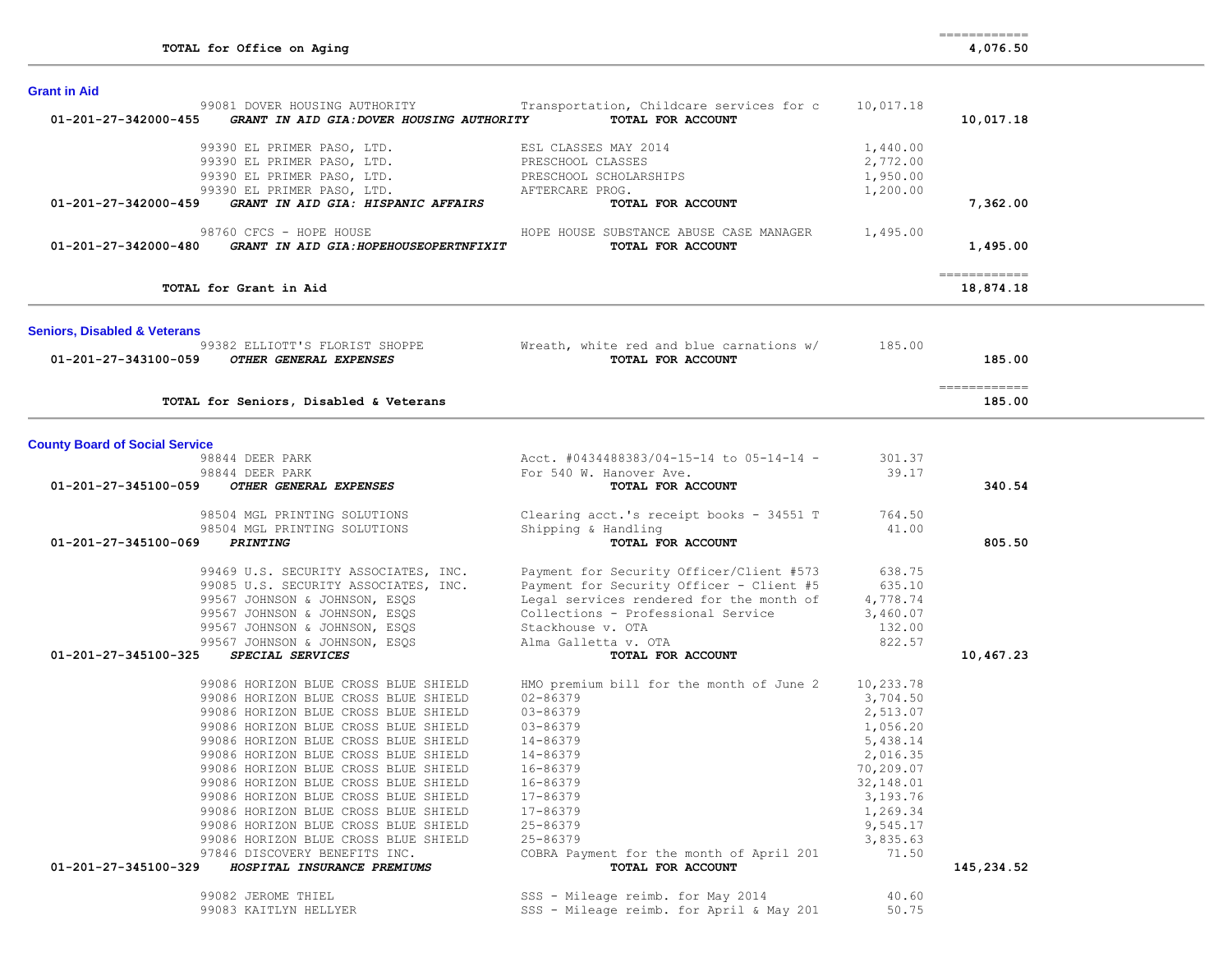|          | 8.40     | ADM - Mileage reimb. for May 2014        | 99084 LASZLO CSENGETO                             |
|----------|----------|------------------------------------------|---------------------------------------------------|
| 99.75    |          | TOTAL FOR ACCOUNT                        | 01-201-27-345100-332<br><i><b>MILEAGE</b></i>     |
|          | 72.00    | FSS - Insurance reimb. for January to Ju | 99468 MARTHA MINA                                 |
|          | 72.00    | FSS - Insurance reimb, for January to Ju | 99470 ANA TORNESSI-JOO                            |
| 144.00   |          | TOTAL FOR ACCOUNT                        | 01-201-27-345100-333<br>OTHER ALLOWANCES          |
|          | 354.75   | DNA testing from $3/29/14$ thru $5/3/14$ | 98502 LABORATORY CORPORATION OF                   |
| 354.75   |          | TOTAL FOR ACCOUNT                        | 01-201-27-345100-351<br><b>PATERNITY EXPENSES</b> |
|          | 199.00   | CSP Collection Intercept Fees (Pre-Offse | 98505 TREASURER. ST OF NJ                         |
|          | 4,881.70 | CSP Collection Intercept Fees for the qu | 98506 TREASURER. ST OF NJ                         |
| 5,080.70 |          | TOTAL FOR ACCOUNT                        | 01-201-27-345100-353<br>COLLECTION SERVICE FEES   |

| 99708 HUDSON COUNTY MEADOWVIEW |  | County Legal Settlement C.Ros. 10/1/2013 | 2,610.51     |
|--------------------------------|--|------------------------------------------|--------------|
| 99708 HUDSON COUNTY MEADOWVIEW |  | County Legal Settlement C.R. 1/1/2013 to | 15,041.51    |
| 99708 HUDSON COUNTY MEADOWVIEW |  | County Legal Settlement C.R. 5/3/2013 to | 621.55       |
| 99708 HUDSON COUNTY MEADOWVIEW |  | County Legal Settlement C.R. 5/10/2013 t | 497.24       |
| 99708 HUDSON COUNTY MEADOWVIEW |  | County Legal Settlement C.R. 5/17/2013 t | 1,864.65     |
| 99708 HUDSON COUNTY MEADOWVIEW |  | County Legal Settlement C.R. 6/1/2013 to | 3,729.30     |
| 99708 HUDSON COUNTY MEADOWVIEW |  | Brief Visits C.R. 6/19/2013 to 6/20/2013 | $-248.62$    |
| 99708 HUDSON COUNTY MEADOWVIEW |  | County Legal Settlement F.S. 8/14/2013 t | 5,966.88     |
| 99708 HUDSON COUNTY MEADOWVIEW |  | County Legal Settlement W.S. 3/27/2013 t | 2,859.13     |
| 99708 HUDSON COUNTY MEADOWVIEW |  | County Legal Settlement W.S. 4/27/2013 t | 4,350.85     |
| 99708 HUDSON COUNTY MEADOWVIEW |  | County Legal Settlement W.S. 6/1/2013 to | 7,582.91     |
| 99708 HUDSON COUNTY MEADOWVIEW |  | County Legal Settlement W.S. 8/1/2013 to | 7,582.91     |
| 99708 HUDSON COUNTY MEADOWVIEW |  | County Legal Settlement W.S. 10/1/2013 t | 994.48       |
| 99708 HUDSON COUNTY MEADOWVIEW |  | County Legal Settlement W.St.7/31/2013 t | 5,469.64     |
| 99708 HUDSON COUNTY MEADOWVIEW |  | County Legal Settlement W.St.9/20/2013 t | 4,723.78     |
| 99708 HUDSON COUNTY MEADOWVIEW |  | County Legal Settlement B.S. 1/15/2013   | 17,030.47    |
| 99708 HUDSON COUNTY MEADOWVIEW |  | County Legal Settlement B.S. 6/1/2013 to | 4,723.78     |
| 99708 HUDSON COUNTY MEADOWVIEW |  | Brief Visits B.S. 6/28/2013 to 6/30/2013 | $-372.93$    |
| 99708 HUDSON COUNTY MEADOWVIEW |  | County Legal Settlement A.T. 5/22/2013 t | 1,864.65     |
| 99708 HUDSON COUNTY MEADOWVIEW |  | County Legal Settlement A.T. 11/6/2013 t | 4,226.54     |
| 99708 HUDSON COUNTY MEADOWVIEW |  | County Legal Settlement D.T. 11/29/2013  | 4,102.23     |
| 99708 HUDSON COUNTY MEADOWVIEW |  | County Legal Settlement C.W. 1/1/2013 to | 1,864.65     |
| 99708 HUDSON COUNTY MEADOWVIEW |  | County Legal Settlement A.A. 3/8 to 5/31 | 10,442.04    |
| 99708 HUDSON COUNTY MEADOWVIEW |  | County Legal Settlement M.B. 5/13/2013 t | 2,361.89     |
| 99708 HUDSON COUNTY MEADOWVIEW |  | County Legal Settlement M.B. 6/1/2013 to | 7,582.91     |
| 99708 HUDSON COUNTY MEADOWVIEW |  | County Legal Settlement P.B. 3/25/2013 t | 3,729.30     |
| 99708 HUDSON COUNTY MEADOWVIEW |  | County Legal Settlement P.B. 10/24/2013  | 3,604.99     |
| 99708 HUDSON COUNTY MEADOWVIEW |  | Medicare Payment P.B. 12/31/2013         | $-3, 367.29$ |
| 99708 HUDSON COUNTY MEADOWVIEW |  | County Legal Settlement M.R. 12/25/2013  | 621.55       |
| 99708 HUDSON COUNTY MEADOWVIEW |  | County Legal Settlement R.B. 3/4/2013 to | 11,063.59    |
| 99708 HUDSON COUNTY MEADOWVIEW |  | County Legal Settlement R.B.6/1/2013 to  | 7,582.91     |
| 99708 HUDSON COUNTY MEADOWVIEW |  | County Legal Settlement R.B. 8/1/2013 -  | 7,582.91     |
| 99708 HUDSON COUNTY MEADOWVIEW |  | County Legal Settlement R.B. 10/1/2013 t | 1,740.34     |
| 99708 HUDSON COUNTY MEADOWVIEW |  | County Legal Settlement R.B. 10/18/2013  | 9,323.25     |
| 99708 HUDSON COUNTY MEADOWVIEW |  | County Legal Settlement J.C. 1/1/2013 to | 18,770.81    |
| 99708 HUDSON COUNTY MEADOWVIEW |  | County Legal Settlement J.C. 6/1/2013 to | 7,582.91     |
| 99708 HUDSON COUNTY MEADOWVIEW |  | County Legal Settlement J.C. 8/1/2013 to | 7,582.91     |
| 99708 HUDSON COUNTY MEADOWVIEW |  | County Legal Settlement J.C. 10/1/2013 t | 11,436.52    |
| 99708 HUDSON COUNTY MEADOWVIEW |  | County Legal Settlement J.C. 10/8/2013 t | $-124.31$    |
| 99708 HUDSON COUNTY MEADOWVIEW |  | County Legal Settlement J.C. 10/21/2013  | $-124.31$    |
| 99708 HUDSON COUNTY MEADOWVIEW |  | County Legal Settlement D.C. 1/1/2013 to | 372.93       |
| 99708 HUDSON COUNTY MEADOWVIEW |  | County Legal Settlement D.C. 1/5/2013 to | 745.86       |
| 99708 HUDSON COUNTY MEADOWVIEW |  | County Legal Settlement D.C. 1/12/2013 t | 745.86       |
| 99708 HUDSON COUNTY MEADOWVIEW |  | County Legal Settlement D.C. 1/19/2013 - | 1,616.03     |
|                                |  |                                          |              |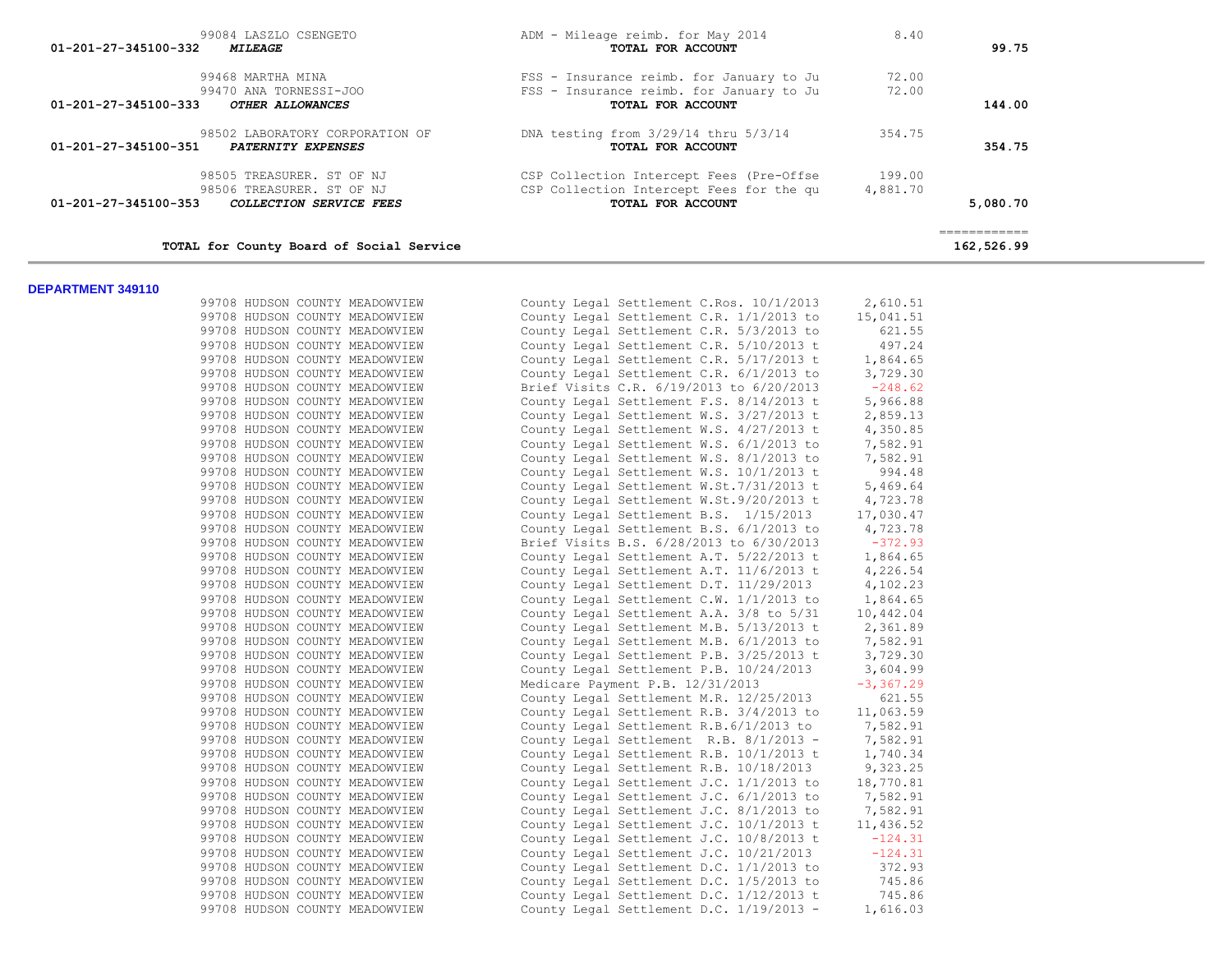| <b>MV:Administration</b>                                                                                                                                                                                                      |                                                                                                                                                                                                                |                                |           |
|-------------------------------------------------------------------------------------------------------------------------------------------------------------------------------------------------------------------------------|----------------------------------------------------------------------------------------------------------------------------------------------------------------------------------------------------------------|--------------------------------|-----------|
| 99772 ARNEL P GARCIA 6/1/14-6/14/14                                                                                                                                                                                           |                                                                                                                                                                                                                | 2,320.00                       |           |
| 99773 BARKEL FLEMMING                                                                                                                                                                                                         | $6/7/14 - 6/14/14$                                                                                                                                                                                             | 464.00                         |           |
| 99774 CHARLES NADARAJAH                                                                                                                                                                                                       |                                                                                                                                                                                                                | 296.00                         |           |
| 99775 CARRELLE L CALIXTE                                                                                                                                                                                                      |                                                                                                                                                                                                                | 3,016.00                       |           |
| 99776 DAVID JEAN-LOUIS                                                                                                                                                                                                        |                                                                                                                                                                                                                | 2,284.50                       |           |
|                                                                                                                                                                                                                               | $\begin{array}{c} 6/1/14 \\ 6/3/14 - 6/14/14 \\ 6/1/14 - 6/14/14 \\ 6/1/14 - 6/14/14 \end{array}$                                                                                                              | 1,776.00                       |           |
| 99776 DAVID JEAN-LOUIS<br>99777 DANILO LAPID<br>99778 EMMA L. STANSKI                                                                                                                                                         | 6/12/14                                                                                                                                                                                                        | 296.00                         |           |
| 99779 EDITHA MARQUEZ 6/3/14-6/5/14                                                                                                                                                                                            |                                                                                                                                                                                                                | 586.45                         |           |
| 99780 EVELYN TOLENTINO                                                                                                                                                                                                        | $6/6/14-6/14/14$                                                                                                                                                                                               | 943.50                         |           |
| 99782 GEORGINA GRAY-HORSLEY 6/1/14-6/14/14                                                                                                                                                                                    |                                                                                                                                                                                                                | 892.62                         |           |
| 99783 HARRIET VALLECER RN                                                                                                                                                                                                     |                                                                                                                                                                                                                | 1,184.00                       |           |
| 99784 ILLIENE CHARLES, RN                                                                                                                                                                                                     |                                                                                                                                                                                                                | 2,065.71                       |           |
| 99785 LOUISE R. MACCHIA                                                                                                                                                                                                       | $6/1/14 = 6/14/14$<br>$6/5/14 = 6/13/14$<br>$6/2/14 = 6/13/14$<br>$6/2/14 = 6/13/14$<br>$6/2/14$<br>$6/2/14 = 6/13/14$<br>$6/4/14 = 6/11/14$<br>$6/3/14 = 6/12/14$<br>$6/2/14 = 6/14/14$<br>$6/2/14 = 6/14/14$ | 2,913.75                       |           |
| 99786 LOREEN RAFISURA                                                                                                                                                                                                         |                                                                                                                                                                                                                | 296.00                         |           |
| 99787 MA. LIZA IMPERIAL                                                                                                                                                                                                       |                                                                                                                                                                                                                | 3,931.25                       |           |
| 99788 MELOJANE CELESTINO                                                                                                                                                                                                      |                                                                                                                                                                                                                | 1,184.00                       |           |
| 99790 MARTHA YAGHI                                                                                                                                                                                                            |                                                                                                                                                                                                                | 1,184.00                       |           |
| 99791 MICHELLE CAPILI                                                                                                                                                                                                         |                                                                                                                                                                                                                | 1,480.00                       |           |
| 99792 MADUKWE IMO IBOKO, RN                                                                                                                                                                                                   |                                                                                                                                                                                                                | 2,368.00                       |           |
| 99793 MIRLENE ESTRIPLET<br>99793 MIRLENE ESTRIPLET<br>99794 MARION ENNIS<br>99795 ROSE DUMAPIT<br>99796 ROSEMARY BATANE COBCOBO<br>6/5/14-6/13/14<br>99797 SUZIE COLLIN<br>6/3/14-6/13/14<br>6/3/14-6/13/14<br>6/3/14-6/13/14 |                                                                                                                                                                                                                | 3,866.50                       |           |
|                                                                                                                                                                                                                               |                                                                                                                                                                                                                | 1,678.50                       |           |
|                                                                                                                                                                                                                               |                                                                                                                                                                                                                | 1,471.49                       |           |
|                                                                                                                                                                                                                               |                                                                                                                                                                                                                |                                |           |
|                                                                                                                                                                                                                               |                                                                                                                                                                                                                |                                |           |
| 6/12/14<br>99798 TERESA DE OCAMPO                                                                                                                                                                                             |                                                                                                                                                                                                                | 1,776.00<br>2,682.50<br>296.00 |           |
| 99800 TEODORA O. DELEON                                                                                                                                                                                                       | $6/1/14-6/14/14$                                                                                                                                                                                               |                                |           |
| 01-201-27-350100-013<br>TEMPORARY HELP - PER DIEM NURSES                                                                                                                                                                      | TOTAL FOR ACCOUNT                                                                                                                                                                                              | 888.00                         | 42,140.77 |
| 99741 PREMIER HEALTHCARE                                                                                                                                                                                                      | PROFESSIONAL MAGAGEMENT - JUNE 2014 78,278.30                                                                                                                                                                  |                                |           |
| 01-201-27-350100-035<br>CONSULTATION FEE                                                                                                                                                                                      | TOTAL FOR ACCOUNT                                                                                                                                                                                              |                                | 78,278.30 |
| 99956 COUNTY OF MORRIS                                                                                                                                                                                                        | 1ST HALF JUNE 2014 METERED MAIL                                                                                                                                                                                | 172.57                         |           |
| 01-201-27-350100-068 POSTAGE & METERED MAIL                                                                                                                                                                                   | TOTAL FOR ACCOUNT                                                                                                                                                                                              |                                | 172.57    |
| 99954 NATIONAL FUEL OIL INC.                                                                                                                                                                                                  | FUEL CHARGES 5/14                                                                                                                                                                                              | 173.27                         |           |

 ============ **TOTAL for DEPARTMENT 349110 287,231.70**

|       |       |              | 99708 HUDSON COUNTY MEADOWVIEW | C٥           |
|-------|-------|--------------|--------------------------------|--------------|
|       |       |              | 99708 HUDSON COUNTY MEADOWVIEW | C            |
|       | 99708 | HUDSON       | COUNTY MEADOWVIEW              | C            |
|       | 99708 | HUDSON       | COUNTY MEADOWVIEW              | C            |
|       |       | 99708 HUDSON | COUNTY MEADOWVIEW              | P            |
|       |       |              | 99708 HUDSON COUNTY MEADOWVIEW | C            |
|       |       | 99708 HUDSON | COUNTY MEADOWVIEW              | C            |
|       | 99708 | HUDSON       | COUNTY MEADOWVIEW              | C            |
|       |       |              | 99708 HUDSON COUNTY MEADOWVIEW | C(           |
|       |       |              | 99708 HUDSON COUNTY MEADOWVIEW | C            |
|       |       |              | 99708 HUDSON COUNTY MEADOWVIEW | C            |
|       | 99708 | HUDSON       | COUNTY MEADOWVIEW              | P            |
|       |       |              | 99708 HUDSON COUNTY MEADOWVIEW | C(           |
|       | 99708 | HUDSON       | COUNTY MEADOWVIEW              | C            |
|       | 99708 |              | HUDSON COUNTY MEADOWVIEW       | C            |
|       |       |              | 99708 HUDSON COUNTY MEADOWVIEW | M            |
|       |       | 99708 HUDSON | COUNTY MEADOWVIEW              | C            |
|       |       |              | 99708 HUDSON COUNTY MEADOWVIEW | $\mathbb{C}$ |
|       |       | 99708 HUDSON | COUNTY MEADOWVIEW              | В:           |
|       |       |              | 99708 HUDSON COUNTY MEADOWVIEW | В:           |
|       |       |              | 99708 HUDSON COUNTY MEADOWVIEW | C            |
| n-nan |       |              | $(2013)$ PROCRAM EXPENDITURES  |              |

| 99708 HUDSON COUNTY MEADOWVIEW                      | County Legal Settlement D.C. 2/2/2013 t          | 745.86      |              |
|-----------------------------------------------------|--------------------------------------------------|-------------|--------------|
| 99708 HUDSON COUNTY MEADOWVIEW                      | County Legal Settlement D.C. 2/10/2013           | 7,085.67    |              |
| 99708 HUDSON COUNTY MEADOWVIEW                      | County Legal Settlement A.G. 1/1/2013 to         | 745.86      |              |
| 99708 HUDSON COUNTY MEADOWVIEW                      | County Legal Settlement R.G. 8/31/2013 t         | 3,853.61    |              |
| 99708 HUDSON COUNTY MEADOWVIEW                      | Paid by Medicare $(20, 198.74 * 15%)$ . R.G.     | $-3,029.81$ |              |
| 99708 HUDSON COUNTY MEADOWVIEW                      | County Legal Settlement C.G. 10/23/2013          | 8,701.70    |              |
| 99708 HUDSON COUNTY MEADOWVIEW                      | County Legal Settlement G.G. 5/8/2013 to         | 10,566.35   |              |
| 99708 HUDSON COUNTY MEADOWVIEW                      | County Legal Settlement G.G 8/1/2013 to          | 870.17      |              |
| 99708 HUDSON COUNTY MEADOWVIEW                      | County Legal Settlement M.I. 1/1/2013 to         | 4,226.54    |              |
| 99708 HUDSON COUNTY MEADOWVIEW                      | County Legal Settlement J.J. 6/10/2013 t         | 6,961.36    |              |
| 99708 HUDSON COUNTY MEADOWVIEW                      | County Legal Settlemt K.Ki. 6/22/2013 to         | 16,408.92   |              |
| 99708 HUDSON COUNTY MEADOWVIEW                      | Paid by Medicare K.Ki. (\$42,351.87*15%)         | $-6,352.78$ |              |
| 99708 HUDSON COUNTY MEADOWVIEW                      | County Legal Settlement K.Ki. 11/1/2013          | 1,367.41    |              |
| 99708 HUDSON COUNTY MEADOWVIEW                      | County Legal Settlement C.K. 1/1/2013 to         | 6,837.05    |              |
| 99708 HUDSON COUNTY MEADOWVIEW                      | County Legal Settlement M.L. 2/20/2013 t         | 4,475.16    |              |
| 99708 HUDSON COUNTY MEADOWVIEW                      | Medicare Payment M.L. 6/11/2013.                 | $-1,097.24$ |              |
| 99708 HUDSON COUNTY MEADOWVIEW                      | County Legal Settlement M.M. 4/23/2013 t         | 4,848.09    |              |
| 99708 HUDSON COUNTY MEADOWVIEW                      | County Legal Settlement M.M. 6/1/2013 to         | 2,859.13    |              |
| 99708 HUDSON COUNTY MEADOWVIEW                      | Brief Visit M.M. 6/9/2013 to 6/9/2013.           | $-124.31$   |              |
| 99708 HUDSON COUNTY MEADOWVIEW                      | Brief Visit M.M. 6/16/2013 to 6/16/2013. -124.31 |             |              |
| 99708 HUDSON COUNTY MEADOWVIEW                      | County Legal Settlement L.R. 1/29/2013 t         | 9,447.56    |              |
| 01-203-27-349110-090<br>(2013) PROGRAM EXPENDITURES | TOTAL FOR ACCOUNT                                |             | 287, 231. 70 |
|                                                     |                                                  |             |              |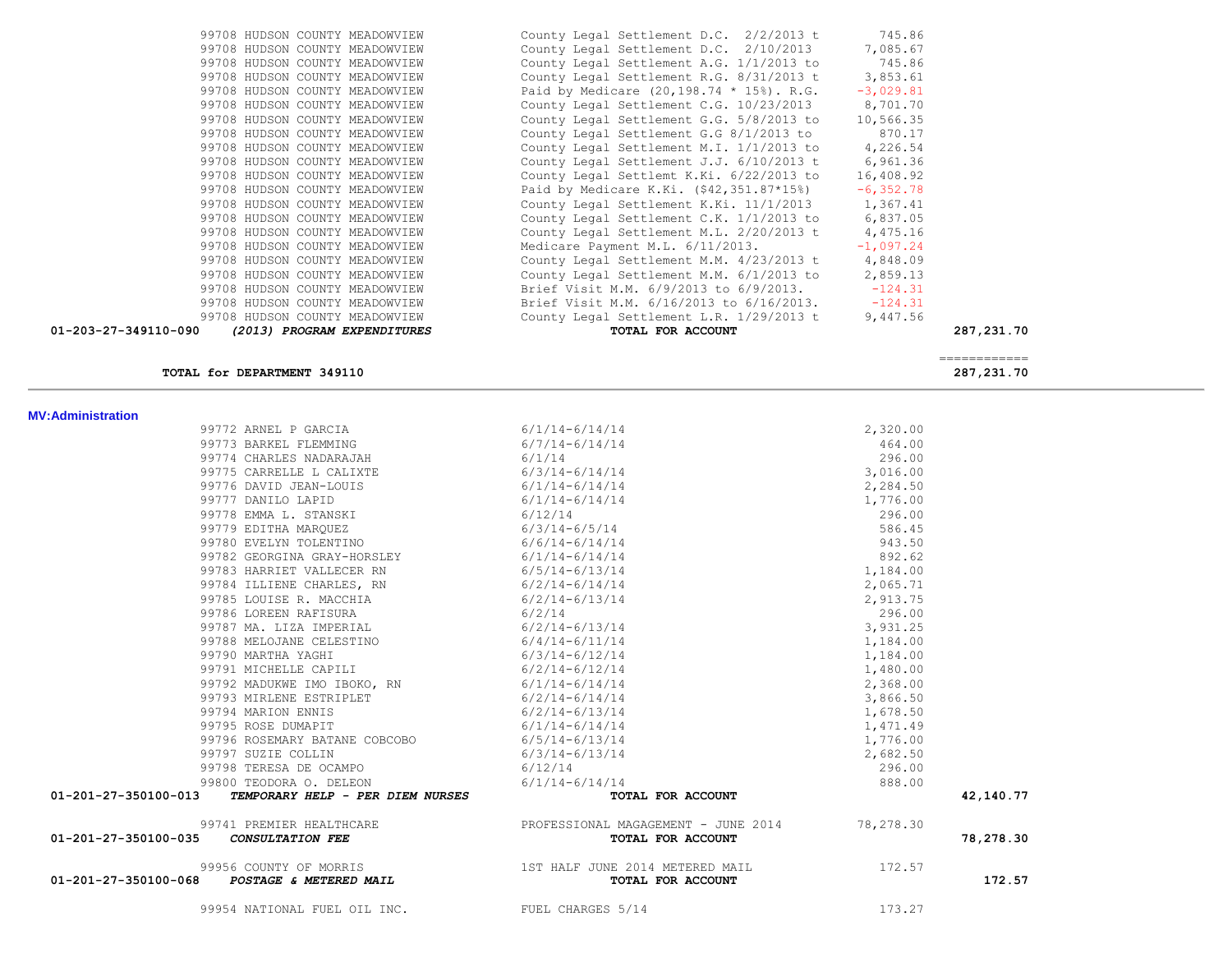============

| <b>MV:Laundry</b>                             |                   |          |
|-----------------------------------------------|-------------------|----------|
| 99489 READY SUPPLY                            | B006, 5/14/14     | 946.56   |
| 99489 READY SUPPLY                            | B006, 5/9/14      | 7,400.00 |
| 99489 READY SUPPLY                            | B006, 5/19/14     | 384.00   |
| 01-201-27-350125-182<br><i><b>DIAPERS</b></i> | TOTAL FOR ACCOUNT | 8,730.56 |

| ARDDR RIEKICICTE TMC.                             | 80/4425, May~2014                         | 851.87   |              |
|---------------------------------------------------|-------------------------------------------|----------|--------------|
| 01-201-27-350110-145<br><i>SOLID WASTE COST</i>   | TOTAL FOR ACCOUNT                         |          | 851.87       |
| 97512 PELICAN SPORT CENTER INC                    | Atrium Pond Start-Up, 4-9-2014            | 261.99   |              |
| 01-201-27-350110-204<br>PLANT OPERATION           | TOTAL FOR ACCOUNT                         |          | 261.99       |
| 98322 NJ TECHLINE HVAC SRVC CO. LLC               | Seasonal Cleaning of Cooling Tower, 4-30- | 1,960.00 |              |
| 98328 R.D. SALES DOOR & HARDWARE LLC              | Repairs to Door in Adult Day Care, 4-24-2 | 487.50   |              |
| 98328 R.D. SALES DOOR & HARDWARE LLC              | Repairs to Door in 1st Floor Kitchen to   | 592.00   |              |
| 98316 BACH'S HOME HEALTH CARE SUPPLY              | Repair of Resident Wheelchair, 3-31-2014  | 930.50   |              |
| 01-201-27-350110-262<br>MACHINERY REPAIRS & PARTS | TOTAL FOR ACCOUNT                         |          | 3,970.00     |
|                                                   |                                           |          | ------------ |
| TOTAL for MV: Building Services                   |                                           |          | 91,626.93    |
| <b>MV:Dietary</b>                                 |                                           |          |              |
| 99491 STAR LEDGER                                 | 947758, 5/14/14                           | 110.13   |              |
| 99491 STAR LEDGER                                 | 947758, 5/24/14                           | 103.76   |              |
|                                                   |                                           |          |              |
| 01-201-27-350115-186<br>COFFEE / GIFT SHOP        | TOTAL FOR ACCOUNT                         |          | 213.89       |
|                                                   |                                           |          | ------------ |

|                                                      |                                           |           | ------------ |
|------------------------------------------------------|-------------------------------------------|-----------|--------------|
| TOTAL for MV: Administration                         |                                           |           | 141,088.49   |
| <b>MV:Building Services</b>                          |                                           |           |              |
| 98314 TBS CONTROLS LLC                               | M13000, April~2014 Maintenance Agreement  | 2,679.17  |              |
| 98314 TBS CONTROLS LLC                               | M13000, May~2014 Maintenance Agreement    | 2,679.17  |              |
| 98314 TBS CONTROLS LLC                               | M13000, June~2014 Maintenance Agreement   | 2,679.17  |              |
| 01-201-27-350110-044<br>EQUIPMENT SERVICE AGREEMENTS | TOTAL FOR ACCOUNT                         |           | 8,037.51     |
| 99385 JERSEY CENTRAL POWER & LIGHT                   | 100 004 803 738, May 2014                 | 50,684.99 |              |
| 99622 AES-NJ COGEN CO INC                            | BOILER PLANT COGENERATION SYSTEM          | 6, 395.15 |              |
| 01-201-27-350110-137<br>ELECTRICITY                  | TOTAL FOR ACCOUNT                         |           | 57,080.14    |
| 99496 WOODRUFF ENERGY                                | 508579, 5/29/14                           | 14,876.02 |              |
| 99496 WOODRUFF ENERGY                                | 508584, 5/29/14                           | 3,248.83  |              |
| 99487 PSE&G CO                                       | 65 858 068 08, MAY 2014                   | 2,622.72  |              |
| 99486 PSE&G CO                                       | 66 472 055 00, MAY 2014                   | 677.85    |              |
| 01-201-27-350110-141<br><b>NATURAL GAS</b>           | TOTAL FOR ACCOUNT                         |           | 21,425.42    |
| 98553 STERICYCLE INC.                                | 8074425, May~2014                         | 851.87    |              |
| $01 - 201 - 27 - 350110 - 145$<br>SOLID WASTE COST   | TOTAL FOR ACCOUNT                         |           | 851.87       |
| 97512 PELICAN SPORT CENTER INC                       | Atrium Pond Start-Up, 4-9-2014            | 261.99    |              |
| 01-201-27-350110-204<br>PLANT OPERATION              | TOTAL FOR ACCOUNT                         |           | 261.99       |
| 98322 NJ TECHLINE HVAC SRVC CO. LLC                  | Seasonal Cleaning of Cooling Tower, 4-30- | 1,960.00  |              |

| 01-201-27-350100-140<br><i><b>GAS PURCHASES</b></i> | TOTAL FOR ACCOUNT                       |           | 173.27    |
|-----------------------------------------------------|-----------------------------------------|-----------|-----------|
| 99495 VERIZON                                       | 973 984-0357 078 33Y, 5/22/14-6/21/14   | 27.86     |           |
| 01-201-27-350100-146<br><b><i>TELEPHONE</i></b>     | TOTAL FOR ACCOUNT                       |           | 27.86     |
| 99494 U.S. SECURITY ASSOCIATES, INC.                | $573 - 1134 - 000$ , $5/2/14 - 5/8/14$  | 5,139.26  |           |
| 99494 U.S. SECURITY ASSOCIATES, INC.                | $573 - 1134 - 000$ , $4/4/14 - 4/10/14$ | 5, 137.53 |           |
| 99494 U.S. SECURITY ASSOCIATES, INC.                | $573 - 1134 - 000$ , $4/25/14 - 5/1/14$ | 5,236.80  |           |
| 99494 U.S. SECURITY ASSOCIATES, INC.                | $573 - 1134 - 000$ , $5/9/14 - 5/15/14$ | 4,782.13  |           |
| $01 - 201 - 27 - 350100 - 266$<br>SAFETY ITEMS      | TOTAL FOR ACCOUNT                       |           | 20,295.72 |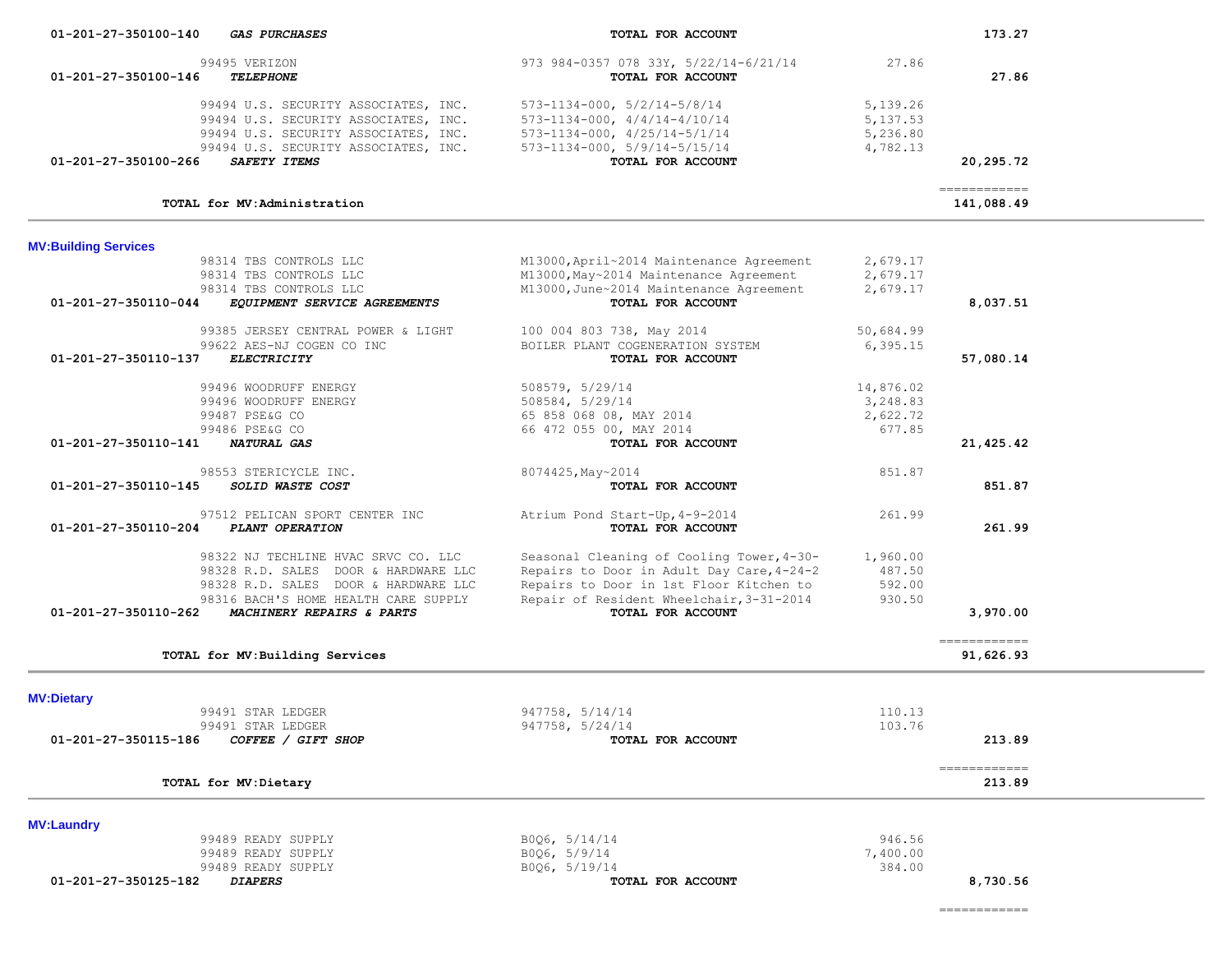| <b>MV:Recreation/Volunteer Svc</b>                 |                                 |          |          |
|----------------------------------------------------|---------------------------------|----------|----------|
| 99492 SENIOR SALON SERVICES LLC                    | 6409, 5/31/14                   | 5,750.00 |          |
| 01-201-27-350135-036<br><i>CONTRACTED SERVICES</i> | TOTAL FOR ACCOUNT               |          | 5,750.00 |
| 98330 SIKORA'S                                     | P00026, Easter Palms            | 37.30    |          |
| 98327 M & N PARTY STORE                            | 041959914,4-28-2014             | 183.93   |          |
| 99484 M.C. FARMS INC                               | FLOWERS FOR COURTYARD           | 216.50   |          |
| 99485 NICHOLAS L. ROCCAFORTE                       | MEMORIAL DAY MUSIC PRGM, 6/2/14 | 75.00    |          |
| 99485 NICHOLAS L. ROCCAFORTE                       | MUSIC PRGM IN 2D, 6/2/14        | 75.00    |          |
| 99396 KERRY KUBER                                  | STRETCHING W/ KERRY 5/7/14      | 100.00   |          |
| 99396 KERRY KUBER                                  | STRETCHING W/ KERRY 5/15/14     | 100.00   |          |
|                                                    |                                 |          |          |

============

94963 OPTUMINSIGHT, INC. 1638527,12-18-2013<br>**01-203-27-350130-070** *(2013) PUBLICATION & SUBSCRIPTIONS* **1638527,12-18-2013 FOR ACCOUNT** 

# **MV:Red**

| 99387 JML MEDICAL INC.                        | 5M0C02, 5/19/14                                                                         | 1,243.41 |           |
|-----------------------------------------------|-----------------------------------------------------------------------------------------|----------|-----------|
| 99387 JML MEDICAL INC.                        | 5M0C02, 5/15/14                                                                         | 3,926.10 |           |
| 99387 JML MEDICAL INC.                        | 5M0C02, 5/29/14                                                                         | 777.00   |           |
| 99321 AGL WELDING SUPPLY CO INC               | BPAP RETURN, 4/28/14                                                                    | 35.00    |           |
| 99321 AGL WELDING SUPPLY CO INC               | BPAP RENTAL, 5/14/14                                                                    | 250.00   |           |
| 99321 AGL WELDING SUPPLY CO INC               | BPAP RENTAL, 5/14/14                                                                    | 250.00   |           |
| 99321 AGL WELDING SUPPLY CO INC               | CPAP RENTAL, $5/14/14$                                                                  | 200.00   |           |
| 98321 ASSOCIATED SALES AND BAG CO.            | 314307, 4-24-2014                                                                       | 377.40   |           |
| 01-201-27-350130-046<br><i>GENERAL STORES</i> | TOTAL FOR ACCOUNT                                                                       |          | 16,034.81 |
|                                               | 98320 BIO-REFERENCE LABORATORIES, INC M8049, April~2014 PartA Resident Testing 1,993.31 |          |           |
| 01-201-27-350130-049 LABORATORY SERVICES      | TOTAL FOR ACCOUNT                                                                       |          | 1,993.31  |
| 98329 AFFILIATED AMBULATORY                   | Medical Treatment for Marjorie W. on 11- 360.60                                         |          |           |
| 98319 ADVANCED VASCULAR ASSOCIATES            | Medical Treatment for Jean C. on 1-22-20 169.29                                         |          |           |
| 01-201-27-350130-189<br><b>MEDICAL</b>        | TOTAL FOR ACCOUNT                                                                       |          | 529.89    |
| 99625 PRAXAIR DISTRIBUTION                    | LM714, 4/28/14                                                                          | 141.77   |           |
| 99625 PRAXAIR DISTRIBUTION                    | LM714, 4/29/14                                                                          | 141.77   |           |
| 99625 PRAXAIR DISTRIBUTION                    | LM714, 5/1/14                                                                           | 64.57    |           |
| 99625 PRAXAIR DISTRIBUTION                    | LM714, 5/5/14                                                                           | 254.09   |           |
| 99625 PRAXAIR DISTRIBUTION                    | LM714, 5/12/14                                                                          | 141.77   |           |
| 99625 PRAXAIR DISTRIBUTION                    | LM714, 5/15/14                                                                          | 254.09   |           |
| 99625 PRAXAIR DISTRIBUTION                    | LM714, 5/20/14                                                                          | 141.77   |           |
|                                               |                                                                                         |          |           |
| 99625 PRAXAIR DISTRIBUTION                    | LM714, 5/20/14                                                                          | 938.72   |           |
| 99625 PRAXAIR DISTRIBUTION                    | LM714, 5/28/14                                                                          | 250.58   |           |

 **01-203-27-350130-070** *(2013) PUBLICATION & SUBSCRIPTIONS* **TOTAL FOR ACCOUNT 566.70**

**TOTAL for MV:Nursing 29,200.06**

99387 JML MEDICAL INC. 5M0C02, 5/23/14 176.04

# 99624 PHARMA CARE INC **PHARMACEUTICAL CONSULTATION - MAY 2014** 3,833.72 99322 ALBERTA SCOCOZZA R.R.A. CONSULTATION FEE, 5/28/14 350.00  **01-201-27-350130-035** *CONSULTATION FEE* **TOTAL FOR ACCOUNT 4,183.72** 99384 JAGDISH DANG Psychiatric Services May 2014 2,200.00 MEDICAL DIRECTOR,  $5/29/14-6/9/14$ <br>**TOTAL FOR ACCOUNT 01-201-27-350130-036** *CONTRACTED SERVICES* **TOTAL FOR ACCOUNT 3,562.50** 99493 SPECIALTY MEDICAL PRODUCTS INC. MOVMN, 5/28/14 72.05 99488 PENN-JERSEY PAPER CO. 20955, 5/15/14 2,967.89 99387 JML MEDICAL INC. 5M0C02, 5/23/14 5,698.48 99387 JML MEDICAL INC. 5M0C02, 6/2/14 61.44

**MV:Nursing**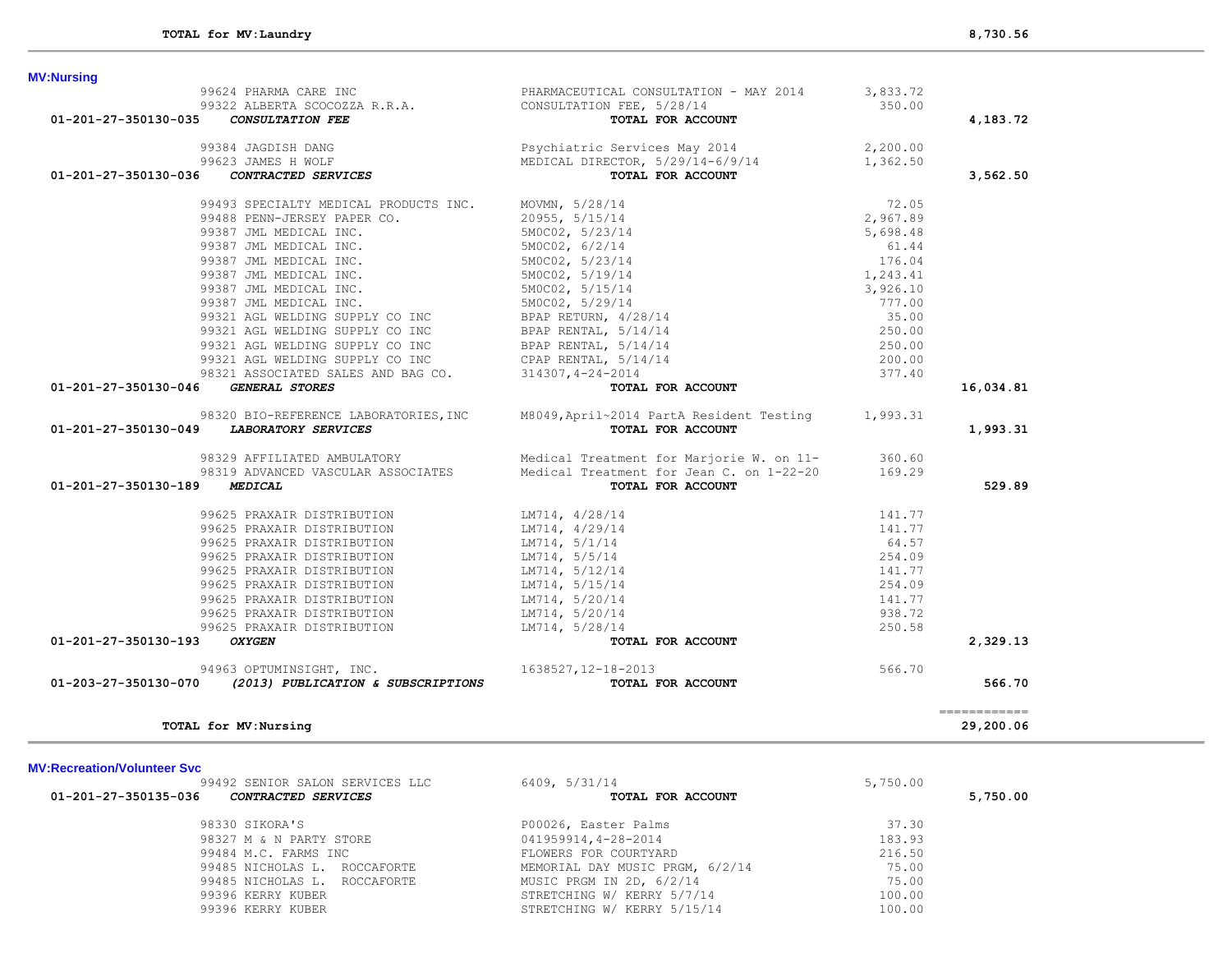| 01-201-27-350135-194                   | 99396 KERRY KUBER<br>99323 ARTISTIC AQUARIA INC<br>99378 BRUSHSTROKES<br>PATIENT ACTIVITIES                                                                                                                                                                                                                                                                                                                                    | STRETCHING W/KERRY 5/21/14<br>AQUARIUM MAINTENANCE, MAY 2014<br>ART APPRECIATION PRGM, 5/28/14<br>TOTAL FOR ACCOUNT                                                                                                                                                                                                                                                                                                                                          | 100.00<br>550.00<br>135.00                                                                                                                        | 1,572.73                   |  |
|----------------------------------------|--------------------------------------------------------------------------------------------------------------------------------------------------------------------------------------------------------------------------------------------------------------------------------------------------------------------------------------------------------------------------------------------------------------------------------|--------------------------------------------------------------------------------------------------------------------------------------------------------------------------------------------------------------------------------------------------------------------------------------------------------------------------------------------------------------------------------------------------------------------------------------------------------------|---------------------------------------------------------------------------------------------------------------------------------------------------|----------------------------|--|
|                                        | TOTAL for MV: Recreation/Volunteer Svc                                                                                                                                                                                                                                                                                                                                                                                         |                                                                                                                                                                                                                                                                                                                                                                                                                                                              |                                                                                                                                                   | -------------<br>7,322.73  |  |
| <b>MV:Rehabilitation</b>               |                                                                                                                                                                                                                                                                                                                                                                                                                                |                                                                                                                                                                                                                                                                                                                                                                                                                                                              |                                                                                                                                                   |                            |  |
| $01 - 201 - 27 - 350140 - 046$         | 99626 SPECIALTY MEDICAL PRODUCTS INC.<br><b>GENERAL STORES</b>                                                                                                                                                                                                                                                                                                                                                                 | MOVMN, $5/31/14$<br>TOTAL FOR ACCOUNT                                                                                                                                                                                                                                                                                                                                                                                                                        | 3,927.98                                                                                                                                          | 3,927.98                   |  |
|                                        | TOTAL for MV: Rehabilitation                                                                                                                                                                                                                                                                                                                                                                                                   |                                                                                                                                                                                                                                                                                                                                                                                                                                                              |                                                                                                                                                   | -------------<br>3,927.98  |  |
| <b>Assistance Dep Child: Local Shr</b> |                                                                                                                                                                                                                                                                                                                                                                                                                                |                                                                                                                                                                                                                                                                                                                                                                                                                                                              |                                                                                                                                                   |                            |  |
| 01-201-27-354100-091                   | ASSISTANCE DEP CHILD: LOCAL SHR PROGRAM E                                                                                                                                                                                                                                                                                                                                                                                      | 99590 OFFICE OF TEMPORARY ASSISTANCE For estimated Co. Share of TANF Recipien<br>TOTAL FOR ACCOUNT                                                                                                                                                                                                                                                                                                                                                           | 7,000.00                                                                                                                                          | 7,000.00                   |  |
|                                        | TOTAL for Assistance Dep Child: Local Shr                                                                                                                                                                                                                                                                                                                                                                                      |                                                                                                                                                                                                                                                                                                                                                                                                                                                              |                                                                                                                                                   | -------------<br>7,000.00  |  |
| <b>Assistance SSI Income Recipien</b>  |                                                                                                                                                                                                                                                                                                                                                                                                                                |                                                                                                                                                                                                                                                                                                                                                                                                                                                              |                                                                                                                                                   |                            |  |
| 01-201-27-355100-090                   | 99589 OFFICE OF TEMPORARY ASSISTANCE<br>ASSISTANCE SSI INCOME RECIPIEN EXPENDITU                                                                                                                                                                                                                                                                                                                                               | For estimated County Share of ASSISR for<br>TOTAL FOR ACCOUNT                                                                                                                                                                                                                                                                                                                                                                                                | 38,500.00                                                                                                                                         | 38,500.00                  |  |
|                                        | TOTAL for Assistance SSI Income Recipien                                                                                                                                                                                                                                                                                                                                                                                       |                                                                                                                                                                                                                                                                                                                                                                                                                                                              |                                                                                                                                                   | -------------<br>38,500.00 |  |
| <b>County Adjuster</b>                 |                                                                                                                                                                                                                                                                                                                                                                                                                                |                                                                                                                                                                                                                                                                                                                                                                                                                                                              |                                                                                                                                                   |                            |  |
| 01-201-27-357100-068                   | 99956 COUNTY OF MORRIS<br>POSTAGE & METERED MAIL                                                                                                                                                                                                                                                                                                                                                                               | 1ST HALF JUNE 2014 METERED MAIL<br>TOTAL FOR ACCOUNT                                                                                                                                                                                                                                                                                                                                                                                                         | 186.18                                                                                                                                            | 186.18                     |  |
| 01-204-55-357100-512                   | 99708 HUDSON COUNTY MEADOWVIEW<br>COUNTY ADJUSTERS OFFICE CP: 2012 OE                                                                                                                                                                                                                                                                                                                                                          | County Legal Settlement A.G. 12/19/2012<br>TOTAL FOR ACCOUNT                                                                                                                                                                                                                                                                                                                                                                                                 | 1,656.46                                                                                                                                          | 1,656.46                   |  |
|                                        | TOTAL for County Adjuster                                                                                                                                                                                                                                                                                                                                                                                                      |                                                                                                                                                                                                                                                                                                                                                                                                                                                              |                                                                                                                                                   | -------------<br>1,842.64  |  |
| <b>County Library</b>                  |                                                                                                                                                                                                                                                                                                                                                                                                                                |                                                                                                                                                                                                                                                                                                                                                                                                                                                              |                                                                                                                                                   |                            |  |
|                                        | 98859 LYNNE OLVER<br>98859 LYNNE OLVER<br>98859 LYNNE OLVER<br>98859 LYNNE OLVER<br>98859 LYNNE OLVER<br>98859 LYNNE OLVER<br>98859 LYNNE OLVER<br>98859 LYNNE OLVER<br>98859 LYNNE OLVER<br>98033 GREY HOUSE PUBLISHING<br>98861 INGRAM LIBRARY SERVICES<br>98861 INGRAM LIBRARY SERVICES<br>98861 INGRAM LIBRARY SERVICES<br>98861 INGRAM LIBRARY SERVICES<br>98861 INGRAM LIBRARY SERVICES<br>98861 INGRAM LIBRARY SERVICES | Daily Record - Renewal<br>Recorder Comm Newspaper - Observer-Tribu<br>Reminisce - Renewal<br>Wired - Renewal<br>National Enquirer - Renewal<br>Brides - Renewal<br>Health News - Renewal<br>Environmental Nutrition - Renewal<br>Castle Connelly Medical Ltd - V14-AP14<br>LNJ152 dated 02/27/14<br>20C0083 dated 04/18/14<br>20C0083 dated 04/21/14<br>20C0083 dated 04/22/14<br>20C0083 dated 04/23/14<br>20C0083 dated 04/24/14<br>20C0083 dated 04/28/14 | 354.35<br>93.00<br>14.98<br>40.00<br>109.20<br>11.97<br>29.00<br>42.00<br>40.95<br>179.10<br>579.96<br>31.78<br>28.56<br>112.39<br>32.21<br>23.80 |                            |  |
|                                        | 98861 INGRAM LIBRARY SERVICES<br>98861 INGRAM LIBRARY SERVICES                                                                                                                                                                                                                                                                                                                                                                 | 20C0083 dated 04/28/14<br>20C0083 dated 04/28/14                                                                                                                                                                                                                                                                                                                                                                                                             | 52.86<br>210.78                                                                                                                                   |                            |  |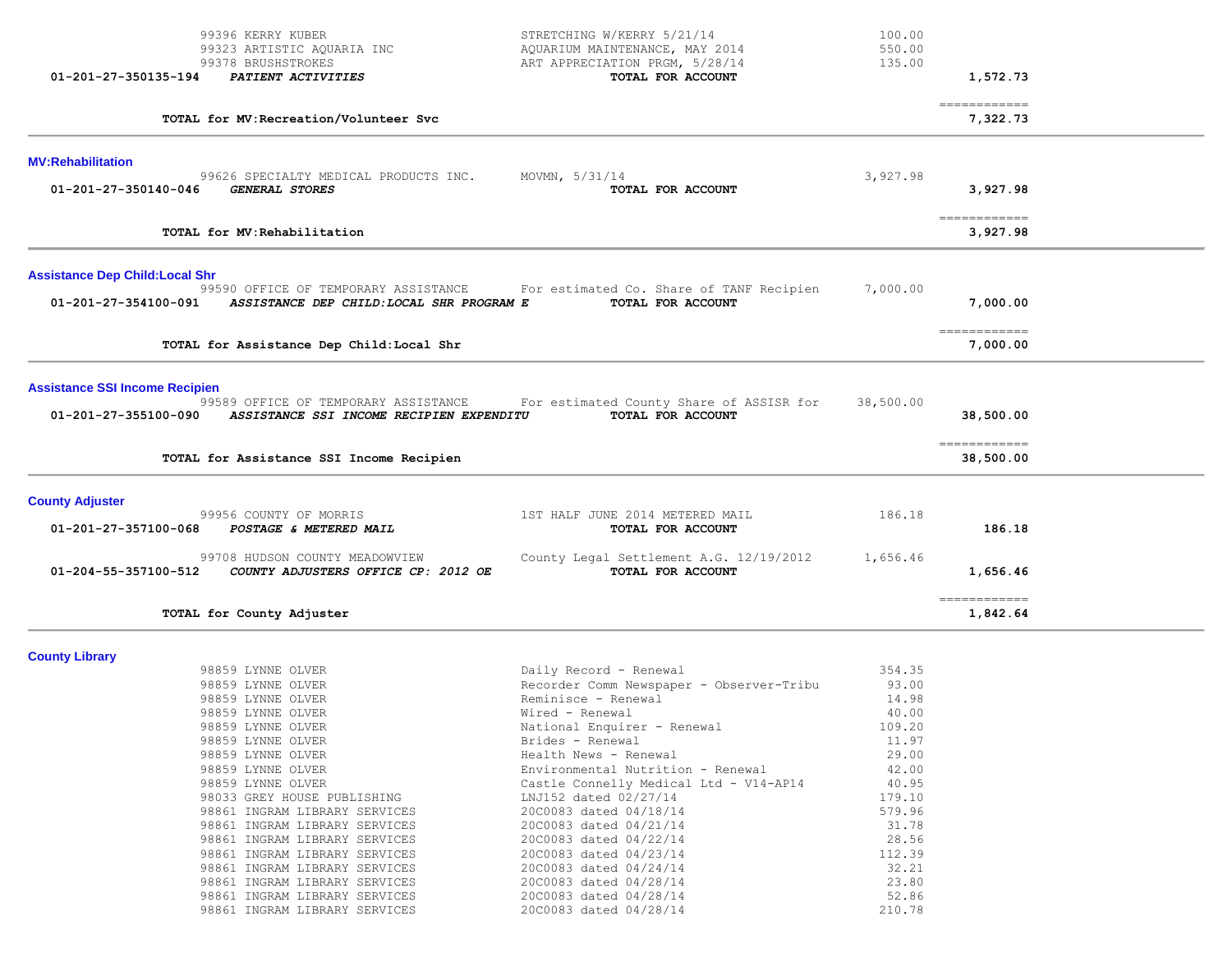| 98861 INGRAM LIBRARY SERVICES                                                                                                                                                                                                                | 20C0083 dated 04/29/14                                                                                                                                                                                                                      | 14.44 |                           |
|----------------------------------------------------------------------------------------------------------------------------------------------------------------------------------------------------------------------------------------------|---------------------------------------------------------------------------------------------------------------------------------------------------------------------------------------------------------------------------------------------|-------|---------------------------|
|                                                                                                                                                                                                                                              |                                                                                                                                                                                                                                             |       |                           |
|                                                                                                                                                                                                                                              |                                                                                                                                                                                                                                             |       |                           |
|                                                                                                                                                                                                                                              |                                                                                                                                                                                                                                             |       |                           |
|                                                                                                                                                                                                                                              |                                                                                                                                                                                                                                             |       |                           |
|                                                                                                                                                                                                                                              |                                                                                                                                                                                                                                             |       |                           |
|                                                                                                                                                                                                                                              |                                                                                                                                                                                                                                             |       |                           |
|                                                                                                                                                                                                                                              |                                                                                                                                                                                                                                             |       |                           |
|                                                                                                                                                                                                                                              |                                                                                                                                                                                                                                             |       |                           |
|                                                                                                                                                                                                                                              |                                                                                                                                                                                                                                             |       |                           |
|                                                                                                                                                                                                                                              |                                                                                                                                                                                                                                             |       |                           |
|                                                                                                                                                                                                                                              |                                                                                                                                                                                                                                             |       |                           |
|                                                                                                                                                                                                                                              |                                                                                                                                                                                                                                             |       |                           |
|                                                                                                                                                                                                                                              |                                                                                                                                                                                                                                             |       |                           |
|                                                                                                                                                                                                                                              |                                                                                                                                                                                                                                             |       |                           |
|                                                                                                                                                                                                                                              |                                                                                                                                                                                                                                             |       |                           |
|                                                                                                                                                                                                                                              |                                                                                                                                                                                                                                             |       |                           |
|                                                                                                                                                                                                                                              |                                                                                                                                                                                                                                             |       |                           |
| 01-201-29-390100-028 BOOKS & PERIODICALS                                                                                                                                                                                                     |                                                                                                                                                                                                                                             |       | 7,880.80                  |
|                                                                                                                                                                                                                                              | 98660 INGRAM LIBRARY SERVICES<br>98660 INGRAM LIBRARY SERVICES<br>98660 INGRAM LIBRARY SERVICES<br>98660 INGRAM LIBRARY SERVICES<br>98660 INGRAM LIBRARY SERVICES<br>98660 INGRAM LIBRARY SERVICES<br>98660 INGRAM LIBRARY SERVICES<br>9866 |       |                           |
|                                                                                                                                                                                                                                              |                                                                                                                                                                                                                                             |       |                           |
|                                                                                                                                                                                                                                              |                                                                                                                                                                                                                                             |       |                           |
|                                                                                                                                                                                                                                              |                                                                                                                                                                                                                                             |       |                           |
|                                                                                                                                                                                                                                              |                                                                                                                                                                                                                                             |       |                           |
| 01-201-29-390100-058                                                                                                                                                                                                                         |                                                                                                                                                                                                                                             |       | 2,546.40                  |
| 98044 UNITED PARCEL SERVICE 708309 dated 05/03/14<br>99956 COUNTY OF MORRIS 1ST HALF JUNE 2014 METERED MAIL 648.32<br><b>01-201-29-390100-068</b> <i>POSTAGE &amp; METERED MAIL</i> 1ST HALF JUNE 2014 METERED MAIL <b>TOTAL FOR ACCOUNT</b> |                                                                                                                                                                                                                                             |       |                           |
|                                                                                                                                                                                                                                              |                                                                                                                                                                                                                                             |       |                           |
|                                                                                                                                                                                                                                              |                                                                                                                                                                                                                                             |       | 679.94                    |
|                                                                                                                                                                                                                                              |                                                                                                                                                                                                                                             |       |                           |
|                                                                                                                                                                                                                                              |                                                                                                                                                                                                                                             |       |                           |
|                                                                                                                                                                                                                                              |                                                                                                                                                                                                                                             |       |                           |
|                                                                                                                                                                                                                                              |                                                                                                                                                                                                                                             |       |                           |
|                                                                                                                                                                                                                                              |                                                                                                                                                                                                                                             |       |                           |
|                                                                                                                                                                                                                                              |                                                                                                                                                                                                                                             |       |                           |
|                                                                                                                                                                                                                                              |                                                                                                                                                                                                                                             |       |                           |
|                                                                                                                                                                                                                                              |                                                                                                                                                                                                                                             |       |                           |
|                                                                                                                                                                                                                                              |                                                                                                                                                                                                                                             |       |                           |
|                                                                                                                                                                                                                                              |                                                                                                                                                                                                                                             |       |                           |
|                                                                                                                                                                                                                                              |                                                                                                                                                                                                                                             |       |                           |
|                                                                                                                                                                                                                                              |                                                                                                                                                                                                                                             |       | 2,123.47                  |
| 01-201-29-390100-068 POSTAGE WETERED MALL<br>98036 NIDWEST TAPE LIC<br>98036 NIDWEST TAPE LIC<br>98036 NIDWEST TAPE LIC<br>98041 INGRAM LIERARY SERVICES<br>98661 INGRAM LIERARY SERVICES<br>98660 INGRAM LIERARY SERVICES<br>98660 INGRAM   |                                                                                                                                                                                                                                             |       |                           |
|                                                                                                                                                                                                                                              |                                                                                                                                                                                                                                             |       |                           |
|                                                                                                                                                                                                                                              | TOTAL FOR ACCOUNT<br>05/08/14<br>TOTAL FOR ACCOUNT                                                                                                                                                                                          |       | 3,580.85                  |
| 98037 MORRISTOWN LUMBER & 1970 dated 05/08/14                                                                                                                                                                                                |                                                                                                                                                                                                                                             | 6.16  |                           |
| 01-201-29-390100-095 OTHER ADMINISTRATIVE SUPPLIES                                                                                                                                                                                           |                                                                                                                                                                                                                                             |       | 6.16                      |
|                                                                                                                                                                                                                                              |                                                                                                                                                                                                                                             |       |                           |
|                                                                                                                                                                                                                                              |                                                                                                                                                                                                                                             |       | ------------<br>16,817.62 |
| TOTAL for County Library                                                                                                                                                                                                                     |                                                                                                                                                                                                                                             |       |                           |
|                                                                                                                                                                                                                                              |                                                                                                                                                                                                                                             |       |                           |
| <b>County Superintendent of Schoo</b><br>99325 ROSALIE LAMONTE                                                                                                                                                                               | Reimbursement for cell phone charges - M                                                                                                                                                                                                    | 33.52 |                           |
| 99325 ROSALIE LAMONTE                                                                                                                                                                                                                        | Reimbursement for cell phone charges - A                                                                                                                                                                                                    | 33.52 |                           |
| 99325 ROSALIE LAMONTE                                                                                                                                                                                                                        | Reimbursement for cell phone charges - M                                                                                                                                                                                                    | 33.82 |                           |
| 01-201-29-392100-031<br>CELLULAR PHONES/PAGERS                                                                                                                                                                                               | TOTAL FOR ACCOUNT                                                                                                                                                                                                                           |       | 100.86                    |
|                                                                                                                                                                                                                                              |                                                                                                                                                                                                                                             |       |                           |
| 99237 ELEANOR JAICK                                                                                                                                                                                                                          | Refreshments served at NCLB meeting                                                                                                                                                                                                         | 22.16 |                           |
| $01-201-29-392100-039$ EDUCATION SCHOOLS & TRAINING                                                                                                                                                                                          | TOTAL FOR ACCOUNT                                                                                                                                                                                                                           |       | 22, 16                    |

 **01-201-29-392100-039** *EDUCATION SCHOOLS & TRAINING* **TOTAL FOR ACCOUNT 22.16**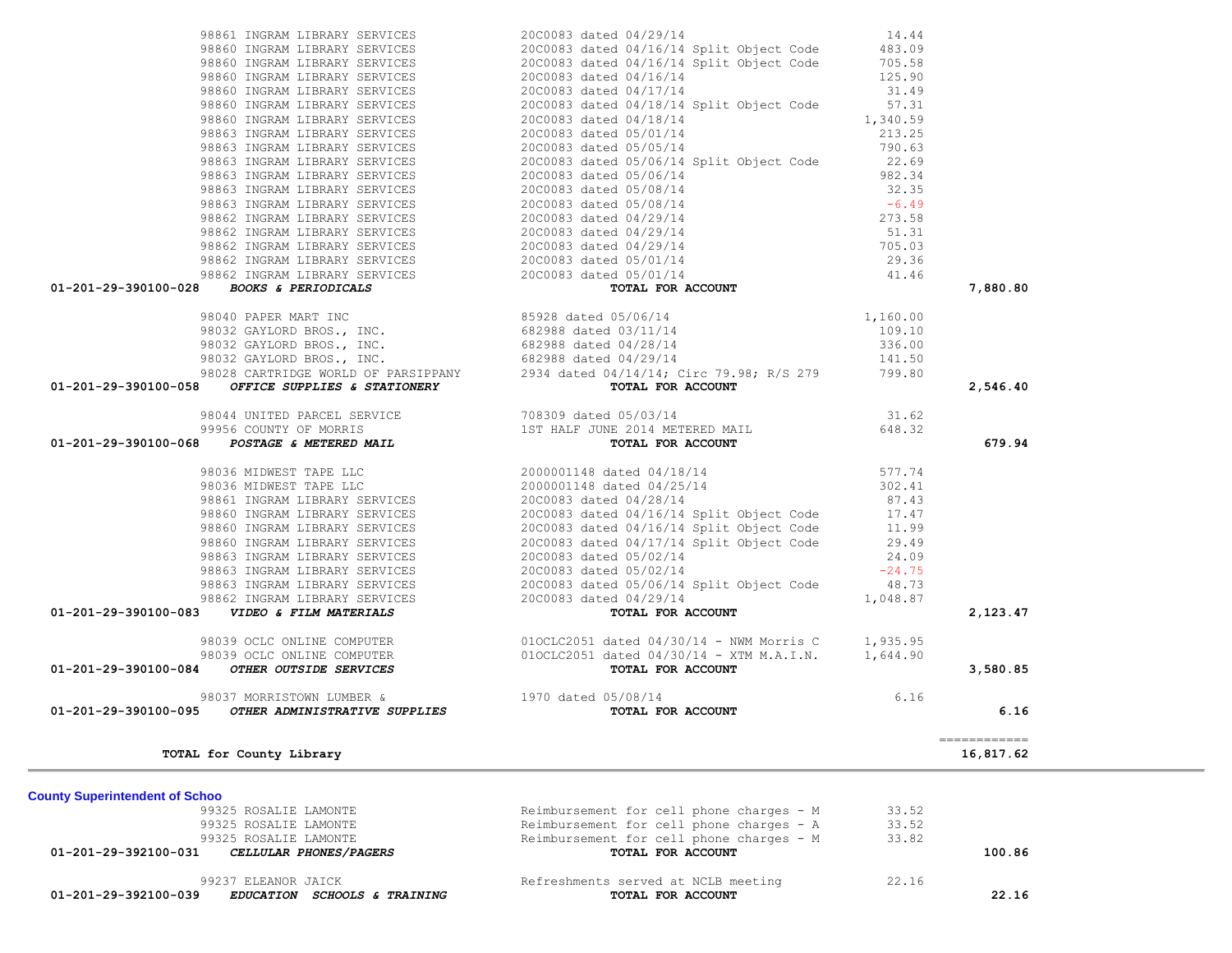| 01-201-29-392100-068                  | 99956 COUNTY OF MORRIS<br>POSTAGE & METERED MAIL                         |                           | 1ST HALF JUNE 2014 METERED MAIL<br>TOTAL FOR ACCOUNT          | 86.15                | 86.15                                 |  |
|---------------------------------------|--------------------------------------------------------------------------|---------------------------|---------------------------------------------------------------|----------------------|---------------------------------------|--|
|                                       | TOTAL for County Superintendent of Schoo                                 |                           |                                                               |                      | $=$ = = = = = = = = = = = =<br>209.17 |  |
| <b>Contribution to County College</b> | 99745 COUNTY COLLEGE OF MORRIS                                           |                           | 2ND HALF 6/14 OPERATING BUDGET COUNTY CO                      | 568,256.75           |                                       |  |
| 01-201-29-395100-090                  | <b>EXPENDITURES</b>                                                      |                           | TOTAL FOR ACCOUNT                                             |                      | 568,256.75                            |  |
|                                       | TOTAL for Contribution to County College                                 |                           |                                                               |                      | -------------<br>568,256.75           |  |
| <b>Rutgers Extension Service</b>      |                                                                          |                           |                                                               |                      |                                       |  |
|                                       | 99952 RUTGERS THE STATE UNIVERSITY<br>99952 RUTGERS THE STATE UNIVERSITY | NITZSCHE, P.<br>POMEL, D. |                                                               | 5,331.99<br>1,116.00 |                                       |  |
| 01-201-29-396100-011                  | SALARIES & WAGES-FULL TIME                                               |                           | TOTAL FOR ACCOUNT                                             |                      | 6,447.99                              |  |
|                                       | 98379 STAPLES BUSINESS ADVANTAGE                                         | office supples            |                                                               | 37.25                |                                       |  |
| 01-201-29-396100-058                  | OFFICE SUPPLIES & STATIONERY                                             |                           | TOTAL FOR ACCOUNT                                             |                      | 37.25                                 |  |
|                                       | 99956 COUNTY OF MORRIS                                                   |                           | 1ST HALF JUNE 2014 METERED MAIL                               | 16.07                |                                       |  |
| 01-201-29-396100-068                  | POSTAGE & METERED MAIL                                                   |                           | TOTAL FOR ACCOUNT                                             |                      | 16.07                                 |  |
|                                       | 99525 KELLY DZIAK                                                        | mileage                   |                                                               | 172.59               |                                       |  |
| 01-201-29-396100-082                  | TRAVEL EXPENSE                                                           |                           | TOTAL FOR ACCOUNT                                             |                      | 172.59                                |  |
|                                       | 97667 NORTHERN SAFETY CO. INC.                                           | floor mat                 |                                                               | 33.51                |                                       |  |
| 01-201-29-396100-162                  | 97667 NORTHERN SAFETY CO. INC.<br><b>FURNITURE &amp; FIXTURES</b>        | Shipping & Handling       | TOTAL FOR ACCOUNT                                             | 28.37                | 61.88                                 |  |
|                                       |                                                                          |                           |                                                               |                      |                                       |  |
|                                       | TOTAL for Rutgers Extension Service                                      |                           |                                                               |                      | ------------<br>6,735.78              |  |
| <b>Rmb Out of Cty Two Yr Coll</b>     |                                                                          |                           |                                                               |                      |                                       |  |
|                                       | 99752 BERGEN COMMUNITY COLLEGE                                           |                           | Spring 2014 Chargeback for C. Aguilera,                       | 6,725.25             |                                       |  |
| 01-201-29-397100-090                  | 99721 SALEM COMMUNITY COLLEGE<br>RMB OUT OF CTY TWO YR COLL EXPENDITURES |                           | Spring 2014 Chargeback for Michael Schia<br>TOTAL FOR ACCOUNT | 1,150.00             | 7,875.25                              |  |
|                                       |                                                                          |                           |                                                               |                      |                                       |  |
|                                       | TOTAL for Rmb Out of Cty Two Yr Coll                                     |                           |                                                               |                      | ============<br>7,875.25              |  |
| <b>Cont M.C. School of Tech</b>       |                                                                          |                           |                                                               |                      |                                       |  |
|                                       | 99746 MC VOCATIONAL SCHOOL DISTRICT                                      |                           | DISTRICT TAXES TO BE RAISED FOR THE MONT                      | 251,894.66           |                                       |  |
| 01-201-29-400100-090                  | CONT M.C. SCHOOL OF TECH EXPENDITURES                                    |                           | TOTAL FOR ACCOUNT                                             |                      | 251,894.66                            |  |
|                                       | TOTAL for Cont M.C. School of Tech                                       |                           |                                                               |                      | ------------<br>251,894.66            |  |
| <b>Fire and Police Academy</b>        |                                                                          |                           |                                                               |                      |                                       |  |
|                                       | 98364 FIRE PROTECTION PUBLICATIONS                                       | Resource Kit              |                                                               | 295.00               |                                       |  |
| 01-201-29-407100-028                  | <b>BOOKS &amp; PERIODICALS</b>                                           |                           | TOTAL FOR ACCOUNT                                             |                      | 295.00                                |  |
|                                       | 99318 ALLEN PAPER & SUPPLY CO                                            | Coffee Filters            |                                                               | 25.34                |                                       |  |
|                                       | 99316 ATLANTIC TRAINING CENTER                                           | CPR Card Fee              |                                                               | 52.50                |                                       |  |
|                                       | 99315 MORRIS COUNTY ENGRAVING LLC                                        | Certificate Plaque        |                                                               | 33.75                |                                       |  |

 99315 MORRIS COUNTY ENGRAVING LLC Firearms Award 56.00 99315 MORRIS COUNTY ENGRAVING LLC PT Award 56.00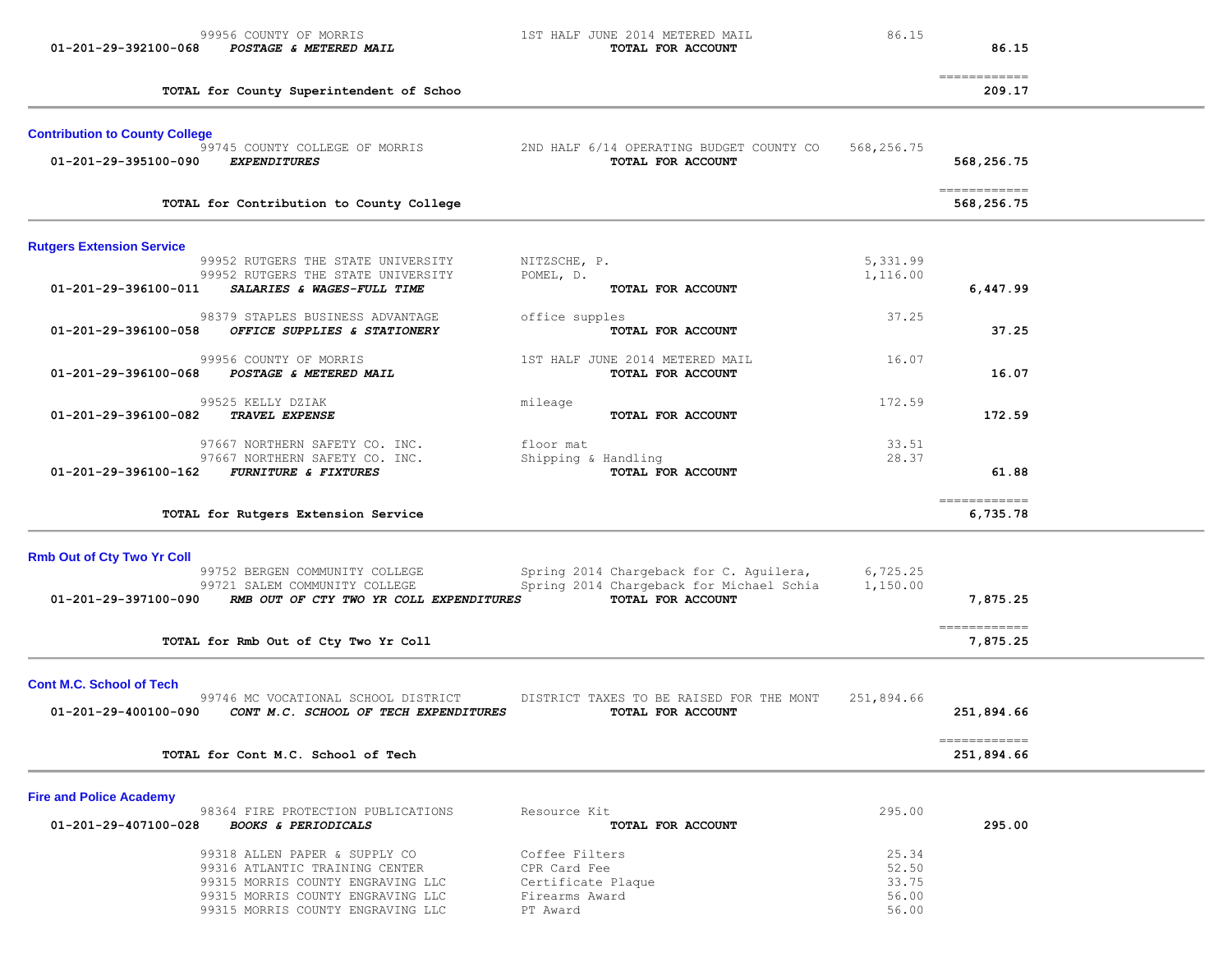| 01-201-31-430100-140<br><i>GAS PURCHASES</i> | TOTAL FOR ACCOUNT                        | 75,373.21 |
|----------------------------------------------|------------------------------------------|-----------|
| 99356 PSE&G CO                               | REF # MOMBAG/ COUNTY OF MORRIS - MUNICIP | 9,751.08  |
| 99351 N.J. NATURAL GAS COMPANY               | 22-0009-8231-77 RE: WHARTON BRIDGE GEN/  | 2,20      |
| 99347 N.J. NATURAL GAS COMPANY               | 12-1157-4515-09 RE: DOVER PROBATION/ 04- | 154.84    |
| 99348 N.J. NATURAL GAS COMPANY               | 06-1126-4174-12 RE: WHARTON OFF/ 04-03-1 | 90.82     |
| 99349 N.J. NATURAL GAS COMPANY               | 06-1126-4370-18 RE: WHARTON ROADS/ 04-03 | 366.41    |
| 99350 N.J. NATURAL GAS COMPANY               | 06-1126-4355-14 RE: WHARTON BRIDGES / 04 | 528.02    |
| 99354 N.J. NATURAL GAS COMPANY               | 22-0009-4999-6Y RE: MONTVILLE / 04-17-14 | 448.69    |

| <b>Utilities</b>                    |                                            |             |           |
|-------------------------------------|--------------------------------------------|-------------|-----------|
| 99344 JERSEY CENTRAL POWER & LIGHT  | 100 079 438 253 - CAC COMPLEX/ 04-18-14    | 13,876.66   |           |
| 99306 JERSEY CENTRAL POWER & LIGHT  | 10-00-28-8978-6-4 Rt 80 5-28-2014          | 51.30       |           |
| 99312 JERSEY CENTRAL POWER & LIGHT  | 20-00-00-0539-3-0 120 E Hanover Ave 5/30   | 622.20      |           |
| 99312 JERSEY CENTRAL POWER & LIGHT  | CREDIT                                     | $-114.91$   |           |
| 99543 JERSEY CENTRAL POWER & LIGHT  | $10-00-64-2465-3-9$ Rt 53 & Diamond Spring | 40.14       |           |
| 99015 JERSEY CENTRAL POWER & LIGHT  | 10-00-48-4053-0-0 Howard Blvd 5/28/2014    | 15.35       |           |
| 99400 BOROUGH OF BUTLER             | 8496-0 Rt 23 & Decker Ave                  | 62.14       |           |
| 99400 BOROUGH OF BUTLER             | 8495-1 Rt 23 Traffic Light                 | 85.44       |           |
| 99400 BOROUGH OF BUTLER             | 8495-0 Rt 23 So Light Pole 144             | 101.53      |           |
| 01-201-31-430100-137<br>ELECTRICITY | TOTAL FOR ACCOUNT                          |             | 14,739.85 |
| 99954 NATIONAL FUEL OIL INC.        | FUEL CHARGES 5/14                          | 75, 373. 21 |           |
|                                     |                                            |             |           |

**Utilities** 

| 99315 MORRIS COUNTY ENGRAVING LLC<br>99315 MORRIS COUNTY ENGRAVING LLC   | Academic Award<br>Less 10% Discount                  | 58.85<br>$-20.46$ |              |
|--------------------------------------------------------------------------|------------------------------------------------------|-------------------|--------------|
| 01-201-29-407100-059<br>OTHER GENERAL EXPENSES                           | TOTAL FOR ACCOUNT                                    |                   | 261.98       |
| 99956 COUNTY OF MORRIS<br>POSTAGE & METERED MAIL<br>01-201-29-407100-068 | 1ST HALF JUNE 2014 METERED MAIL<br>TOTAL FOR ACCOUNT | 73.53             | 73.53        |
| 97845 M.C. MUA<br>01-201-29-407100-143<br>RUBBISH & TRASH REMOVAL        | Acct#100045, Tipping Fees<br>TOTAL FOR ACCOUNT       | 351.66            | 351.66       |
| 98367 AIRPOWER INTERNATIONAL INC.                                        | Maintenance Agreement                                | 895.00            |              |
| 98367 AIRPOWER INTERNATIONAL INC.                                        | Relief Valve                                         | 327.59            |              |
| 98367 AIRPOWER INTERNATIONAL INC.                                        | Air Switch                                           | 425.00            |              |
| 98367 AIRPOWER INTERNATIONAL INC.                                        | Labor                                                | 142.50            |              |
| $01 - 201 - 29 - 407100 - 223$<br><b>BUILDING REPAIRS</b>                | TOTAL FOR ACCOUNT                                    |                   | 1,790.09     |
| 99317 MORRISTOWN LUMBER &                                                | 2x6x8#1 Treated                                      | 20.88             |              |
| 99317 MORRISTOWN LUMBER &                                                | 2x12x8 #1 Treasted                                   | 17.36             |              |
| 98614 MORRISTOWN LUMBER &                                                | Concrete Screws                                      | 23.99             |              |
| 98614 MORRISTOWN LUMBER &                                                | Table Ties                                           | 15.39             |              |
| 98614 MORRISTOWN LUMBER &                                                | Storage Hangers                                      | 17.38             |              |
| 98614 MORRISTOWN LUMBER &                                                | Treated Wood                                         | 21.70             |              |
| 98614 MORRISTOWN LUMBER &                                                | Treated Wood                                         | 17.36             |              |
| 98614 MORRISTOWN LUMBER &                                                | Treated Plywood                                      | 47.99             |              |
| 01-201-29-407100-258<br><b>EQUIPMENT</b>                                 | <b>TOTAL FOR ACCOUNT</b>                             |                   | 182.05       |
| 98367 AIRPOWER INTERNATIONAL INC.                                        | Valve Handles                                        | 31.16             |              |
| 98367 AIRPOWER INTERNATIONAL INC.                                        | Caps                                                 | 17.44             |              |
| 98367 AIRPOWER INTERNATIONAL INC.                                        | Valve Repair Kit                                     | 74.00             |              |
| 98367 AIRPOWER INTERNATIONAL INC.                                        | Valve Springs                                        | 7.20              |              |
| 98367 AIRPOWER INTERNATIONAL INC.                                        | Valve Spring Nuts                                    | 7.20              |              |
| 98367 AIRPOWER INTERNATIONAL INC.                                        | Additional Labor                                     | 85.00             |              |
| 01-201-29-407100-291<br><b>VEHICLE REPAIRS</b>                           | TOTAL FOR ACCOUNT                                    |                   | 222.00       |
| 97632 TREASURER-STATE OF NJ                                              | Monitoring Fees                                      | 970.00            |              |
| 01-203-29-407100-231<br>(2013) HAZARDOUS MATERIAL DISPOSAL               | TOTAL FOR ACCOUNT                                    |                   | 970.00       |
|                                                                          |                                                      |                   | ============ |
| TOTAL for Fire and Police Academy                                        |                                                      |                   | 4,146.31     |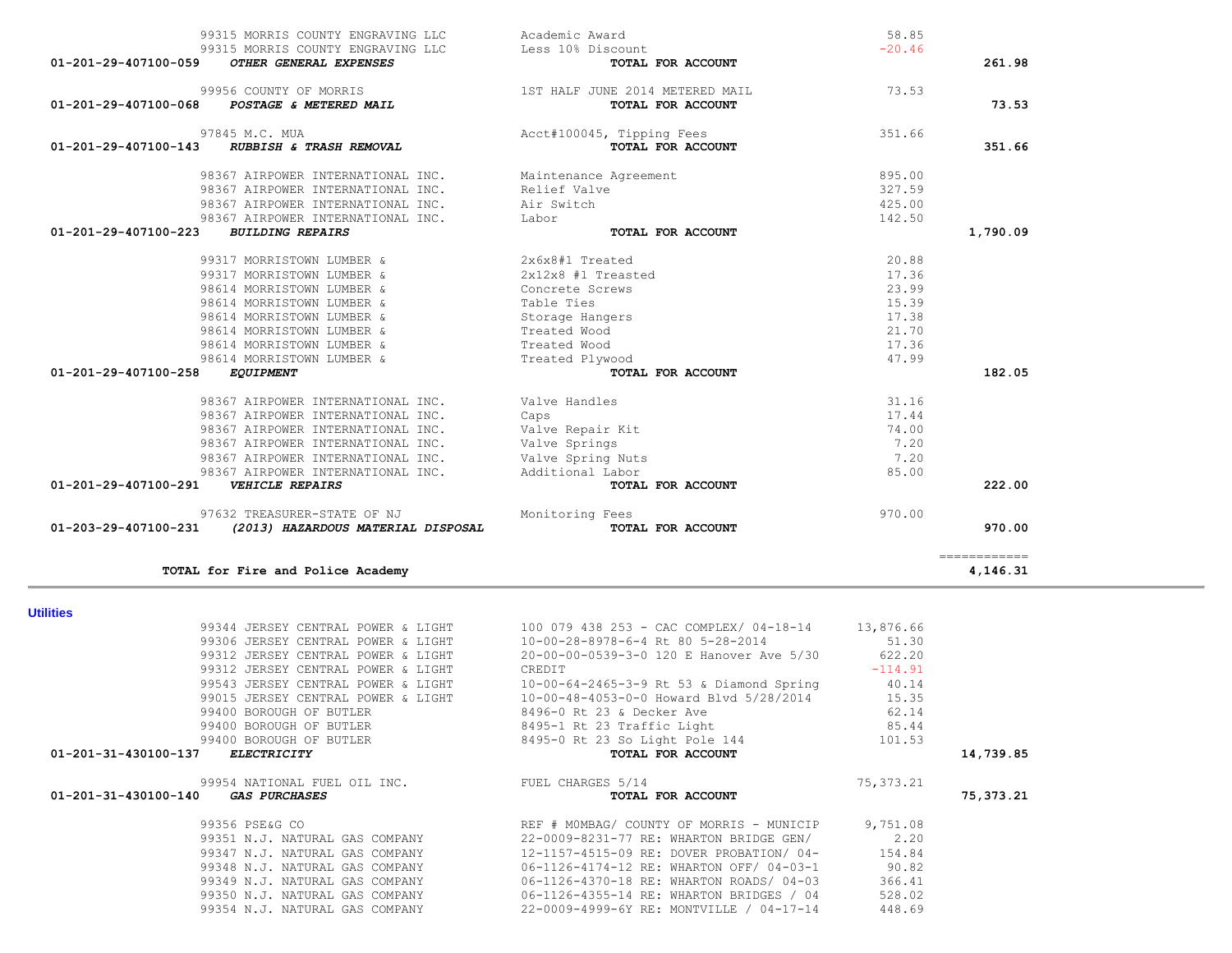| 99352 ELIZABETHTOWN GAS COMPANY<br>01-201-31-430100-141<br>NATURAL GAS                                | 3333344641 / RE: LONG VALLEY / 04-07-14<br>TOTAL FOR ACCOUNT                      | 180.63             | 12,772.16                               |  |
|-------------------------------------------------------------------------------------------------------|-----------------------------------------------------------------------------------|--------------------|-----------------------------------------|--|
|                                                                                                       |                                                                                   |                    |                                         |  |
| 99345 VERIZON                                                                                         | 973-455-0378 979 71Y / RE: PENTHOUSE- A                                           | 65.85              |                                         |  |
| 98722 VERIZON                                                                                         | 973 267-2255 164 81Y 5/19/14                                                      | 37.07              |                                         |  |
| 98020 VERIZON BUSINESS                                                                                | 5/10/14, Y2618812, VN93325186                                                     | 1,518.60           |                                         |  |
| 99727 EXTEL COMMUNICATIONS<br>99077 CENTURYLINK                                                       | Network/Telecom Wiring as per invoice<br>acct# 309973303, 5/19/14, T1 Chester (5/ | 19,000.00          |                                         |  |
| 98706 EXTEL COMMUNICATIONS                                                                            | Network/Telecom Wiring                                                            | 1,785.33<br>856.00 |                                         |  |
| 98705 EXTEL COMMUNICATIONS                                                                            | Network/Telecom Wiring at OIT                                                     | 14,700.00          |                                         |  |
| 01-201-31-430100-146<br><b>TELEPHONE</b>                                                              | TOTAL FOR ACCOUNT                                                                 |                    | 37,962.85                               |  |
| 87561 COPPER SERVICES                                                                                 |                                                                                   | 51.63              |                                         |  |
| 87561 COPPER SERVICES                                                                                 | Account 602217<br>Account 602217                                                  | 39.43              |                                         |  |
| 87561 COPPER SERVICES                                                                                 | Account 602217                                                                    | 37.52              |                                         |  |
| 89663 COPPER SERVICES                                                                                 | Account 602217                                                                    | 74.96              |                                         |  |
| 89674 COPPER SERVICES                                                                                 | Account 602217                                                                    | 15.92              |                                         |  |
| 01-203-31-430100-146<br>(2013) TELEPHONE                                                              | TOTAL FOR ACCOUNT                                                                 |                    | 219.46                                  |  |
|                                                                                                       |                                                                                   |                    | -------------                           |  |
| TOTAL for Utilities                                                                                   |                                                                                   |                    | 141,067.53                              |  |
| <b>Nutrition</b>                                                                                      |                                                                                   |                    |                                         |  |
| 99517 NUTRI-SYSTEMS CORPORATION                                                                       | Pen Type Digital Thermometers.                                                    | 112.00             |                                         |  |
| 99517 NUTRI-SYSTEMS CORPORATION                                                                       | Shipping                                                                          | 9.41               |                                         |  |
| 01-201-41-716100-098<br>OTHER OPERATING&REPAIR SUPPLY                                                 | TOTAL FOR ACCOUNT                                                                 |                    | 121.41                                  |  |
| 99954 NATIONAL FUEL OIL INC.                                                                          | FUEL CHARGES 5/14                                                                 | 5,019.22           |                                         |  |
| 01-201-41-716100-140<br><b>GAS PURCHASES</b>                                                          | TOTAL FOR ACCOUNT                                                                 |                    | 5,019.22                                |  |
| TOTAL for Nutrition                                                                                   |                                                                                   |                    | 5,140.63                                |  |
|                                                                                                       | <b>Grant Fund</b>                                                                 |                    |                                         |  |
| <b>Title III - State of NJ</b>                                                                        |                                                                                   |                    |                                         |  |
| 99518 SODEXO INC & AFFILIATES<br>02-213-41-716510-391<br>$SSBG-SANDY$ SHELF MEALS $(9/20/13-9/30/15)$ | Shelf Stable Meals<br>TOTAL FOR ACCOUNT                                           | 8,397.90           | 8,397.90                                |  |
| TOTAL for Title III - State of NJ                                                                     |                                                                                   |                    | $=$ = = = = = = = = = = = =<br>8,397.90 |  |
| <b>Bio-Terrorism Grant</b>                                                                            |                                                                                   |                    |                                         |  |
| 98603 STAPLES BUSINESS ADVANTAGE                                                                      | Customer NYC 1054187 Supplies                                                     | 24.12              |                                         |  |
| 98603 STAPLES BUSINESS ADVANTAGE                                                                      |                                                                                   | 164.34             |                                         |  |
| 96582 JOURNEYWORKS PUBLISHING INC.                                                                    | Quote # 109582 Item 4005                                                          | 750.00             |                                         |  |
| 96582 JOURNEYWORKS PUBLISHING INC.                                                                    | shipping                                                                          | 40.00              |                                         |  |
| 99955 COUNTY OF MORRIS                                                                                | 1ST HALF JUNE 2014 METERED MAIL                                                   | 93.69              |                                         |  |
| 97516 LIFESAVERS INC                                                                                  | Quote 5881                                                                        | 3,169.61           |                                         |  |
| PUBLIC HEALTH EMER GRANT (7/1/13-6/30/14)<br>02-213-41-718405-391                                     | TOTAL FOR ACCOUNT                                                                 |                    | 4,241.76                                |  |
| TOTAL for Bio-Terrorism Grant                                                                         |                                                                                   |                    | -------------<br>4,241.76               |  |
|                                                                                                       |                                                                                   |                    |                                         |  |

99346 HESS CORPORATION 612830/ 612953 - LONG VALLEY GRG/ DATED 176.51

99355 HESS CORPORATION 1317 - SUMMARY GROUP #/ MORRIS COUNTY (6 1,072.96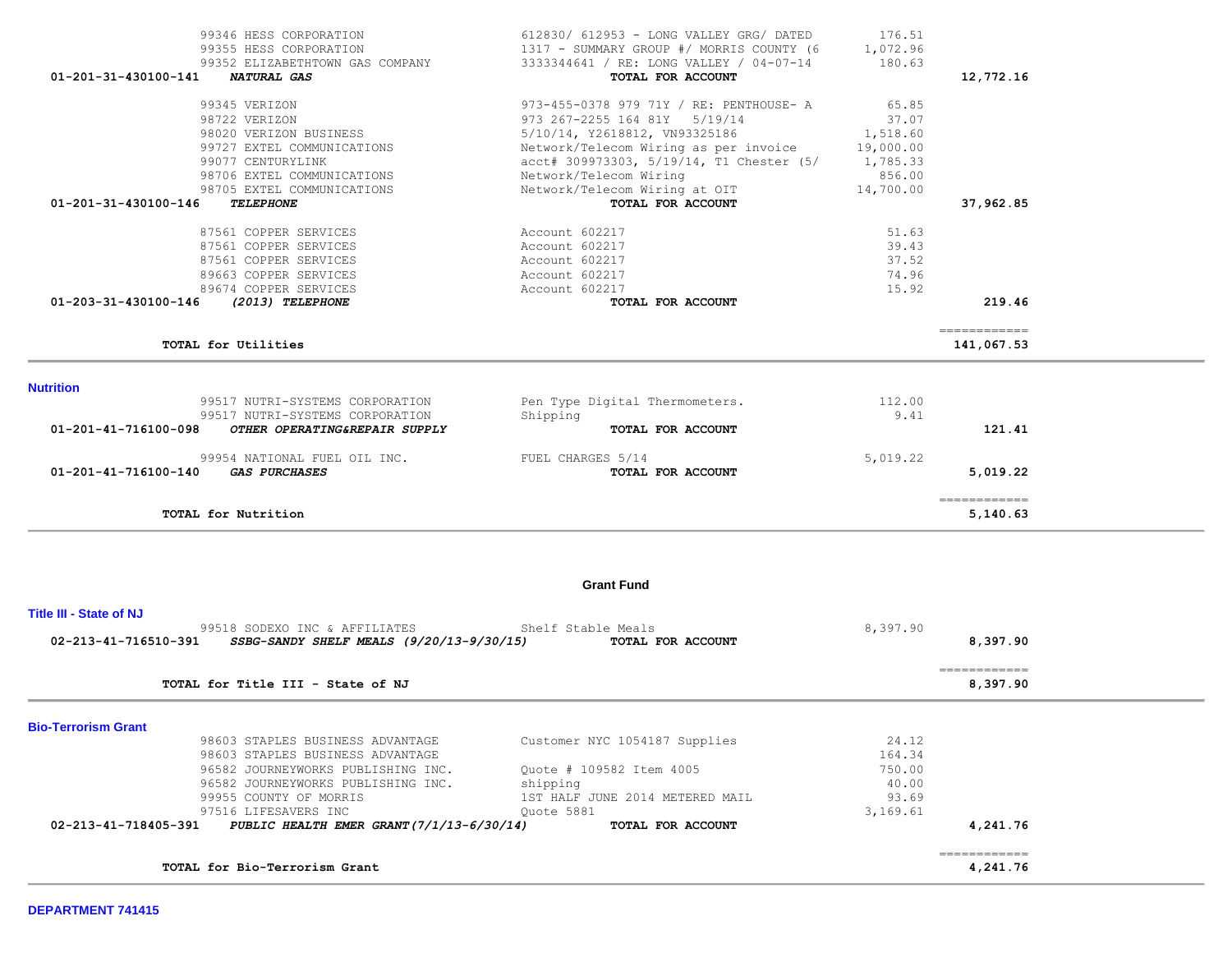### **TOTAL for DEPARTMENT 741420** 13,764.90

| ____________<br>_____________ |                             |
|-------------------------------|-----------------------------|
| 13 764 QO                     | TOTAL for DEDAPTMENT 741420 |

|                 | 96990 SPRINT NEXTEL                                           |                          | 0.97      |           |
|-----------------|---------------------------------------------------------------|--------------------------|-----------|-----------|
|                 | 98138 TELESEARCH INC                                          |                          | 296.65    |           |
|                 | 98138 TELESEARCH INC                                          |                          | 27.06     |           |
|                 | 98138 TELESEARCH INC                                          |                          | 337.00    |           |
|                 | 98138 TELESEARCH INC                                          |                          | 26.59     |           |
|                 | 98423 TELESEARCH INC                                          |                          | 256.07    |           |
|                 | 98423 TELESEARCH INC                                          |                          | 27.26     |           |
|                 | 98423 TELESEARCH INC                                          |                          | 337.00    |           |
|                 | 98423 TELESEARCH INC                                          |                          | 23.59     |           |
|                 | 98589 TELESEARCH INC                                          |                          | 257.99    |           |
|                 | 98589 TELESEARCH INC                                          |                          | 29.66     |           |
|                 | 98589 TELESEARCH INC                                          |                          | 308.11    |           |
|                 | 98589 TELESEARCH INC                                          |                          | 23.59     |           |
| 98592 VERIZON   |                                                               |                          | 1.16      |           |
| 98141 MANPOWER  |                                                               | Sarah D., W/E $5/4/14$ . | 324.00    |           |
| 98342 MANPOWER  |                                                               | Ximena A., W/E 4/13/14.  | 181.44    |           |
| 98562 MANPOWER  |                                                               | Sarah D.W/E 5/18/14      | 907.20    |           |
|                 | 98152 PLANNED RETIREMENT CONSULTANTS                          |                          | 45.10     |           |
|                 | 99918 COUNTY OF MORRIS                                        | 1014 FRINGE BENEFITS WIA | 10,341.06 |           |
| 98139 AT&T      |                                                               |                          | 1.93      |           |
| 98393 AT&T      |                                                               |                          | 0.63      |           |
|                 | 98123 CENTURYLINK                                             |                          | 9.10      |           |
| 98593 DEER PARK |                                                               |                          | 1.74      |           |
|                 | 02-213-41-741420-392 WFNJ-GENERAL ASSISTANCE (7/1/13-6/30/14) | TOTAL FOR ACCOUNT        |           | 13,764.90 |
|                 |                                                               |                          |           |           |

**TOTAL for DEPARTMENT 741415 22,198.35**

| 99268 PROJECT SELF SUFFICIENCY<br>98152 PLANNED RETIREMENT CONSULTANTS | Adisa M., Diana M., Christine S., Catili | 1,740.00<br>56.38 |
|------------------------------------------------------------------------|------------------------------------------|-------------------|
| 98592 VERIZON                                                          |                                          | 1.45              |
| 98589 TELESEARCH INC                                                   |                                          | 29.49             |
| 98589 TELESEARCH INC                                                   | Lilly H., W/E 5/18/14                    | 320.69            |
| 98589 TELESEARCH INC                                                   |                                          | 37.08             |
| 98589 TELESEARCH INC                                                   | Jason D, W/E 5/11/14                     | 268.51            |
| 98423 TELESEARCH INC                                                   |                                          | 29.49             |
|                                                                        | Lilly H., W/E 5/11/14                    |                   |
| 98423 TELESEARCH INC                                                   |                                          | 350.75            |
| 98423 TELESEARCH INC                                                   |                                          | 34.07             |
| 98423 TELESEARCH INC                                                   | Jason D., W/E 5/4/14                     | 266.53            |
| 98138 TELESEARCH INC                                                   |                                          | 33.24             |
| 98138 TELESEARCH INC                                                   | Lilly H., W/E $5/4/14$ .                 | 350.75            |
| 98138 TELESEARCH INC                                                   |                                          | 33.82             |
|                                                                        |                                          |                   |
| 98138 TELESEARCH INC                                                   | Jason D., W/E 4/27/14.                   | 308.75            |
| 96990 SPRINT NEXTEL                                                    |                                          | 1.29              |
| 98122 SPRINT-NEXTEL                                                    |                                          | 1.81              |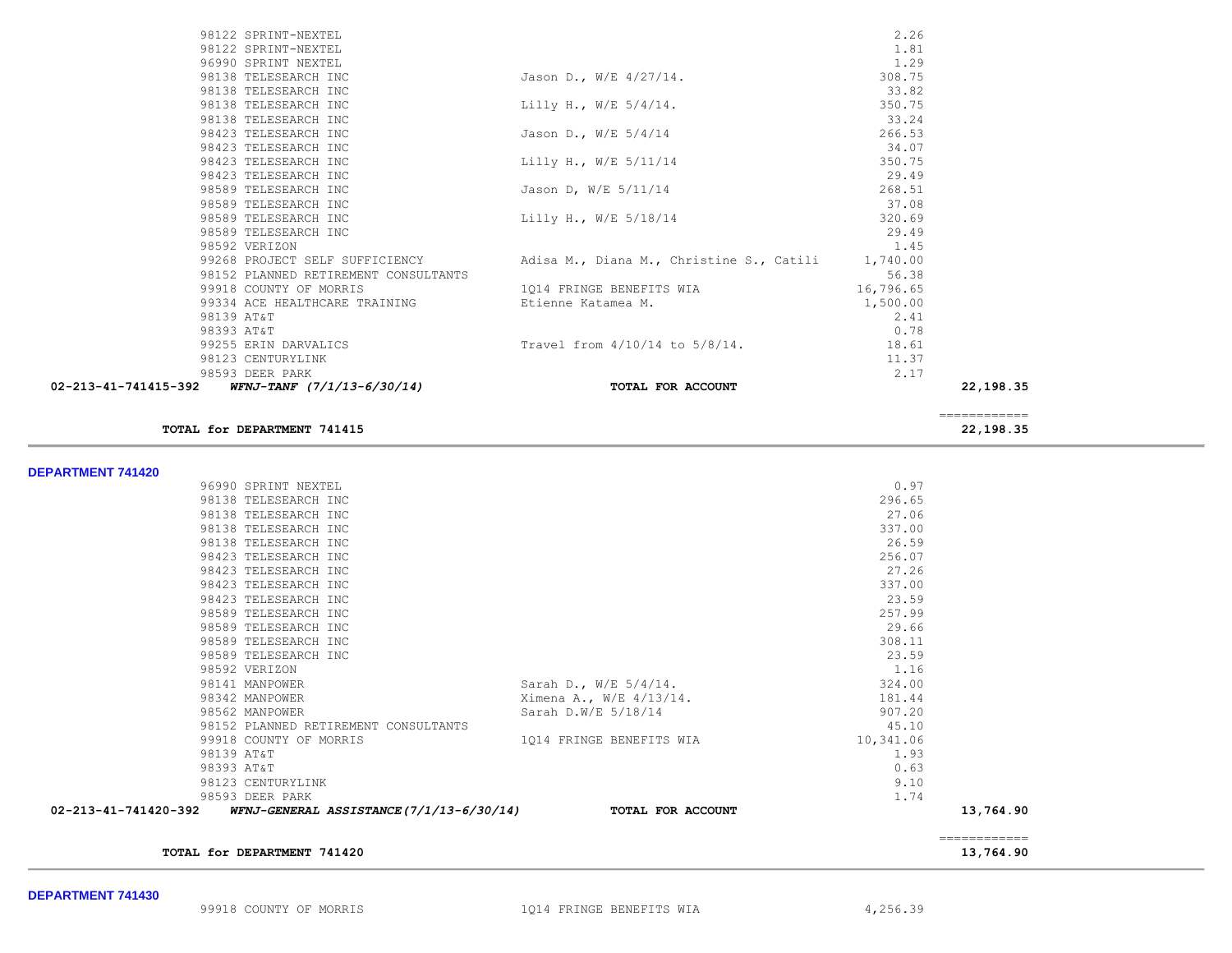| $WFNJ-WLLP$ $(7/1/13-6/30/14)$<br>02-213-41-741430-392                                                                                                          | TOTAL FOR ACCOUNT                                                     |                                  | 4,256.39                   |  |
|-----------------------------------------------------------------------------------------------------------------------------------------------------------------|-----------------------------------------------------------------------|----------------------------------|----------------------------|--|
| TOTAL for DEPARTMENT 741430                                                                                                                                     |                                                                       |                                  | -------------<br>4,256.39  |  |
| <b>DEPARTMENT 741435</b><br>99254 JERSEY TRACTOR-TRAILER<br>99918 COUNTY OF MORRIS<br>99335 ACE HEALTHCARE TRAINING                                             | Steven S.<br>1Q14 FRINGE BENEFITS WIA<br>Maryuri S.                   | 3,200.00<br>1,345.73<br>1,500.00 |                            |  |
| 99275 AVTECH INSTITUTE<br>99277 AVTECH INSTITUTE<br>99279 AVTECH INSTITUTE<br>WDP DW (7/1/13-6/30/14)<br>02-213-41-741435-392                                   | Njeri G.<br>Nancy F.<br>Andre P.<br>TOTAL FOR ACCOUNT                 | 1,280.00<br>1,592.00<br>943.33   | 9,861.06                   |  |
| TOTAL for DEPARTMENT 741435                                                                                                                                     |                                                                       |                                  | ------------<br>9,861.06   |  |
| <b>DEPARTMENT 741450</b><br>99918 COUNTY OF MORRIS<br>02-213-41-741450-392 WFNJ-CAREER ADVANCEMENT(7/1/13-6/30/14)                                              | 1Q14 FRINGE BENEFITS WIA<br>TOTAL FOR ACCOUNT                         | 550.65                           | 550.65                     |  |
| TOTAL for DEPARTMENT 741450                                                                                                                                     |                                                                       |                                  | -------------<br>550.65    |  |
| <b>WIA: Adult</b><br>99918 COUNTY OF MORRIS<br>02-213-41-742005-391 WIA: ADULT FEDERAL SHARE                                                                    | 1014 FRINGE BENEFITS WIA<br>TOTAL FOR ACCOUNT                         | 19,163.87                        | 19,163.87                  |  |
| TOTAL for WIA: Adult                                                                                                                                            |                                                                       |                                  | ============<br>19,163.87  |  |
| <b>WIA: Disclocated Worker</b><br>99918 COUNTY OF MORRIS<br>02-213-41-742010-391 WIA: DISCLOCATED WORKER FEDERAL SHARE                                          | 1014 FRINGE BENEFITS WIA<br>TOTAL FOR ACCOUNT                         | 45,290.54                        | 45,290.54                  |  |
| TOTAL for WIA: Disclocated Worker                                                                                                                               |                                                                       |                                  | -------------<br>45,290.54 |  |
| <b>WIA: Youth</b><br>99262 NEWBRIDGE SERVICES INC<br>99263 NEWBRIDGE SERVICES INC<br>99918 COUNTY OF MORRIS<br>02-213-41-742020-391<br>WIA: YOUTH FEDERAL SHARE | Jacob D.<br>Lacey M.<br>1014 FRINGE BENEFITS WIA<br>TOTAL FOR ACCOUNT | 211.00<br>1,162.00<br>12,283.85  | 13,656.85                  |  |
| TOTAL for WIA: Youth                                                                                                                                            |                                                                       |                                  | ============<br>13,656.85  |  |
| <b>DEPARTMENT 742135</b><br>98877 CLINICAL RESEARCH ACADEMY<br>WIA/NEG (10/1/10-9/30/13) EXT 3/31/14<br>02-213-41-742135-391                                    | Xiaowen L.<br>TOTAL FOR ACCOUNT                                       | 5,000.00                         | 5,000.00                   |  |
| TOTAL for DEPARTMENT 742135                                                                                                                                     |                                                                       |                                  | ============<br>5,000.00   |  |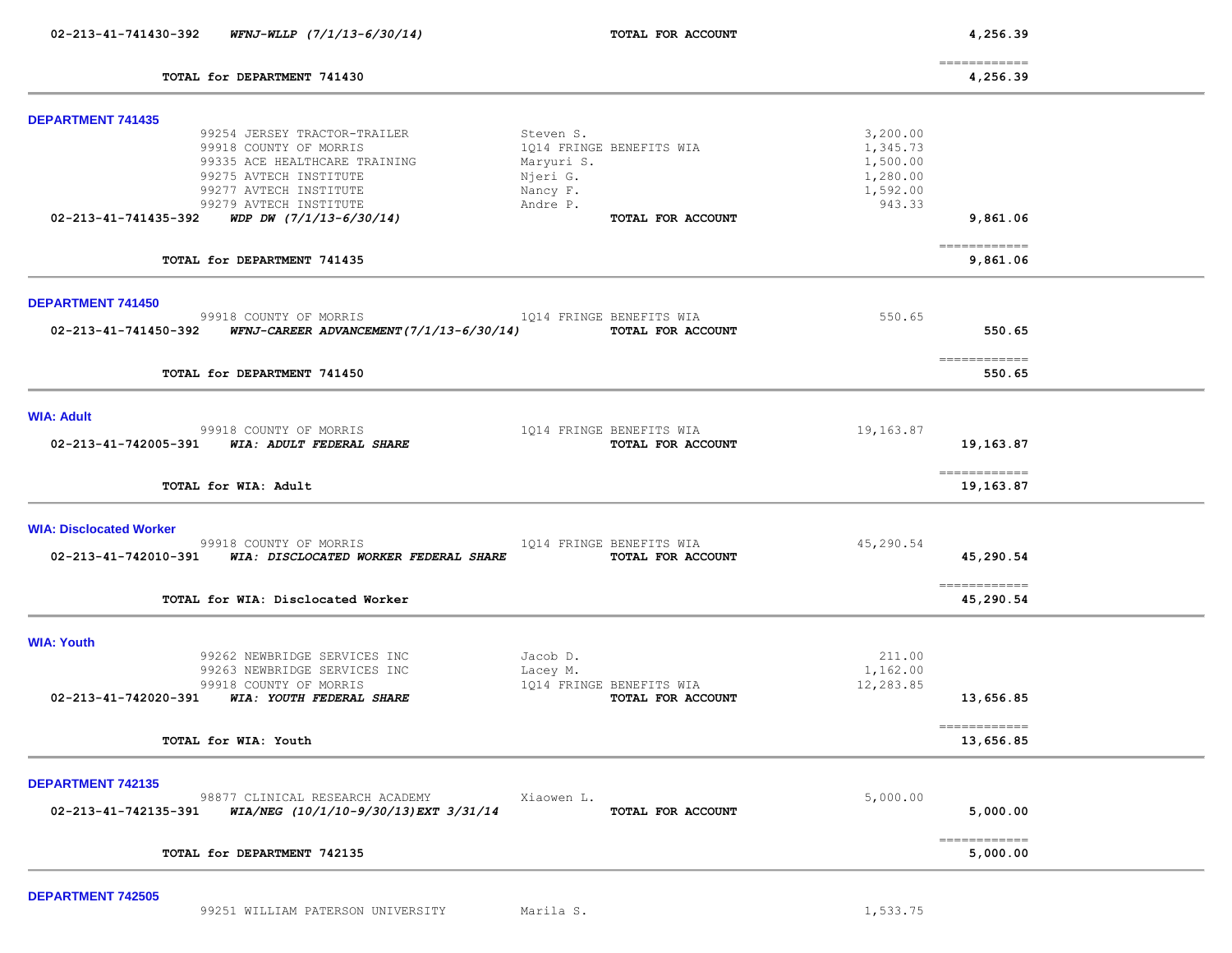|                                                   | 99246 VIRGINIA DAVIS                           |                                     | 5.82     |              |
|---------------------------------------------------|------------------------------------------------|-------------------------------------|----------|--------------|
|                                                   | 98122 SPRINT-NEXTEL                            |                                     | 8.59     |              |
|                                                   | 96990 SPRINT NEXTEL                            |                                     | 8.37     |              |
|                                                   | 98138 TELESEARCH INC                           |                                     | 128.52   |              |
|                                                   | 98138 TELESEARCH INC                           |                                     | 126.30   |              |
|                                                   | 98423 TELESEARCH INC                           |                                     | 129.46   |              |
|                                                   | 98423 TELESEARCH INC                           |                                     | 112.05   |              |
|                                                   | 98589 TELESEARCH INC                           |                                     | 140.90   |              |
|                                                   | 98589 TELESEARCH INC                           |                                     | 112.05   |              |
|                                                   | 98592 VERIZON                                  |                                     | 5.53     |              |
|                                                   | 98391 MANPOWER                                 |                                     | 235.87   |              |
|                                                   | 98140 MANPOWER                                 |                                     | 252.00   |              |
|                                                   | 98342 MANPOWER                                 |                                     | 235.87   |              |
|                                                   | 98152 PLANNED RETIREMENT CONSULTANTS           |                                     | 214.23   |              |
|                                                   | 99264 JERSEY TRACTOR-TRAILER Brandon J.        |                                     | 3,200.00 |              |
|                                                   | 99954 NATIONAL FUEL OIL INC. TUEL CHARGES 5/14 |                                     | 114.96   |              |
|                                                   | 99560 HOME ENERGY MATTERS INC                  | Alexa C.; Dates: 2/14/14 to 5/2/14. | 3,300.00 |              |
| 98139 AT&T                                        |                                                |                                     | 9.17     |              |
|                                                   | 99274 AVTECH INSTITUTE                         | Shiny C.                            | 613.34   |              |
|                                                   | 99280 AVTECH INSTITUTE                         | Carol S.                            | 448.00   |              |
|                                                   | 98393 AT&T                                     |                                     | 2.98     |              |
|                                                   | 98123 CENTURYLINK                              |                                     | 43.20    |              |
|                                                   | 98593 DEER PARK                                |                                     | 8.25     |              |
| 02-213-41-742505-391 WIA ADULT $(7/1/13-6/30/15)$ |                                                | TOTAL FOR ACCOUNT                   |          | 10,989.21    |
|                                                   |                                                |                                     |          |              |
|                                                   |                                                |                                     |          | ------------ |

**TOTAL for DEPARTMENT 742505 10,989.21**

|            | 99270 WILLIAM PATERSON UNIVERSITY                | Evin S.                                                                              | 1,599.60 |
|------------|--------------------------------------------------|--------------------------------------------------------------------------------------|----------|
|            | 99246 VIRGINIA DAVIS                             | Mileage to/from monthly dept. meeting. 16.58                                         |          |
|            | 98122 SPRINT-NEXTEL                              | 564861630 MAR27-APRIL 26, 2014 Jack Patt 24.85                                       |          |
|            | 96990 SPRINT NEXTEL                              | Acct# 564861630 - 973-765-3723 - March b 17.38                                       |          |
|            | 98138 TELESEARCH INC                             | Linda B., W/E 5/4/14.                                                                | 372.05   |
|            | 98138 TELESEARCH INC                             | Blaise S., W/E 5/4/14.                                                               | 365.61   |
|            | 98423 TELESEARCH INC                             | Linda B., W/E 5/11/14                                                                | 374.76   |
|            | 98423 TELESEARCH INC                             | Blaise S; W/E 5/11/14.                                                               | 324.36   |
|            | 98589 TELESEARCH INC                             | Linda B.,, W/E 5/18/14                                                               | 407.85   |
|            | 98589 TELESEARCH INC                             | Blaise S., $W/E = 5/18/14$                                                           | 324.36   |
|            | 98592 VERIZON                                    | Acct#973 644-9536 170 55Y, 973-644-9536 16.01                                        |          |
|            | 99271 RUTGERS, THE STATE UNIVERSITY Constanza T. |                                                                                      | 800.00   |
|            | 99244 MASTER DRIVING SCHOOL INC Diego F.         |                                                                                      | 2,127.60 |
|            | 99243 MASTER DRIVING SCHOOL INC Fabricio E.      |                                                                                      | 770.00   |
|            | 99245 MASTER DRIVING SCHOOL INC [abrigio E.      |                                                                                      | 2,030.00 |
|            | 99512 NORTHAMPTON COMMUNITY COLLEGE Richard B.   |                                                                                      | 800.00   |
|            | 99513 PC AGE                                     | Matthew M.                                                                           | 3,200.00 |
|            | 98391 MANPOWER                                   | Stacy E.; W/E 5/11/14.                                                               | 671.33   |
|            | 98140 MANPOWER                                   | Stacy E.; W/E 5/11/17.<br>Stacy E.; W/E 5/4/14.<br>Stacy E W/E 4/13/14.              | 717.24   |
|            | 98342 MANPOWER                                   | Stacy E., W/E 4/13/14.                                                               | 671.33   |
|            |                                                  | 98152 PLANNED RETIREMENT CONSULTANTS Valuation Participant Fee; preparation o 620.11 |          |
|            |                                                  | 99242 HALLMARK HEALTHCARE LLC Carolyn S.; Dates: 3/13/14 to 4/26/14. 3,995.00        |          |
|            | 99265 JERSEY TRACTOR-TRAILER                     | James M.                                                                             | 3,200.00 |
|            | 99252 JERSEY TRACTOR-TRAILER Charles D.          |                                                                                      | 3,200.00 |
|            | 99253 JERSEY TRACTOR-TRAILER Lawrence P.         |                                                                                      | 3,200.00 |
|            | 99332 KAIZEN TECHNOLOGIES INC                    | Elio F.                                                                              | 1,567.34 |
|            | 99249 LEHIGH CAREER & TECHNICAL INST Brian G.    |                                                                                      | 3,200.00 |
|            | 99514 JERSEY TRACTOR-TRAILER Michael Z.          |                                                                                      | 800.00   |
|            | 99955 COUNTY OF MORRIS                           | 1ST HALF JUNE 2014 METERED MAIL                                                      | 320.38   |
|            | 99333 ACE HEALTHCARE TRAINING Carmen Edith F.    |                                                                                      | 1,500.00 |
| 98139 AT&T |                                                  | 030 515 8956 001 APRIL 27,2014 973-383- 26.53                                        |          |
|            |                                                  | 99241 ASHLEY NORTON, INC. The Heather B., Dates: 1/2/14 to 3/29/14. 4,000.00         |          |
|            | 99266 AVTECH INSTITUTE                           | Arinthia C.                                                                          | 1,572.00 |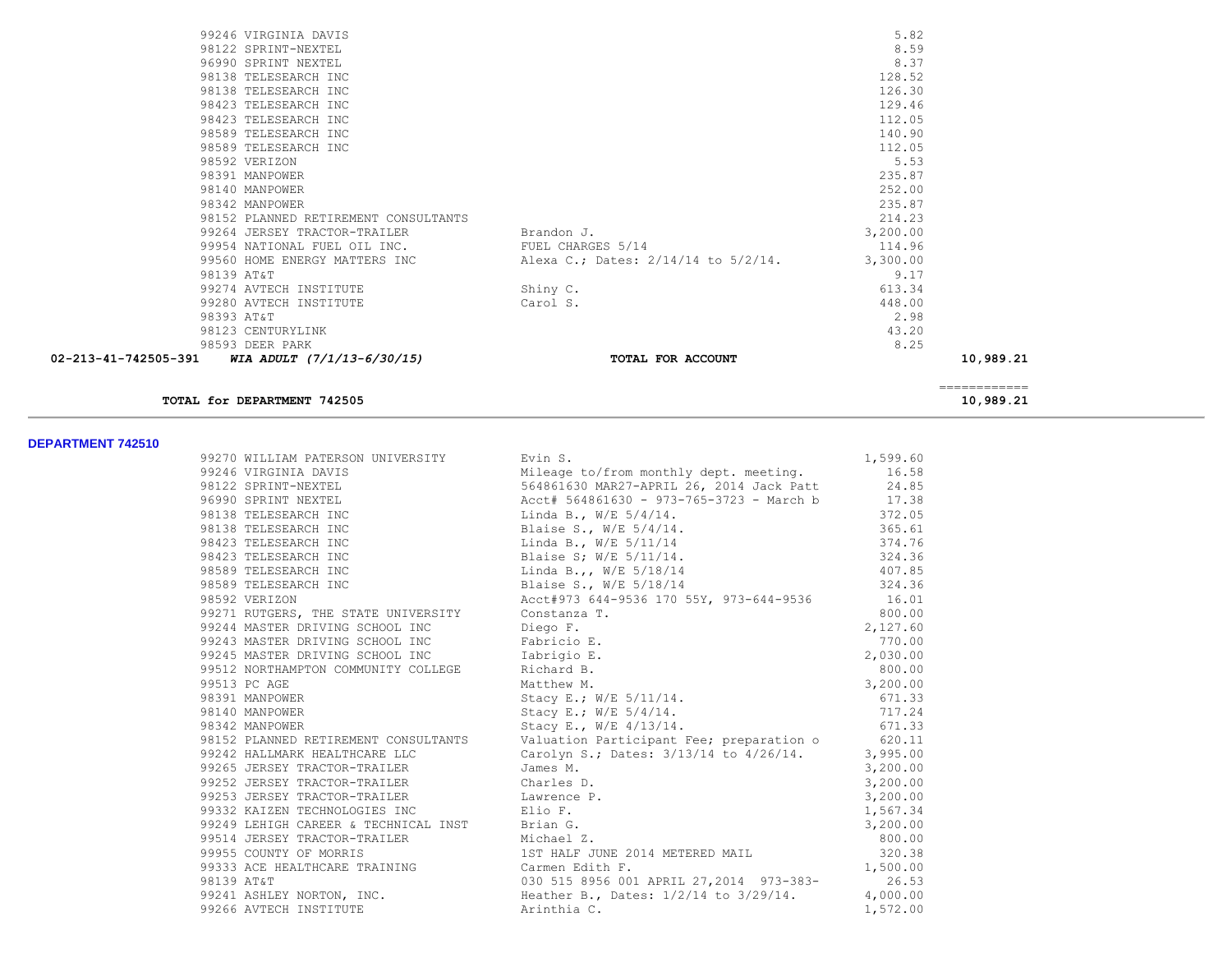| 99276 AVTECH INSTITUTE<br>99278 AVTECH INSTITUTE<br>99267 AVTECH INSTITUTE<br>99273 AVTECH INSTITUTE<br>99272 AVTECH INSTITUTE<br>99331 FORTIS INSTITUTE<br>99269 FORTIS INSTITUTE<br>98393 AT&T<br>99515 BTII INSTITUTE, LLC<br>98123 CENTURYLINK<br>98593 DEER PARK<br>98666 FORTIS INSTITUTE<br>99516 FORTIS INSTITUTE<br>02-213-41-742510-391<br>WIA DISLOCATED WORKER $(7/1/13-6/30/15)$                                                                | Nehal B.<br>Joseph L.<br>Galina P.<br>Sripriya K.<br>Susan G.<br>Heather F.<br>Heather F.<br>1001-196-9846 dtd 5/01/14 908-859-3220.<br>James L.<br>310372742 DTD APR 22, 2014 973-383-80<br>0434508545 April 15 -May 14, 2014 billi<br>Heather F.<br>Elvis T.<br>TOTAL FOR ACCOUNT | 1,269.33<br>1,120.00<br>1,589.33<br>1,475.55<br>1,176.00<br>580.08<br>800.00<br>8.61<br>3,200.00<br>125.06<br>23.90<br>113.68<br>654.15                     | 54,967.96<br>$=$ = = = = = = = = = = = = |  |
|--------------------------------------------------------------------------------------------------------------------------------------------------------------------------------------------------------------------------------------------------------------------------------------------------------------------------------------------------------------------------------------------------------------------------------------------------------------|-------------------------------------------------------------------------------------------------------------------------------------------------------------------------------------------------------------------------------------------------------------------------------------|-------------------------------------------------------------------------------------------------------------------------------------------------------------|------------------------------------------|--|
| TOTAL for DEPARTMENT 742510                                                                                                                                                                                                                                                                                                                                                                                                                                  |                                                                                                                                                                                                                                                                                     |                                                                                                                                                             | 54,967.96                                |  |
| <b>DEPARTMENT 742520</b><br>98122 SPRINT-NEXTEL<br>96990 SPRINT NEXTEL<br>98138 TELESEARCH INC<br>98138 TELESEARCH INC<br>98423 TELESEARCH INC<br>98423 TELESEARCH INC<br>98589 TELESEARCH INC<br>98589 TELESEARCH INC<br>98592 VERIZON<br>98391 MANPOWER<br>98140 MANPOWER<br>98342 MANPOWER<br>98152 PLANNED RETIREMENT CONSULTANTS<br>98139 AT&T<br>98393 AT&T<br>98123 CENTURYLINK<br>98593 DEER PARK<br>02-213-41-742520-391 WIA YOUTH (7/1/13-6/30/15) | Leigh C.<br>Leigh C., $W/E = 5/4/14$ .<br>Leigh C., W/E 4/13/14.<br>TOTAL FOR ACCOUNT                                                                                                                                                                                               | 7.68<br>4.18<br>114.99<br>113.01<br>115.83<br>100.26<br>126.07<br>100.26<br>4.95<br>1,021.67<br>920.16<br>947.86<br>191.68<br>8.20<br>2.66<br>38.66<br>7.39 | 3,825.51<br>------------                 |  |
| TOTAL for DEPARTMENT 742520                                                                                                                                                                                                                                                                                                                                                                                                                                  |                                                                                                                                                                                                                                                                                     |                                                                                                                                                             | 3,825.51                                 |  |
| <b>Reach Program</b><br>99248 STATE SHUTTLE INC<br>99918 COUNTY OF MORRIS<br>02-213-41-751405-392 REACH PROGRAM (7/1/13-6/30/14)<br>TOTAL for Reach Program                                                                                                                                                                                                                                                                                                  | 1014 FRINGE BENEFITS WIA<br>TOTAL FOR ACCOUNT                                                                                                                                                                                                                                       | 2,342.27<br>21,780.35                                                                                                                                       | 24,122.62<br>------------<br>24, 122.62  |  |
| <b>SCP: Family Court</b><br>99369 FAMILY INTERVENTION<br>99369 FAMILY INTERVENTION<br>99369 FAMILY INTERVENTION<br>02-213-41-752415-392<br>$SCP - FAMILY \; COUNT (1/1/14-12/31/14)$<br>TOTAL for SCP: Family Court                                                                                                                                                                                                                                          | TOTAL FCIU CONTRACT EXPENSES FOR FEDERAL<br>TOTAL STABILIZATION CONTRACT SERVICES FO<br>TOTAL ADOLESCENT GROUP CONTRACT SERVICES<br>TOTAL FOR ACCOUNT                                                                                                                               | 18,741.00<br>852.00<br>250.00                                                                                                                               | 19,843.00<br>-------------<br>19,843.00  |  |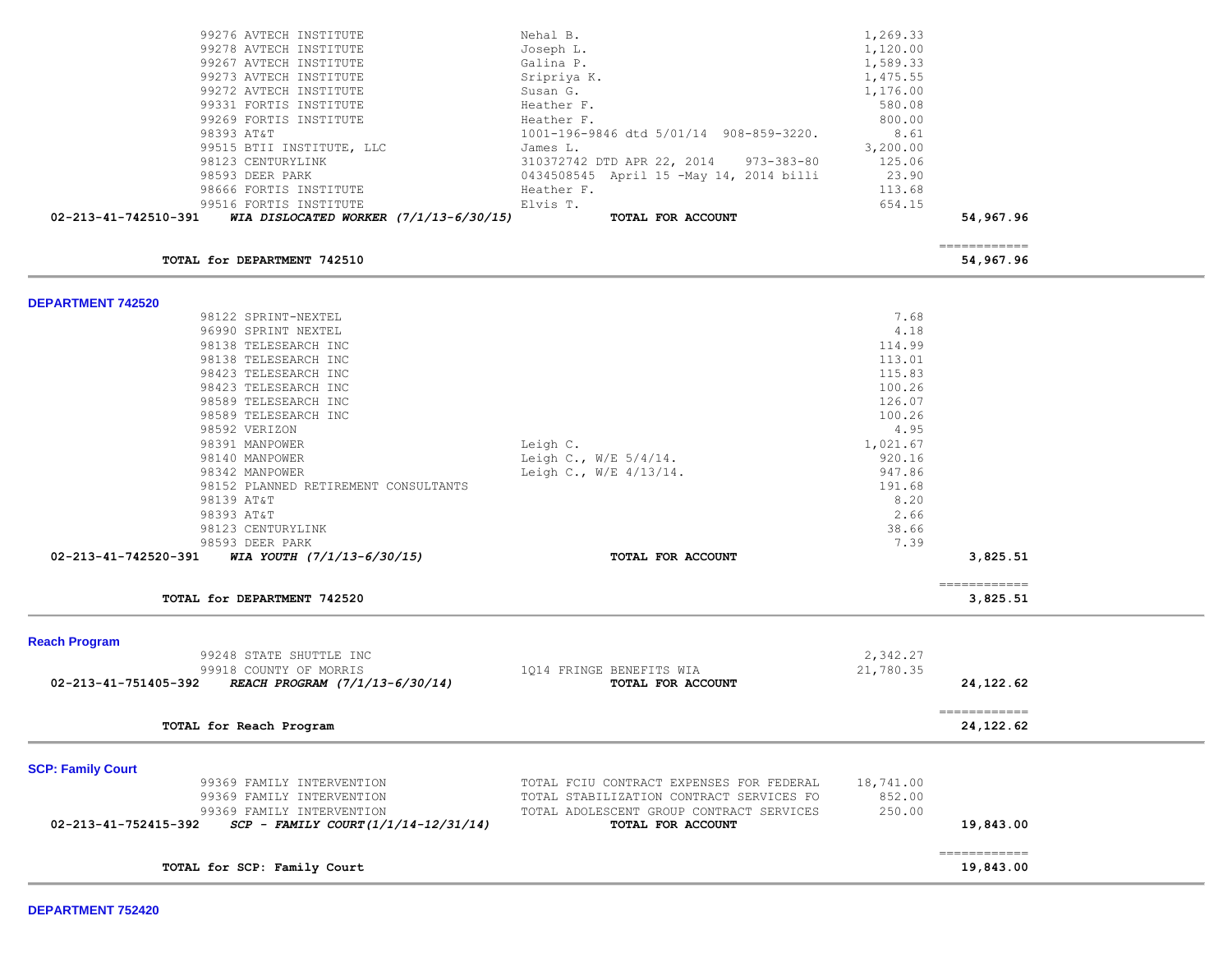|                          | 99362 MORRISTOWN NEIGHBORHOOD HOUSE<br>99365 MORRISTOWN NEIGHBORHOOD HOUSE<br>99366 NEWBRIDGE SERVICES INC<br>99368 JERSEY BATTERED WOMEN'S<br>99361 MORRIS ARTS<br>99361 MORRIS ARTS<br>99361 MORRIS ARTS | Social recreation program 1st quarter 20<br>1ST QUARTER 2014 8 YOUTH X \$533.00<br>For units of service hours for Summer Yo<br>27.5 SERVICE HOURS X \$40.00<br>Frelinghuysen Middle School main stream<br>ELL Middle School workshops Jan, Feb, an<br>Girls surviving workshops Jan, Feb, and | 3,148.00<br>4,264.00<br>1,207.00<br>1,100.00<br>5,400.00<br>3,150.00<br>4,950.00 |                          |  |
|--------------------------|------------------------------------------------------------------------------------------------------------------------------------------------------------------------------------------------------------|-----------------------------------------------------------------------------------------------------------------------------------------------------------------------------------------------------------------------------------------------------------------------------------------------|----------------------------------------------------------------------------------|--------------------------|--|
| 02-213-41-752420-392     | $SCP-PROGRAM$ SERVICES $(1/1/14-12/31/14)$                                                                                                                                                                 | TOTAL FOR ACCOUNT                                                                                                                                                                                                                                                                             |                                                                                  | 50,599.00                |  |
|                          |                                                                                                                                                                                                            |                                                                                                                                                                                                                                                                                               |                                                                                  | -------------            |  |
|                          | TOTAL for DEPARTMENT 752420                                                                                                                                                                                |                                                                                                                                                                                                                                                                                               |                                                                                  | 50,599.00                |  |
| <b>DEPARTMENT 752425</b> |                                                                                                                                                                                                            |                                                                                                                                                                                                                                                                                               |                                                                                  |                          |  |
|                          | 99394 JESSICA MONDINO                                                                                                                                                                                      | NJ TPK TOLLS TO HAMILTON YSC STATEWIDE 1                                                                                                                                                                                                                                                      | 2.70                                                                             |                          |  |
|                          | 99394 JESSICA MONDINO                                                                                                                                                                                      | ROUNDTRIP MILEAGE TO HAMILTON 1/10/14                                                                                                                                                                                                                                                         | 43.75                                                                            |                          |  |
|                          | 99394 JESSICA MONDINO                                                                                                                                                                                      | ROUNDTRIP MILEAGE TO PATERSON (YSC STATE                                                                                                                                                                                                                                                      | 15.40                                                                            |                          |  |
|                          | 99394 JESSICA MONDINO                                                                                                                                                                                      | ROUNTIP MILEAGE TO HAMILTON (CIACC) 2/21/                                                                                                                                                                                                                                                     | 32.20                                                                            |                          |  |
|                          | 99394 JESSICA MONDINO                                                                                                                                                                                      | NJ TPK TOLLS TO HAMILTON YSC STATEWIDE 3                                                                                                                                                                                                                                                      | 2.70                                                                             |                          |  |
|                          | 99394 JESSICA MONDINO                                                                                                                                                                                      | ROUNDTRIP MILEAGE TO HAMILTON YSC STATE                                                                                                                                                                                                                                                       | 44.10                                                                            |                          |  |
|                          | 99394 JESSICA MONDINO                                                                                                                                                                                      | ROUNDTRIP MILEAGE TO MT ARLINTON 4/28/14                                                                                                                                                                                                                                                      | 14.70                                                                            |                          |  |
|                          | 99394 JESSICA MONDINO                                                                                                                                                                                      | NJ TPK TOLLS TO HAMILTON 5/9/14                                                                                                                                                                                                                                                               | 2.70                                                                             |                          |  |
|                          | 99394 JESSICA MONDINO                                                                                                                                                                                      | ROUNDTRIP MILEAGE TO HAMILTON 5/9/14                                                                                                                                                                                                                                                          | 43.75                                                                            |                          |  |
|                          | 99394 JESSICA MONDINO                                                                                                                                                                                      | ROUNDTRIP MILEAGE TO MIDDLESEX JFPC STAT                                                                                                                                                                                                                                                      | 24.15                                                                            |                          |  |
|                          | 99394 JESSICA MONDINO                                                                                                                                                                                      | ROUNDTRIP MILEAGE TO ACADEMY FROM HOME O                                                                                                                                                                                                                                                      | 8.40                                                                             |                          |  |
|                          | 99394 JESSICA MONDINO                                                                                                                                                                                      | ROUNDTRIP MILEAGE TO RANDOLPH HS INTERNE                                                                                                                                                                                                                                                      | 10.15                                                                            |                          |  |
|                          | 99394 JESSICA MONDINO                                                                                                                                                                                      | REFRESHMENTS FOR YSAC MEETING MARAS BAKE                                                                                                                                                                                                                                                      | 17.00                                                                            |                          |  |
|                          | 99394 JESSICA MONDINO                                                                                                                                                                                      | REFRESHMENTS FOR YSAC MEETING 2/20/14                                                                                                                                                                                                                                                         | 19.00                                                                            |                          |  |
|                          | 99394 JESSICA MONDINO                                                                                                                                                                                      | REFRESHMENTS FOR YSAC MEETING 3/20/14                                                                                                                                                                                                                                                         | 19.00                                                                            |                          |  |
|                          | 99394 JESSICA MONDINO                                                                                                                                                                                      | REFRESHMENTS FOR YSAC MEETING 4/24/14                                                                                                                                                                                                                                                         | 19.00                                                                            |                          |  |
|                          | 99394 JESSICA MONDINO                                                                                                                                                                                      | REFRESHMENTS FOR YSAC MEETING 5/15/14                                                                                                                                                                                                                                                         | 19.00                                                                            |                          |  |
| 02-213-41-752425-392     | $SCP-PROGRAM$ MANAGEMENT $(1/1/14-12/31/14)$                                                                                                                                                               | TOTAL FOR ACCOUNT                                                                                                                                                                                                                                                                             |                                                                                  | 337.70                   |  |
|                          |                                                                                                                                                                                                            |                                                                                                                                                                                                                                                                                               |                                                                                  |                          |  |
|                          | TOTAL for DEPARTMENT 752425                                                                                                                                                                                |                                                                                                                                                                                                                                                                                               |                                                                                  | ------------<br>337.70   |  |
|                          |                                                                                                                                                                                                            |                                                                                                                                                                                                                                                                                               |                                                                                  |                          |  |
| DEPARTMENT 754410        |                                                                                                                                                                                                            |                                                                                                                                                                                                                                                                                               |                                                                                  |                          |  |
| 02-213-41-754410-392     | 99360 FAMILY PROMISE OF<br>SOCIAL SRVCS FOR HMLSS $(1/1/14-6/30/14)$                                                                                                                                       | 943 Bed nights of shelter from Jan-March<br>TOTAL FOR ACCOUNT                                                                                                                                                                                                                                 | 21,398.08                                                                        | 21,398.08                |  |
|                          |                                                                                                                                                                                                            |                                                                                                                                                                                                                                                                                               |                                                                                  |                          |  |
|                          |                                                                                                                                                                                                            |                                                                                                                                                                                                                                                                                               |                                                                                  | ------------             |  |
|                          | TOTAL for DEPARTMENT 754410                                                                                                                                                                                |                                                                                                                                                                                                                                                                                               |                                                                                  | 21,398.08                |  |
| <b>Chapter 51</b>        |                                                                                                                                                                                                            |                                                                                                                                                                                                                                                                                               |                                                                                  |                          |  |
|                          | 98621 TURNING POINT, INC                                                                                                                                                                                   | Services rendered to Turning point for t                                                                                                                                                                                                                                                      | 2,333.00                                                                         |                          |  |
|                          | 99178 NEW HOPE FOUNDATION INC.                                                                                                                                                                             | client bed days for 5 clients in April 2                                                                                                                                                                                                                                                      | 1,632.00                                                                         |                          |  |
| 02-213-41-757405-392     | CHAPTER 51 (1/1/14-12/31/14)                                                                                                                                                                               | TOTAL FOR ACCOUNT                                                                                                                                                                                                                                                                             |                                                                                  | 3,965.00                 |  |
|                          |                                                                                                                                                                                                            |                                                                                                                                                                                                                                                                                               |                                                                                  |                          |  |
|                          | TOTAL for Chapter 51                                                                                                                                                                                       |                                                                                                                                                                                                                                                                                               |                                                                                  | ------------<br>3,965.00 |  |
|                          |                                                                                                                                                                                                            |                                                                                                                                                                                                                                                                                               |                                                                                  |                          |  |
| DEPARTMENT 758310        |                                                                                                                                                                                                            |                                                                                                                                                                                                                                                                                               |                                                                                  |                          |  |
|                          | 99383 STEPHEN NEBESNI                                                                                                                                                                                      | Balloons for Youth Leadership Summit on                                                                                                                                                                                                                                                       | 51.68                                                                            |                          |  |
|                          | 99075 WHARTON BORO MUNICIPAL                                                                                                                                                                               | 2013 Wharton Municipal Alliance Q3 Expen                                                                                                                                                                                                                                                      | 4,987.64                                                                         |                          |  |
|                          | 99074 WHARTON BORO MUNICIPAL                                                                                                                                                                               | 2013 Wharton Municipal Alliance Q2 Expen                                                                                                                                                                                                                                                      | 2,247.36                                                                         |                          |  |
| 02-213-41-758310-392     | MUNICIPAL ALLIANCE (1/1/13-6/30/14)                                                                                                                                                                        | TOTAL FOR ACCOUNT                                                                                                                                                                                                                                                                             |                                                                                  | 7,286.68                 |  |
|                          |                                                                                                                                                                                                            |                                                                                                                                                                                                                                                                                               |                                                                                  |                          |  |
|                          | 99073 WHARTON BORO MUNICIPAL                                                                                                                                                                               | 2013 Wharton Municipal Alliance Suppleme                                                                                                                                                                                                                                                      | 1,978.41                                                                         |                          |  |
|                          | 99367 BOROUGH OF BUTLER                                                                                                                                                                                    | 2013 Butler Municipal Alliance Supplemen                                                                                                                                                                                                                                                      | 2,000.00                                                                         |                          |  |

99364 MORRISTOWN NEIGHBORHOOD HOUSE 1st and 2nd quarters of 2014 Jan- June 2 27,380.00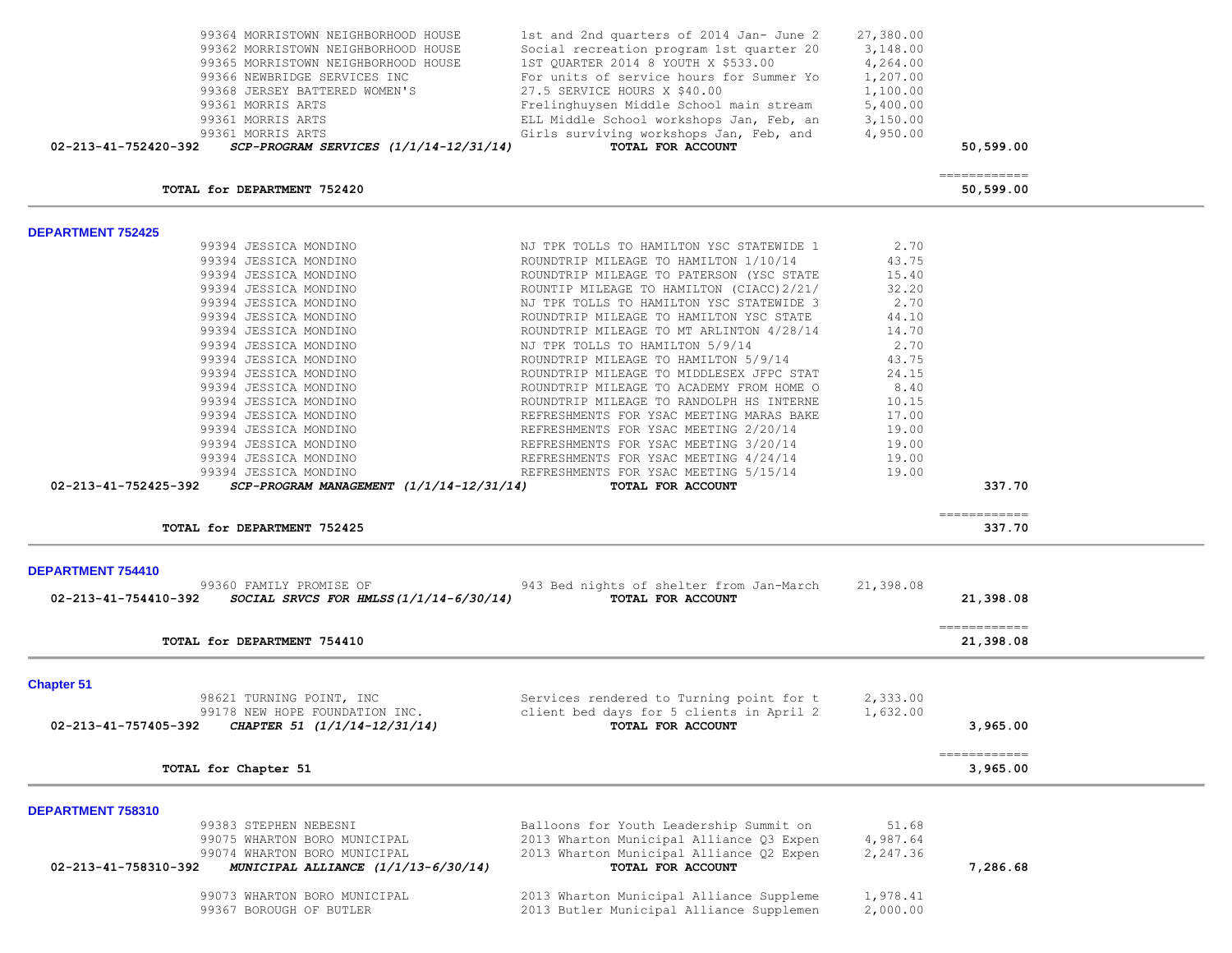| 02-213-41-758310-394<br>MUNICIPAL ALLIANCE $(1/1/13-6/30/14)$                                | TOTAL FOR ACCOUNT                                            |                      | 3,978.41                    |  |
|----------------------------------------------------------------------------------------------|--------------------------------------------------------------|----------------------|-----------------------------|--|
| TOTAL for DEPARTMENT 758310                                                                  |                                                              |                      | -------------<br>11,265.09  |  |
| <b>DEPARTMENT 774405</b>                                                                     |                                                              |                      |                             |  |
| 97707 MORRIS COUNTY PARK POLICE<br>97706 HANOVER TWP.                                        | C.Boyko Callout 1/15/14<br>D.Kaiser- Callout 10/29/13        | 220.00<br>220.00     |                             |  |
| 97706 HANOVER TWP.<br>02-213-41-774405-391 DRE CALL OUT (10/1/13-9/30/14)                    | J.Schauder Callout 3/11/14<br>TOTAL FOR ACCOUNT              | 220.00               | 660.00                      |  |
| TOTAL for DEPARTMENT 774405                                                                  |                                                              |                      | ============<br>660.00      |  |
|                                                                                              |                                                              |                      |                             |  |
| <b>MAPS</b><br>99954 NATIONAL FUEL OIL INC.<br>02-213-41-786405-392 MAPS $(1/1/14-12/31/14)$ | FUEL CHARGES 5/14<br>TOTAL FOR ACCOUNT                       | 14,510.51            | 14,510.51                   |  |
| 99508 SENIOR SERVICES OF                                                                     | Jan Trips                                                    | 450.00               |                             |  |
| 99508 SENIOR SERVICES OF<br>99508 SENIOR SERVICES OF                                         | Feb trips<br>Mar Trips                                       | 450.00<br>450.00     |                             |  |
| 99527 TROPICANA CASINO & RESORT                                                              | Room for Ms. Patricia Rogalsky and Mr. Ja                    | 300.00               |                             |  |
| 99507 TOWNSHIP OF ROXBURY                                                                    | Q1 Payment request Dial a Ride SCDRTAP.                      | 1,527.75             |                             |  |
| 99506 FIVE TOWN REGIONAL DIAL-A-RIDE<br>99506 FIVE TOWN REGIONAL DIAL-A-RIDE                 | January 2014, 1804 rides<br>February 2014, 1344 rides        | 8,138.13<br>8,138.17 |                             |  |
| 99506 FIVE TOWN REGIONAL DIAL-A-RIDE                                                         | March 2014, 2189 rides                                       | 8,138.17             |                             |  |
| 02-213-41-786405-394 MAPS $(1/1/14-12/31/14)$                                                | TOTAL FOR ACCOUNT                                            |                      | 27,592.22                   |  |
| TOTAL for MAPS                                                                               |                                                              |                      | -------------<br>42,102.73  |  |
|                                                                                              |                                                              |                      |                             |  |
| <b>JARC Grant</b><br>99248 STATE SHUTTLE INC                                                 | Transportation from $5/19/14$ to $5/25/14$ .                 | 1,344.67             |                             |  |
| 99298 STATE SHUTTLE INC                                                                      | Transportation from May 26, 2014 through                     | 2,949.56             |                             |  |
| 02-213-41-792510-391<br>JARC GRANT ROUND 13 (7/1/13-6/30/15)                                 | TOTAL FOR ACCOUNT                                            |                      | 4,294.23                    |  |
| 99291 STATE SHUTTLE INC<br>02-213-41-792510-393<br>JARC GRANT ROUND 13 (7/1/13-6/30/15)      | Transportation from 5/12/14 to 5/16/14.<br>TOTAL FOR ACCOUNT | 3,686.94             | 3,686.94                    |  |
| TOTAL for JARC Grant                                                                         |                                                              |                      | -------------<br>7,981.17   |  |
| <b>FY08 SCAAP</b>                                                                            |                                                              |                      |                             |  |
| 98288 ATLANTIC AMBULANCE CORP.                                                               | MEDICAL CARE FOR M.ABATO DATED 4.17.14                       | 1,188.20             |                             |  |
| 02-213-41-806815-391<br>FY08 SCAAP FEDERAL SHARE                                             | TOTAL FOR ACCOUNT                                            |                      | 1,188.20                    |  |
| TOTAL for FY08 SCAAP                                                                         |                                                              |                      | ------------<br>1,188.20    |  |
| <b>DEPARTMENT 832410</b>                                                                     |                                                              |                      |                             |  |
| 98479 TRIANGLE COMMUNICATIONS LLC                                                            | GPS Antenna                                                  | 100.00               |                             |  |
| 98479 TRIANGLE COMMUNICATIONS LLC                                                            | Troy Arm Rest/File Box                                       | 350.00               |                             |  |
| 98479 TRIANGLE COMMUNICATIONS LLC<br>02-213-41-832410-392<br>CEHA 2014 (7/1/13-6/30/14)      | Troy Arm Rest Pad<br>TOTAL FOR ACCOUNT                       | 99.00                | 549.00                      |  |
|                                                                                              |                                                              |                      | $=$ = = = = = = = = = = = = |  |
| TOTAL for DEPARTMENT 832410                                                                  |                                                              |                      | 549.00                      |  |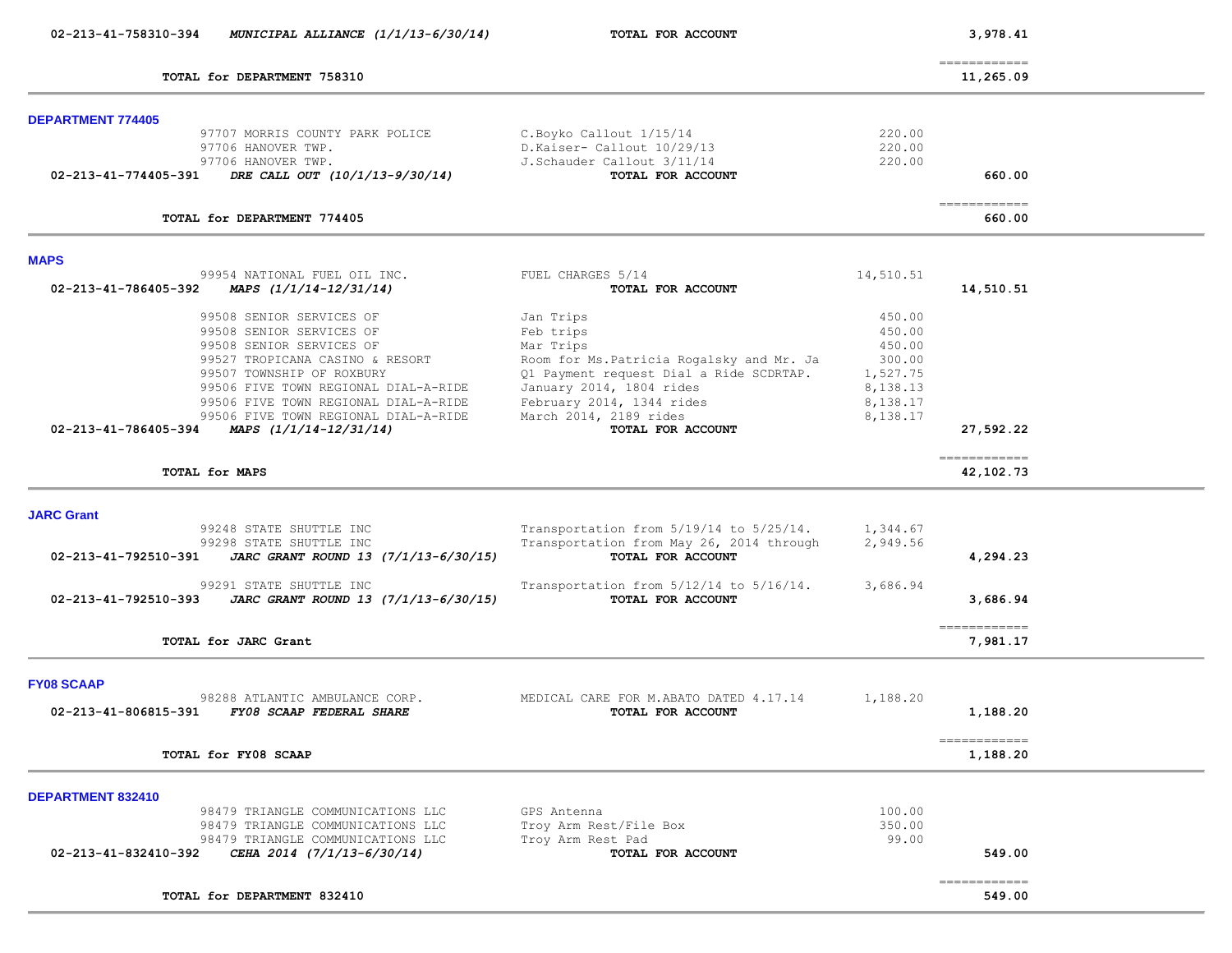**DEPARTMENT 864395** 

|                                | 99677 SCHIFANO CONSTRUCTION CORP.        |                                          | 28,501.77  |                            |
|--------------------------------|------------------------------------------|------------------------------------------|------------|----------------------------|
| 02-213-41-864395-391           | 2013 ATP - COUNTY AID                    | TOTAL FOR ACCOUNT                        |            | 28,501.77                  |
|                                | TOTAL for DEPARTMENT 864395              |                                          |            | ============<br>28,501.77  |
| <b>DEPARTMENT 864405</b>       |                                          |                                          |            |                            |
|                                | 99463 WATERS, MCPHERSON, MCNEILL, P.C.   | Sussex Randolph Bldg.                    | 509.85     |                            |
|                                | 99463 WATERS, MCPHERSON, MCNEILL, P.C.   | Randolph Town Center Assoc.              | 1,116.00   |                            |
| $02 - 213 - 41 - 864405 - 391$ | CR 617/STP-0350(106)ROW(6/27/12-6/27/14) | TOTAL FOR ACCOUNT                        |            | 1,625.85                   |
|                                | TOTAL for DEPARTMENT 864405              |                                          |            | ============               |
|                                |                                          |                                          |            | 1,625.85                   |
| <b>DEPARTMENT 864510</b>       |                                          |                                          |            |                            |
|                                | 99679 RITACCO CONSTRUCTION INC           | Replacement of Bridge No. 1400-832 on Be | 432,515.84 |                            |
| 02-213-41-864510-391           | STP-C00S(242)(9/11/12-9/11/15)           | TOTAL FOR ACCOUNT                        |            | 432,515.84                 |
|                                | 99692 T.Y. LIN INTERNATIONAL             | Construction Support for Berkshire Valle | 4,812.37   |                            |
|                                | 98754 GREENMAN PEDERSEN INC              | Construction/Inspection Resident Enginee | 15,435.00  |                            |
| 02-213-41-864510-392           | STP-C00S(242)(9/11/12-9/11/15)           | TOTAL FOR ACCOUNT                        |            | 20,247.37                  |
|                                | TOTAL for DEPARTMENT 864510              |                                          |            | ============<br>452,763.21 |
|                                |                                          |                                          |            |                            |
|                                |                                          | <b>County Capital</b>                    |            |                            |
| Cty roadwy drainage improv     |                                          |                                          |            |                            |
|                                | 99281 VAN CLEEF ENGINEERING ASSOC        | Prof. Engr Svcs. for drainage improvemen | 1,992.00   |                            |

| 99283 VAN CLEEF ENGINEERING ASSOC<br>04-216-55-953098-909<br><i>MISCELLANEOUS - OTHER</i> | Prof. Engr. Svcs. for drainage improveme<br>TOTAL FOR ACCOUNT | 2,135.44<br>4,127.44 |
|-------------------------------------------------------------------------------------------|---------------------------------------------------------------|----------------------|
|                                                                                           |                                                               |                      |
| TOTAL for Ctv roadwy drainage improv                                                      |                                                               | 4.127.44             |

**InstallCty Roadway Drain Imprv**

| 04-216-55-953141-909<br><i>MISCELLANEOUS - OTHER</i> | TOTAL FOR ACCOUNT | 3,001.72<br>============ |  |
|------------------------------------------------------|-------------------|--------------------------|--|
| TOTAL for InstallCty Roadway Drain Imprv             |                   | 3,001.72                 |  |
| <b>FeasibilityStudy Wing CommCtr</b>                 |                   |                          |  |

99967 CLEARY GIACOBBE ALFIERI & Legal services 676.00  **04-216-55-953163-909** *MISCELLANEOUS - OTHER* **TOTAL FOR ACCOUNT 576.00** ============ **TOTAL for FeasibilityStudy Wing CommCtr 576.00**

**Road Design/Construction** 

99529 THE RBA GROUP INC.<br> **99529 THE RBA GROUP INC.** Prof. Svcs. rendered concerning Route 20 750.00  **04-216-55-953165-909** *MISCELLANEOUS - OTHER* **TOTAL FOR ACCOUNT 750.00**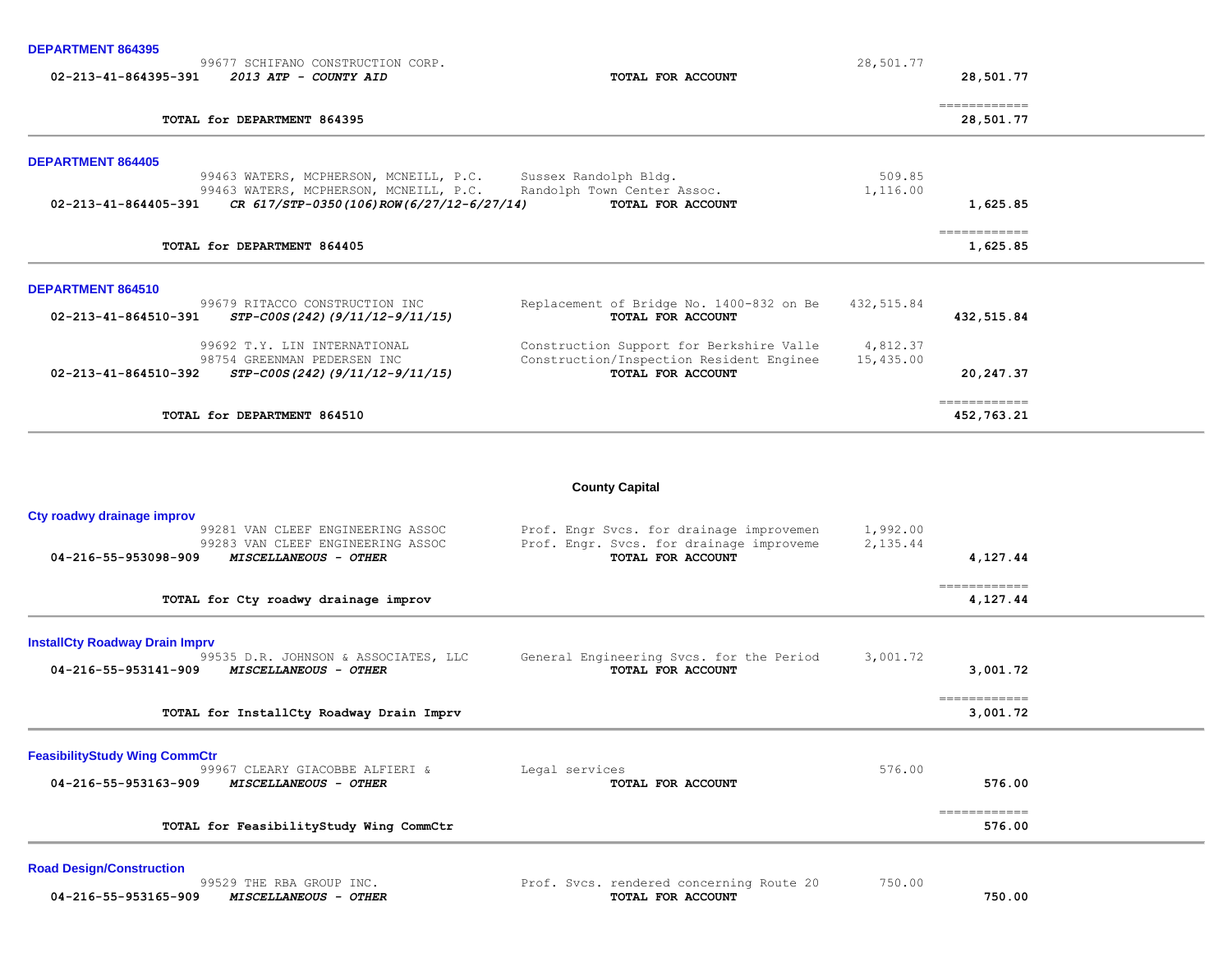| 750 |  | 00 |  |
|-----|--|----|--|
|     |  |    |  |

| <b>Rpl/Upgr Fire/Sprinkler Sys</b>                                                                           |                                                                                                           |                        |                            |
|--------------------------------------------------------------------------------------------------------------|-----------------------------------------------------------------------------------------------------------|------------------------|----------------------------|
| 99301 S.A. COMUNALE CO., INC<br>99300 S.A. COMUNALE CO., INC<br>04-216-55-953181-951 BUILDING & IMPROVEMENTS | Morris County Parking GarageWork Complet<br>Morris County Parking GarageJob# 5569351<br>TOTAL FOR ACCOUNT | 61,432.20<br>38,610.00 | 100,042.20                 |
|                                                                                                              |                                                                                                           |                        |                            |
| TOTAL for Rpl/Upgr Fire/Sprinkler Sys                                                                        |                                                                                                           |                        | ------------<br>100,042.20 |
| <b>DEPARTMENT 953202</b>                                                                                     |                                                                                                           |                        |                            |
| 99530 STONEFIELD ENGINEERING                                                                                 | Intersection Improvements to South Salem                                                                  | 1,681.00               |                            |
| 99531 STONEFIELD ENGINEERING<br>04-216-55-953202-909<br>ROAD RESURFACING/CONSTRUCTION/IMPRVMENTS             | Traffic Analysis & Construction Design a<br>TOTAL FOR ACCOUNT                                             | 1,578.00               | 3,259.00                   |
| 99677 SCHIFANO CONSTRUCTION CORP.                                                                            | Milling & Resurfacing of Fairmount Avenu                                                                  | 1,720.00               |                            |
| 04-216-55-953202-951 ROAD RESURFACING/CONSTRUCTION/IMPRVMENTS                                                | TOTAL FOR ACCOUNT                                                                                         |                        | 1,720.00                   |
| TOTAL for DEPARTMENT 953202                                                                                  |                                                                                                           |                        | ------------<br>4,979.00   |
| DEPARTMENT 953211                                                                                            |                                                                                                           |                        |                            |
| 99023 WEBSTER PLUMBING &                                                                                     | RE: MOSQUITO/ 05-15-14                                                                                    | 52.60                  |                            |
| 99023 WEBSTER PLUMBING &                                                                                     | RE: CAC/ 05-15-14                                                                                         | 825.00                 |                            |
| 99023 WEBSTER PLUMBING &                                                                                     | RE: MOSOUITO/ 05-27-14                                                                                    | 896.42                 |                            |
| 04-216-55-953211-951<br>REPLACE PLUMBING FIXTURES - VAR FACIL                                                | TOTAL FOR ACCOUNT                                                                                         |                        | 1,774.02                   |
| TOTAL for DEPARTMENT 953211                                                                                  |                                                                                                           |                        | ------------<br>1,774.02   |
| <b>DEPARTMENT 953269</b>                                                                                     |                                                                                                           |                        |                            |
| 99460 WATERS, MCPHERSON, MCNEILL, P.C.                                                                       | Beirne                                                                                                    | 708.00                 |                            |
| 99460 WATERS, MCPHERSON, MCNEILL, P.C.                                                                       | Logan                                                                                                     | 840.00                 |                            |
| 99460 WATERS, MCPHERSON, MCNEILL, P.C.                                                                       | McCarthy                                                                                                  | 948.00                 |                            |
| 99459 WATERS, MCPHERSON, MCNEILL, P.C.                                                                       | Stark                                                                                                     | 3,336.23               |                            |
| 99459 WATERS, MCPHERSON, MCNEILL, P.C.                                                                       | Roxbury                                                                                                   | 60.00                  |                            |
| 99464 WATERS, MCPHERSON, MCNEILL, P.C.<br>99464 WATERS, MCPHERSON, MCNEILL, P.C.                             | Coryan Corporation<br>One Zero Two Ridgedale                                                              | 1,362.81<br>207.00     |                            |
| 99464 WATERS, MCPHERSON, MCNEILL, P.C.                                                                       | NJMVC                                                                                                     | 193.24                 |                            |
| 99464 WATERS, MCPHERSON, MCNEILL, P.C.                                                                       | John Drake                                                                                                | 229.55                 |                            |
| 99464 WATERS, MCPHERSON, MCNEILL, P.C.                                                                       | JCP&L Easement                                                                                            | 501.28                 |                            |
| 99458 HARRY L SCHWARZ & CO                                                                                   | 102 Ridgedale Ave.LLC                                                                                     | 472.50                 |                            |
| 99458 HARRY L SCHWARZ & CO                                                                                   | Corvan Corp.                                                                                              | 180.00                 |                            |
| 04-216-55-953269-909<br>BRIDGE DESIGN/CONSTR - VAR LOCATIONS                                                 | TOTAL FOR ACCOUNT                                                                                         |                        | 9,038.61                   |
| 99679 RITACCO CONSTRUCTION INC                                                                               |                                                                                                           | 8,538.74               |                            |
| 04-216-55-953269-951<br>BRIDGE DESIGN/CONSTR - VAR LOCATIONS                                                 | TOTAL FOR ACCOUNT                                                                                         |                        | 8,538.74                   |
| TOTAL for DEPARTMENT 953269                                                                                  |                                                                                                           |                        | ------------<br>17,577.35  |
| <b>DEPARTMENT 953270</b>                                                                                     |                                                                                                           |                        |                            |
| 99462 WATERS, MCPHERSON, MCNEILL, P.C.                                                                       | Kahl Enterprises                                                                                          | 385.25                 |                            |
| 99462 WATERS, MCPHERSON, MCNEILL, P.C.                                                                       | Montville Petroleum                                                                                       | 42.00                  |                            |
| 99462 WATERS, MCPHERSON, MCNEILL, P.C.                                                                       | Freedom Group                                                                                             | 1,860.00               |                            |
| ROAD DESIGN/CONSTRUC - VAR LOCATIONS<br>04-216-55-953270-909                                                 | TOTAL FOR ACCOUNT                                                                                         |                        | 2,287.25                   |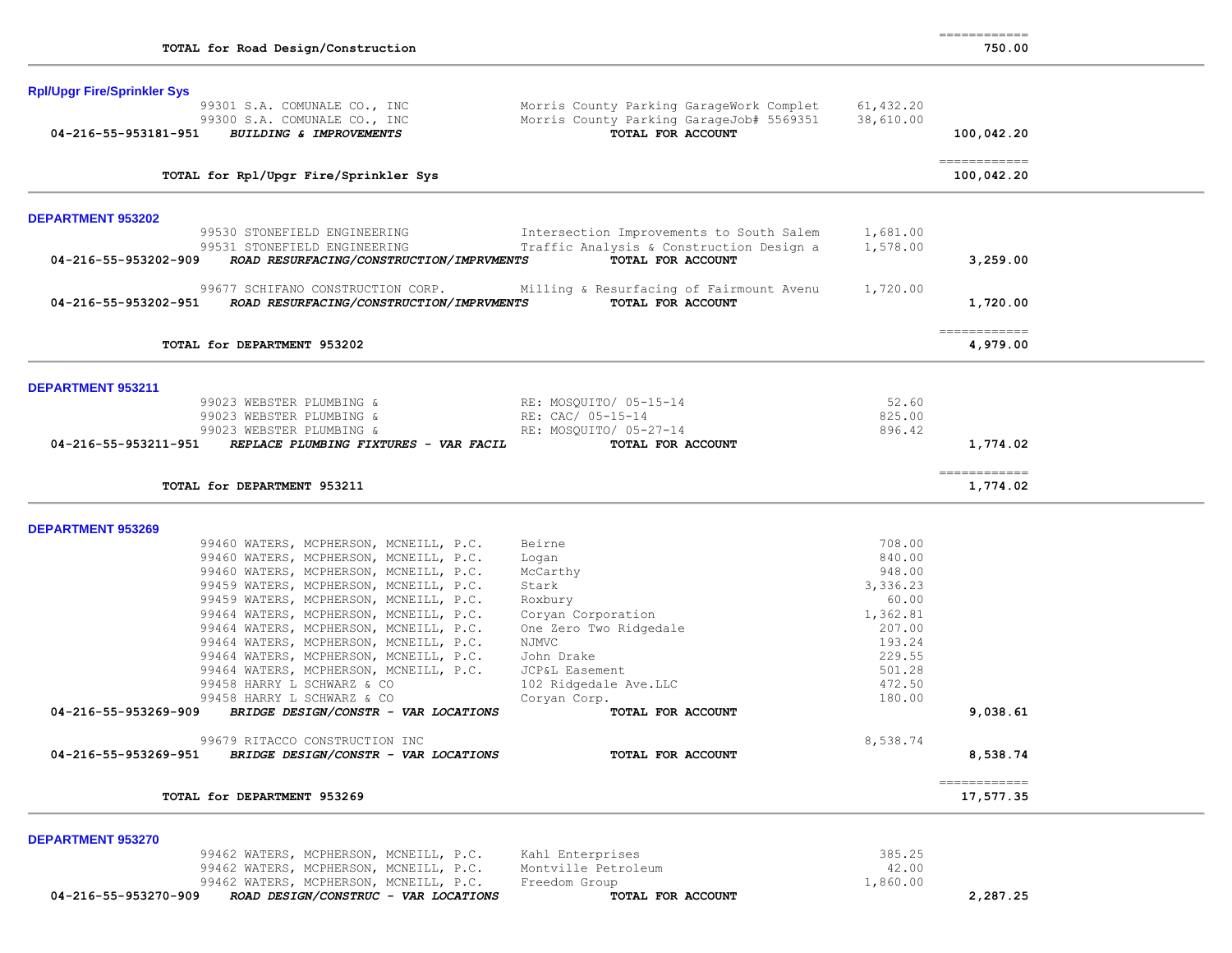| TOTAL for DEPARTMENT 953270                                                                                                                                                                                                                                                                            |           | ------------<br>2,287.25  |  |
|--------------------------------------------------------------------------------------------------------------------------------------------------------------------------------------------------------------------------------------------------------------------------------------------------------|-----------|---------------------------|--|
| DEPARTMENT 953282                                                                                                                                                                                                                                                                                      |           |                           |  |
| 98462 R.D. SALES DOOR & HARDWARE LLC RE: INTERFAITH/ 04-02-14<br>04-216-55-953282-951 DOOR REPLACMNT VAR FACIL-BLDGS & GROUNDS<br>TOTAL FOR ACCOUNT                                                                                                                                                    | 340.00    | 340.00                    |  |
| TOTAL for DEPARTMENT 953282                                                                                                                                                                                                                                                                            |           | 340.00                    |  |
| <b>DEPARTMENT 953289</b>                                                                                                                                                                                                                                                                               |           |                           |  |
| 98070 UNIVERSAL SUPPLY GROUP INC. WO72096/RE: HUMAN SERVICES/04-21-14 97.37<br>98070 UNIVERSAL SUPPLY GROUP INC. WO72193/RE: CH/04-29-14 18.06<br>98509 GENERAL PLUMBING SUPPLY INC. WO71964/ RE: A&R/ 04-08-14<br>04-216-55-953289-951 REPLACE MOTORS, FANS, PUMPS-BLDGSGRNDS TOTAL FOR ACCOUNT       | 523.69    | 639.12                    |  |
| TOTAL for DEPARTMENT 953289                                                                                                                                                                                                                                                                            |           | ------------<br>639.12    |  |
| <b>DEPARTMENT 953292</b>                                                                                                                                                                                                                                                                               |           |                           |  |
| 99019 PANCIELLO CONSTRUCTION LLC RE: COURTHOUSE - REPAIRING STEPS/ 06-02- 1,580.00<br>04-216-55-953292-951 RESTORE MASONRY & SIDEWLK/CURB-BLDGGRNDS TOTAL FOR ACCOUNT                                                                                                                                  |           | 1,580.00                  |  |
| TOTAL for DEPARTMENT 953292                                                                                                                                                                                                                                                                            |           | 1,580.00                  |  |
| <b>DEPARTMENT 953294</b>                                                                                                                                                                                                                                                                               |           |                           |  |
| RE: EMERGENCY FENCE REPAIR - HEALTH MGMT<br>98076 CONSOLIDATED STEEL<br>04-216-55-953294-951 REPLACE LIGHTING/CEILINGS/ETC-BLDG&GRNDS<br>TOTAL FOR ACCOUNT                                                                                                                                             | 1,200.00  | 1,200.00                  |  |
| TOTAL for DEPARTMENT 953294                                                                                                                                                                                                                                                                            |           | ------------<br>1,200.00  |  |
| DEPARTMENT 953309                                                                                                                                                                                                                                                                                      |           |                           |  |
| 99020 AUTOMATED BUILDING CONTROLS              RE: A&R - WIRED NEW CHILLER/ 05-06-14              530.00<br>99020 AUTOMATED BUILDING CONTROLS             RE: COUNTY LIBRARY - DUCT STATIC & IGV 0          550.00<br>04-216-55-953309-951 UPGR HVAC BLDGAUTOMATIONSYS-BLDGSGRNDS<br>TOTAL FOR ACCOUNT |           | 1,080.00                  |  |
| TOTAL for DEPARTMENT 953309                                                                                                                                                                                                                                                                            |           | 1,080.00                  |  |
| <b>DEPARTMENT 953314</b>                                                                                                                                                                                                                                                                               |           |                           |  |
| 99405 VOLKER CRANE LLC<br>RE: PROFESSIONAL SERVICES- 620 WEST HANO<br>04-216-55-953314-909<br>TOTAL FOR ACCOUNT<br>REPAIR/RPLCMENT/UPGRD VAREQUIP-BLDGGRNDS                                                                                                                                            | 4,000.00  | 4,000.00                  |  |
| TOTAL for DEPARTMENT 953314                                                                                                                                                                                                                                                                            |           | ------------<br>4,000.00  |  |
| <b>DEPARTMENT 953328</b><br>98249 TRICO EQUIPMENT SERVICES LLC<br>CASE DV45 ROLLER : DOUBLE DRUM ASPHALT CO<br>04-216-55-953328-956<br>PURCHASE OF VARIOUS EQUIP - PUBLICWORKS<br>TOTAL FOR ACCOUNT                                                                                                    | 47,421.95 | 47,421.95                 |  |
| TOTAL for DEPARTMENT 953328                                                                                                                                                                                                                                                                            |           | ============<br>47,421.95 |  |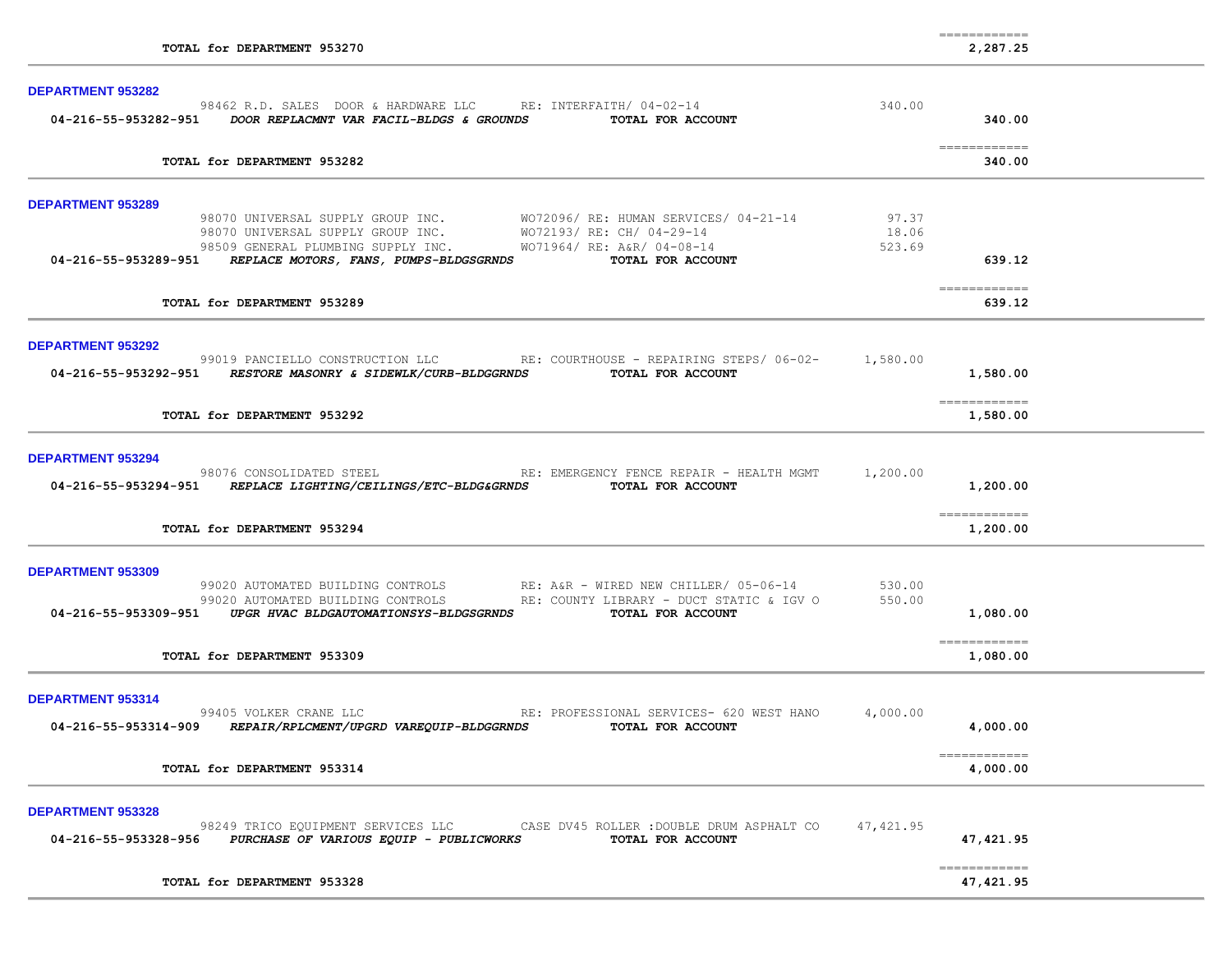| <b>Various Bridge Replace.&amp; Rehab</b>                                                                                    |                                                                                                                                                    |                                               |                                                                                                                                                                                                                                                                                                                                                                                                                                                                                                  |  |
|------------------------------------------------------------------------------------------------------------------------------|----------------------------------------------------------------------------------------------------------------------------------------------------|-----------------------------------------------|--------------------------------------------------------------------------------------------------------------------------------------------------------------------------------------------------------------------------------------------------------------------------------------------------------------------------------------------------------------------------------------------------------------------------------------------------------------------------------------------------|--|
| 98757 R.S. KNAPP CO. INC.<br>04-216-55-953628-909<br>MISCELLANEOUS - OTHER                                                   | Plans & Specs for the Canal Road Bridge.<br>TOTAL FOR ACCOUNT                                                                                      | 526.95                                        | 526.95                                                                                                                                                                                                                                                                                                                                                                                                                                                                                           |  |
| TOTAL for Various Bridge Replace.& Rehab                                                                                     |                                                                                                                                                    |                                               | $\begin{array}{cccccccccc} \multicolumn{2}{c}{} & \multicolumn{2}{c}{} & \multicolumn{2}{c}{} & \multicolumn{2}{c}{} & \multicolumn{2}{c}{} & \multicolumn{2}{c}{} & \multicolumn{2}{c}{} & \multicolumn{2}{c}{} & \multicolumn{2}{c}{} & \multicolumn{2}{c}{} & \multicolumn{2}{c}{} & \multicolumn{2}{c}{} & \multicolumn{2}{c}{} & \multicolumn{2}{c}{} & \multicolumn{2}{c}{} & \multicolumn{2}{c}{} & \multicolumn{2}{c}{} & \multicolumn{2}{c}{} & \multicolumn{2}{c}{} & \mult$<br>526.95 |  |
| <b>Brdg Design &amp; Constr Var Local</b>                                                                                    |                                                                                                                                                    |                                               |                                                                                                                                                                                                                                                                                                                                                                                                                                                                                                  |  |
| 99539 HATCH MOTT MACDONALD<br>04-216-55-953862-909<br>MISCELLANEOUS - OTHER                                                  | Morris County Drainage Design Survey/Mee<br>TOTAL FOR ACCOUNT                                                                                      | 4,628.00                                      | 4,628.00                                                                                                                                                                                                                                                                                                                                                                                                                                                                                         |  |
| TOTAL for Brdg Design & Constr Var Local                                                                                     |                                                                                                                                                    |                                               | ============<br>4,628.00                                                                                                                                                                                                                                                                                                                                                                                                                                                                         |  |
| <b>Cty Bridge Design&amp;Construction</b>                                                                                    |                                                                                                                                                    |                                               |                                                                                                                                                                                                                                                                                                                                                                                                                                                                                                  |  |
| 99537 DIAMOND CONSTRUCTION<br>04-216-55-953908-940<br>HARD COSTS                                                             | Concrete Floor Construction and Under Dr<br>TOTAL FOR ACCOUNT                                                                                      | 10,575.00                                     | 10,575.00                                                                                                                                                                                                                                                                                                                                                                                                                                                                                        |  |
| TOTAL for Cty Bridge Design&Construction                                                                                     |                                                                                                                                                    |                                               | ------------<br>10,575.00                                                                                                                                                                                                                                                                                                                                                                                                                                                                        |  |
| <b>Acq/Instal SecurEquip var facl</b>                                                                                        |                                                                                                                                                    |                                               |                                                                                                                                                                                                                                                                                                                                                                                                                                                                                                  |  |
| 98147 COMPLETE SECURITY SYSTEMS, INC.<br>98147 COMPLETE SECURITY SYSTEMS, INC.<br>98147 COMPLETE SECURITY SYSTEMS, INC.      | Installation - Holding Cell#3 IP Camera,<br>Provide 3 Upgrades (P1, P2, P3) to Vivotek<br>Install (4) Black Hawk (NVR) Vertical Ra                 | 1,100.00<br>1,170.00<br>1,355.00              |                                                                                                                                                                                                                                                                                                                                                                                                                                                                                                  |  |
| 04-216-55-954154-956<br>MACHINERY & EQUIPMENT                                                                                | TOTAL FOR ACCOUNT                                                                                                                                  |                                               | 3,625.00                                                                                                                                                                                                                                                                                                                                                                                                                                                                                         |  |
| TOTAL for Acq/Instal SecurEquip var facl                                                                                     |                                                                                                                                                    |                                               | $=$ = = = = = = = = = = = =<br>3,625.00                                                                                                                                                                                                                                                                                                                                                                                                                                                          |  |
| <b>DEPARTMENT 954200</b><br>98477 GRAINGER                                                                                   | Pressure Washer, 1.5HP, 1000psi, 2gpm, 1                                                                                                           | 1,174.80                                      |                                                                                                                                                                                                                                                                                                                                                                                                                                                                                                  |  |
| ACQ SHELVE/LADDER/FRIDGE/FREEZER-SHERIFF<br>04-216-55-954200-956                                                             | TOTAL FOR ACCOUNT                                                                                                                                  |                                               | 1,174.80                                                                                                                                                                                                                                                                                                                                                                                                                                                                                         |  |
| TOTAL for DEPARTMENT 954200                                                                                                  |                                                                                                                                                    |                                               | ------------<br>1,174.80                                                                                                                                                                                                                                                                                                                                                                                                                                                                         |  |
| <b>DEPARTMENT 955268</b>                                                                                                     |                                                                                                                                                    |                                               |                                                                                                                                                                                                                                                                                                                                                                                                                                                                                                  |  |
| 95643 BFI<br>04-216-55-955268-909<br>VARIOUS HEALTH/LIFE SAFETY UPGRADES-MV                                                  | Design Services for Office Relocation Pr<br>TOTAL FOR ACCOUNT                                                                                      | 2, 113.75                                     | 2,113.75                                                                                                                                                                                                                                                                                                                                                                                                                                                                                         |  |
| 98318 R.D. SALES<br>DOOR & HARDWARE LLC                                                                                      | Repair to 3rd Floor Stairwell Doors, 4-28<br>Remediation of Fire Code Violations for                                                               | 3,105.00                                      |                                                                                                                                                                                                                                                                                                                                                                                                                                                                                                  |  |
| 97391 R.D. SALES DOOR & HARDWARE LLC<br>04-216-55-955268-951<br>VARIOUS HEALTH/LIFE SAFETY UPGRADES-MV                       | TOTAL FOR ACCOUNT                                                                                                                                  | 27,677.00                                     | 30,782.00                                                                                                                                                                                                                                                                                                                                                                                                                                                                                        |  |
| TOTAL for DEPARTMENT 955268                                                                                                  |                                                                                                                                                    |                                               | -------------<br>32,895.75                                                                                                                                                                                                                                                                                                                                                                                                                                                                       |  |
| <b>DEPARTMENT 955321</b>                                                                                                     |                                                                                                                                                    |                                               |                                                                                                                                                                                                                                                                                                                                                                                                                                                                                                  |  |
| 99490 SPECIALTY MEDICAL PRODUCTS INC.<br>95654 RUG AND FLOOR STORE<br>95654 RUG AND FLOOR STORE<br>95654 RUG AND FLOOR STORE | MOVMN, 5/20/14<br>Carpet Installation in Administration Fi<br>Carpet Installation in Assistant Adminis<br>Carpet Installation in Administrator's O | 16,708.56<br>1,500.00<br>1,500.00<br>1,500.00 |                                                                                                                                                                                                                                                                                                                                                                                                                                                                                                  |  |
| 95654 RUG AND FLOOR STORE<br>04-216-55-955321-951<br>VAR CAP PROJ AT MORRIS VIEW - MV                                        | Carpet Installation in Administration Ou<br>TOTAL FOR ACCOUNT                                                                                      | 2,975.00                                      | 24,183.56                                                                                                                                                                                                                                                                                                                                                                                                                                                                                        |  |
|                                                                                                                              |                                                                                                                                                    |                                               | $\begin{array}{cccccccccc} \multicolumn{2}{c}{} & \multicolumn{2}{c}{} & \multicolumn{2}{c}{} & \multicolumn{2}{c}{} & \multicolumn{2}{c}{} & \multicolumn{2}{c}{} & \multicolumn{2}{c}{} & \multicolumn{2}{c}{} & \multicolumn{2}{c}{} & \multicolumn{2}{c}{} & \multicolumn{2}{c}{} & \multicolumn{2}{c}{} & \multicolumn{2}{c}{} & \multicolumn{2}{c}{} & \multicolumn{2}{c}{} & \multicolumn{2}{c}{} & \multicolumn{2}{c}{} & \multicolumn{2}{c}{} & \multicolumn{2}{c}{} & \mult$           |  |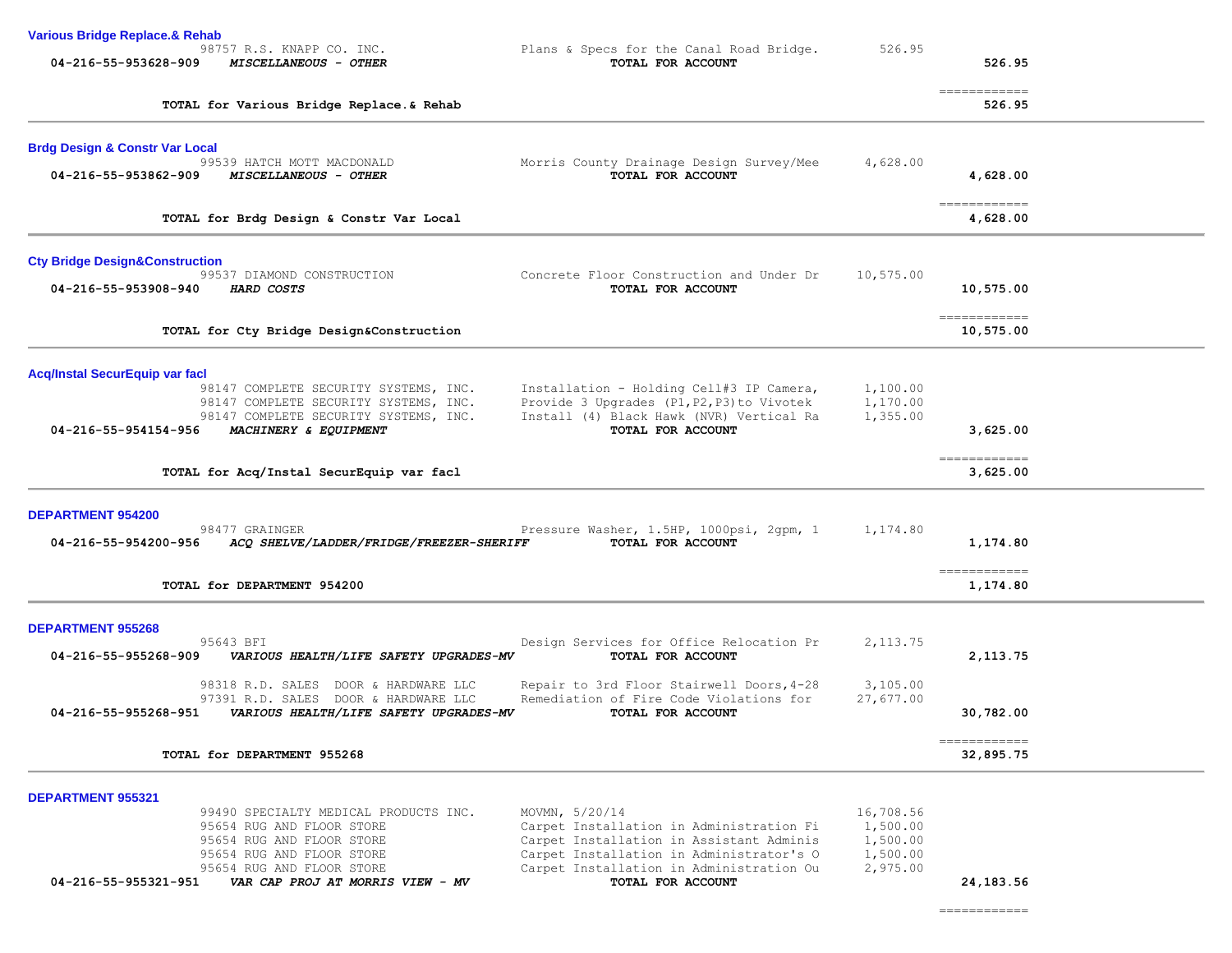| TOTAL for DEPARTMENT 962267                          |                                          |            | 192,717.21   |
|------------------------------------------------------|------------------------------------------|------------|--------------|
|                                                      |                                          |            | ------------ |
| 04-216-55-962267-955<br>COMPUTER EQUIP PURCHASE - IT | TOTAL FOR ACCOUNT                        |            | 192,717.21   |
| 92557 BFI                                            | Office Furniture as per quote            | 103,999.21 |              |
| 93472 SHI INTERNATIONAL CORP                         | Lenovo - DisplayPort adapter             | 4,200.00   |              |
| 93472 SHI INTERNATIONAL CORP                         | Lenovo On-Site Repair - extended service | 12,358.00  |              |
| 93472 SHI INTERNATIONAL CORP                         | Lenovo - DisplayPort adapter             | 56.00      |              |
| 93472 SHI INTERNATIONAL CORP                         | On-Site Repair w Accidental Damage Prote | 2,790.00   |              |
| 93472 SHI INTERNATIONAL CORP                         | Lenovo Sealed Battery Warranty extended  | 890.00     |              |
| 93472 SHI INTERNATIONAL CORP                         | Lenovo ThinkPad Basic Case - Notebook c  | 180.00     |              |
| 93472 SHI INTERNATIONAL CORP                         | M73 SFF - Core i5-4440 3.1 Ghz 6m Cache  | 16,240.00  |              |
| 93472 SHI INTERNATIONAL CORP                         | L540 Intel N-vPro TPM EX - Windows 7 Pro | 7,500.00   |              |
| 93472 SHI INTERNATIONAL CORP                         | Lenovo - DisplayPort adapter             | 616.00     |              |
| 93472 SHI INTERNATIONAL CORP                         | Lenovo - DisplayPort adapter             | 728.00     |              |
| 93472 SHI INTERNATIONAL CORP                         | M73 SFF - CORE 15-4440 E.1 GHz 6M Cache  | 41,760.00  |              |
| 93472 SHI INTERNATIONAL CORP                         | Lenovo ThinkPad pro Dock - docking stati | 1,400.00   |              |

98707 WESCOM SOLUTIONS INC. HL7 Intergation 5 Pack 384.73 92558 DELL MARKETING L.P. Dell Latitude E6540 1,726.83 92558 DELL MARKETING L.P. Dell Precision M6800 4,687.20

95121 HEWLETT-PACKARD COMPANY ElitePad Productivity Jacket 1,592.00  **04-216-55-962322-955** *VARIOUS IT PROJECTS - IT* **TOTAL FOR ACCOUNT 3,132.40**

> 97634 FF1 PROFESSIONAL SAFETY SERVICES Ladder Line 468.00 97634 FF1 PROFESSIONAL SAFETY SERVICES Halyard Clamp 128.00 97578 FF1 PROFESSIONAL SAFETY SERVICES Leader Line Wye 673.20 97578 FF1 PROFESSIONAL SAFETY SERVICES by Hydrant Valve 1, 198.72<br>97578 FF1 PROFESSIONAL SAFETY SERVICES by Hydrant Wrench 1,499.92.92 97578 FF1 PROFESSIONAL SAFETY SERVICES by Hydrant Wrench (1999) 197.92<br>97578 FF1 PROFESSIONAL SAFETY SERVICES (1999) Spanner Wrench (1999) 199.64

97578 FF1 PROFESSIONAL SAFETY SERVICES G40 Chain w/J hook 149.00  **04-216-55-963175-956** *MACHINERY & EQUIPMENT* **TOTAL FOR ACCOUNT 3,115.48**

**TOTAL for DEPARTMENT 962308 14,966.64**

**TOTAL for DEPARTMENT 962322 3,132.40**

 **04-216-55-962308-955** *MEDICAL RECORD SYS FOR MORRIS VIEW - IT* **TOTAL FOR ACCOUNT 14,966.64**

============

============

============

 92558 DELL MARKETING L.P. Dell Optiplex 7010 8,035.65 92558 DELL MARKETING L.P. Belkin Surge Protector 132.23

 95121 HEWLETT-PACKARD COMPANY HP ElitePad 900 1,238.00 95121 HEWLETT-PACKARD COMPANY 3Y Accidental Damage 302.40

#### **DEPARTMENT 969261**

**DEPARTMENT 962322** 

**Acq Train Equip Public Safety**

99561 COUNTY COLLEGE OF MORRIS Grafas Painting Contractors, Inc. 289,840.21<br>RENOV & IMPROVMNT TO ACADEMIC BLGS AT CCM TOTAL FOR ACCOUNT  **04-216-55-969261-951** *RENOV &IMPROVMNT TO ACADEMIC BLGS AT CCM* **TOTAL FOR ACCOUNT 289,840.21**

97578 FF1 PROFESSIONAL SAFETY SERVICES Spanner Wrench

**TOTAL for Acq Train Equip Public Safety 3,115.48**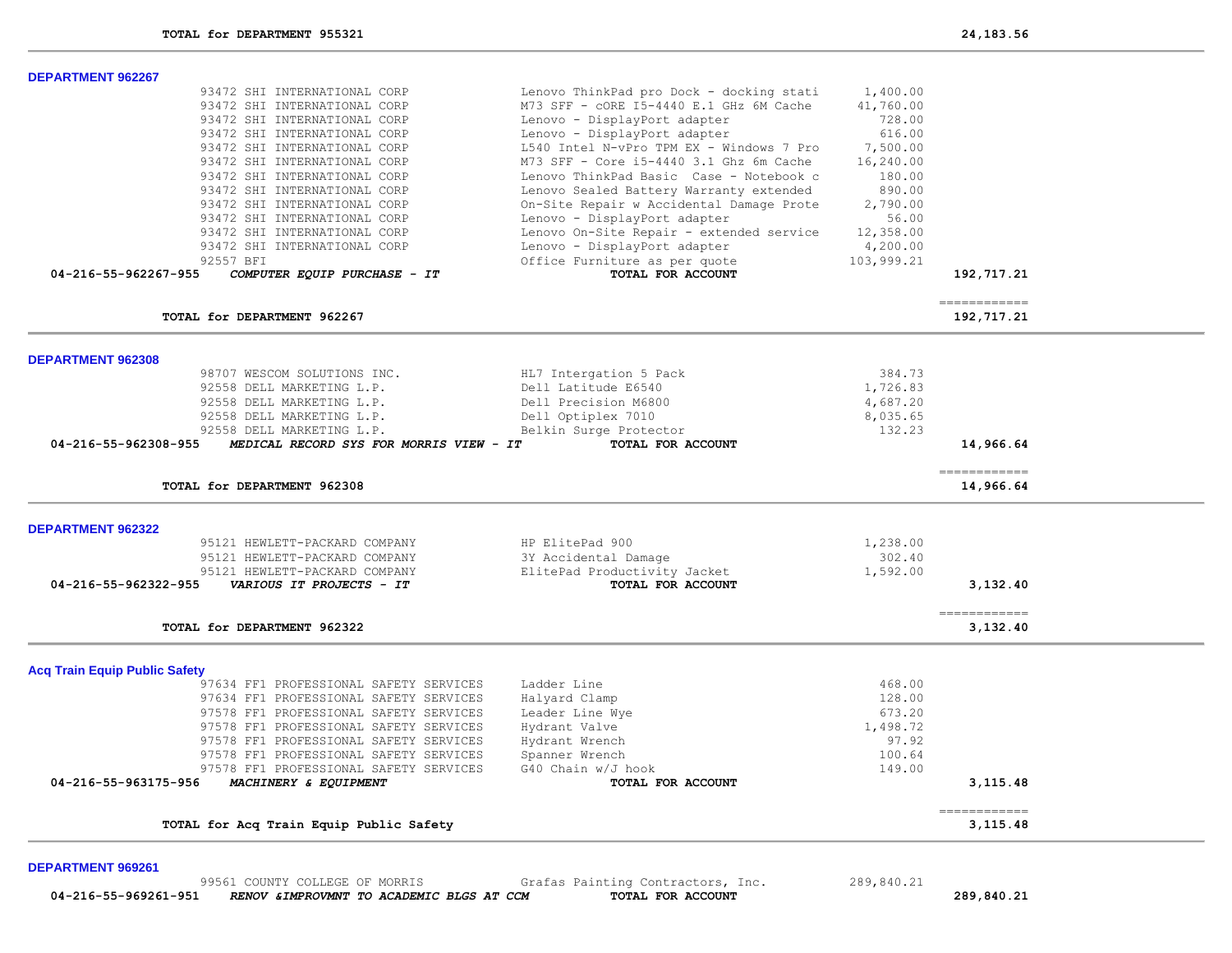|                                                                                 |                                                               |            | $\begin{array}{cccccccccc} \multicolumn{2}{c}{} & \multicolumn{2}{c}{} & \multicolumn{2}{c}{} & \multicolumn{2}{c}{} & \multicolumn{2}{c}{} & \multicolumn{2}{c}{} & \multicolumn{2}{c}{} & \multicolumn{2}{c}{} & \multicolumn{2}{c}{} & \multicolumn{2}{c}{} & \multicolumn{2}{c}{} & \multicolumn{2}{c}{} & \multicolumn{2}{c}{} & \multicolumn{2}{c}{} & \multicolumn{2}{c}{} & \multicolumn{2}{c}{} & \multicolumn{2}{c}{} & \multicolumn{2}{c}{} & \multicolumn{2}{c}{} & \mult$ |
|---------------------------------------------------------------------------------|---------------------------------------------------------------|------------|----------------------------------------------------------------------------------------------------------------------------------------------------------------------------------------------------------------------------------------------------------------------------------------------------------------------------------------------------------------------------------------------------------------------------------------------------------------------------------------|
| TOTAL for DEPARTMENT 969261                                                     | 289,840.21                                                    |            |                                                                                                                                                                                                                                                                                                                                                                                                                                                                                        |
| <b>DEPARTMENT 969332</b>                                                        |                                                               |            |                                                                                                                                                                                                                                                                                                                                                                                                                                                                                        |
| 99561 COUNTY COLLEGE OF MORRIS                                                  | Nickerson New Jersey, Inc.                                    | 6, 200.69  |                                                                                                                                                                                                                                                                                                                                                                                                                                                                                        |
| 04-216-55-969332-951<br>EXPANSION/RENOVATION VARIOUS FACIL - CCM                | TOTAL FOR ACCOUNT                                             |            | 6,200.69                                                                                                                                                                                                                                                                                                                                                                                                                                                                               |
|                                                                                 |                                                               |            | $=$ = = = = = = = = = = = =                                                                                                                                                                                                                                                                                                                                                                                                                                                            |
| TOTAL for DEPARTMENT 969332                                                     |                                                               |            | 6,200.69                                                                                                                                                                                                                                                                                                                                                                                                                                                                               |
|                                                                                 | <b>Dedicated Trust</b>                                        |            |                                                                                                                                                                                                                                                                                                                                                                                                                                                                                        |
|                                                                                 |                                                               |            |                                                                                                                                                                                                                                                                                                                                                                                                                                                                                        |
| <b>Motor Vehicle Fines</b>                                                      |                                                               |            |                                                                                                                                                                                                                                                                                                                                                                                                                                                                                        |
| 99678 TOP LINE CONSTRUCTION CORP<br>MOTOR VEHICLE FINES<br>13-290-56-575701-888 | Milling & Resurfacing of Sussex Turnpike<br>TOTAL FOR ACCOUNT | 383,561.58 | 383,561.58                                                                                                                                                                                                                                                                                                                                                                                                                                                                             |
| TOTAL for Motor Vehicle Fines                                                   |                                                               |            | -------------<br>383,561.58                                                                                                                                                                                                                                                                                                                                                                                                                                                            |
|                                                                                 |                                                               |            |                                                                                                                                                                                                                                                                                                                                                                                                                                                                                        |
| <b>Tax Board</b><br>99133 WILLIAM KERSEY                                        | Mileage                                                       | 127.43     |                                                                                                                                                                                                                                                                                                                                                                                                                                                                                        |
| 99133 WILLIAM KERSEY                                                            | Meals                                                         | 220.00     |                                                                                                                                                                                                                                                                                                                                                                                                                                                                                        |
| 99133 WILLIAM KERSEY                                                            | Conference Registration                                       | 275.00     |                                                                                                                                                                                                                                                                                                                                                                                                                                                                                        |
| 99133 WILLIAM KERSEY                                                            | Sheraton AC 4 nights                                          | 423.52     |                                                                                                                                                                                                                                                                                                                                                                                                                                                                                        |
| 99133 WILLIAM KERSEY                                                            | Parking                                                       | 47.05      |                                                                                                                                                                                                                                                                                                                                                                                                                                                                                        |
| 99133 WILLIAM KERSEY                                                            | tolls                                                         | 16.50      |                                                                                                                                                                                                                                                                                                                                                                                                                                                                                        |
| 97283 OFFICE TEAM                                                               | professional services w/e 4/18/14                             | 524.61     |                                                                                                                                                                                                                                                                                                                                                                                                                                                                                        |
| 99128 RALPH MELORO                                                              | Mileage                                                       | 91.49      |                                                                                                                                                                                                                                                                                                                                                                                                                                                                                        |
| 99128 RALPH MELORO                                                              | Tolls                                                         | 7.00       |                                                                                                                                                                                                                                                                                                                                                                                                                                                                                        |
| 99128 RALPH MELORO                                                              | Conference Registration                                       | 275.00     |                                                                                                                                                                                                                                                                                                                                                                                                                                                                                        |
| 99128 RALPH MELORO                                                              | Social Registration                                           | 90.00      |                                                                                                                                                                                                                                                                                                                                                                                                                                                                                        |
| 99128 RALPH MELORO                                                              | Caesars AC, 4 nights                                          | 546.40     |                                                                                                                                                                                                                                                                                                                                                                                                                                                                                        |
| 99128 RALPH MELORO                                                              | Parking                                                       | 5.00       |                                                                                                                                                                                                                                                                                                                                                                                                                                                                                        |
| 99128 RALPH MELORO                                                              | Tips                                                          | 14.00      |                                                                                                                                                                                                                                                                                                                                                                                                                                                                                        |
| 99128 RALPH MELORO                                                              | taxi                                                          | 11.00      |                                                                                                                                                                                                                                                                                                                                                                                                                                                                                        |
| 99128 RALPH MELORO                                                              | Meals                                                         | 41.91      |                                                                                                                                                                                                                                                                                                                                                                                                                                                                                        |
| 99326 PATRICIA MARSH                                                            | Grand Hotel Cape May, NJACTB meeting mil                      | 67.98      |                                                                                                                                                                                                                                                                                                                                                                                                                                                                                        |
| 99326 PATRICIA MARSH                                                            | NRAAO 50th Annual Conference, Atlantic C                      | 73.43      |                                                                                                                                                                                                                                                                                                                                                                                                                                                                                        |
| 99326 PATRICIA MARSH                                                            | Conference Registration                                       | 275.00     |                                                                                                                                                                                                                                                                                                                                                                                                                                                                                        |
| 99326 PATRICIA MARSH                                                            | Tolls                                                         | 14.00      |                                                                                                                                                                                                                                                                                                                                                                                                                                                                                        |
| 99326 PATRICIA MARSH                                                            | Hotel, Caesars AC Check in 5/18 Check ou                      | 564.40     |                                                                                                                                                                                                                                                                                                                                                                                                                                                                                        |
| 99326 PATRICIA MARSH                                                            | Tips, maid bellman                                            | 14.00      |                                                                                                                                                                                                                                                                                                                                                                                                                                                                                        |
| 99548 NRAAO-NJ 2014                                                             | USPAP Course, Commissioner Bernard Tyson                      | 200.00     |                                                                                                                                                                                                                                                                                                                                                                                                                                                                                        |
| 13-290-56-577101-888<br><i>TAX BOARD</i>                                        | TOTAL FOR ACCOUNT                                             |            | 3,924.72                                                                                                                                                                                                                                                                                                                                                                                                                                                                               |
| TOTAL for Tax Board                                                             |                                                               |            | ============<br>3,924.72                                                                                                                                                                                                                                                                                                                                                                                                                                                               |
|                                                                                 |                                                               |            |                                                                                                                                                                                                                                                                                                                                                                                                                                                                                        |
| <b>DEPARTMENT 578001</b>                                                        |                                                               | 41,028.67  |                                                                                                                                                                                                                                                                                                                                                                                                                                                                                        |
| 99968 COUNTY OF MORRIS<br>13-290-56-578001-888<br>ACCUMULATED ABSENCES          | RMB CURRENT FOR COMPENSATED ABSENCES<br>TOTAL FOR ACCOUNT     |            | 41,028.67                                                                                                                                                                                                                                                                                                                                                                                                                                                                              |
|                                                                                 |                                                               |            | ------------                                                                                                                                                                                                                                                                                                                                                                                                                                                                           |
| TOTAL for DEPARTMENT 578001                                                     |                                                               |            | 41,028.67                                                                                                                                                                                                                                                                                                                                                                                                                                                                              |